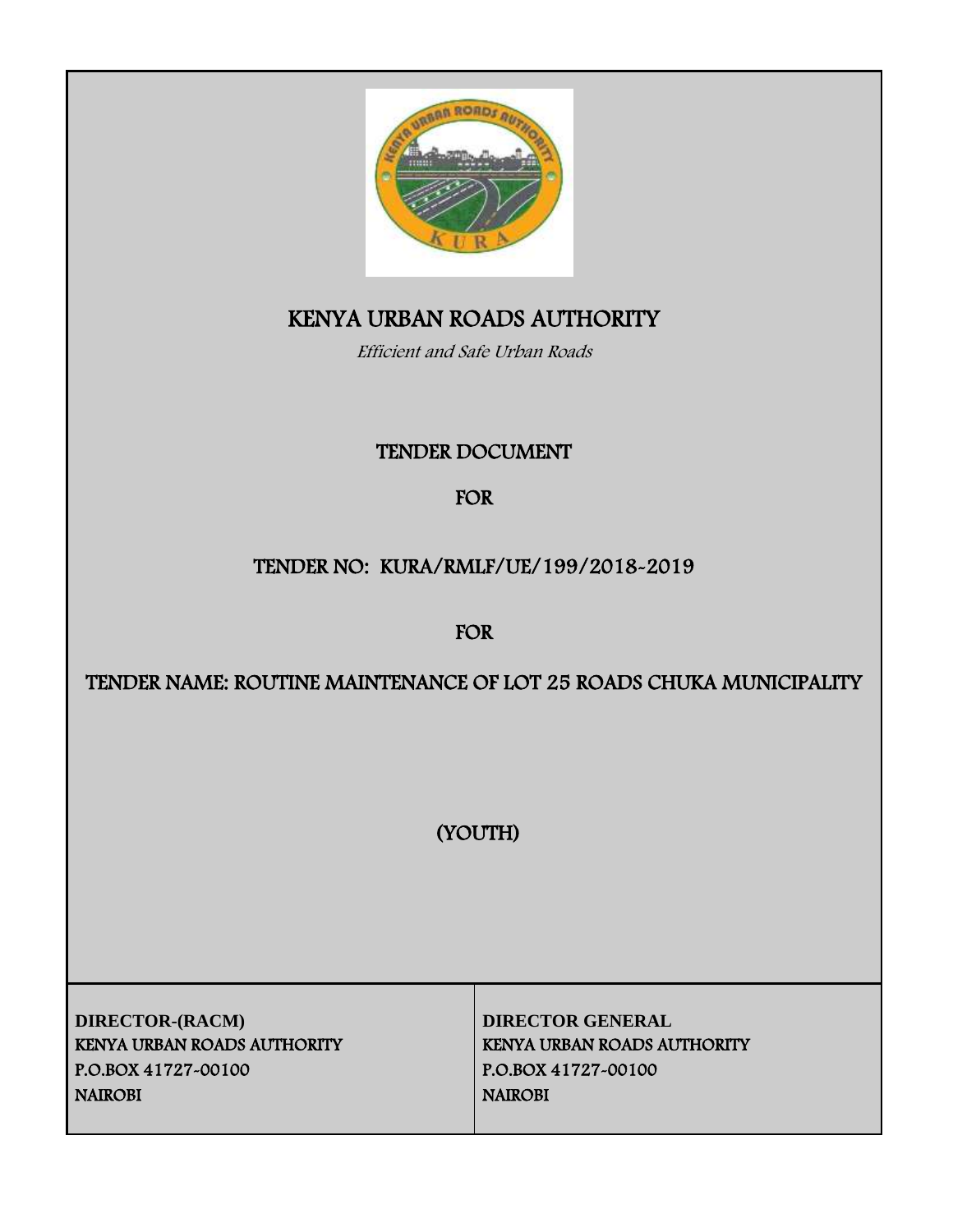# TABLE OF CONTENTS

| SECTION II: INSTRUCTIONS TO TENDERERS AND CONDITIONS OF TENDER4      |  |
|----------------------------------------------------------------------|--|
|                                                                      |  |
|                                                                      |  |
|                                                                      |  |
|                                                                      |  |
|                                                                      |  |
|                                                                      |  |
| SECTION VI: SUPERVISION AND CONTRACT EVALUATION MANUAL 2012115       |  |
|                                                                      |  |
|                                                                      |  |
|                                                                      |  |
|                                                                      |  |
|                                                                      |  |
|                                                                      |  |
|                                                                      |  |
| SECTION XIII: FORM OF PERFORMANCE BANK GUARANTEE (UNCONDITIONAL) 153 |  |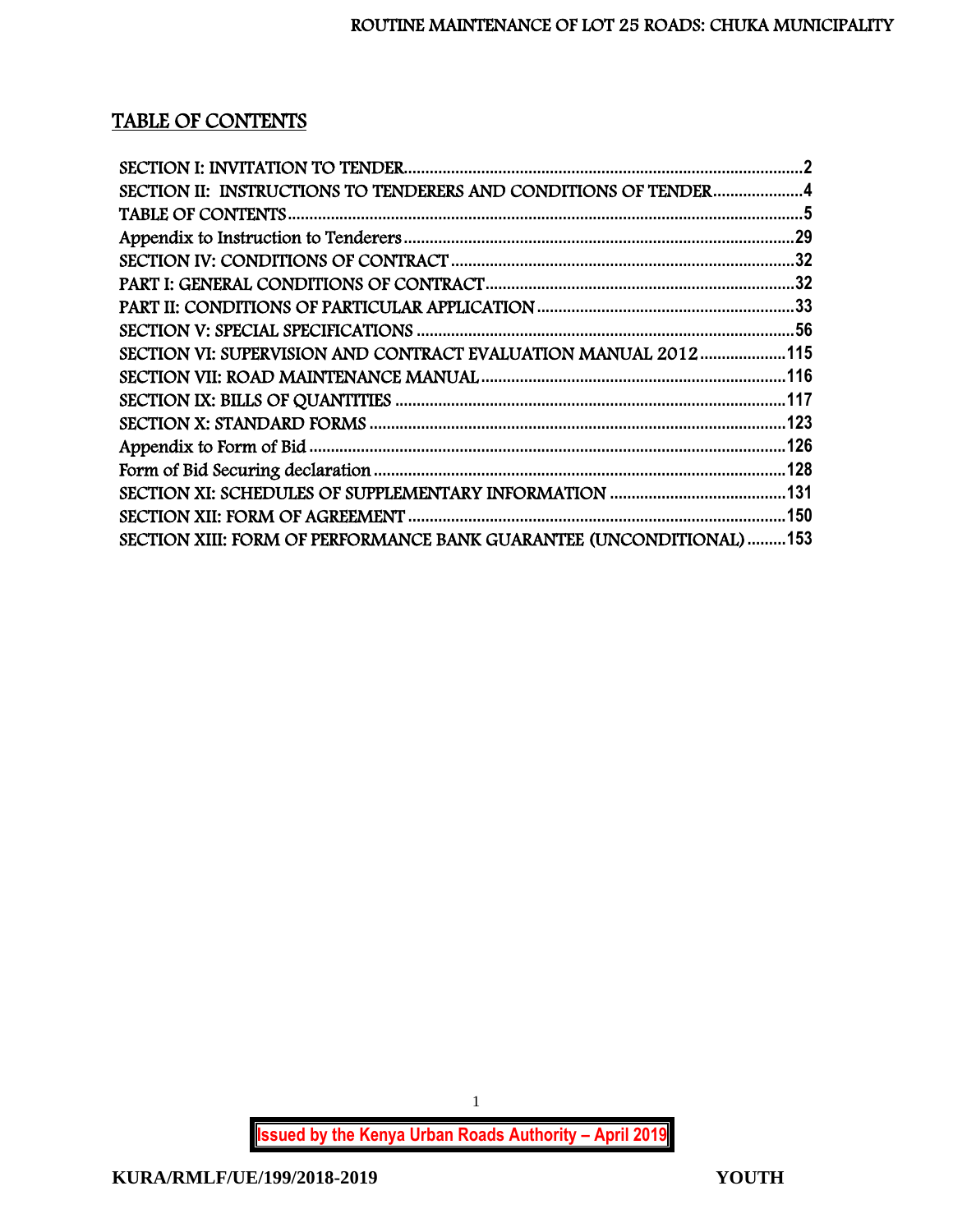# <span id="page-2-0"></span>SECTION I: INVITATION TO TENDER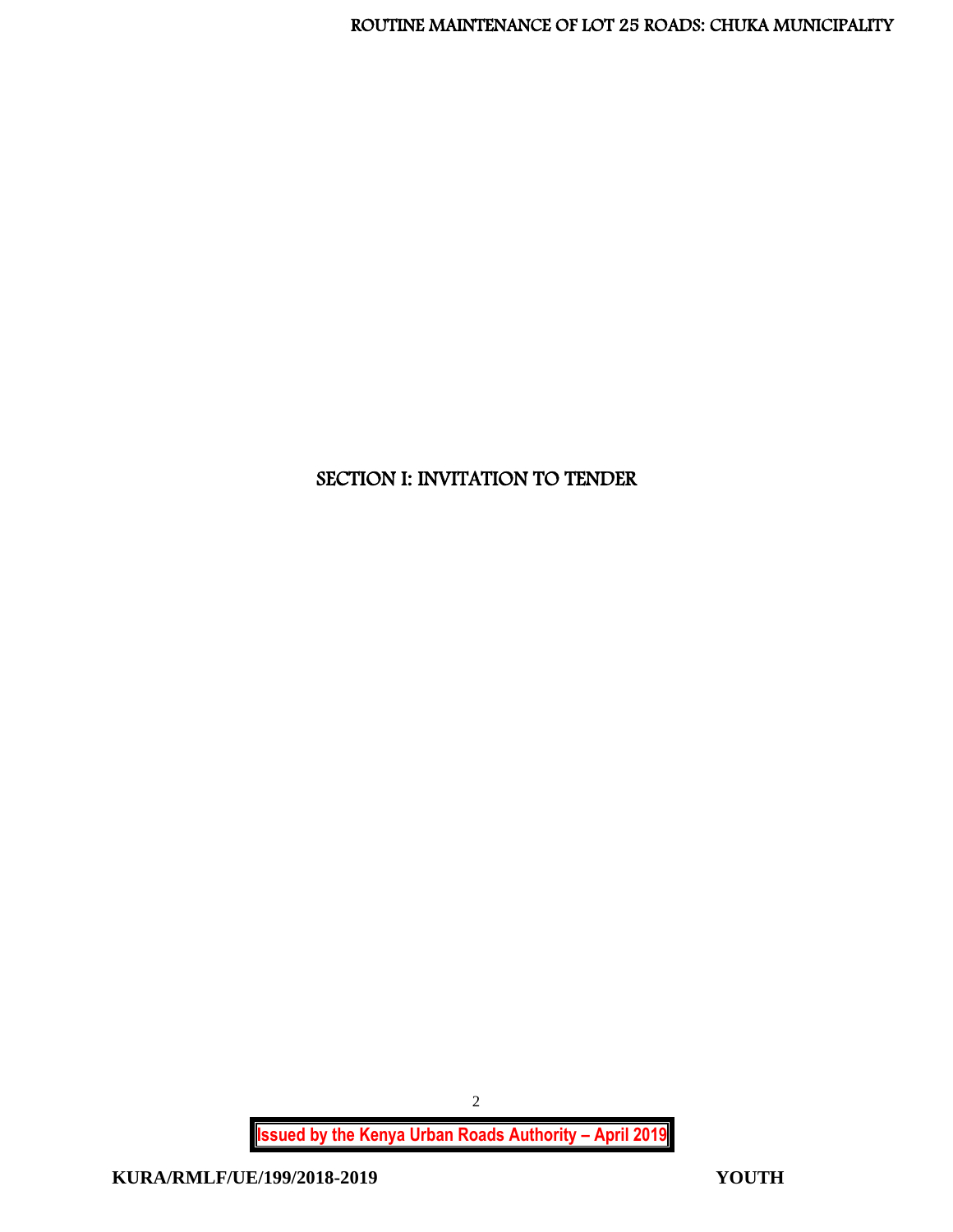(See www.kura.go.ke/tender</u> notice)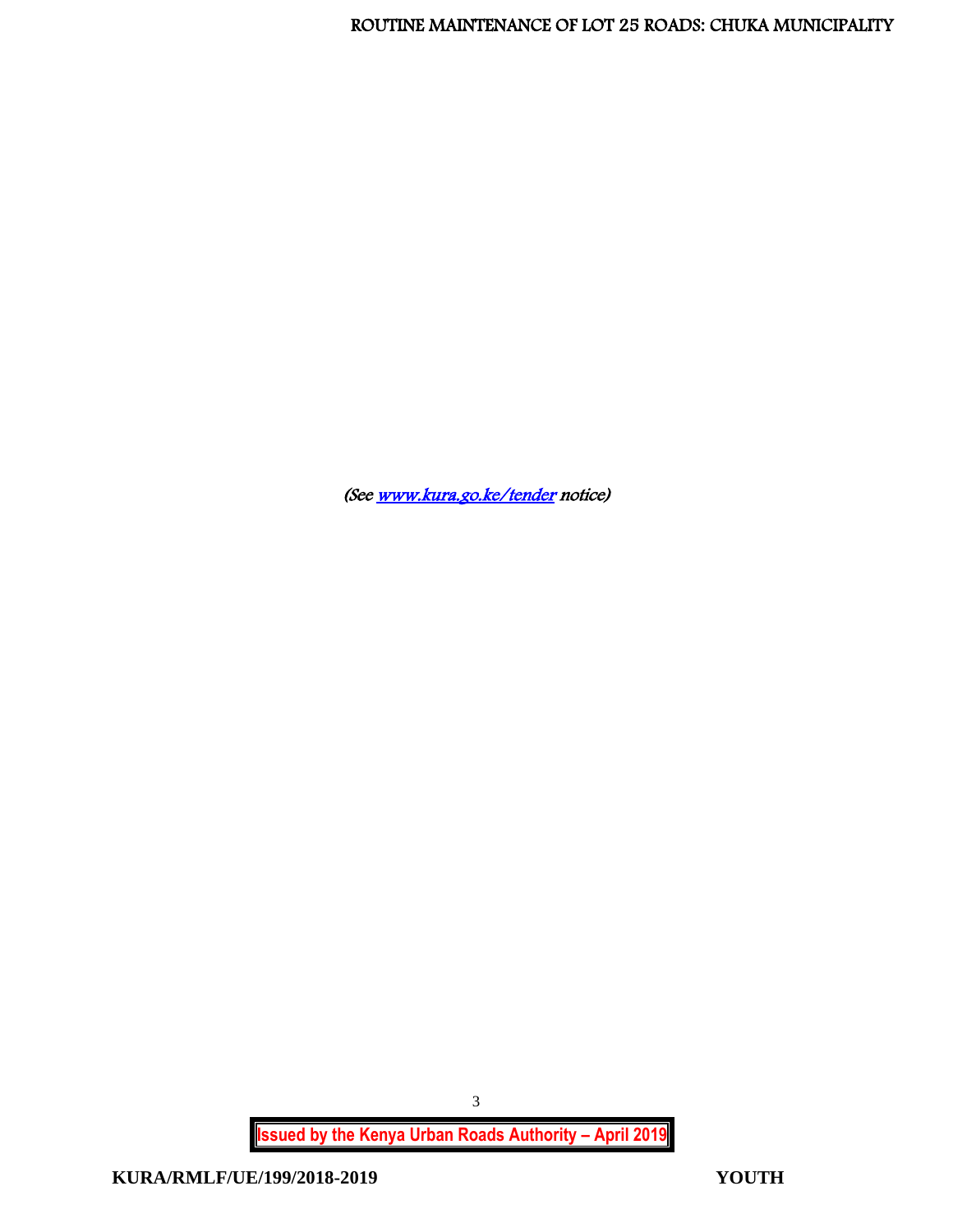# <span id="page-4-0"></span>SECTION II: INSTRUCTIONS TO TENDERERS AND CONDITIONS OF TENDER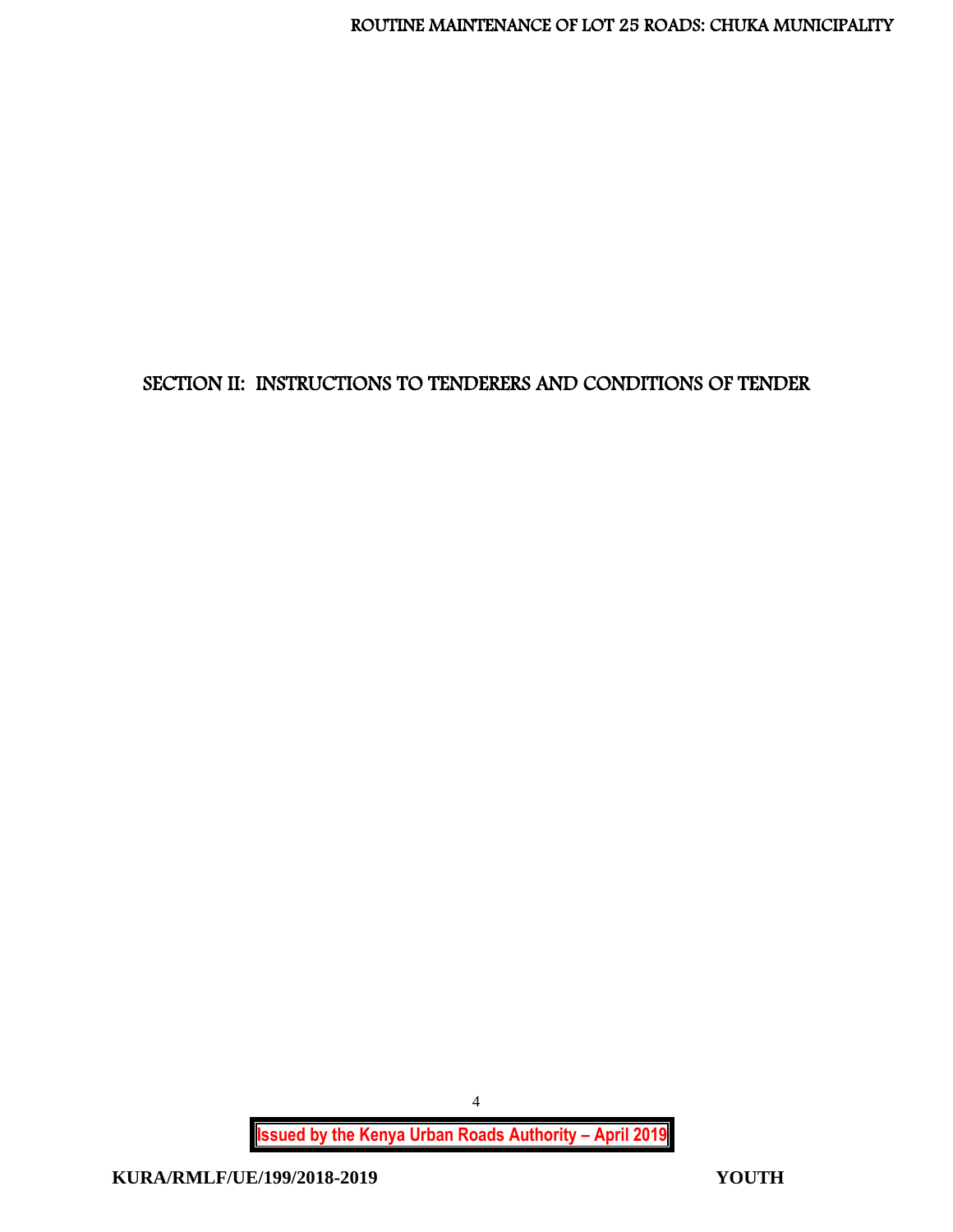# TABLE OF CONTENTS

<span id="page-5-0"></span>

| A.        |             | <b>GENERAL.</b>                                                      |  |
|-----------|-------------|----------------------------------------------------------------------|--|
|           | 1           |                                                                      |  |
|           | $\mathbf 2$ |                                                                      |  |
|           | 3           |                                                                      |  |
|           | 4           |                                                                      |  |
|           | 5           |                                                                      |  |
|           | 6           |                                                                      |  |
|           | 7           |                                                                      |  |
|           | 8           |                                                                      |  |
| <b>B.</b> |             |                                                                      |  |
|           | 9           |                                                                      |  |
|           | 10          |                                                                      |  |
|           | 11          |                                                                      |  |
| C.        |             |                                                                      |  |
|           | 12          |                                                                      |  |
|           | 13          |                                                                      |  |
|           | 14          |                                                                      |  |
|           | 15          |                                                                      |  |
|           | 16          |                                                                      |  |
|           | 17          |                                                                      |  |
|           | 18          |                                                                      |  |
|           | 19          |                                                                      |  |
|           | 20          |                                                                      |  |
| D.        |             |                                                                      |  |
|           | 21          |                                                                      |  |
|           | 22          |                                                                      |  |
|           | 23          |                                                                      |  |
|           | 24          |                                                                      |  |
| E.        |             |                                                                      |  |
|           | 25          |                                                                      |  |
|           | 26          |                                                                      |  |
|           | 27          |                                                                      |  |
|           | 28          |                                                                      |  |
|           | 29          |                                                                      |  |
|           | 30          |                                                                      |  |
|           | 31          |                                                                      |  |
| F.        |             |                                                                      |  |
| G.        |             |                                                                      |  |
|           | 32          | Award                                                                |  |
|           | 33          | employer's right to accept any bid and to reject any or all bids  18 |  |
|           | 34          |                                                                      |  |
|           | 35          |                                                                      |  |
|           | 36          |                                                                      |  |
|           | 37          |                                                                      |  |
|           | 5.          |                                                                      |  |

 $\overline{5}$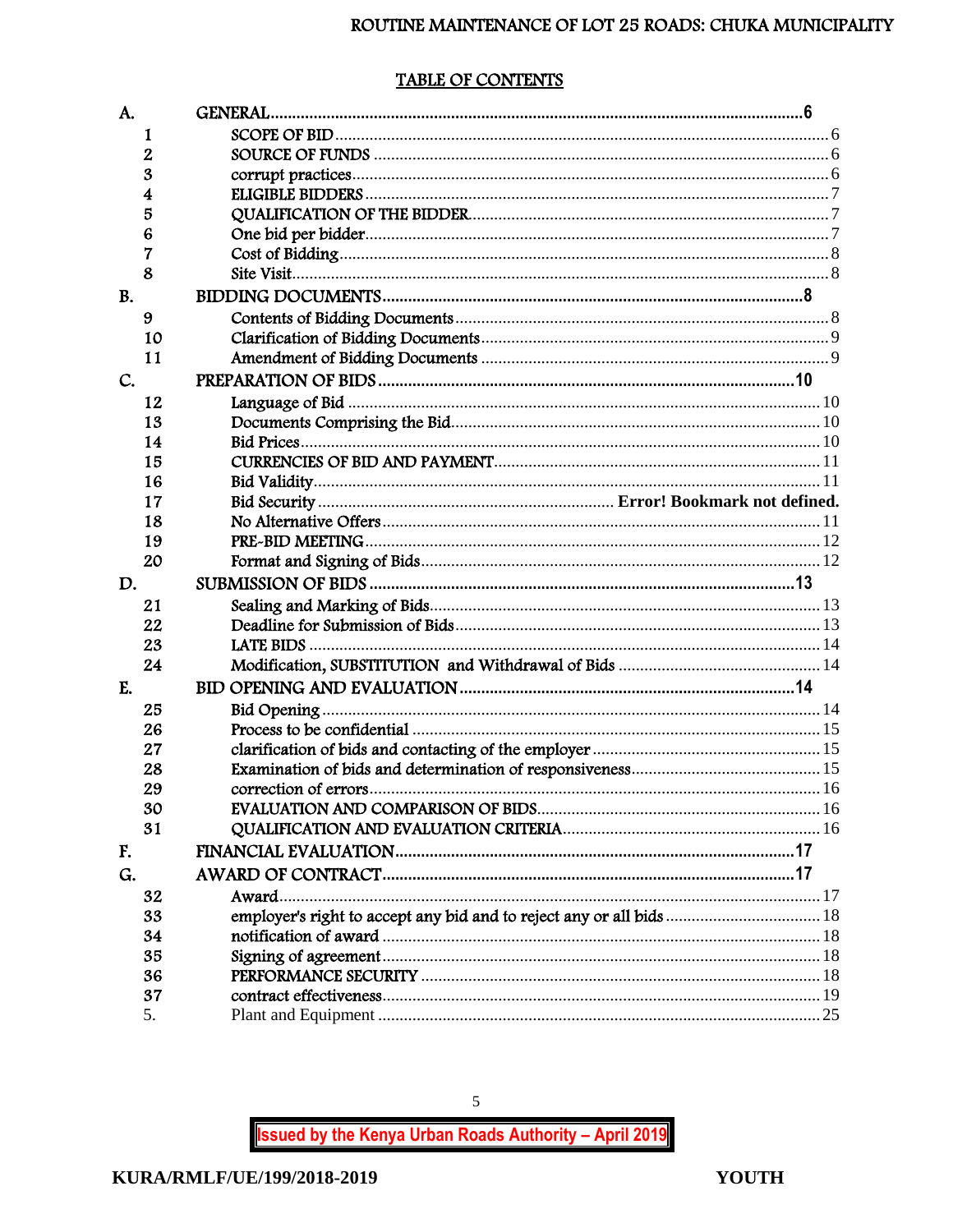## INSTRUCTIONS TO TENDERERS AND CONDITIONS OF TENDER

# A. GENERAL

# 1 SCOPE OF BID

- 1.1 The Employer, as defined in the Conditions of Contract Part II hereinafter "the Employer" wishes to receive bids for the construction of works as described in Section 1, clause 102 of the Special Specifications –"Location and extent of the Works")
- 1.2 The successful bidder will be expected to complete the Works within the period stated in the Appendix to Form of Bid from the date of commencement of the Works.
- 1.3 Throughout these bidding documents, the terms bid and tender and their derivatives (bidder/tenderer, bid/tendered, bidding/tendering etc.) are synonymous, and day means calendar day. Singular also means plural.

# 2 SOURCE OF FUNDS

2.1 The source of funding is the Government of Kenya through the Road Maintenance Levy Fund.

# 3 CORRUPT PRACTICES

3.1 The government requires that the bidders, suppliers, sub-contractors and supervisors observe the highest standards of ethics during the execution of such contracts. In this pursuit of this policy, the government;

Defines for the purpose of this provision, the terms set forth below as follows:

- i) "corrupt practice" means the offering, giving ,receiving, or soliciting of anything of value to influence the action of the public official in the procurement process or in the execution, and
- ii) "fraudulent practice" means a misrepresentation of facts in order to influence a procurement process or the execution of a contract to the detriment of the employer, and includes collusive practices among bidders (prior to or after bid submission) designed to establish bid prices at artificial, non-competitive levels and to deprive the employer the benefits of free and open competition

Will reject a proposal for award if it determines that the bidder recommended for award has engaged in corrupt or fraudulent practices in competing for the contract, and

Will declare a firm ineligible, either indefinitely or for a stated period of time, to be awarded a government contract if it at any time it is determined that the firm has engaged in corrupt or fraudulent practices in competing for, or in executing, a government financed contract

6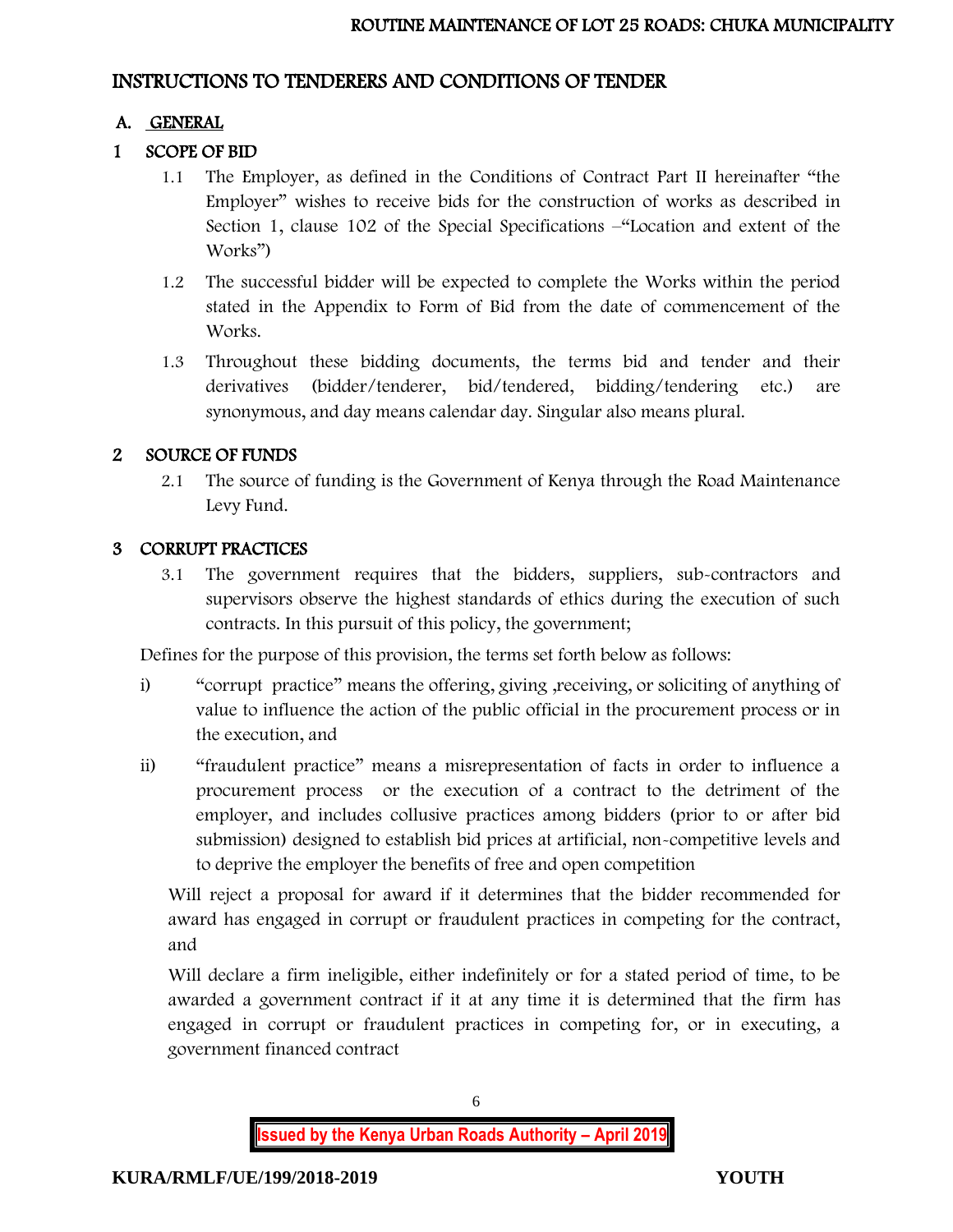#### 4 ELIGIBLE BIDDERS

- 4.1 This invitation to bid is open to all bidders who are legally registered or incorporated in the Republic of Kenya as of the time of bid submission. Registration with National Construction Authority (NCA) as a contractor is mandatory.
- 4.2 Bidders shall not have a conflict of interest. Bidders shall be considered to have conflict of interest, if they participated as a consultant in the preparation of the design, documentation or technical specifications of the works that are the subject of this bidding other than as far as required by the Employer.
- 4.3 A firm that is under a declaration of eligibility by the Employer in accordance with clause 3, at the date of submission of the Bid or thereafter, shall be disqualified.
- 4.4 Bidders shall provide such evidence of their continued eligibility satisfactory to the Employer as the Employer shall reasonably request.

### 5 QUALIFICATION OF THE BIDDER

- 5.1 Bidders shall as part of their bid:
- (a) Submit a written power of attorney authorizing the signatory of the bid to commit the bidder; and
- (b) Update any information submitted with their bids and update in any case the information indicated in the schedules and continue to meet the minimum threshold criteria set out in the bid documents.

5.2 As a minimum, bidders shall update the following information:

- (a) evidence of access to lines of credit from a bank and availability of other financial resources
- (b) financial predictions for the current year and the two subsequent years, including the effect of known commitments
- (c) work commitments
- (d) current litigation information; and
- (e) availability of critical equipment
	- 5.3 Bidders shall also submit proposals of work methods and schedule in sufficient detail to demonstrate the adequacy of the bidders' proposals to meet the technical specifications and the completion time referred to in Clause 1.2 above.

### 6 ONE BID PER BIDDER

6.1 Each bidder shall submit only one bid. A bidder who submits or participates in more than one bid will be disqualified.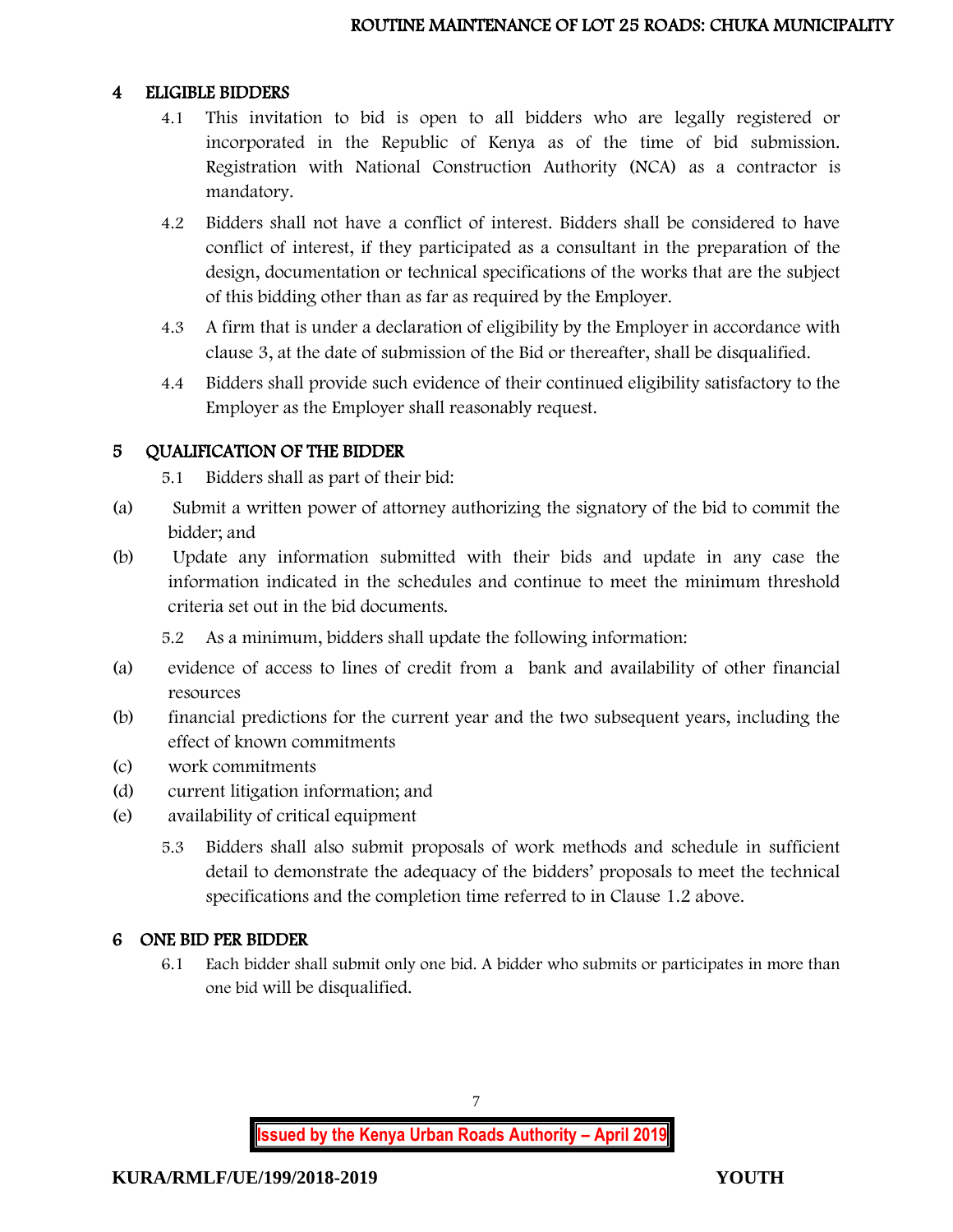#### 7 COST OF BIDDING

7.1 The bidder shall bear all costs associated with the preparation and submission of his bid and the Employer will in no case be responsible or liable for those costs, regardless of the conduct or outcome of the bidding process.

### 8 SITE VISIT

- 8.1 The tenderer is advised to visit and examine the site and its surroundings and obtain for himself on his own responsibility, all information that may be necessary for preparing the tender and entering into a contract. The costs of visiting the site shall be the tenderer's own responsibility.
	- 8.2 The tenderer and any of his personnel or agents will be granted permission by the Employer to enter upon premises and lands for the purpose of such inspection, but only upon the express condition that the tenderer, his personnel or agents, will release and indemnify the Employer from and against all liability in respect of, and will be responsible for personal injury (whether fatal or otherwise), loss of or damage to property and any other loss, damage, costs and expenses however caused, which but for the exercise of such permission, would not have arisen.
	- 8.3 A Mandatory pre-tender site meeting shall be held as specified in the tender notice. A representative of the Employer will be available to meet the intending tenderers at the venue.
	- 8.4 The Employer will conduct a Site Visit concurrently with the pre-bid meeting referred to in Clause 19, attendance for which is necessary for all bidders. Attendance by the tenderers shall be as specified in the tender notice.
	- 8.5 Tenderers must provide their own transport. The representative will not be available at any other time for site inspection visits.
	- 8.6 Each tenderer shall complete the Certificate of Tenderer's Visit to the Site, whether he in fact visits the Site at the time of the organized site visit or by himself at some other time.

### B. BIDDING DOCUMENTS

### 9 CONTENTS OF BIDDING DOCUMENTS

- 9.1 The set of documents comprising the tender includes the following together with any addenda issued in accordance with Clause 11:
- (a) Invitation to Bid
- (b) Instructions to Bidders and Conditions of Tender
- (c) Appendix to Instruction to Tenderers
- (d) Conditions of Contract Part I
- (e) Conditions of Contract Part II
- (f) Road Maintenance Manual (May 2010 Edition)

8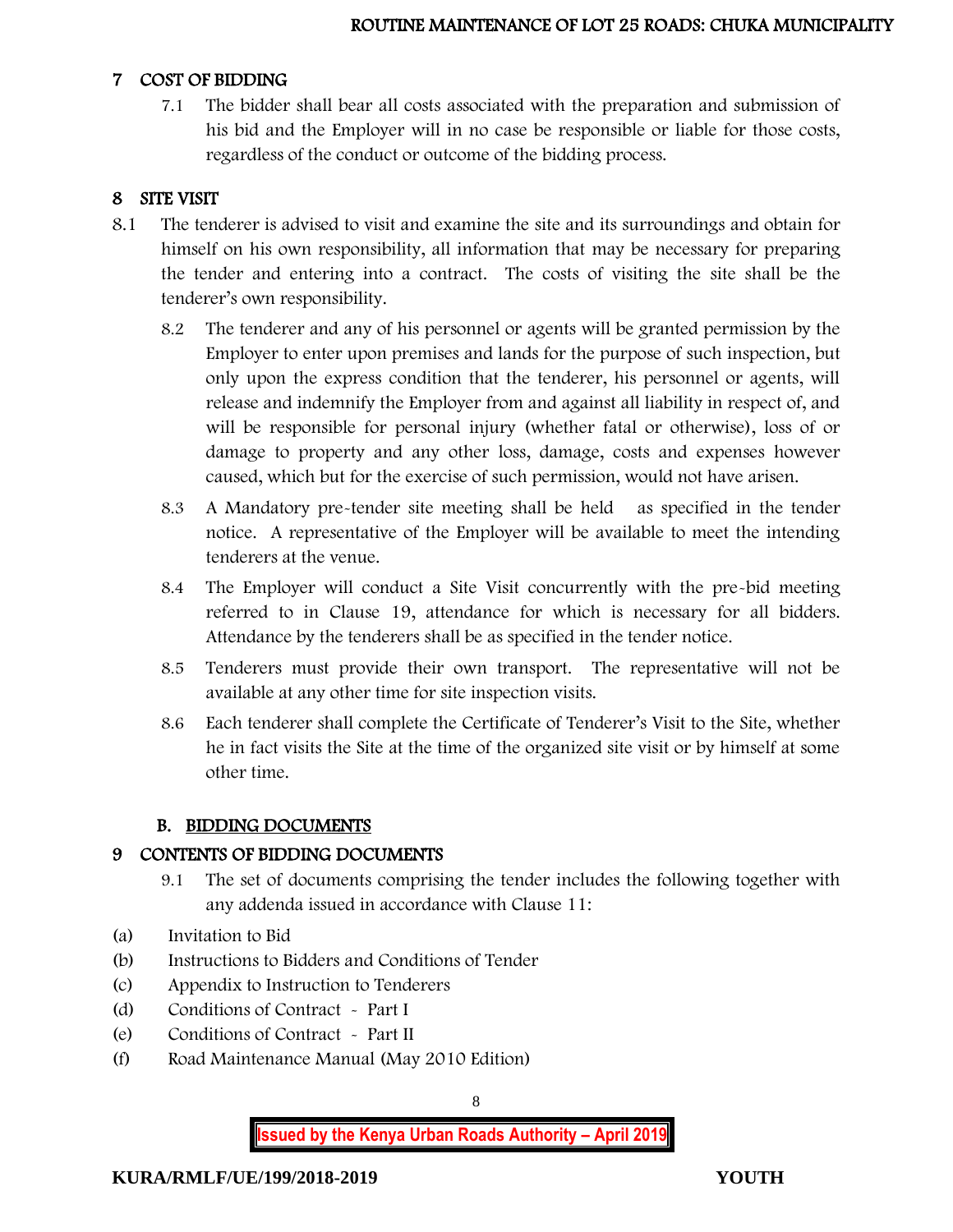- (g) Standard Specifications
- (h) Special Specifications
- (i) Form of Bid, Appendix to Form of Bid and Bid Security
- (j) Bills of Quantities
- (k) Schedules of Supplementary information
- (l) Form of Contract Agreement
- (m) Form of Performance Security
- (n) Drawings
- (o) BID Addenda (BID Notices)
- (p) Declaration Form
	- 9.2 The bidder is expected to examine carefully all instructions, conditions, forms, terms, specifications and drawings in the bidding documents. Failure to comply with the requirements of bid submission will be at the bidder's own risk. Bids that are not substantially responsive to the requirements of the bidding documents will be rejected.
	- 9.3 All recipients of the documents for the proposed Contract for the purpose of submitting a tender (whether they submit a tender or not) shall treat the details of the documents as "private and confidential".

## 10 CLARIFICATION OF BIDDING DOCUMENTS

- 10.1 The prospective bidder requiring any clarification of the bidding documents may notify the Employer in writing, cable or by e-mail (hereinafter the term cable is deemed to include telex and facsimile) at the Employer's mailing address indicated in the Bidding Data.
- 10.2 The Employer will respond in writing to any request for clarification that he receives earlier than 7 days prior to the deadline for the submission of bids. Copies of the Employer's response to queries raised by bidders (including an explanation of the query but without identifying the sources of the inquiry) will be sent to all prospective bidders who will have purchased the bidding documents.

### 11 AMENDMENT OF BIDDING DOCUMENTS

- 11.1 At any time prior to the deadline for submission of bids, the Employer may, for any reason, whether at his own initiative or in response to a clarification requested by a prospective bidder, modify the bidding documents by issuing subsequent Addenda.
- 11.2 The Addendum thus issued shall be part of the bidding documents pursuant to Sub-Clause 10.1 and shall be communicated in writing or cable to all purchasers of the bidding documents. Prospective bidders shall promptly acknowledge receipt of each Addendum in writing or by cable to the Employer.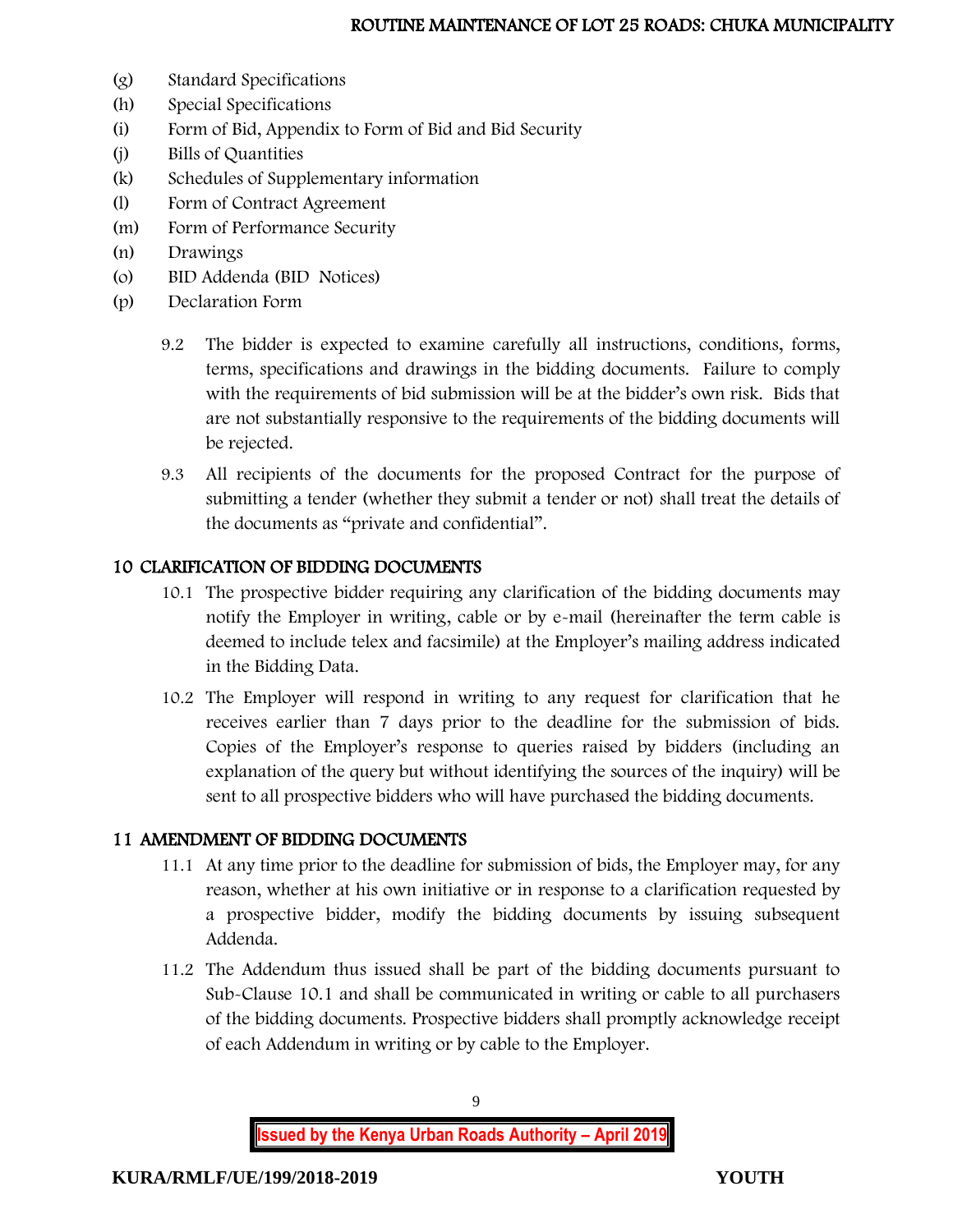11.3 In order to afford prospective bidders reasonable time in which to take an Addendum into account in preparing their bids, the Employer may, at his discretion, extend the deadline for the submission of bids in accordance with Clause 16.2.

### C. PREPARATION OF BIDS

### 12 LANGUAGE OF BID

12.1 The bid prepared by the bidder and all correspondences and documents relating to the bid exchanged by the bidder and the Employer shall be written in the English Language. Supporting documents and printed literature furnished by the bidder may be in another language provided they are accompanied by an appropriate translation of pertinent passages in the above stated language. For the purpose of interpretation of the bid, the English language shall prevail.

### 13 DOCUMENTS COMPRISING THE BID

13.1 The bid to be prepared by the bidder shall comprise:

- (a) Duly filled-in Form of Bid and Appendix to form of bid;
- (b) Bid security;
- (c) Priced Bills of Quantities;
- (d) Schedules of information
- (e) Qualification criteria
- (f) Any other materials required to be completed and submitted in accordance with the Instructions to Bidders embodied in these bidding documents.
	- 13.2 These Forms, Bills of Quantities and Schedules provided in these bidding documents shall be used without exception (subject to extensions of the Schedules in the same format).

### 14 BID PRICES

- 14.1 Unless explicitly stated otherwise in the bidding documents, the contract shall be for the whole works as described in Sub-Clause 1.1, based on the basic unit rates and prices in the Bill of Quantities submitted by the bidder.
- 14.2 The bidder shall fill in rates and prices for all items of Works described in the Bills of Quantities, whether quantities are stated or not.
- 14.3 All duties, taxes (including VAT) and other levies payable by the Contractor under the Contract, or for any other cause as of the date 7 days prior to the deadline for submission of bids, shall be included in the rates and prices and the total Bid Price submitted by the bidder.
- 14.4 Unless otherwise provided in the Bidding Data and Conditions of Particular Application the rates and prices quoted by the bidder are subject to adjustment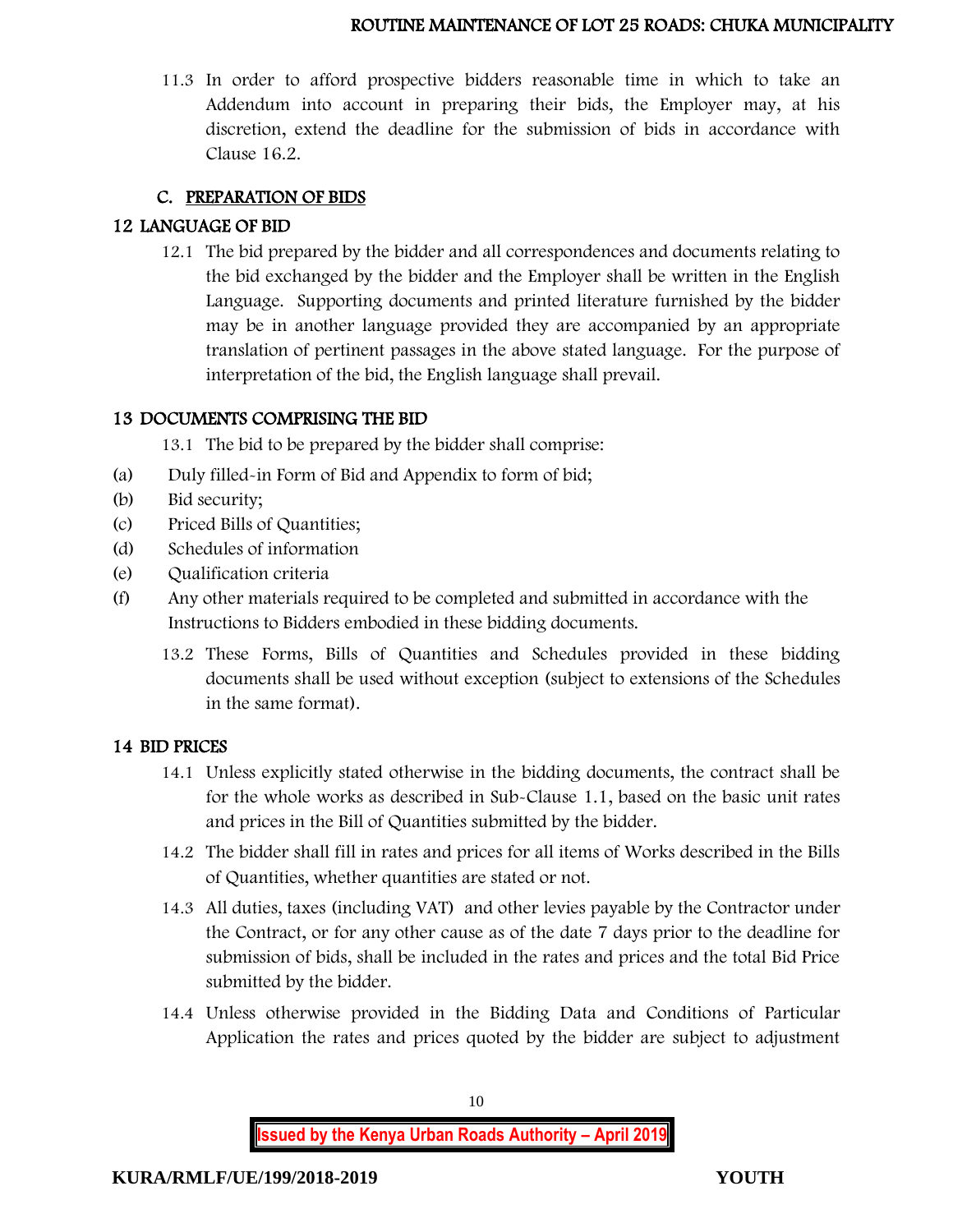during the performance of the contract in accordance with the provisions of Clause 70 of the Conditions of Contract.

#### 15 CURRENCIES OF BID AND PAYMENT

15.1 Bids shall be priced in Kenya Shillings.

### 16 BID VALIDITY

- 16.1 The bid shall remain valid and open for acceptance for a period of 90 calendar days from the specified date of bid opening specified in Clause 22.
- 16.2 In exceptional circumstances prior to expiry of the original bid validity period, the Employer may request that the bidders extend the period of validity for a specified additional period. The request and the responses thereto shall be made in writing or by cable. A bidder may refuse the request without forfeiting his bid security. A bidder agreeing to the request will not be required nor permitted to modify his bid, but will be required to extend the validity of his bid security for the period of the extension, and in compliance with Clause Error! Reference source not found. in all respects.

### **17 TENDER SECURING DECLARATION**

17.1 The bidder is not required to submit a bid security but shall furnish, as part of his bid, a tender securing declaration.

17.2 The tender securing declaration shall be in the format shown in the appendix to form of bid. Any bidder who fails to adhere to the terms of the tender securing declaration shall be liable to debarment pursuant to section 115 of the public procurement and asset disposal act 2015 and regulations of 2006.

17.2 Any bid not accompanied by a completed and signed tender securing declaration will be rejected by the employer as non-responsive.

17.3 The tender securing declaration shall expire;-

- (A) If a bidder is unsuccessful,
- (B) On receipt of notification of award
- (C) 28 days after the expiration of the tender validity.

17.4 The tender securing declaration of the successful bidder will be discharged upon the bidder signing the contract agreement and furnishing the required performance security.

17.5 A bidder will automatically be suspended from being eligible for bidding in any contract with the authority for a period of 5 years starting from the date of expiration of tender validity period, if a bidder is in breach of his/her obligation(s) under the bid conditions, because:

- (a)The bidder has withdrawn its bid during the period of bid validity specified in the bidding data sheet or
- (b)The bidder does not accept correction of errors, pursuant to sub-clause

11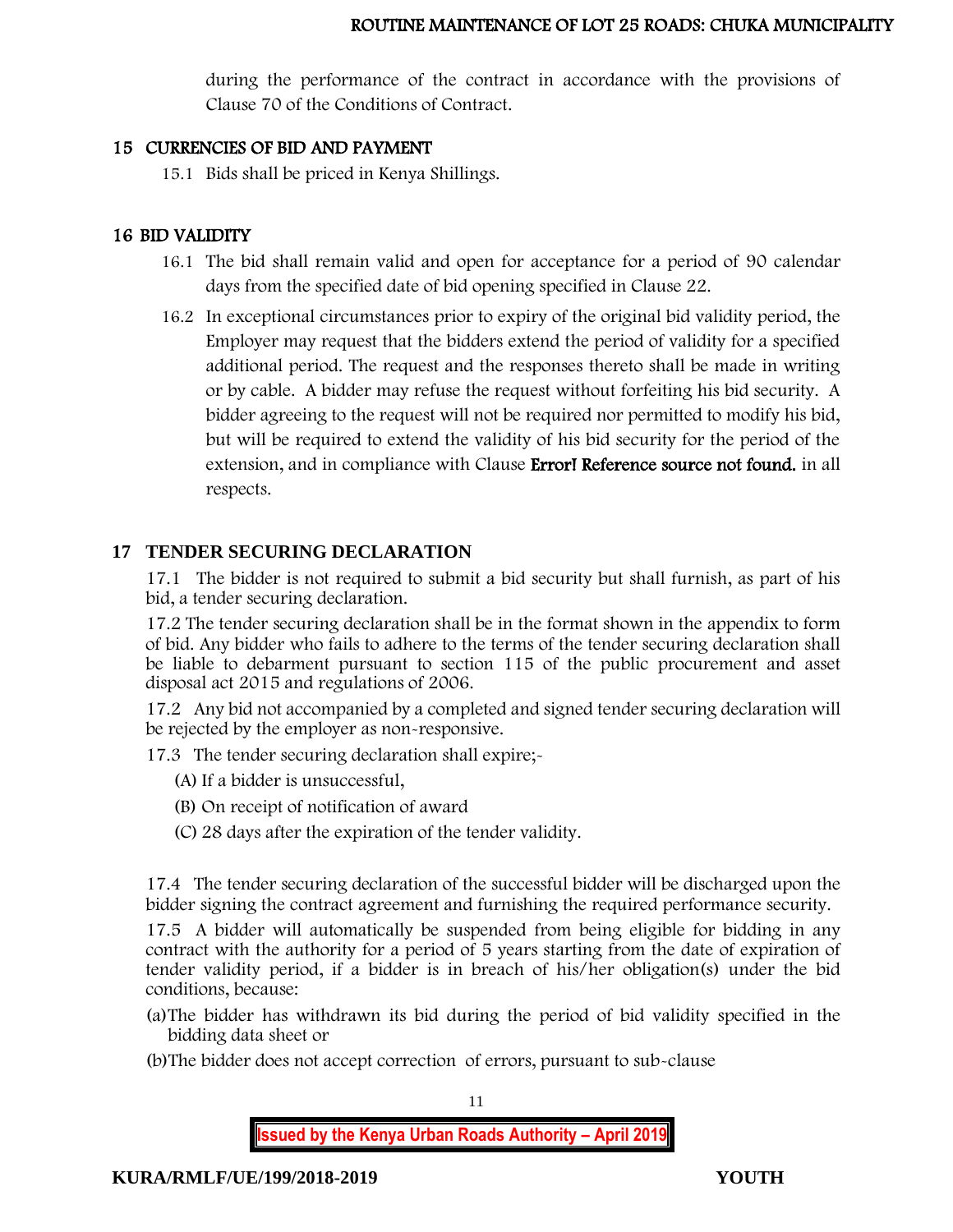29.1(f) or

(c)In the case of a successful bidder, the bidder fails within the specified time limit to:

- (i) Sign the contract agreement or
- (ii) Furnish the necessary performance security

## 18 NO ALTERNATIVE OFFERS

- 18.1 The bidder shall submit one offer, which complies fully with the requirements of the bidding documents.
- 18.2 The bid submitted shall be solely on behalf of the bidder. A bidder who submits or participates in more than one bid will be disqualified.
- 18.3 A price or rate shall be entered in indelible ink against every item in the Bills of Quantities with the exception of items which already have Prime Cost or Provisional sums affixed thereto. The bidders are reminded that no "nil" or "included" rates or "lump-sum" discounts will be accepted. The rates for various items should include discounts if any. Bidders who fail to comply will be disqualified.

## 19 PRE-BID MEETING

- 19.1 The bidder's designated representative is invited to attend a mandatory pre-bid meeting, which will take place as specified in the Tender notice. The purpose of the meeting will be to clarify issues and to answer questions on any matter that may be raised at that stage.
- 19.2 The bidder is requested as far as possible to submit any questions in writing or by cable, to reach the Employer not later than one week before the meeting. It may not be practicable at the meeting to answer questions received late, but questions and responses will be transmitted in accordance with the Minutes of the meeting, including the text of the questions raised and the responses given together with any responses prepared after the meeting, will be transmitted without delay to all purchasers of the bidding documents. Any modification of the bidding documents listed in Sub-Clause 9.1, which may become necessary as a result of the pre-bid meeting shall be made by the Employer exclusively through the issue of an Addendum pursuant to Clause 10 or through the minutes of the pre-bid meeting.

# 20 FORMAT AND SIGNING OF BIDS

20.1 The bidder shall prepare one original of the documents comprising the bid as described in Clause 13 of these Instructions to Bidders, bound with the section containing the Form of Bid and Appendix to Bid, and clearly marked "ORIGINAL". In addition, the bidder shall submit another copy of the bid clearly marked "COPY OF ORIGINAL". In the event of discrepancy between them, the original shall prevail.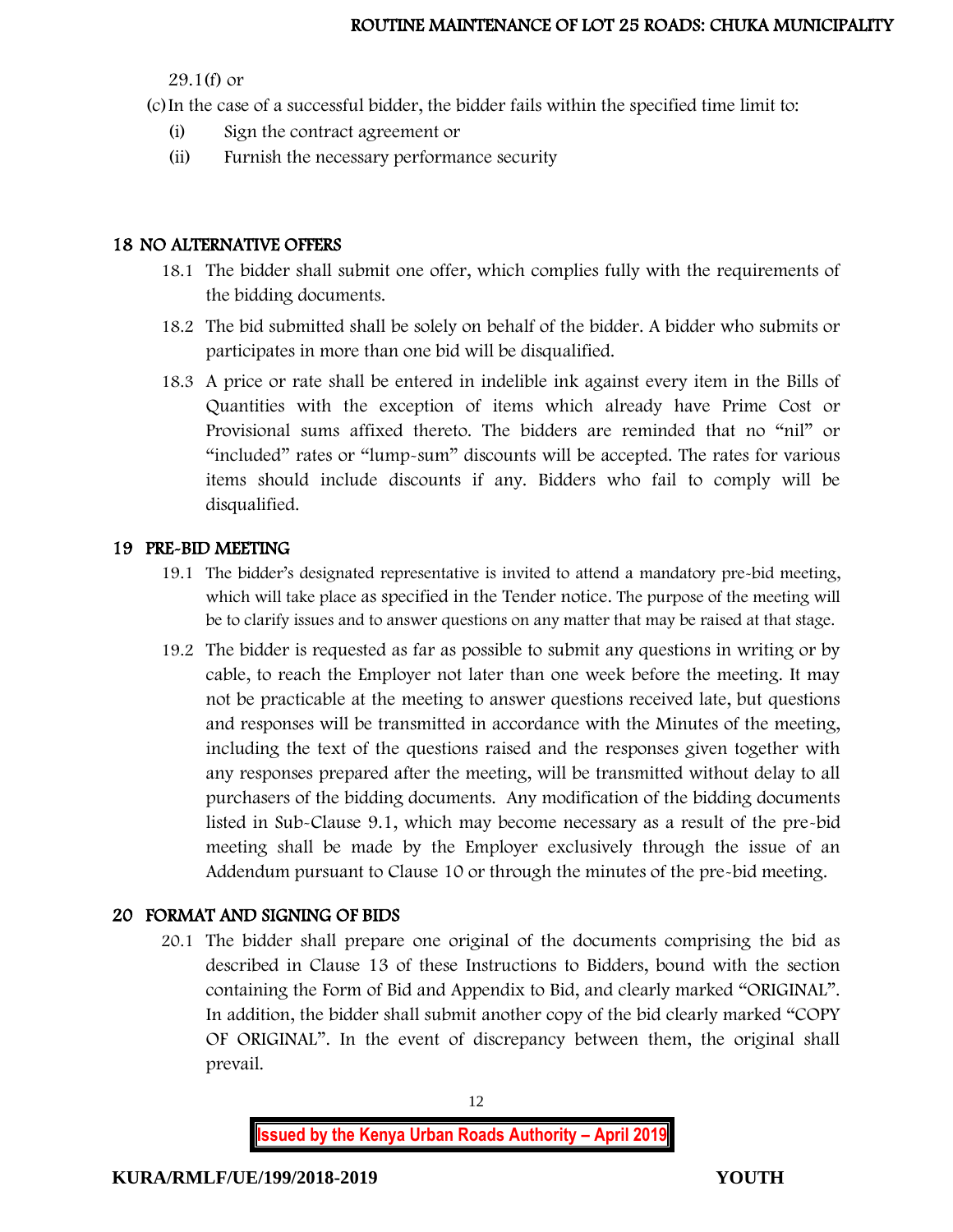- 20.2 The original and copies of the bid shall be typed or written in indelible ink (in the case of copies, photocopies are also acceptable) and shall be signed by a person or persons duly authorized to sign on behalf of the bidder pursuant to Sub-Clause 5.1(a) OR 4.3 (c) as the case may be. The person or persons signing the bid shall initial all pages of the bid where entries or amendments have been made.
- 20.3 The bid shall be without alterations, omissions or conditions except as necessary to correct errors made by the bidder, in which case such corrections shall be initialled by the person or persons signing the bid.

### D. SUBMISSION OF BIDS

#### 21 SEALING AND MARKING OF BIDS

- 21.1 The bidder shall seal the original and each copy of the bid in separate envelopes duly marking the envelopes "ORIGINAL" and "COPY". The envelopes shall then be sealed in an outer separate envelope.
- 21.2 The inner and outer envelopes shall be:
- (a) Addressed to the Employer at the address provided in the Appendix to Form of Bid.
- (b) Bear the name and identification number of the contract. In addition to the identification required in sub-Clause 21.2, the inner envelopes shall indicate the name and address of the bidder to enable the bid to be returned unopened in case it is declared "late" pursuant to Clause 23.1, and for matching purposes under Clause 24.
- 21.3 If the outer envelope is not sealed and marked as instructed above, the Employer will assume no responsibility for the misplacement or premature opening of the bid. If the outer envelope discloses the bidder's identity the Employer will not guarantee the anonymity of the bid submission, but this shall not constitute grounds for rejection of the bid.

#### 22 DEADLINE FOR SUBMISSION OF BIDS

22.1 Bids must be received by the Employer at the address specified in Sub Clause 21.2 not later than the date indicated in the tender notice.

Tenders delivered by hand must be placed in the "tender box" provided in the office of the employer.

Proof of posting will not be accepted as proof of delivery and any tender delivered after the above stipulated time, from whatever cause arising will not be considered.

22.2 The Employer may, at his discretion, extend the deadline for the submission of bids through the issue of an Addendum in accordance with Clause 11 in which case all rights and obligations of the Employer and the bidders previously subject to the original deadline shall thereafter be subject to the new deadline as extended.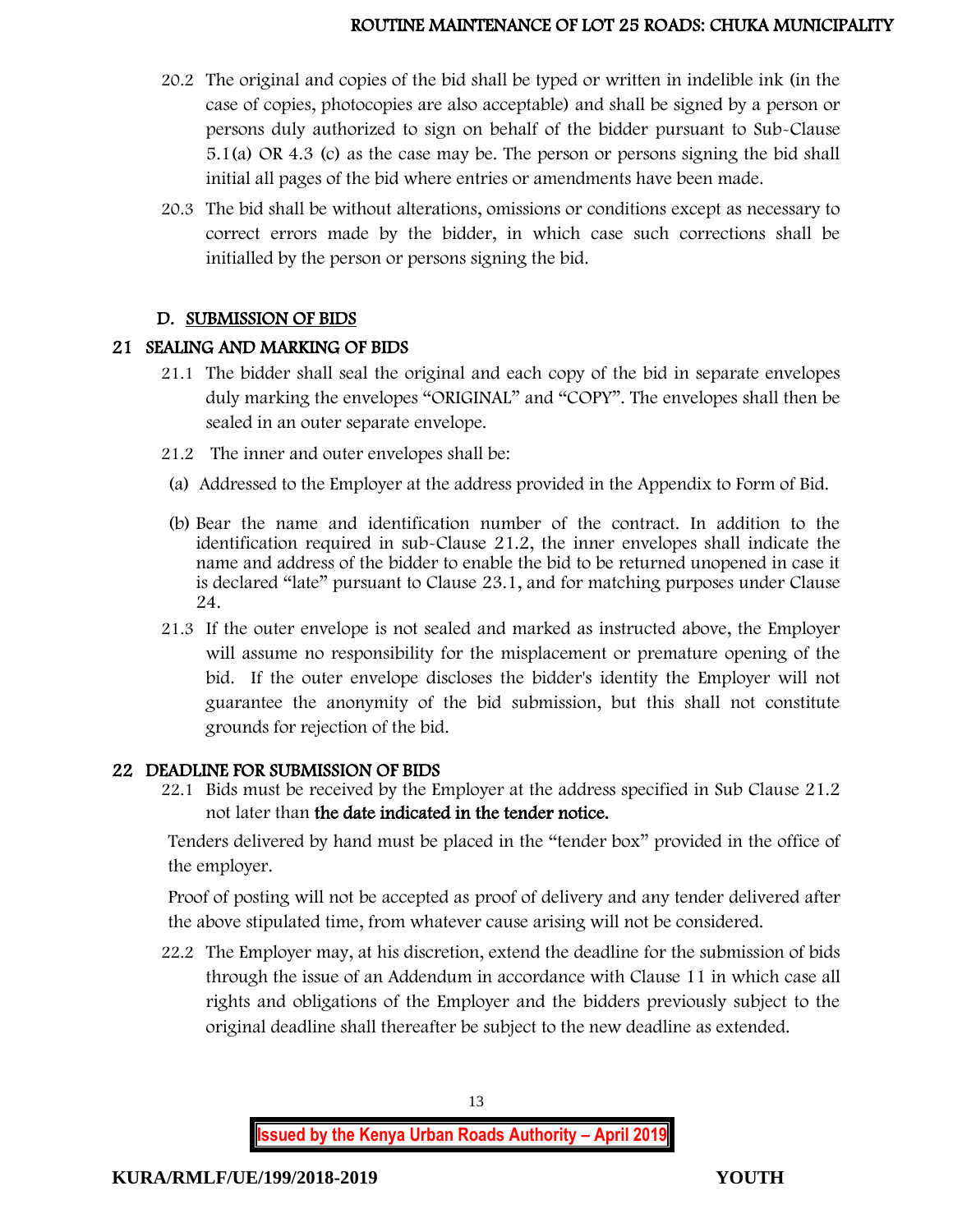#### 23 LATE BIDS

23.1 Any bid received by the Employer after the deadline for submission of bids prescribed in Clause 22 will be returned unopened to the bidder.

#### 24 MODIFICATION, SUBSTITUTION AND WITHDRAWAL OF BIDS

- 24.1 The bidder may modify, substitute or withdraw his bid after bid submission, provided that written notice of modification or withdrawal is received by the Employer prior to the prescribed deadline for submission of bids.
- 24.2 The bidder's modification, substitution or withdrawal notice shall be prepared, sealed, marked and delivered in accordance with the provisions of Clause 21, with the outer and inner envelopes additionally marked "MODIFICATION" or "WITHDRAWAL" as appropriate.
- 24.3 No bid may be modified subsequent to the deadline for submission of bids, except in accordance with Sub-Clause 29.2.
- 24.4 Any withdrawal of a bid during the interval between the deadline for submission of bids and expiration of the period of bid validity specified in Clause Error! Reference source not found, may result in the forfeiture of the bid security pursuant to Sub-Clause Error! Reference source not found..

#### E. BID OPENING AND EVALUATION

#### 25 BID OPENING

- 25.1 The Employer will open the bids, including withdrawals and modifications made pursuant to Clause 24, in the presence of bidders' designated representatives who choose to attend, at the time, date, and location stipulated in the letter of invitation. The bidders' representatives who are present shall sign a register evidencing their attendance.
- 25.2 Envelopes marked "WITHDRAWAL" and "SUBSTITUTION" shall be opened first and the name of the bidder shall be read out. Bids for which an acceptable notice of withdrawal has been submitted pursuant to Clause 24 shall not be opened.
- 25.3 The bidder's name, the Bid Prices, including any bid modifications and withdrawals, the presence (or absence) of bid security, and any such details as the Employer may consider appropriate, will be announced by the Employer at the opening. Subsequently, all envelopes marked "MODIFICATION" shall be opened and the submissions therein read out in appropriate detail. No bid shall be rejected at bid opening except for late bids pursuant to Clause 22.
- 25.4 The Employer shall prepare minutes of the bid opening, including the information disclosed to those present in accordance with Sub-Clause 24.3.
- 25.5 Bids not opened and read out at bid opening shall not be considered further for evaluation, irrespective of the circumstances.

14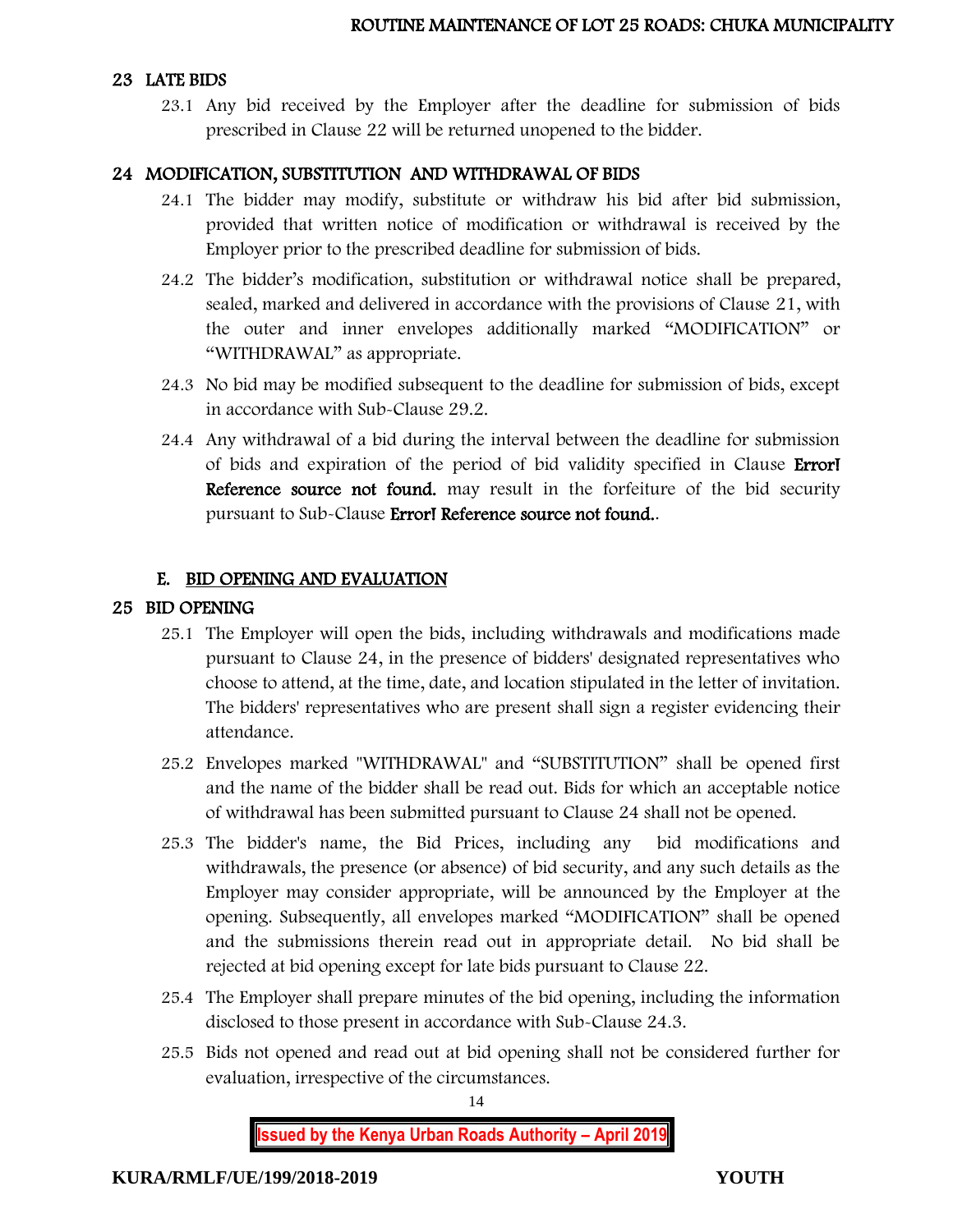#### 26 PROCESS TO BE CONFIDENTIAL

26.1 Information relating to the examination, evaluation and comparison of bids, and recommendations for the award of contract shall not be disclosed to bidders or any other persons not officially concerned with such process until the award to the successful bidder has been announced. Any effort by a bidder to influence the Employer's processing of bids or award decisions may result in the rejection of the bidder's bid.

### 27 CLARIFICATION OF BIDS AND CONTACTING OF THE EMPLOYER

- 27.1 To assist in the examination, evaluation, and comparison of bids, the Employer may, at its discretion, ask any bidder for clarification of its bid, including breakdowns of unit rates. The request for clarification and the response shall be in writing or by cable, but no change in the price or substance of the bid shall be sought, offered, or permitted except as required to confirm the correction of arithmetic errors discovered by the Employer in the evaluation of the bids in accordance with Clause 29.
- 27.2 Subject to Sub-Clause 26.1, no bidder shall contact the Employer on any matter relating to its bid from the time of the bid opening to the time the contract is awarded. If the bidder wishes to bring additional information to the notice of the Employer, should do so in writing.
- 27.3 Any effort by the bidder to influence the Employer in the Employer's bid evaluation, bid comparison or contract award decisions may result in the rejection of the bidder's bid.

### 28 EXAMINATION OF BIDS AND DETERMINATION OF RESPONSIVENESS

- 28.1 Prior to the detailed evaluation of bids, the Employer will determine whether each bid (a) has been properly signed; (b) is accompanied by the required securities; (c) is substantially responsive to the requirements of the bidding documents; and (d) provides any clarification and/or substantiation that the Employer may require to determine responsiveness pursuant to Sub-Clause 28.2.
- 28.2 A substantially responsive bid is one that conforms to all the terms, conditions, and specifications of the bidding documents without material deviation or reservation and has a valid tender bank guarantee. A material deviation or reservation is one

(a) Which affects in any substantial way the scope, quality, or performance of the works;

(b) Which limits in any substantial way, inconsistent with the bidding documents, the Employer's rights or the bidder's obligations under the contract; or

(c) Whose rectification would affect unfairly the competitive position of other bidders presenting substantially responsive bids.

15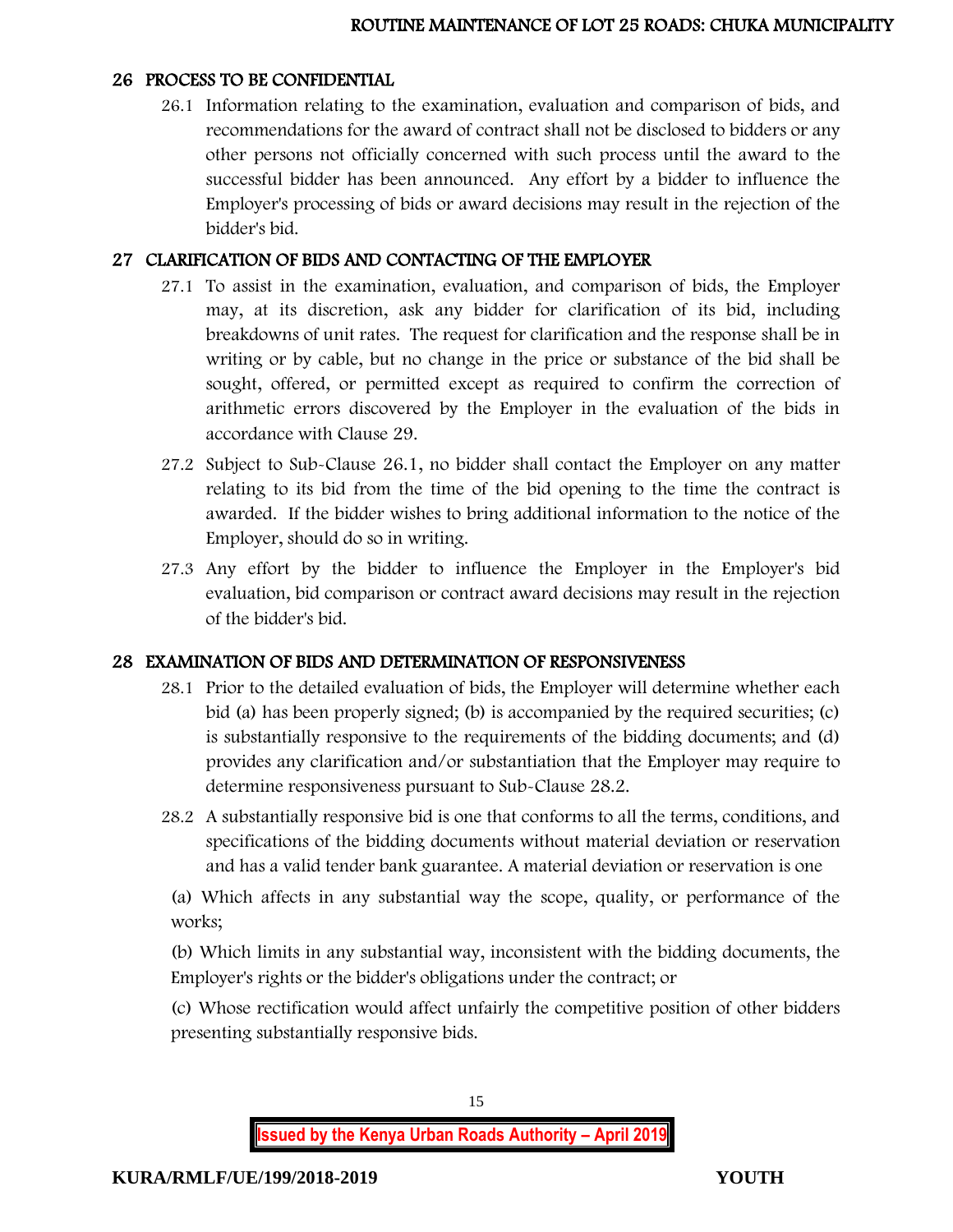28.3 If a bid is not substantially responsive, it will be rejected by the Employer and may not subsequently be made responsive by correction or withdrawal of the nonconforming deviation or reservation.

### 29 CORRECTION OF ERRORS

Tenders determined to be substantially responsive shall be checked by the Employer for any arithmetic errors in the computations and summations. Errors will NOT be corrected by the Employer.

#### 30 EVALUATION AND COMPARISON OF BIDS

- 30.1 The Employer will carry out evaluation of details and information provided in post-Qualification Questionnaire and any bidder who does not qualify shall not have his/her bid evaluated further.
- 30.2 The Employer will then evaluate and compare only the bids determined to be substantially responsive in accordance with Clauses 27 and 28.
	- 30.3 The procuring entity may at any time terminate procurement proceedings before contract award and shall not be liable to any person for the termination.
	- 30.4 A tenderer who gives false information in the tender document about its qualification or who refuses to enter into a contract after notification of contract award shall be considered for debarment from participating in future public procurement.

### 31 QUALIFICATION AND EVALUATION CRITERIA

31.1 Post-qualification will be based on meeting all of the following minimum point scale criteria regarding the Applicant's general and particular experience, personnel and equipment capabilities as well as financial position. The Employer reserves the right to waive minor deviations, if they do not materially affect the capacity of an applicant to perform the contract. Subcontractor's experience and resources shall not be taken into account in determining the Applicant's compliance with qualifying criteria.

### 31.2 General Experience.

The Applicant shall meet the following minimum criteria: -

- (a) Average annual turnover for the last  $2$  years  $-$  KShs.3,000,000.00/ $\sim$ .
- (b) Successful completion as a prime contractor or sub-contractor in the execution of at least two roads rehabilitation/new construction projects of a similar nature and comparable in complexity to the proposed contract within the last two years, for which at least one was located in an urban environment in Kenya.
- 31.3 **Personnel Capabilities.** The Applicant should list down personnel of minimum qualification of Diploma in Civil Engineering for Site Agent, Ordinary Diploma for the surveyor and other supervisory staff.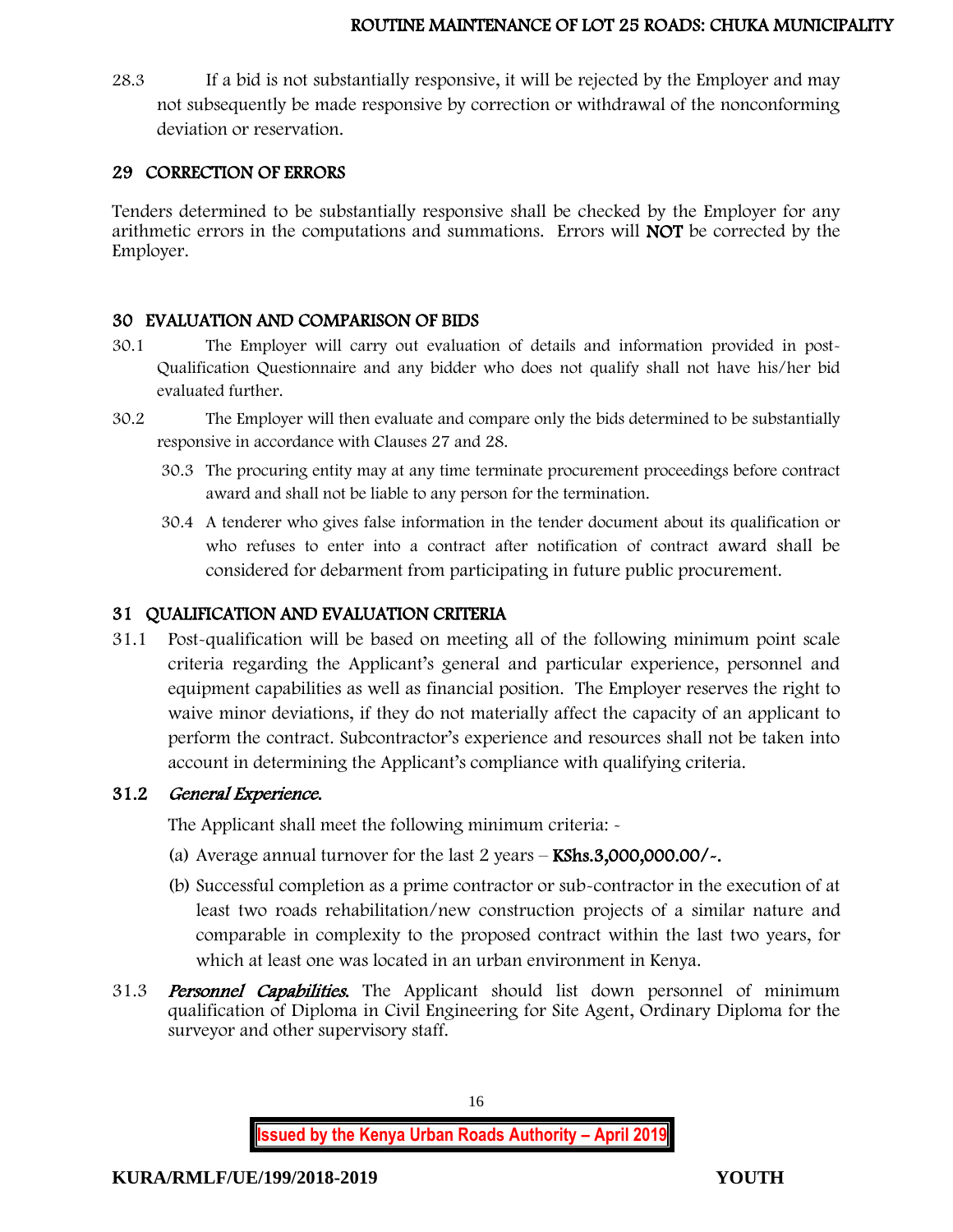- 31.4 *Equipment Capabilities.* The Applicant should list down, the plants and equipment that are in his ownership and the ones proposed for hire which should be suitable for executing contract works. – Applicants must attaché evidence of ownership or hiring arrangements.
- 31.5 Cash flow statement. The Applicant should demonstrate that the firm has access to or has available, liquid assets, unencumbered real assets, lines or credit, and other financial means sufficient to meet the construction cash flow for a period of 2 months, estimated at 20% of the estimated tender sum.
- 31.6 Balance Sheets. Signed and stamped Audited balance sheets for the last two years should be submitted and must demonstrate the soundness of the Applicant's financial position, availability of working capital and net worth.
- 31.7 Financial position/Ratios. The applicant's financial information will be assessed in terms of ROCE, current ratio and return on equity, and the must meet criteria on their financial position given on this basis. Where necessary, the Employer may make inquiries with the Applicant's bankers.
- 31.8 Litigation History. The Applicant should provide accurate information on any litigation or arbitration resulting from contracts complete or under execution by him over the last five years. A consistent history of litigation against the Applicant may result in failure of the application.
- 31.9 Post-qualification criteria are as provided in the Appendix to instruction to tenderers. The bidders who pass the technical criteria will be subjected to financial evaluation.

### F. FINANCIAL EVALUATION

31.8 Comparison of major rates of items of construction & credibility of tenderers rates

The Employer will compare the tenderers' rates with the Engineer's estimates for major items of construction. If some bids are seriously unbalanced or front loaded in relation to the Engineer's estimates for the major items of work to be performed under the contract, the Employer may require the bidder to produce detailed price analyses for any or all items of the Bills of Quantities, to demonstrate the internal consistency of those prices with the construction methods and schedule proposed. After evaluation of the price analyses, taking into consideration the schedule of estimated contract payments, the Employer may require that the amount of the Performance Security set forth in Clause 35 be increased at the expense of the bidder to a level sufficient to protect the Employer against financial loss in the event of default of the successful bidder under the contract.

### G. AWARD OF CONTRACT

#### 32 AWARD

32.1 Subject to Clause 32, the Employer will award the contract to the bidder whose bid has been determined to be substantially responsive to the bidding documents

17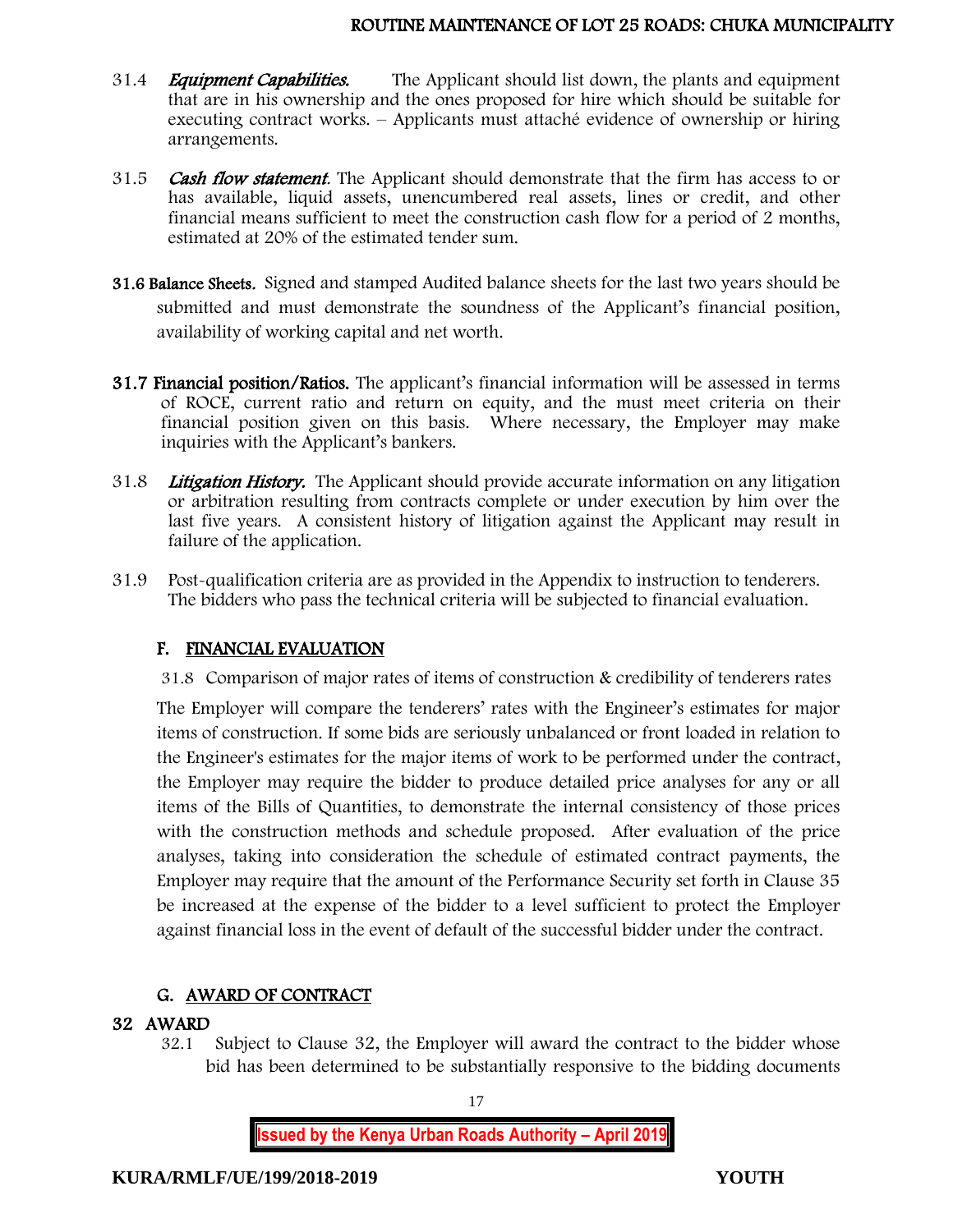and who has offered the lowest Evaluated Bid Price pursuant to Clause 29, provided that such bidder has been determined to be (a) eligible in accordance with the provisions of Sub-Clause 3.1, and (b) qualified in accordance with the provisions of Clause 4.

#### 33 EMPLOYER'S RIGHT TO ACCEPT ANY BID AND TO REJECT ANY OR ALL BIDS

33.1 The Employer reserves the right to accept or reject any bid, and to annul the bidding process and reject all bids, at any time prior to award of contract, without thereby incurring any liability to the affected bidder or bidders or any obligation to inform the affected bidder or bidders of the grounds for the Employer's action.

#### 34 NOTIFICATION OF AWARD

- 34.1 Prior to expiration of the period of bid validity prescribed by the Employer, the Employer will notify the successful bidder in writing or by cable confirmed by registered letter that its bid has been accepted. This letter (hereinafter and in the Conditions of Contract called "Letter of Acceptance") shall specify the sum, which the Employer will pay the Contractor in consideration of the execution and completion of the works and the remedying of any defects therein by the Contractor as prescribed by the contract (hereinafter and in the Conditions of Contract called "the Contract Price").
- 34.2 At the same time that the Employer notifies the successful bidder that his bid has been accepted, the Employer shall notify the other bidders that their bids have been unsuccessful and that their bid security will be returned as promptly as possible, in accordance with sub clause 17.4.

#### 35 SIGNING OF AGREEMENT

35.1 Within 21 days of receipt of the Notification of Award, the successful bidder shall sign the Form of Agreement and return it to the Employer, together with the required performance security.

#### 36 PERFORMANCE SECURITY

- 36.1 Within 21 days of receipt of the Letter of Acceptance from the Employer, the successful bidder shall furnish to the Employer a performance security in the form stipulated in the Conditions of contract. The form of performance security provided in Section 9 of the bidding documents shall be used.
- 36.2 The successful bidder shall provide a performance security in the form of an Unconditional Bank Guarantee from a reputable bank located in Kenya.
- 36.3 Failure by successful bidder to lodge the required performance Guarantee within 21 days of the receipt of the letter of Acceptance shall constitute sufficient grounds for annulment of the award and forfeiture of the bid surety; in which event the Employer may make the award to another bidder or call for new bids.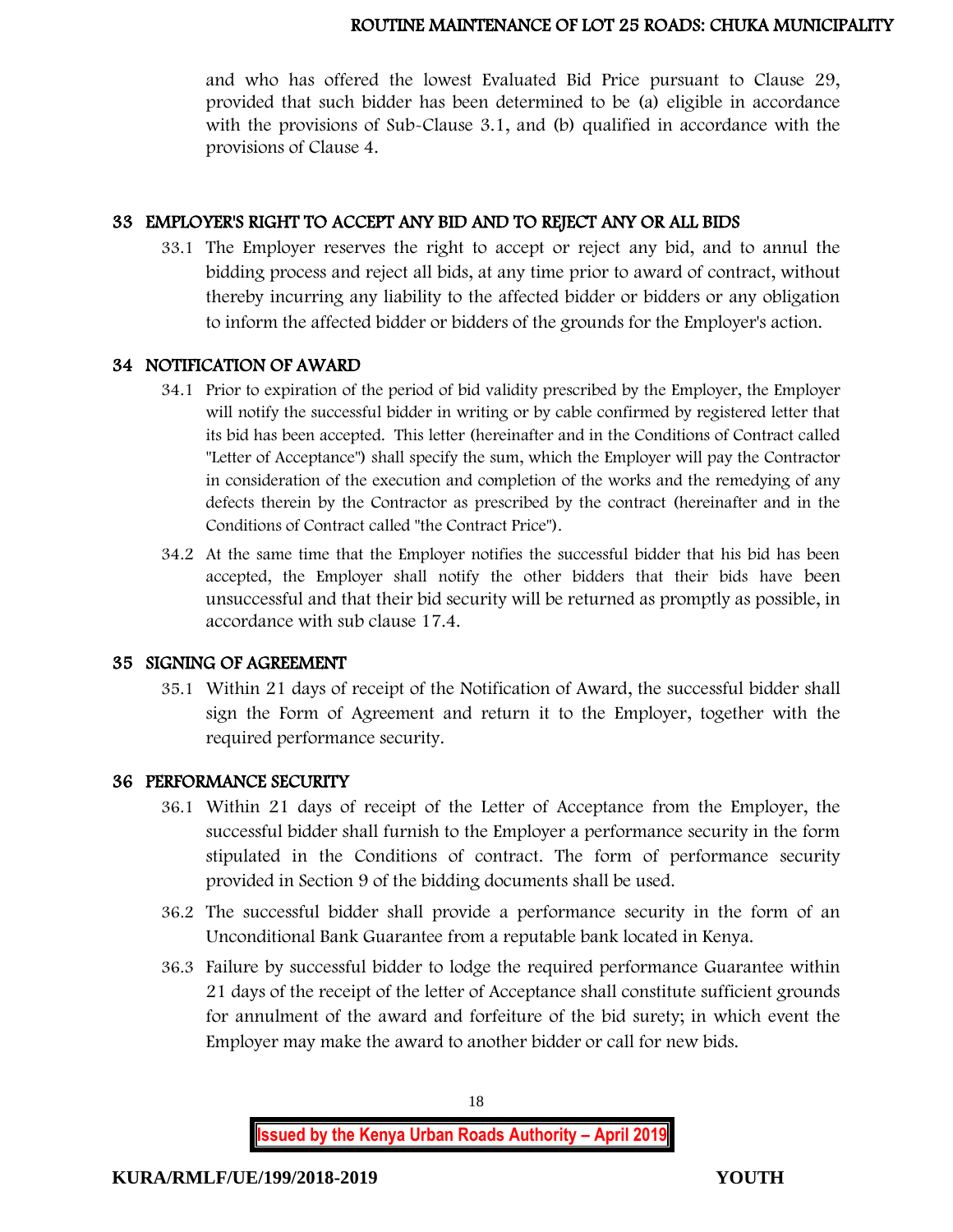#### 37 CONTRACT EFFECTIVENESS

37.1 The Contract will be effective only upon signature of the Agreement between the Contractor and the Employer.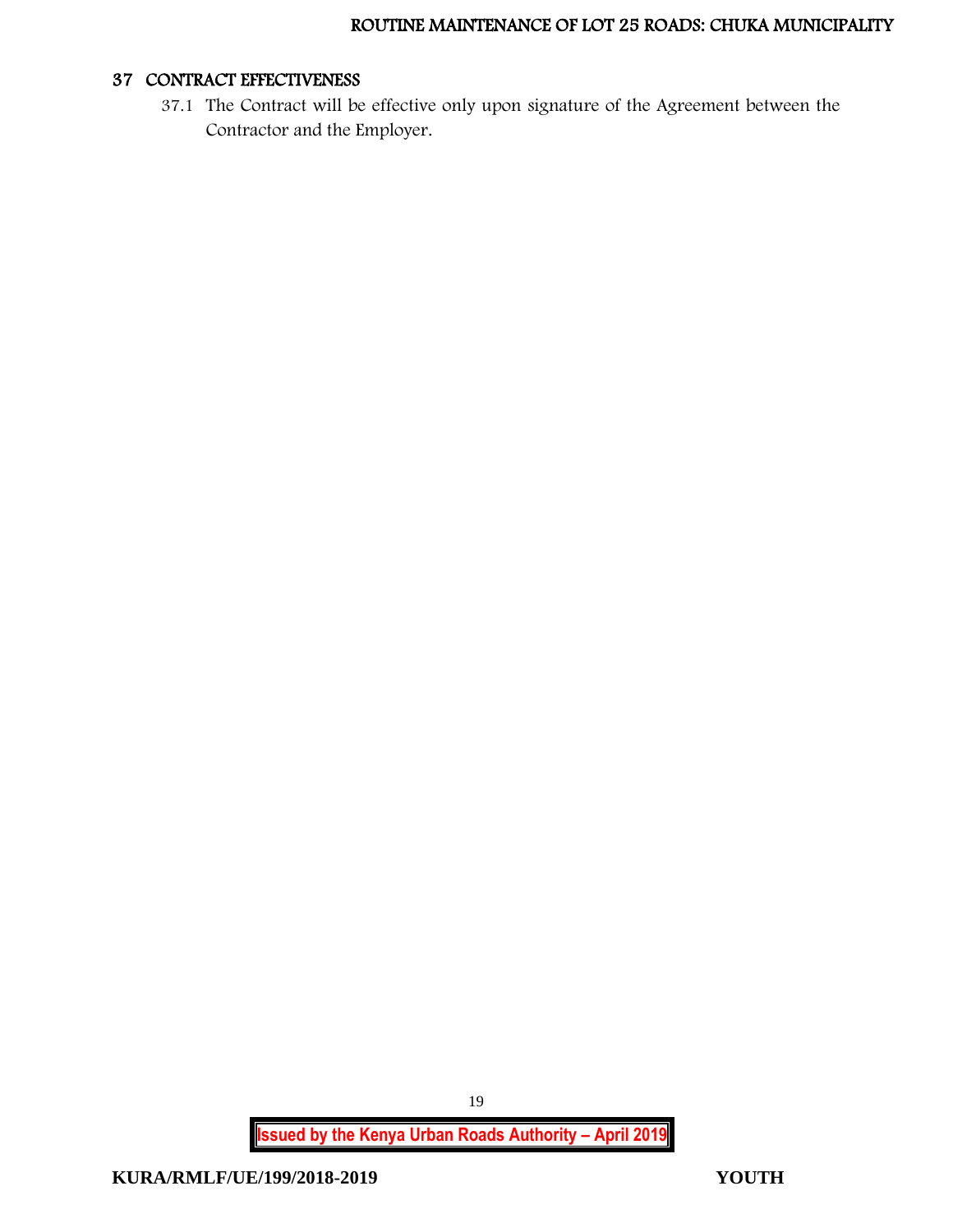# QUALIFICATION CRITERIA

This Section contains all the factors, methods and criteria that the Employer shall use to evaluate applications. The information to be provided in relation to each factor and the definitions of the corresponding terms are included in the respective Application Forms.

#### **Contents**

| 7. Schedule of the Major Items of Plant/Equipment Available for Proposed Contract. 21 |  |
|---------------------------------------------------------------------------------------|--|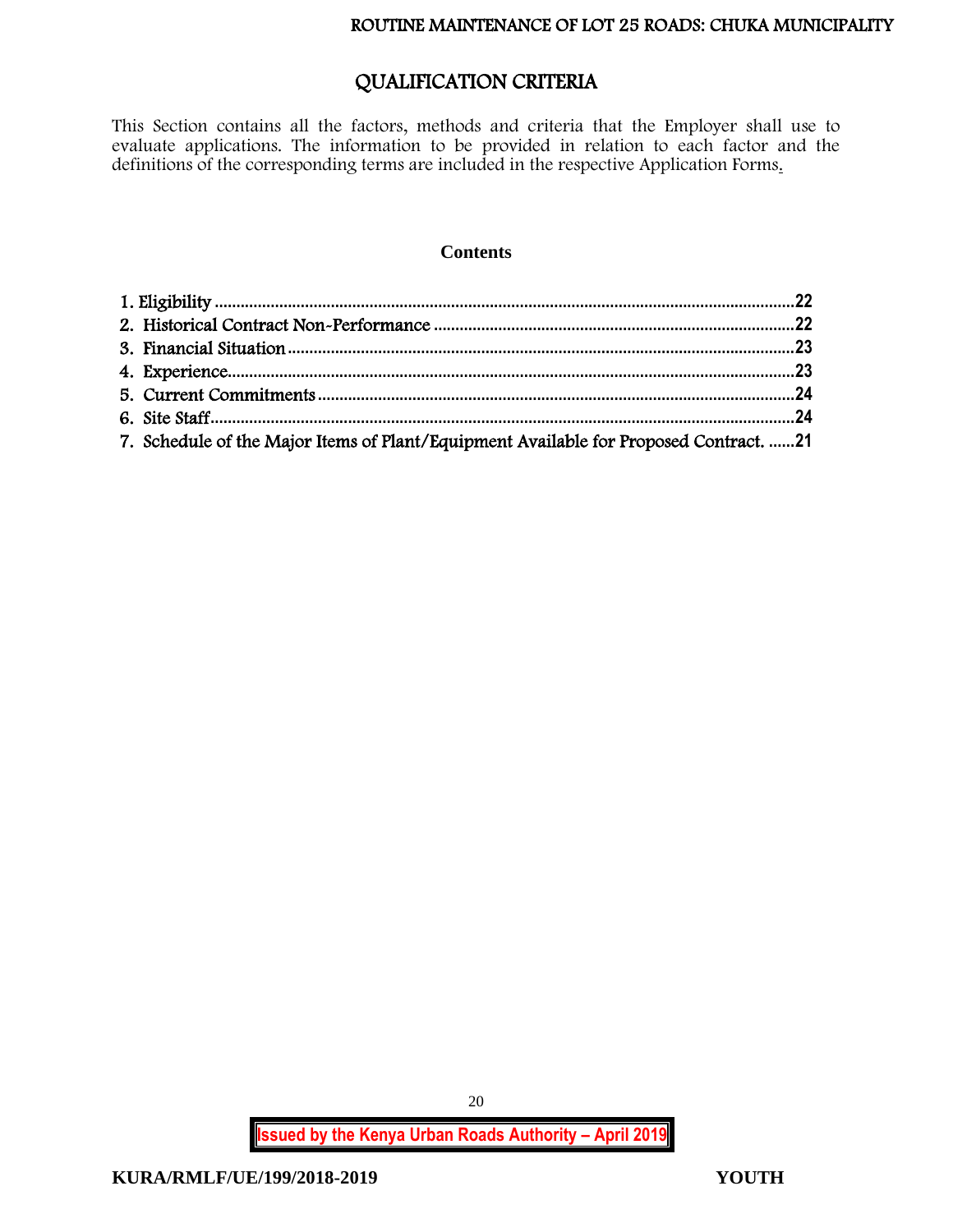# QUALIFICATION CRITERIA

<span id="page-21-0"></span>This Section contains all the factors, methods and criteria that the Employer shall use to evaluate applications. The information to be provided in relation to each factor and the definitions of the corresponding terms are included in the respective Application Forms.

#### **Contents**

| 7. Schedule of the Major Items of Plant/Equipment Available for Proposed Contract. 21 |
|---------------------------------------------------------------------------------------|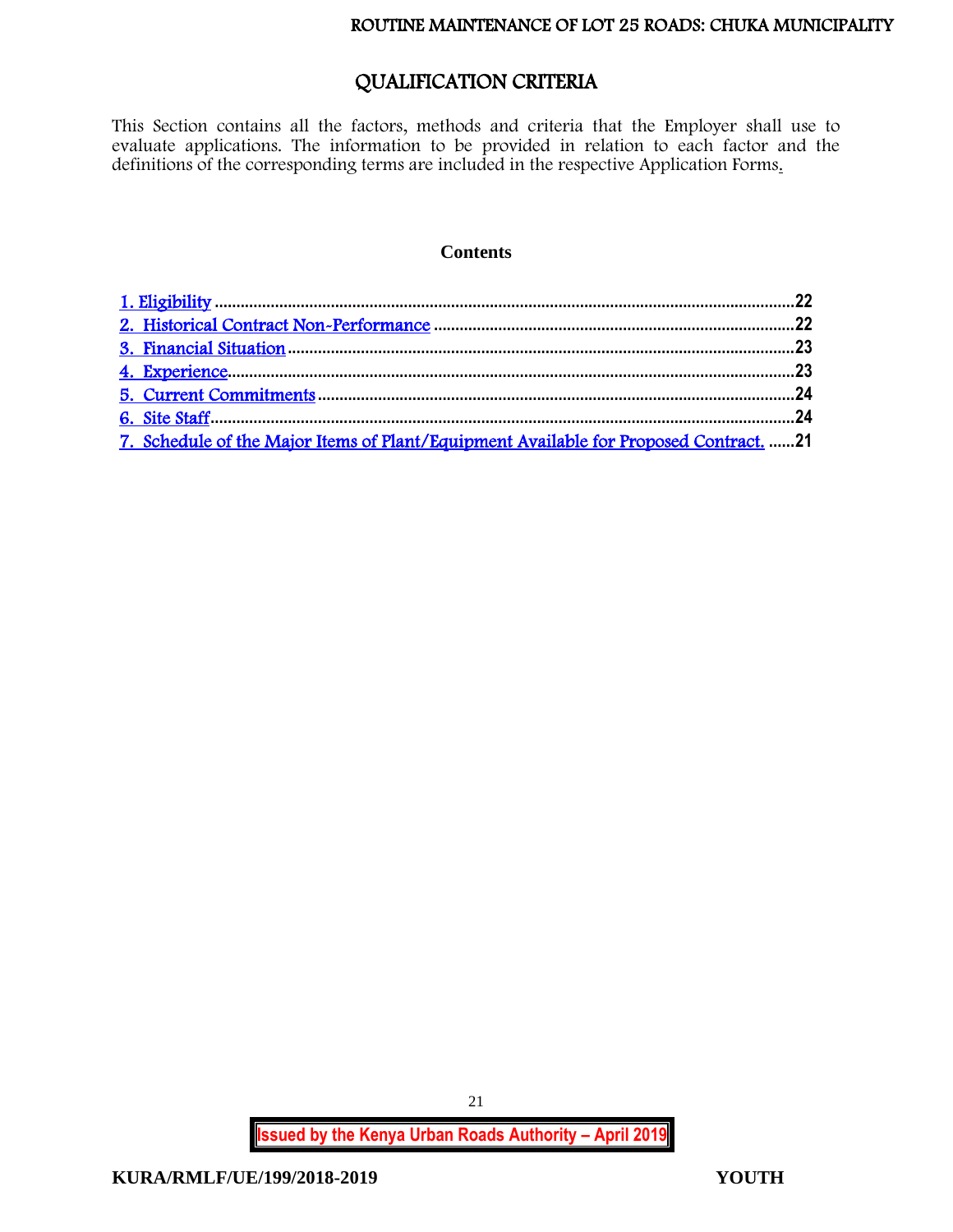<span id="page-22-1"></span><span id="page-22-0"></span>

| No. | Subject                                    | Requirement                                                                                                                                                                                                                                                                                                                                                                                                                                                                                                                                                           | Bidder                | Submission<br>Requirements |
|-----|--------------------------------------------|-----------------------------------------------------------------------------------------------------------------------------------------------------------------------------------------------------------------------------------------------------------------------------------------------------------------------------------------------------------------------------------------------------------------------------------------------------------------------------------------------------------------------------------------------------------------------|-----------------------|----------------------------|
|     | 1. Eligibility                             |                                                                                                                                                                                                                                                                                                                                                                                                                                                                                                                                                                       |                       |                            |
| 1.1 | Eligibility                                | Nationality in accordance with<br>Sub-Clause 4.1.                                                                                                                                                                                                                                                                                                                                                                                                                                                                                                                     | Must meet requirement | Section 2, Schedule 1      |
| 1.2 | Conflict of Interest                       | No conflicts of interest in Sub-<br>Clause 4.2.                                                                                                                                                                                                                                                                                                                                                                                                                                                                                                                       | Must meet requirement | Section 2, Schedule 1      |
| 1.3 | Debarment                                  | Not having been declared<br>ineligible by the Employer, as<br>described in Sub-Clause 4.3.                                                                                                                                                                                                                                                                                                                                                                                                                                                                            | Must meet requirement | Section 2, Schedule 11     |
| 1.4 | Incorporation &<br>Registration            | Pursuant to sub-clause 4.1 the<br>following shall be provided;<br>- Copy of Certificate of<br>incorporation certified by a<br>Commissioner of Oaths or<br>issuing authority to show that<br>the applicant is a registered<br>company and legally authorised<br>to do business in Kenya<br>- Proof of registration with the<br>National Construction Authority<br>(NCA) in the categories<br>indicated in the tender notice.<br>-Proof of registration with a<br>Certified copy of a valid<br>certificate from National or<br>County Treasury for relevant<br>category | Must meet requirement | Section 2, Schedule 1      |
|     | 2. Historical Contract Non-Performance     |                                                                                                                                                                                                                                                                                                                                                                                                                                                                                                                                                                       |                       |                            |
| 2.1 | History of Non-<br>Performing<br>Contracts | Non-performance of a contract<br>did not occur within the last<br>five (5) years prior to the<br>deadline for application<br>submission based on all<br>information on fully settled<br>disputes or litigation. A fully<br>settled dispute or litigation is<br>one that has been resolved in<br>accordance with the Dispute<br>Resolution Mechanism under<br>the respective contract, and<br>where all appeal instances<br>available to the applicant have<br>been exhausted.                                                                                         | Must meet requirement | Section 2, Schedule 5      |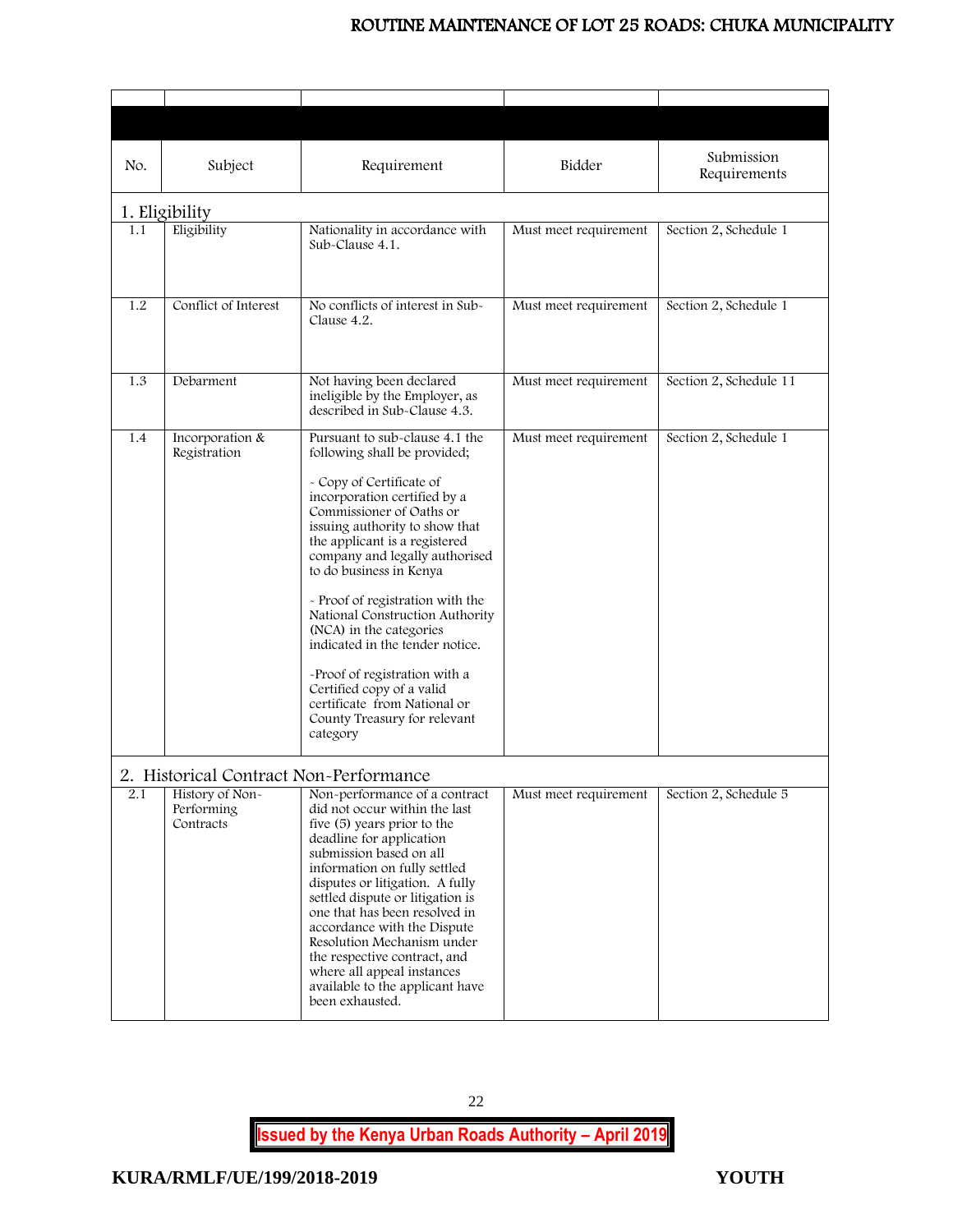<span id="page-23-1"></span><span id="page-23-0"></span>

| No.    | Subject                                    | Requirement                                                                                                                                                                                                                                                                                                                                                                                                                            | Bidder                                                                                                                              | Submission<br>Requirements                                                                                                                                                                                                                                                                                                                                                                                                                                                              |
|--------|--------------------------------------------|----------------------------------------------------------------------------------------------------------------------------------------------------------------------------------------------------------------------------------------------------------------------------------------------------------------------------------------------------------------------------------------------------------------------------------------|-------------------------------------------------------------------------------------------------------------------------------------|-----------------------------------------------------------------------------------------------------------------------------------------------------------------------------------------------------------------------------------------------------------------------------------------------------------------------------------------------------------------------------------------------------------------------------------------------------------------------------------------|
| 2.2    | Pending Litigation                         | All pending litigation shall in<br>total not represent more than<br>fifty percent (50%)] of the<br>Applicant's net worth and shall<br>be treated as resolved against<br>the Applicant.                                                                                                                                                                                                                                                 | Must meet requirement                                                                                                               | Section 2, Schedule 10                                                                                                                                                                                                                                                                                                                                                                                                                                                                  |
|        | 3. Financial Situation                     |                                                                                                                                                                                                                                                                                                                                                                                                                                        |                                                                                                                                     |                                                                                                                                                                                                                                                                                                                                                                                                                                                                                         |
| 3.1    | Financial<br>Performance                   | (a) Submission of audited<br>balance sheets or other financial<br>statements acceptable to the<br>Employer, for the last two [2]<br>years and authenticated bank<br>statement for the last six (6)<br>months to demonstrate:<br>(b) the current soundness of the<br>applicants financial position<br>and its prospective long term<br>profitability, and<br>(c) capacity to have a cash flow<br>equivalent to 20% of the tender<br>sum | Must submit as<br>required and bidders<br>who meet the<br>requirement are<br>marked YES, those<br>that do not meet are<br>marked NO | Attach evidence on<br>the requirement of<br>Section 2, Schedule 8<br>a) All pages must be<br>initialized and<br>stamped by both a<br>practicing Auditor<br>registered with<br>ICPAK and one of the<br>Directors. Auditor's<br>practicing<br>membership number<br>from ICPAC must be<br>indicated. Non-<br>adherence to this to<br>part a, b and c leads<br>to disqualification.<br>(b) All pages in the<br>bank statement must<br>be initialized and<br>stamped by the<br>issuing bank. |
| 3.2    | Average Annual<br>Construction<br>Turnover | (d) Average annual<br>construction turnover of KShs.3<br>Million [Three Million],<br>calculated as total certified<br>payments received for contracts<br>in progress or completed,<br>within the last two $(2)$ vears                                                                                                                                                                                                                  | Must submit as<br>required and bidders<br>who meet the<br>requirement are<br>marked YES, those<br>that do not meet are<br>marked NO | Section 2, Schedule 8                                                                                                                                                                                                                                                                                                                                                                                                                                                                   |
|        | 4. Experience                              |                                                                                                                                                                                                                                                                                                                                                                                                                                        |                                                                                                                                     |                                                                                                                                                                                                                                                                                                                                                                                                                                                                                         |
| 4.1(a) | General<br>Construction<br>Experience      | Experience under construction<br>contracts in the role as a main<br>contractor or subcontractor for<br>at least the last three [3] years<br>prior to the applications<br>submission deadline                                                                                                                                                                                                                                           | Must submit as<br>required and bidders<br>who meet the<br>requirement are<br>marked YES, those<br>that do not meet are<br>marked NO | Section 2, Schedule 6A                                                                                                                                                                                                                                                                                                                                                                                                                                                                  |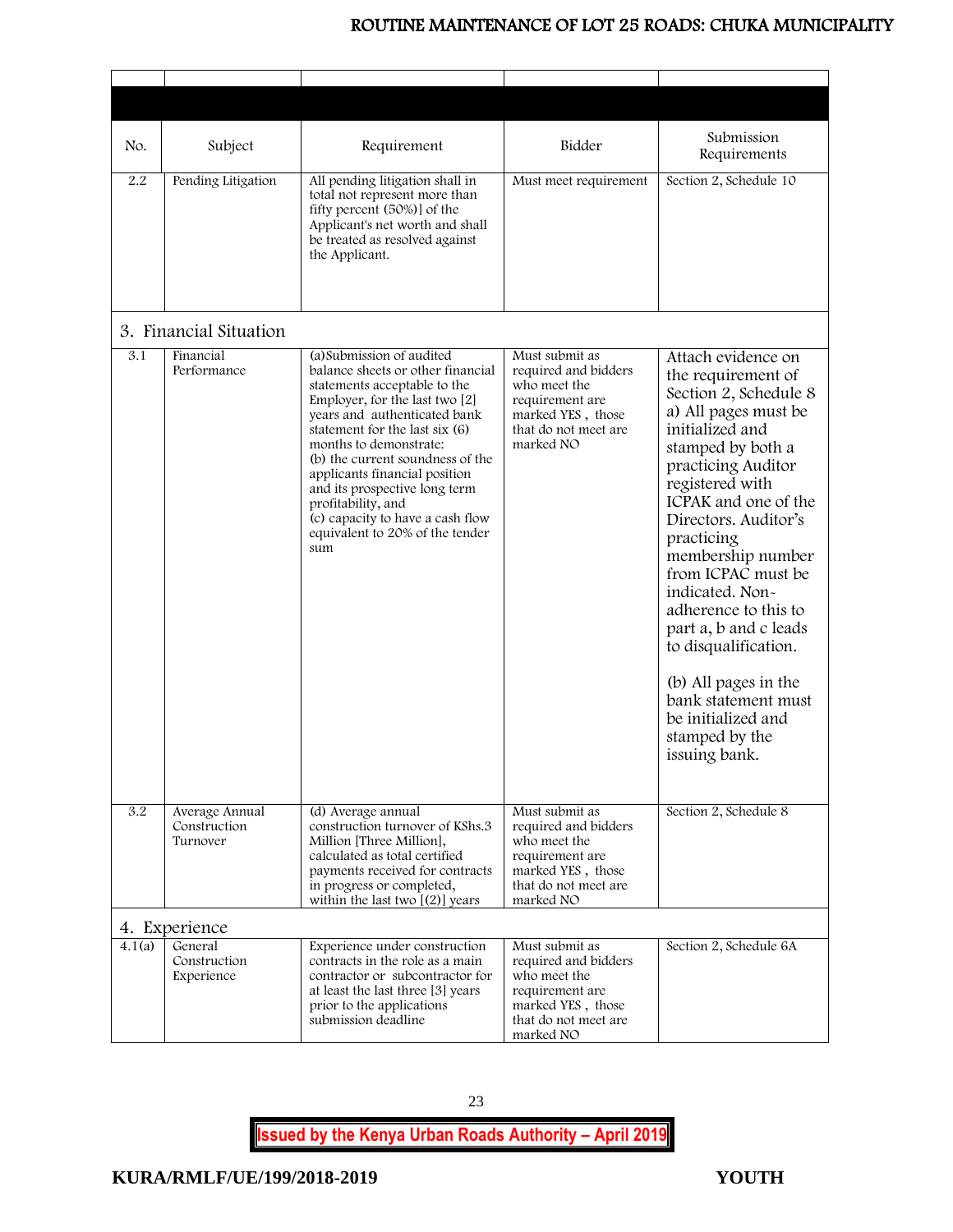<span id="page-24-1"></span><span id="page-24-0"></span>

| No.    | Subject                                | Requirement                                                                                                                                                                                                                                                                                                                                                                                                                                                                                   | Bidder                                                                                                                              | Submission<br>Requirements |
|--------|----------------------------------------|-----------------------------------------------------------------------------------------------------------------------------------------------------------------------------------------------------------------------------------------------------------------------------------------------------------------------------------------------------------------------------------------------------------------------------------------------------------------------------------------------|-------------------------------------------------------------------------------------------------------------------------------------|----------------------------|
| 4.2(b) | Specific<br>Construction<br>Experience | Participation as a roads<br>contractor, management<br>contractor or subcontractor, in<br>at least two (2) contracts each<br>with a value of at least<br>KShs. 2Million (two million),<br>successfully and substantially<br>completed. One (1) of the<br>contracts should be in a City<br>and that are similar to the<br>proposed works. The similarity<br>shall be based on the physical<br>size, complexity,<br>methods/technology or other<br>characteristics as described in<br>Section 2. | Must submit as<br>required and bidders<br>who meet the<br>requirement are<br>marked YES, those<br>that do not meet are<br>marked NO | Section 2, Schedule6A      |
|        | 5. Current Commitments                 |                                                                                                                                                                                                                                                                                                                                                                                                                                                                                               |                                                                                                                                     |                            |
| 5.1    | On-going contracts                     | The total value of outstanding<br>works on the on-going<br>contracts should not exceed the<br>average annual turnover for the<br>last two years.                                                                                                                                                                                                                                                                                                                                              | Must submit as<br>required and bidders<br>who meet the<br>requirement are<br>marked YES, those<br>that do not meet are<br>marked NO | Section 2, Schedule 6B     |
|        | 6. Site Staff                          |                                                                                                                                                                                                                                                                                                                                                                                                                                                                                               |                                                                                                                                     |                            |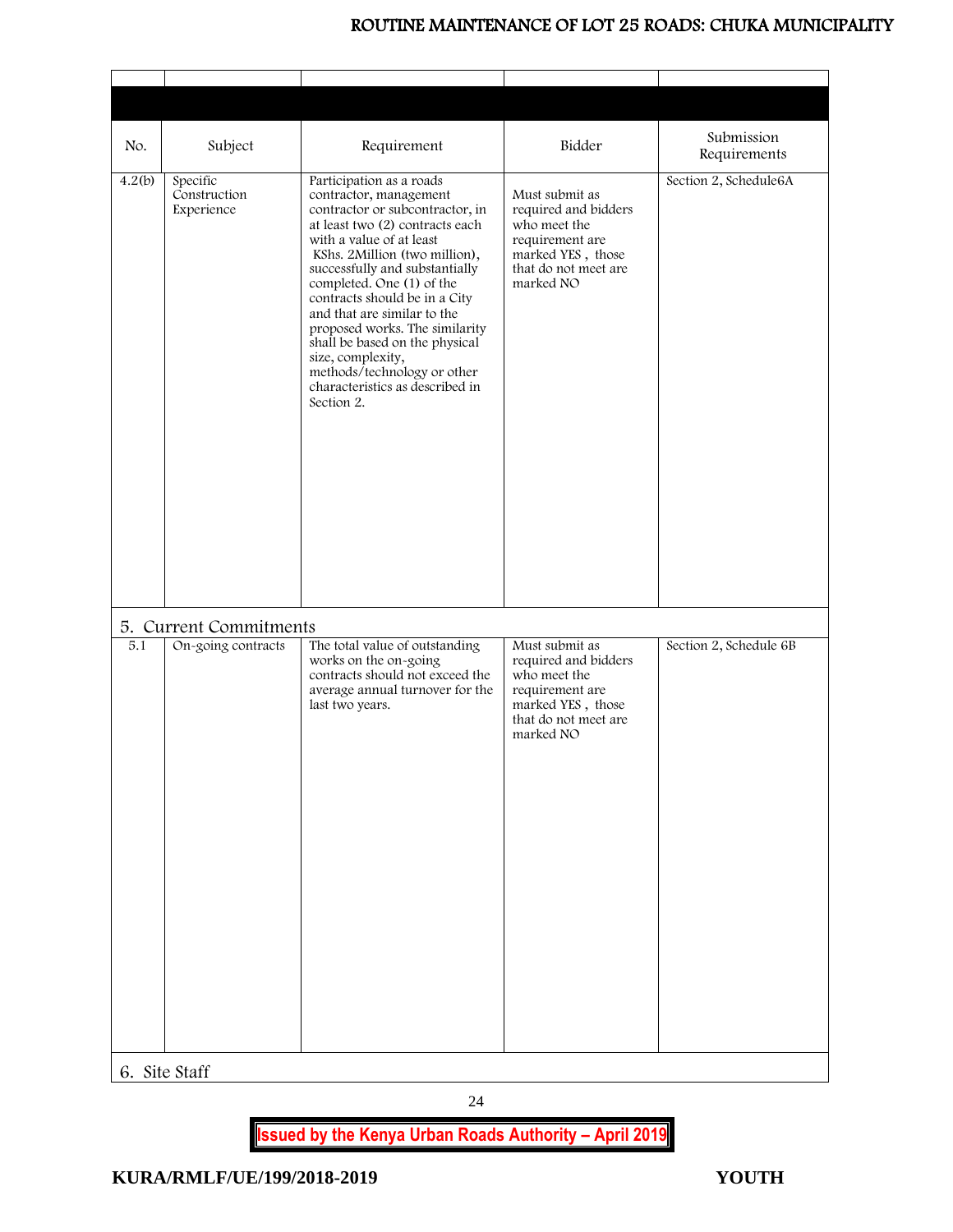| No. | Subject                                | Requirement                                                                                                                                                    | Bidder                                                                                                                              | Submission<br>Requirements |
|-----|----------------------------------------|----------------------------------------------------------------------------------------------------------------------------------------------------------------|-------------------------------------------------------------------------------------------------------------------------------------|----------------------------|
|     | HQ Staff                               | The site staff shall posses<br>minimum levels of<br>qualifications set below;<br>$Qualification =$<br>Diploma in Civil<br>Engineering/Building<br>construction | Must submit as<br>required and bidders<br>who meet the<br>requirement are                                                           | Section 2, Schedule 5      |
|     | Site Agent                             | $Qualification =$<br>Diploma in Civil Engineering                                                                                                              | marked YES, those<br>that do not meet are<br>marked NO                                                                              |                            |
|     |                                        | General Experience<br>Specific Experience                                                                                                                      |                                                                                                                                     |                            |
|     | Foreman                                | Qualification = $Dip$ . Civil<br>Engineering<br>General Experience $=$ 5 yrs<br>Specific Experience $=$ 3 Yrs                                                  | Must submit as<br>required and bidders<br>who meet the<br>requirement are<br>marked YES, those                                      |                            |
|     | Site Surveyor                          | Qualification = Diploma in<br>Survey<br>General Experience = $3$ yrs<br>Specific Experience $= 2$ Yrs                                                          | that do not meet are<br>marked NO                                                                                                   |                            |
| 5.  | PLANT AND EQUIPMENT                    |                                                                                                                                                                |                                                                                                                                     |                            |
|     | See description<br>below in Schedule 7 |                                                                                                                                                                |                                                                                                                                     |                            |
| 6.  | Work Methodology                       | Submission of a brief work<br>methodology in accordance with<br>sub-clause 5.3                                                                                 | Must submit as<br>required and bidders<br>who meet the<br>requirement are<br>marked YES, those<br>that do not meet are<br>marked NO | Section 2                  |
| 7.  | Business permit and<br>office location | Should have a physical address<br>and Current business Permit                                                                                                  | Must submit as<br>required and bidders<br>who meet the<br>requirement are<br>marked YES, those<br>that do not meet are<br>marked NO | Section 2, Schedule 1      |
| 8.  | Litigation History                     | The applicant to provide a valid<br>Sworn affidavit for the tender.                                                                                            | Must submit as<br>required and bidders<br>who meet the<br>requirement are<br>marked YES, those<br>that do not meet are<br>marked NO | Section 2, Schedule 10     |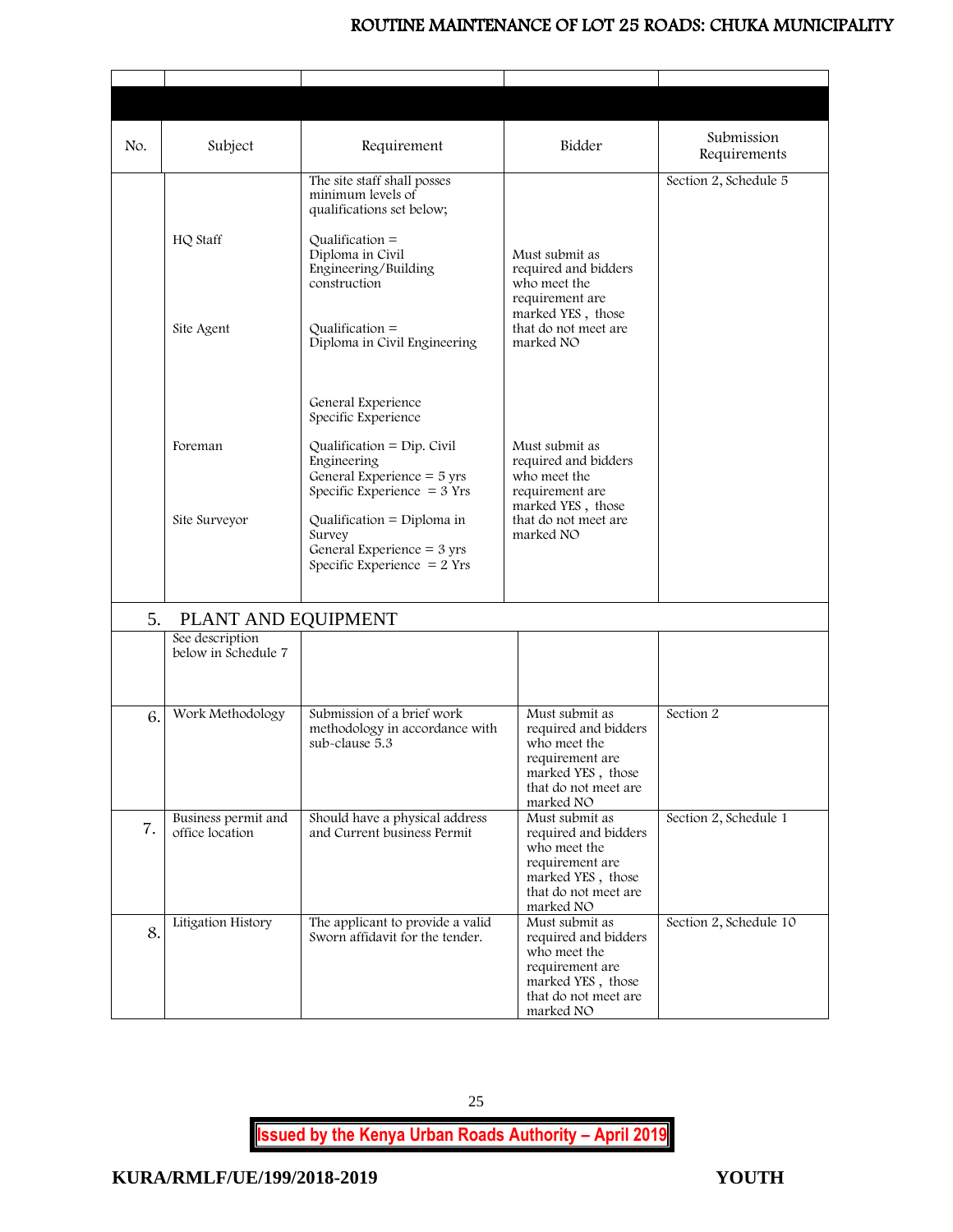# 7. Schedule of the Major Items of Plant/Equipment Available for Proposed Contract.

The Bidder must indicate the core plant and equipment considered by the company to be necessary for undertaking the project together with proof of ownership or lease. (\* Mandatory minimum number of equipment required by the Employer for the execution of the project that the bidder must make available for the Contract).

| Item<br>No.               | <b>Equipment Details</b>                  | *Minimum<br>Number<br>Required<br>for the<br>Contract<br>Execution | Compliance<br>Requirement | No of<br>Equipment<br>Owned by<br>the Bidder | No. of<br>equipment<br>to be<br>hired/<br>purchased<br>by the<br><b>Bidder</b> | No. of<br>equipment<br>to be made<br>available for<br>the Contract<br>by the<br><b>Bidder</b> |
|---------------------------|-------------------------------------------|--------------------------------------------------------------------|---------------------------|----------------------------------------------|--------------------------------------------------------------------------------|-----------------------------------------------------------------------------------------------|
| $\mathbf{A}$              | <b>General Plant</b>                      |                                                                    |                           |                                              |                                                                                |                                                                                               |
|                           | Asphalt Concrete patching<br>plant        | optional                                                           |                           |                                              |                                                                                |                                                                                               |
| $\, {\bf B}$              | Milling Machine                           |                                                                    |                           |                                              |                                                                                |                                                                                               |
|                           | Asphalt Milling Machine                   | optional                                                           |                           |                                              |                                                                                |                                                                                               |
| $\mathcal{C}$             | <b>Bituminous Plants</b>                  |                                                                    |                           |                                              |                                                                                |                                                                                               |
|                           | Bitumen Pressure distributor              | $\mathcal{O}$                                                      | YES/NO                    |                                              |                                                                                |                                                                                               |
|                           | Asphalt concrete paver                    | $\mathcal{O}$                                                      | YES/NO                    |                                              |                                                                                |                                                                                               |
| $\mathbf D$               | Compactors                                |                                                                    |                           |                                              |                                                                                |                                                                                               |
|                           | Vibrating compaction plate<br>300 mm wide | optional                                                           |                           |                                              |                                                                                |                                                                                               |
|                           | Vibrating compaction plate<br>600 mm wide | optional                                                           |                           |                                              |                                                                                |                                                                                               |
| $\mathbf E$               | Pot hole repair machines                  |                                                                    |                           |                                              |                                                                                |                                                                                               |
|                           | Colas Sprayer                             | $\mathbf{1}$                                                       | Yes/No                    |                                              |                                                                                |                                                                                               |
|                           | Pavement Cutter Machine                   | $\mathcal{O}$                                                      |                           |                                              |                                                                                |                                                                                               |
|                           | Paver Braker Machine                      | $\mathcal{O}$                                                      |                           |                                              |                                                                                |                                                                                               |
|                           | Pedestrian Roller                         | $\mathcal{O}$                                                      | Yes/No                    |                                              |                                                                                |                                                                                               |
| $\boldsymbol{\mathrm{F}}$ | Concrete Equipment                        |                                                                    |                           |                                              |                                                                                |                                                                                               |
|                           | Mobile concrete mixers                    | $\mathbf{1}$                                                       | Yes/no                    |                                              |                                                                                |                                                                                               |
|                           | Concrete vibrators                        | $\mathbf{1}$                                                       | Yes/no                    |                                              |                                                                                |                                                                                               |
| $\mathsf G$               | Transport (Tippers,                       |                                                                    |                           |                                              |                                                                                |                                                                                               |

26

**Issued by the Kenya Urban Roads Authority – April 2019**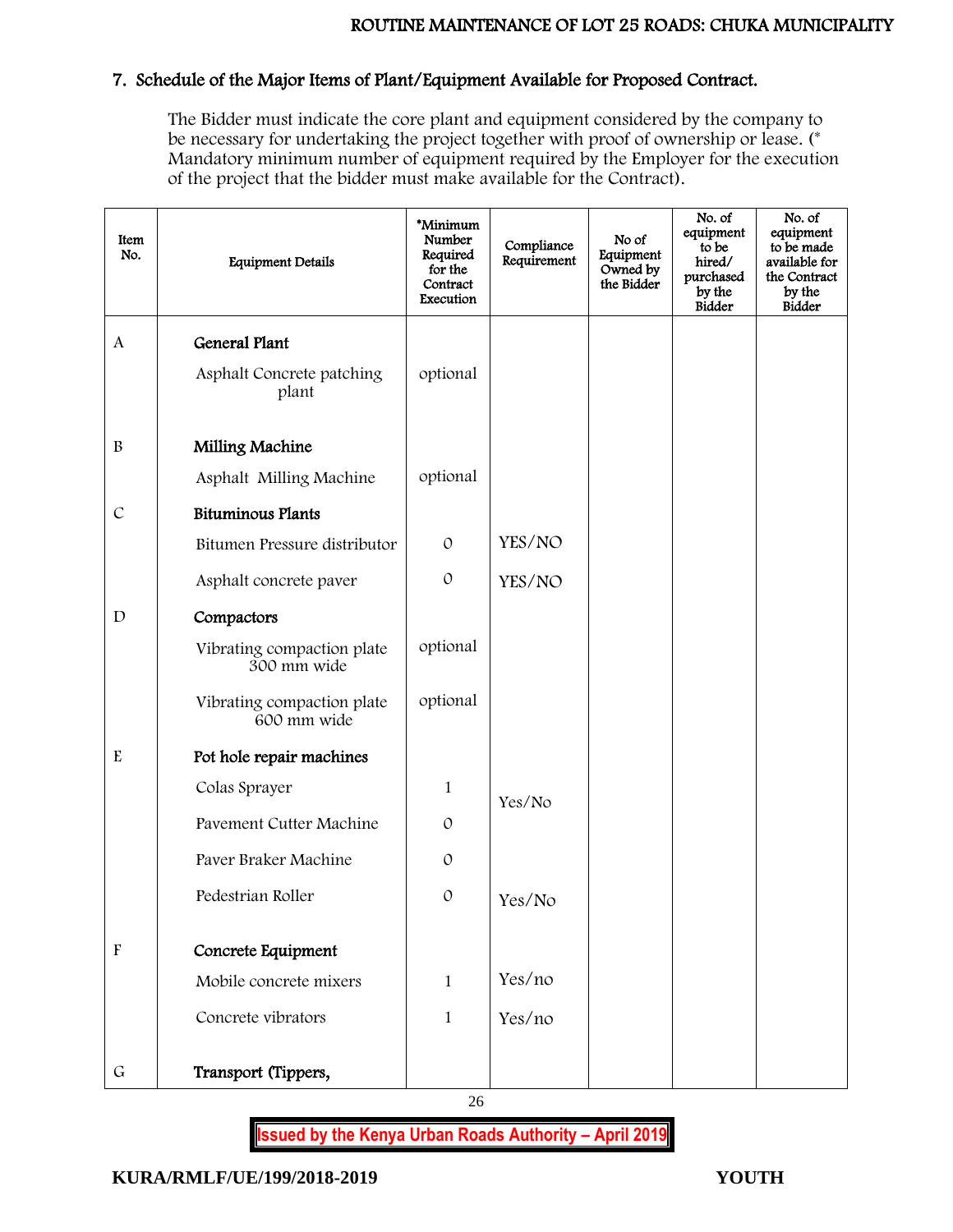| Item<br>No. | <b>Equipment Details</b>                                                                          | *Minimum<br>Number<br>Required<br>for the<br>Contract<br>Execution | Compliance<br>Requirement | No of<br>Equipment<br>Owned by<br>the Bidder | No. of<br>equipment<br>to be<br>hired/<br>purchased<br>by the<br><b>Bidder</b> | No. of<br>equipment<br>to be made<br>available for<br>the Contract<br>by the<br><b>Bidder</b> |
|-------------|---------------------------------------------------------------------------------------------------|--------------------------------------------------------------------|---------------------------|----------------------------------------------|--------------------------------------------------------------------------------|-----------------------------------------------------------------------------------------------|
|             | dumpers, water tankers)                                                                           |                                                                    |                           |                                              |                                                                                |                                                                                               |
|             | $4X2$ tippers payload $7 - 12$<br>tonnes                                                          | $\boldsymbol{2}$                                                   | Yes/No                    |                                              |                                                                                |                                                                                               |
|             | 6X4 tippers payload $16 - 20$<br>tonnes                                                           |                                                                    |                           |                                              |                                                                                |                                                                                               |
|             | 8X4 tippers payload $16 - 20$<br>tonnes                                                           |                                                                    |                           |                                              |                                                                                |                                                                                               |
|             | Flat bed lorries                                                                                  |                                                                    |                           |                                              |                                                                                |                                                                                               |
|             | Subtotal for $G$ – tippers &<br>dumpers                                                           |                                                                    |                           |                                              |                                                                                |                                                                                               |
|             | Water tankers $(18,000 -$<br>20,000 litres<br>capacity)                                           | $\mathbf{1}$                                                       | Yes/No                    |                                              |                                                                                |                                                                                               |
| H           | Earth – Moving Equipment                                                                          |                                                                    |                           |                                              |                                                                                |                                                                                               |
|             | Wheeled loaders                                                                                   |                                                                    |                           |                                              |                                                                                |                                                                                               |
|             | Motor graders (93 -<br>205kW)                                                                     | 1                                                                  | Yes/No                    |                                              |                                                                                |                                                                                               |
|             | Trench excavator                                                                                  |                                                                    |                           |                                              |                                                                                |                                                                                               |
|             | Subtotal for $H$ – Earth<br>moving equipment                                                      |                                                                    |                           |                                              |                                                                                |                                                                                               |
|             |                                                                                                   |                                                                    |                           |                                              |                                                                                |                                                                                               |
|             |                                                                                                   |                                                                    |                           |                                              |                                                                                |                                                                                               |
| I           | Excavators                                                                                        |                                                                    |                           |                                              |                                                                                |                                                                                               |
|             | Hydraulic crawler mounted<br>$(7 - 10 \text{ tonnes}) - 0.25 - 0.4$<br>m <sup>3</sup> SAE bucket. |                                                                    |                           |                                              |                                                                                |                                                                                               |
|             | Hydraulic crawler mounted<br>$(10 - 16 \text{ tonnes}) - 0.40$<br>0.60 m <sup>3</sup> SAE bucket. |                                                                    |                           |                                              |                                                                                |                                                                                               |
|             | Hydraulic wheel mounted<br>$(7 - 10 \text{ tonnes}) - 0.25 - 0.4$                                 |                                                                    |                           |                                              |                                                                                |                                                                                               |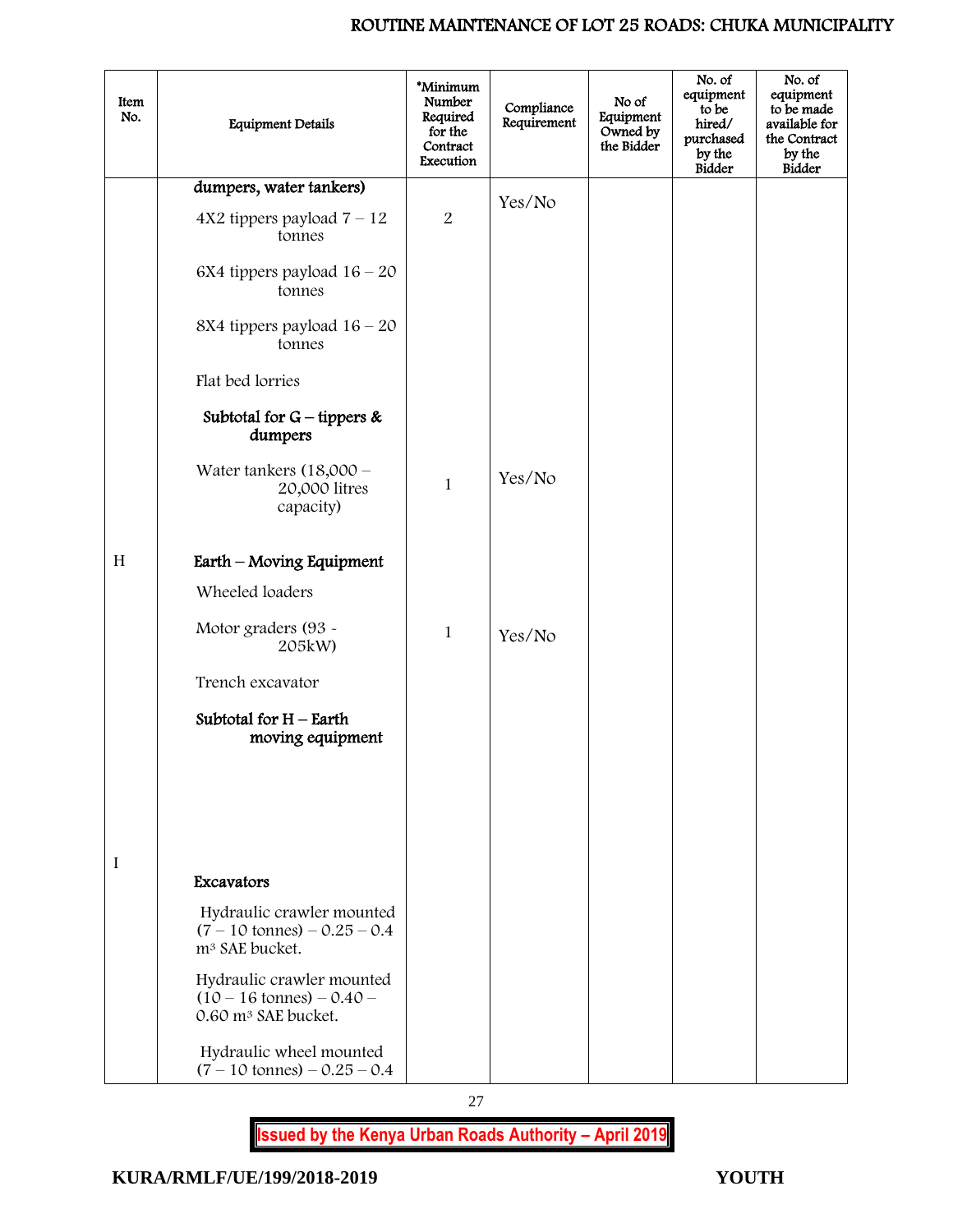| Item<br>No. | <b>Equipment Details</b>                                                                                                                                                                                                                                                                                                                                                                                                               | *Minimum<br>Number<br>Required<br>for the<br>Contract<br>Execution | Compliance<br>Requirement | No of<br>Equipment<br>Owned by<br>the Bidder | No. of<br>equipment<br>to be<br>hired/<br>purchased<br>by the<br><b>Bidder</b> | No. of<br>equipment<br>to be made<br>available for<br>the Contract<br>by the<br><b>Bidder</b> |
|-------------|----------------------------------------------------------------------------------------------------------------------------------------------------------------------------------------------------------------------------------------------------------------------------------------------------------------------------------------------------------------------------------------------------------------------------------------|--------------------------------------------------------------------|---------------------------|----------------------------------------------|--------------------------------------------------------------------------------|-----------------------------------------------------------------------------------------------|
| J           | m <sup>3</sup> SAE bucket.<br>Hydraulic wheel mounted<br>$(10 - 16 \text{ tonnes}) - 0.40$<br>0.6 m <sup>3</sup> SAE bucket.<br>Hydraulic wheel mounted<br>backloader $(7 - 10$ tonnes)<br>$-0.25 - 0.4$ m <sup>3</sup> SAE bucket.<br>Subtotal for I (Excavators)<br>Rollers<br>Self-propelled single drum<br>vibrating (various types)<br>Pneumatic rubber tyre (1-2)<br>tonnes/wheel)<br>Double drum vibrating<br>pedestrian roller | $\mathbf{1}$                                                       | Yes/No                    |                                              |                                                                                |                                                                                               |

<span id="page-28-0"></span>`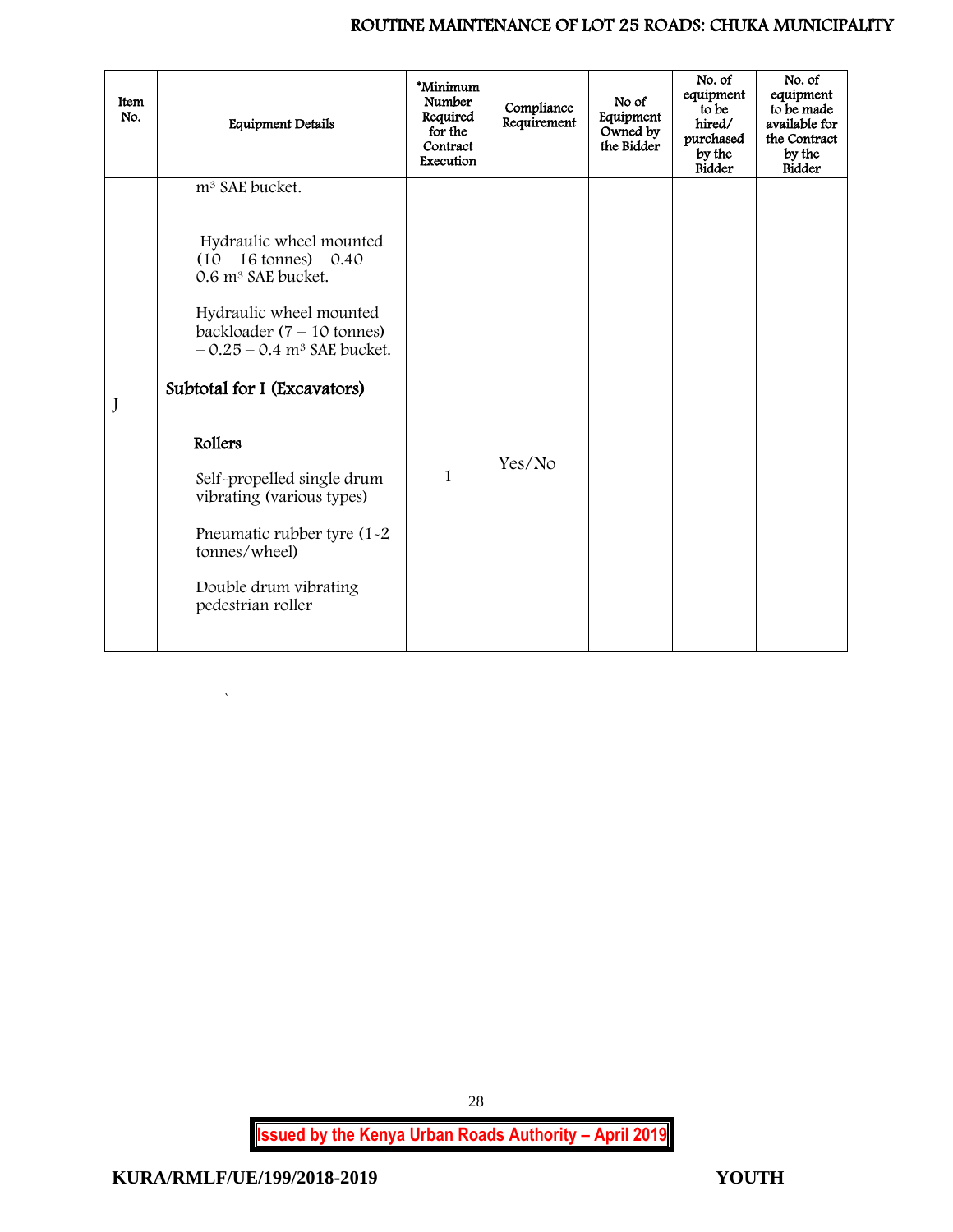# Appendix to Instruction to Tenderers

# Table 1: Pre- Qualification Checklist for Completeness and Responsiveness.

| S/No. | Completeness and<br>Responsiveness<br>Criteria                | References                                   | Requirement                                                                                                                                 |
|-------|---------------------------------------------------------------|----------------------------------------------|---------------------------------------------------------------------------------------------------------------------------------------------|
| 1.    | Form of Bid                                                   | Section II                                   | - Amount must be indicated                                                                                                                  |
|       |                                                               | Clause 20.2                                  | Properly stamped, filled and signed<br>$\tilde{}$                                                                                           |
| 2.    | Appendix to Form of                                           | Section II                                   | Properly stamped, filled and signed<br>$\ddot{\phantom{0}}$                                                                                 |
|       | Bid                                                           | Clause 20.2                                  |                                                                                                                                             |
| 3.    | <b>Bid Security</b>                                           | Section II                                   | - The bidder must fill the Bid Securing                                                                                                     |
|       |                                                               | Clause 17                                    | Declaration Form                                                                                                                            |
| 4.    | <b>Confidential Business</b>                                  | Section IX;                                  | Properly filled, stamped and signed<br>$\sim$                                                                                               |
|       | Questionnaire                                                 | Schedule 1                                   | - Provide all required information                                                                                                          |
| 5.    | Form of Power of<br>Attorney                                  | Section IX;<br>Schedule 2<br>Clause $5.1(a)$ | Properly filled, stamped and signed                                                                                                         |
| 6.    | Tax Compliance<br>Certificate                                 | Tender notice                                | - Provide valid tax compliance certificate                                                                                                  |
| 7.    | Registration with<br>National Construction<br>Authority (NCA) | Tender notice<br>Item 1.4 of QC              | - Copy of valid certificate and practicing<br>license                                                                                       |
| 8.    | Certificate of<br>Incorporation                               | Tender notice<br>Item 1.4 of QC              | - Copy of certificate Certified by<br>Commissioner for Oaths                                                                                |
| 9.    | Certificate of<br>Registration in a<br>target group           | Tender notice                                | - Certified copy of a valid certificate from<br>National or County Treasury for<br>relevant category                                        |
| 10.   | Priced Bill of<br>Quantities                                  | Clause 14.1<br>Section IX                    | Fill all rates, prices and amounts and<br>$\tilde{\phantom{a}}$<br>counter sign any alteration(s)<br>- Stamp and initial all pages of BOQ's |
| 11.   | Eligibility                                                   | Section II;<br>Schedule 1<br>Clause 4.1      | - Legible copies of National ID or passport<br>for all directors<br>System generated Form CR12 (12<br>$\sim$<br>months)                     |

29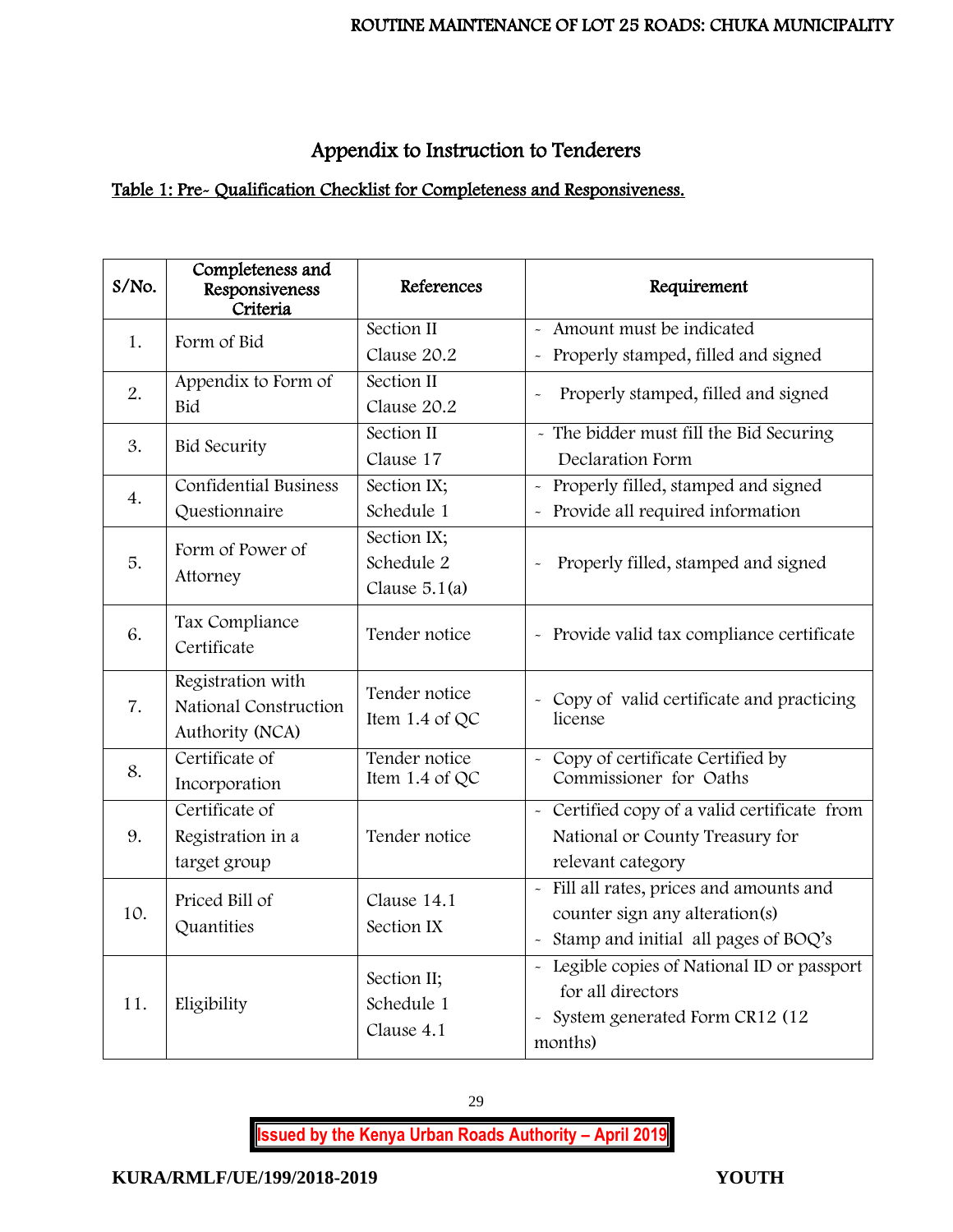|                                              |                                               | Section II;       |                                                                                     |  |
|----------------------------------------------|-----------------------------------------------|-------------------|-------------------------------------------------------------------------------------|--|
| 12.                                          | Conflict of interest                          | Schedule 1        | - to state explicitly                                                               |  |
|                                              |                                               | Clause 4.2        |                                                                                     |  |
| 13.                                          | Debarment                                     | Section II        |                                                                                     |  |
|                                              |                                               | Clause 30.4;      | Properly filled, stamped and signed                                                 |  |
|                                              |                                               | Schedule 11       |                                                                                     |  |
|                                              |                                               | Item 1.3 of QC    |                                                                                     |  |
| 14.                                          | Pending Litigation                            | Item 2.2 of QC    | - Provide original sworn affidavit for the<br>specific tender                       |  |
|                                              | Litigation History                            | Section II Clause |                                                                                     |  |
|                                              |                                               | 31.8; Schedule 10 | Properly filled, stamped and signed                                                 |  |
| 16.                                          | History of Non<br>performance                 | Schedule 6B       | - Fill information on non-completed                                                 |  |
|                                              |                                               | Item 2.1 of QC    | works                                                                               |  |
| 15.<br>17.<br>18.<br>19.<br>20.<br>21.<br>22 | Certificate of                                | Section II;       | - Attend pre-bid meeting/visit                                                      |  |
|                                              | Tenderers Visit to Site                       | Clause 8.3        | Certificate must be signed and stamped<br>$\widetilde{\phantom{m}}$                 |  |
|                                              |                                               |                   | by the Employer's representative                                                    |  |
|                                              | Schedule of Major<br>Items of Plant           | Section XI        |                                                                                     |  |
|                                              |                                               | Item 5 of QC;     | Properly filled, stamped and signed<br>$\widetilde{\phantom{m}}$                    |  |
|                                              |                                               | Schedule 7        |                                                                                     |  |
|                                              | Schedule of Key<br>Personnel                  | Section XI        |                                                                                     |  |
|                                              |                                               | Item 6 of QC;     | Properly filled, stamped and signed                                                 |  |
|                                              |                                               | Schedule 5        |                                                                                     |  |
|                                              | Roadwork Completed<br>Satisfactorily          | Section XI;       |                                                                                     |  |
|                                              |                                               | Item 4 of QC      | Properly filled, stamped and signed                                                 |  |
|                                              |                                               | Schedule 6A       |                                                                                     |  |
|                                              | Schedule of Ongoing<br>Projects               | Section XI;       |                                                                                     |  |
|                                              |                                               | Item $5.1$ of QC  | Properly filled, stamped and signed                                                 |  |
|                                              |                                               | Schedule 7        |                                                                                     |  |
|                                              | Schedule of other                             | Section XI;       |                                                                                     |  |
|                                              | Supplementary                                 | Item 5.1 of QC    | Properly filled, stamped and signed<br>$\tilde{ }$                                  |  |
|                                              | Information /                                 | Schedule 9        |                                                                                     |  |
|                                              | Financial Standings                           |                   |                                                                                     |  |
| 23                                           | Declaration form for<br>bankrupt or insolvent | Schedule 11       | Properly filled, stamped and signed                                                 |  |
|                                              |                                               |                   |                                                                                     |  |
| 24.                                          | Anti-corruption form                          | Schedule 12       | Properly filled, stamped and signed<br>$\tilde{}$                                   |  |
| 25.                                          | Copy of Bid Document                          | Clause 20.1       | Replica of the original<br>$\ddot{\phantom{1}}$                                     |  |
| 26                                           | Serialization                                 | Section 74 (i)    | Must be sequentially serialized<br>$\ddot{\phantom{0}}$                             |  |
| <b>REMARKS</b>                               |                                               | Clause 13.1/20.2  | Bid document to be complete, properly<br>$\ddot{\phantom{0}}$<br>filled and signed. |  |

30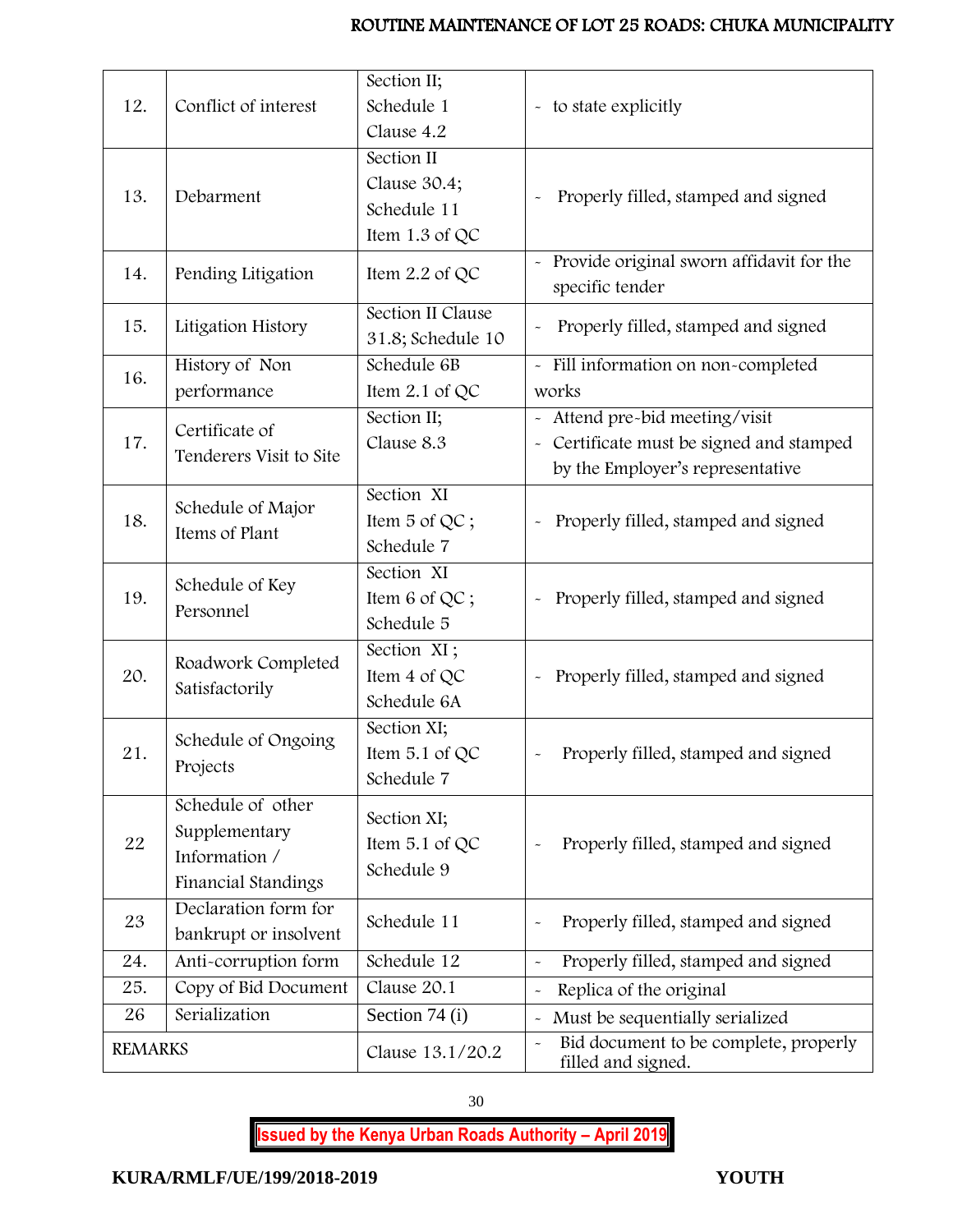# Key: QC – Qualification Criteria

# Table 2: Post- qualification Score

| <b>ITEM</b>    |               | <b>DESCRIPTION</b>                   | <b>MUST</b>     | <b>MEET</b> |
|----------------|---------------|--------------------------------------|-----------------|-------------|
|                |               |                                      | <b>CRITERIA</b> |             |
| 1              |               | <b>FINANCIAL CAPACITY</b>            |                 |             |
|                | a             | <b>Audited Statements</b>            | YES/NO          |             |
|                | $\mathbf b$   | Cash flow statement (forecasts)      | YES/NO          |             |
|                | $\mathcal{C}$ | Financial position/Ratios            | YES/NO          |             |
|                | d             | Turnover                             | YES/NO          |             |
| 2              |               | <b>EXPERIENCE</b>                    |                 |             |
|                |               | General Experience                   | YES/NO          |             |
|                |               | Specific experience in related works | YES/NO          |             |
| 3              |               | <b>CURRENT COMMITMENTS</b>           |                 |             |
|                |               | On-going works                       | YES/NO          |             |
| 4              |               | <b>KEY PERSONNEL</b>                 |                 |             |
|                |               | HQ Staff                             | YES/NO          |             |
|                |               | Site Agent                           | YES/NO          |             |
|                |               | Surveyor                             | YES/NO          |             |
|                |               | Foreman                              | YES/NO          |             |
| 5              |               | PLANT AND EQUIPMENT                  |                 |             |
|                |               | Equipment capabilities               | YES/NO          |             |
| 6              |               | WORK METHODOLOGY                     | YES/NO          |             |
| $\overline{7}$ |               | LITIGATION HISTORY                   | YES/NO          |             |
| 8              |               | Business permit and office location  | YES/NO          |             |
|                |               | <b>REMARKS</b>                       | YES/NO          |             |

• Bidders must achieve YES in all the measured parameters to qualify.

• The bidders who pass the technical criteria will be subjected to financial evaluation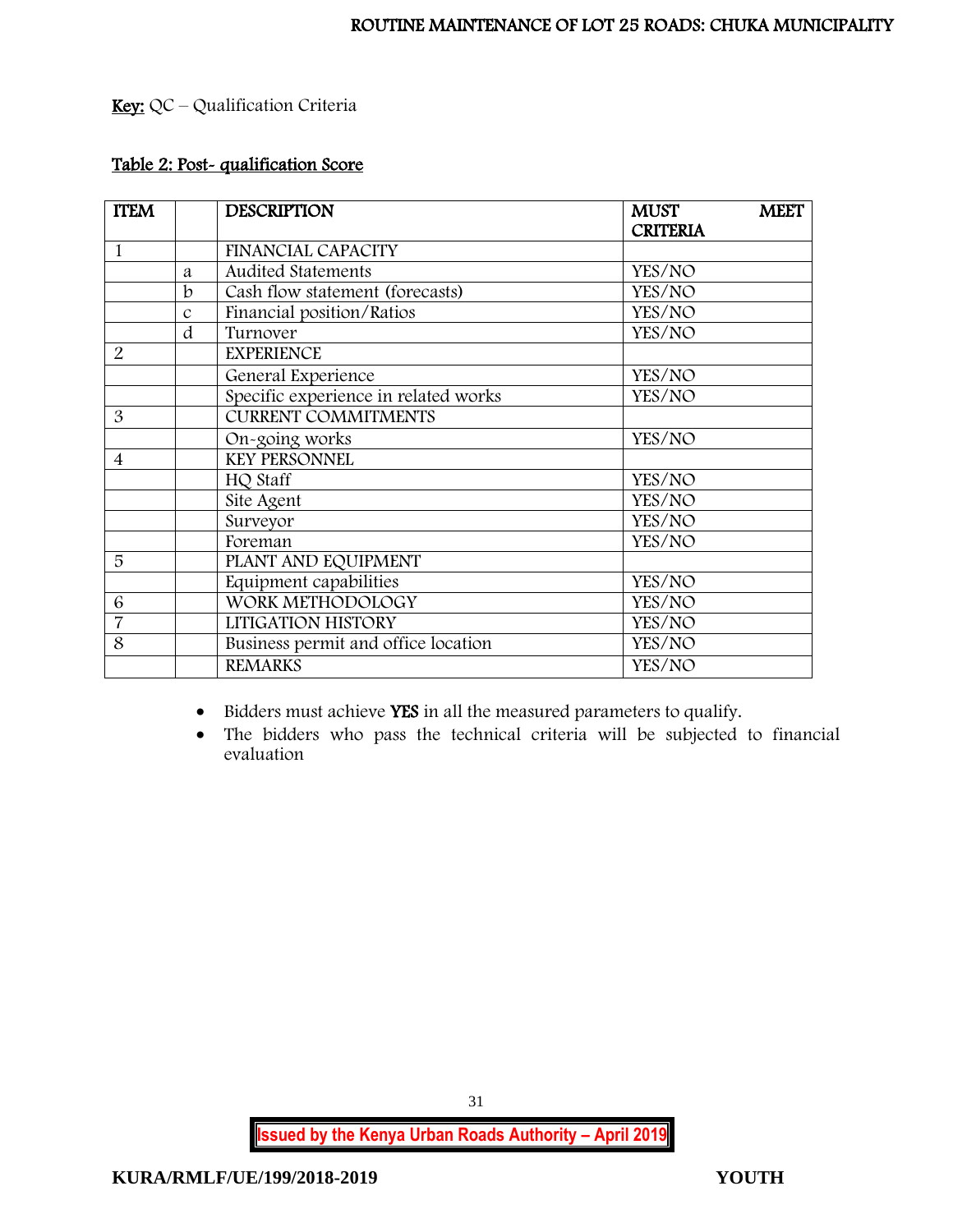## <span id="page-32-1"></span><span id="page-32-0"></span>SECTION IV: CONDITIONS OF CONTRACT

## PART I: GENERAL CONDITIONS OF CONTRACT

The Conditions Of Contract Part  $1$  – General Conditions shall be those forming Part 1 of the Conditions Of Contract for works of Civil engineering construction Fourth Edition 1987, reprinted in 1992 with further amendments, prepared by the Federation Internationale des Ingenieurs Conseils (FIDIC)

Copies of the FIDIC Conditions of Contract can be obtained from:

FIDIC Secretariat P.O.Box 86 1000 Lausanne 12 Switzerland Fax: 41 21 653 5432 Telephone: 41 21 653 5003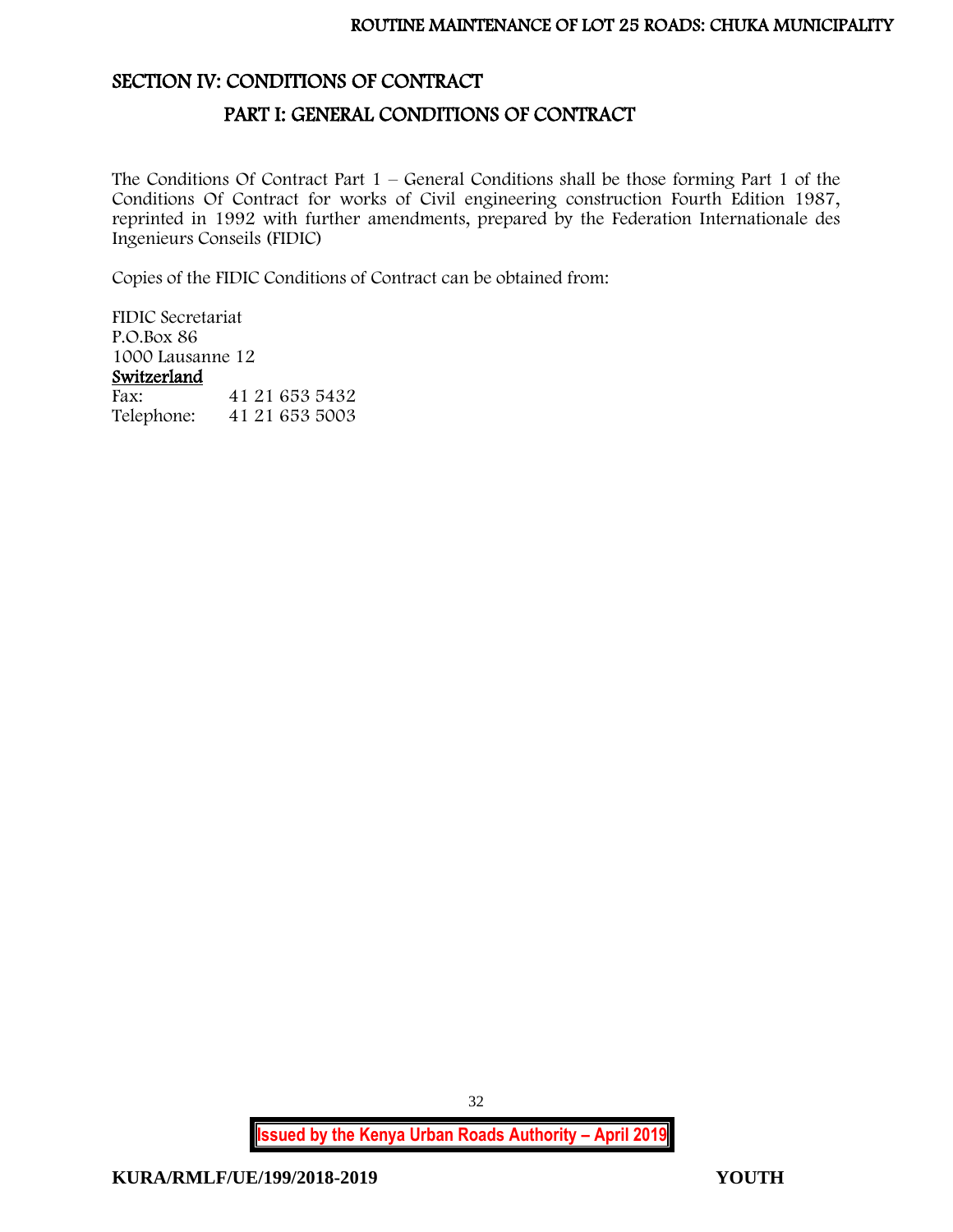## PART II: CONDITIONS OF PARTICULAR APPLICATION

<span id="page-33-0"></span>The following Conditions of Particular Application shall supplement the General Conditions of Contract. Whenever there is a conflict, the provisions herein shall prevail over those in the General Conditions of Contract. The Particular Condition is preceded by the corresponding clause number of the General Conditions to which it relates.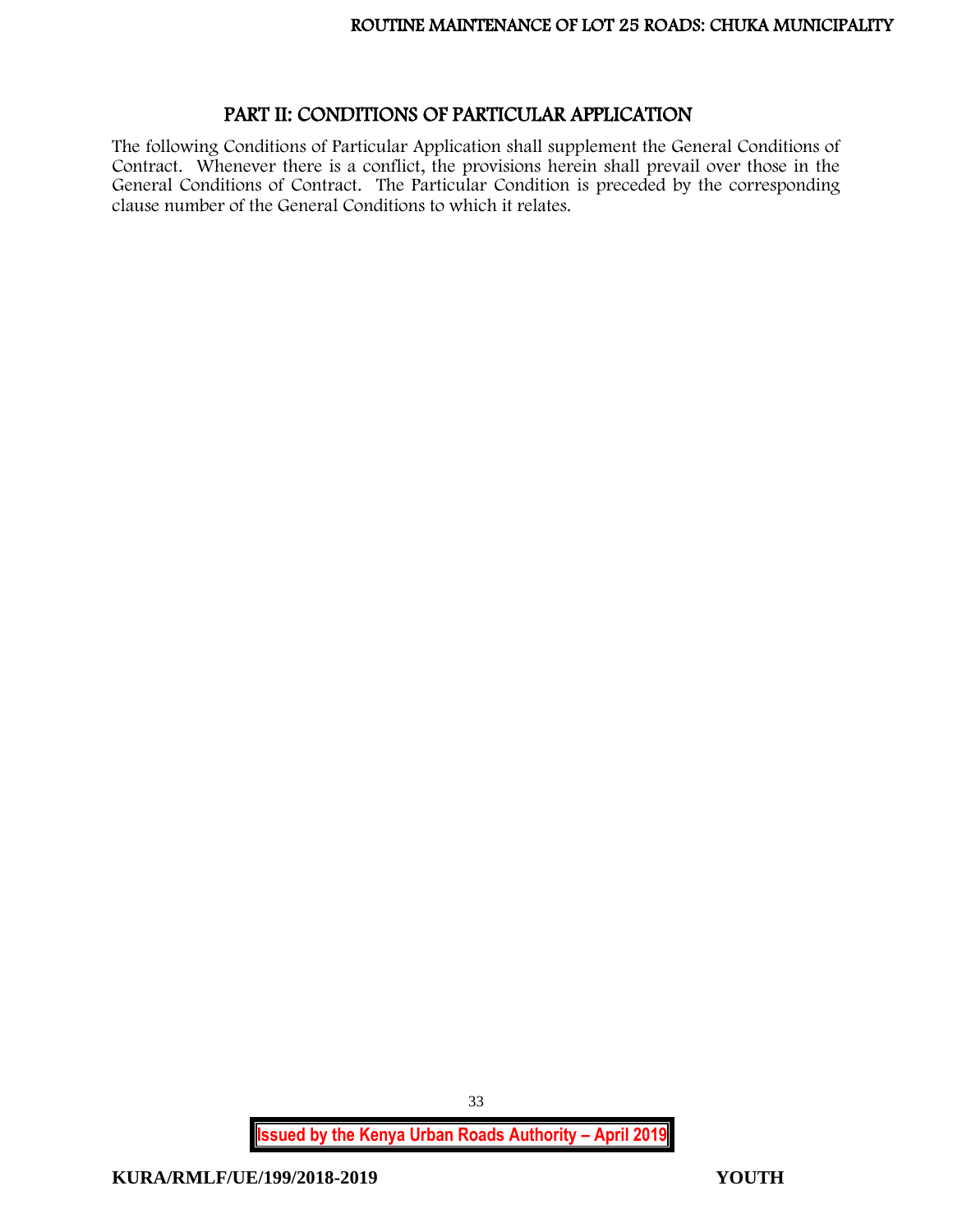### **CONTENTS**

| SUBCLAUSE 8.2 - SITE OPERATIONS AND METHODS OF CONSTRUCTION 37             |  |
|----------------------------------------------------------------------------|--|
|                                                                            |  |
|                                                                            |  |
|                                                                            |  |
|                                                                            |  |
|                                                                            |  |
|                                                                            |  |
|                                                                            |  |
|                                                                            |  |
| SUBCLAUSE 15.2- LANGUAGE ABILITY AND QUALIFICATIONS OF CONTRACTOR'S        |  |
|                                                                            |  |
|                                                                            |  |
| SUBCLAUSE 16.3~ QUALIFICATION AND LANGUAGE ABILITY OF SUPERINTENDING STAFF |  |
| SUBCLAUSE 19.1~ SAFETY, SECURITY AND PROTECTION OF THE ENVIRONMENT 40      |  |
|                                                                            |  |
| SUBCLAUSE 21.1 - INSURANCE OF WORKS AND CONTRACTOR 'S EQUIPMENT 41         |  |
|                                                                            |  |
|                                                                            |  |
|                                                                            |  |
|                                                                            |  |
|                                                                            |  |
|                                                                            |  |
|                                                                            |  |
|                                                                            |  |
| SUBCLAUSE 29.2 - REINSTATEMENT AND COMPENSATION FOR DAMAGES TO PERSONS     |  |
|                                                                            |  |
|                                                                            |  |
|                                                                            |  |
|                                                                            |  |
|                                                                            |  |
|                                                                            |  |
|                                                                            |  |
|                                                                            |  |
|                                                                            |  |
|                                                                            |  |
|                                                                            |  |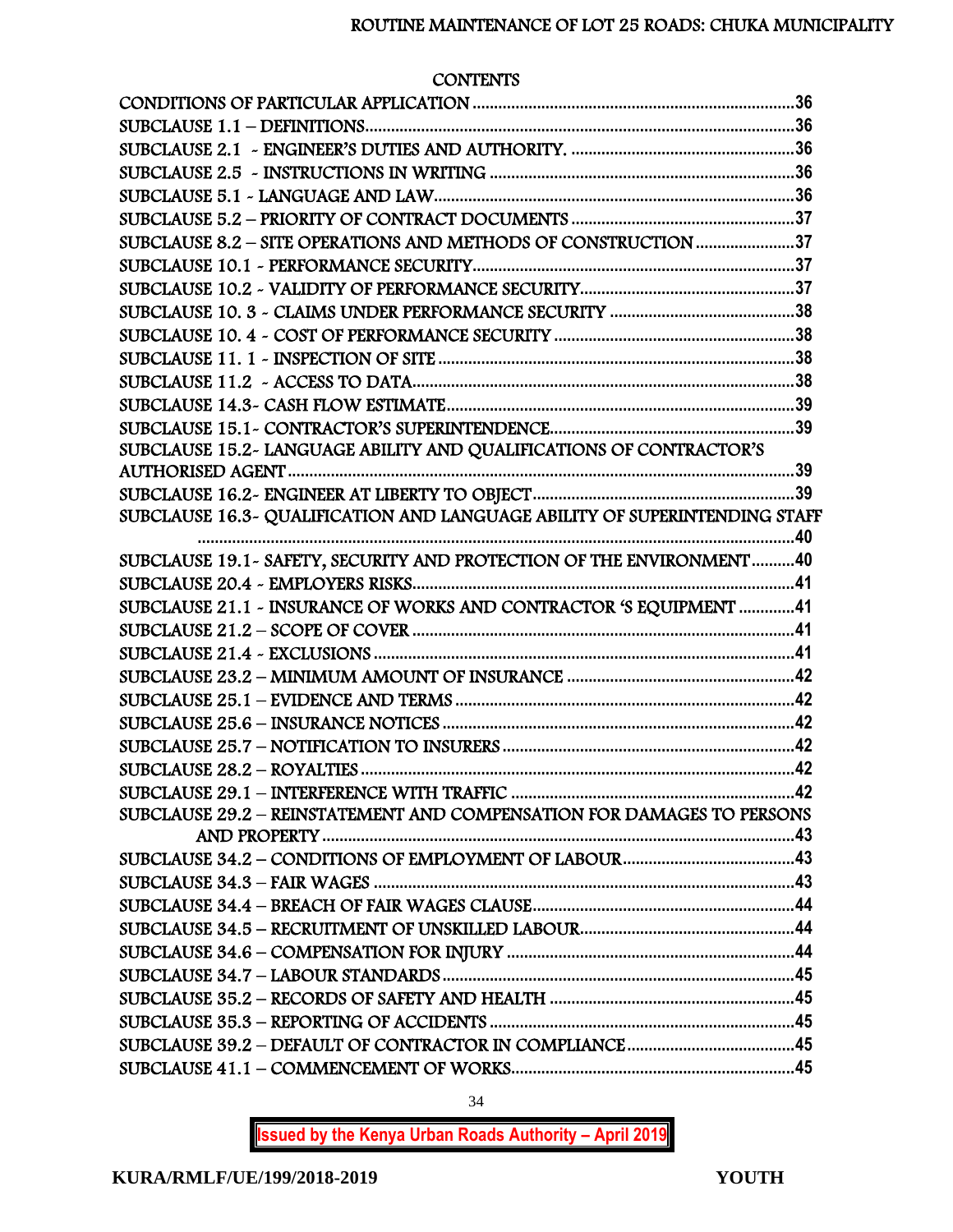| SUBCLAUSE 54.1 - CONTROCTOR'S EQUIPMENT, TEMPORARY WORKS AND MATERIALS |  |
|------------------------------------------------------------------------|--|
|                                                                        |  |
|                                                                        |  |
|                                                                        |  |
|                                                                        |  |
|                                                                        |  |
| SUBCLAUSE 60.3 - RETENTION MONEY AND PAYMENT OF RETENTION MONEY48      |  |
|                                                                        |  |
|                                                                        |  |
|                                                                        |  |
|                                                                        |  |
|                                                                        |  |
|                                                                        |  |
|                                                                        |  |
|                                                                        |  |
|                                                                        |  |
|                                                                        |  |
|                                                                        |  |
|                                                                        |  |
|                                                                        |  |
|                                                                        |  |
|                                                                        |  |
|                                                                        |  |
|                                                                        |  |
|                                                                        |  |
|                                                                        |  |
|                                                                        |  |
|                                                                        |  |
|                                                                        |  |
|                                                                        |  |
|                                                                        |  |
|                                                                        |  |
|                                                                        |  |
|                                                                        |  |
|                                                                        |  |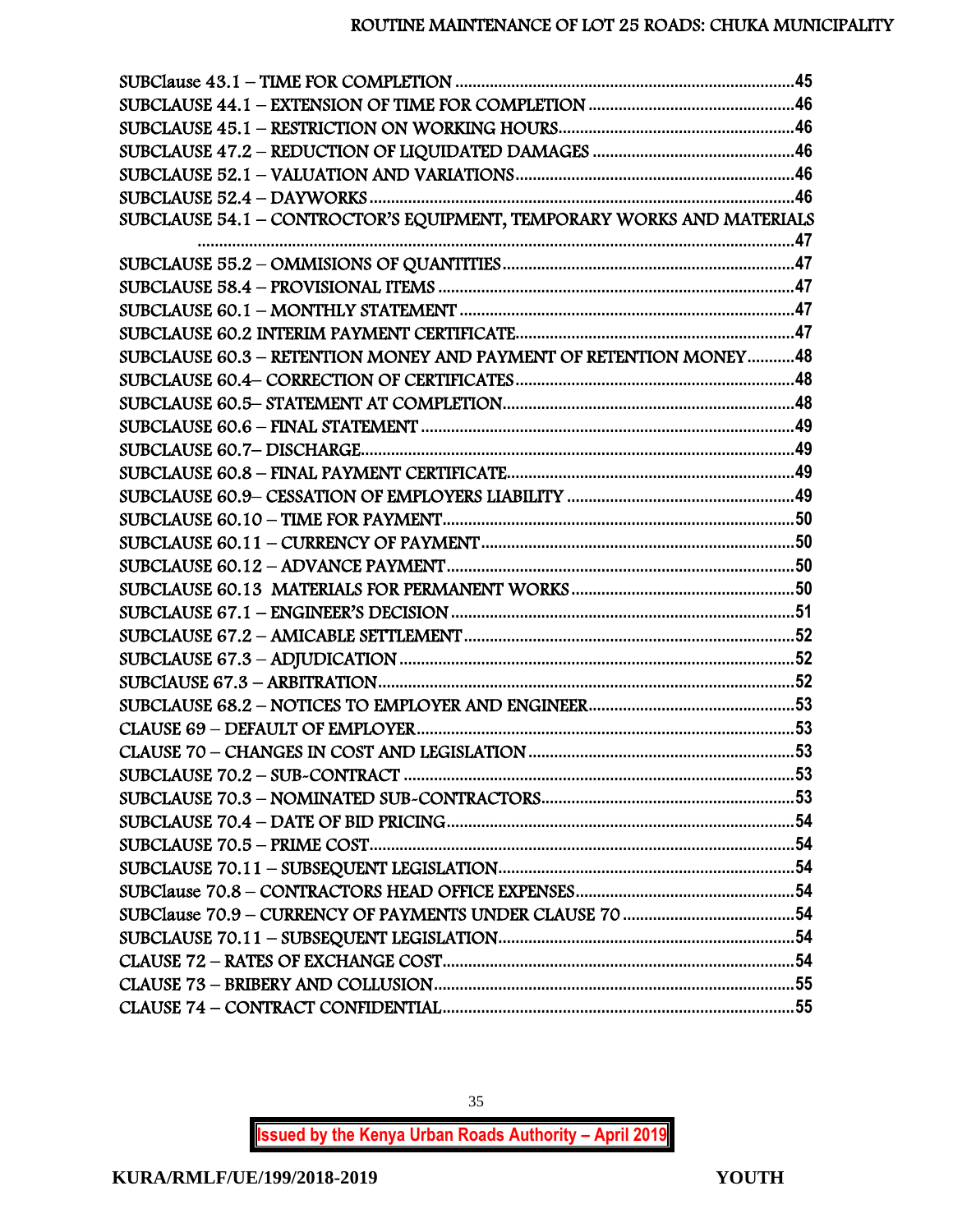# CONDITIONS OF PARTICULAR APPLICATION

SUBCLAUSE 1.1 – DEFINITIONS

Amend this sub-clause as follows:

- (a) (i) The "Employer" is the Kenya Urban Roads Authority, represented by the Director General - Kenya Urban Roads Authority.
- (ii) The "Engineer" is the Director-(RACM) Kenya Urban Roads Authority.

. (b) (i) Insert in line 2 after the Bills Of Quantities", the following, "the rates entered by the Contractor (whether or not such rate be employed in computation of the Contract Price),"

Amend subparagraph (b) (v) of Sub-Clause 1.1 by adding the following words at the end: The word "BID" is synonymous with "bid" and the word "Appendix to BID" with "Appendix to Bid" and the word "BID documents" with "bidding documents".

Add the following at the end of this sub-clause:

(h) "Materials" means materials and other things intended to form or forming part of the Permanent Works.

(i) "Quantified site instructions" means Site instructions from the Engineer or his representative to the Contractor instructing him to carry out quantified works drawn from the contract to be carried out within a specified period.

SUBCLAUSE 2.1 - ENGINEER'S DUTIES AND AUTHORITY.

With reference to Sub-Clause 2.1 (b), the following shall also apply: The Engineer shall obtain the specific approval of the Employer before taking any of the following actions specified in Part 1:

(a) Consenting to the subletting of any part of the works under Clause 4;

(b) Certifying additional cost determined under Clause 12;

(c) Determining an extension of time under Clause 44;

(d) Issuing a variation under Clause 51;

(e) Fixing rates or prices under Clause 52

# SUBCLAUSE 2.5 - INSTRUCTIONS IN WRITING

Add at the end of sub-clause 2.5 the following: "The site instructions shall be in the form of quantified site instructions and the contractor shall commence execution of the site instructions within three (3) days and complete within the completion period as stipulated in the instructions.

# SUBCLAUSE 5.1 - LANGUAGE AND LAW

The Contract document shall be drawn up in the ENGLISH LANGUAGE. Communication between the Contractor and the Engineer's Representative shall be in this given language.

The Laws applicable to this Contract shall be the Laws of the Republic of Kenya.

36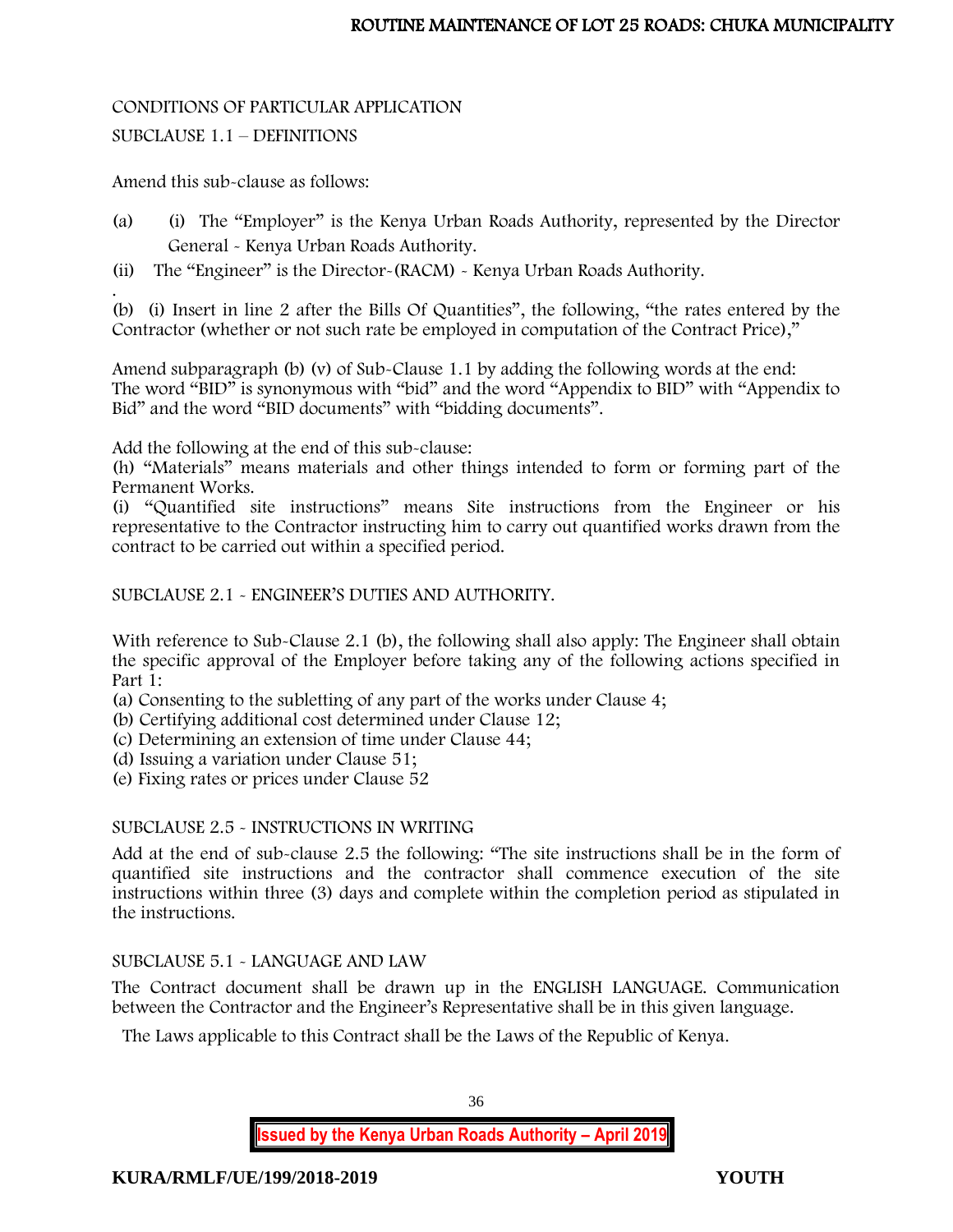# SUBCLAUSE 5.2 – PRIORITY OF CONTRACT DOCUMENTS

Delete the documents listed 1-6 and substitute:

- (1) The Contract Agreement (if completed)
- (2) The Letter Of Acceptance;
- (3) The Bid and Appendix to Bid;
- (4) The Conditions of Contract Part II;
- (5) The Conditions of Contract Part I;
- (6) The Special Specifications;
- (7) The Standard Specification for Road and Bridge Construction, 1986;
- (8) The Drawings;
- (9) The priced Bills of Quantities
- (10) Other documents as listed in the Appendix to form of Bid

# SUBCLAUSE 8.2 – SITE OPERATIONS AND METHODS OF CONSTRUCTION

Add sub- clause 8.2(b) at the end as follows:

"The Contractor shall submit to the Engineer Works Methodology not later than 14 days from the date of award of the contract and general description of his proposed arrangements and methods for the execution of the Works. This shall include inter-alia temporary office, buildings, access roads, construction plant and its intended production output, working shift arrangements, labour strength, skilled and unskilled, and supervision arrangements, power supply arrangements, supply of materials including a materials utilisation programme, stone crushing, aggregate production and storage, cement handling, concrete mixing and handling, methods of excavation, dealing with water, testing methods and facilities."

# SUBCLAUSE 10.1 - PERFORMANCE SECURITY

Replace the text of Sub-clause 10.1 with the following:

"The Contractor shall provide security for his proper performance of the Contract within 28 days after receipt of the Letter of Acceptance. The Performance Security shall be in the form of a bank guarantee as stipulated by the Employer in the Appendix to Bid. The Performance Security shall be issued by a bank incorporated in Kenya. The Contractor shall notify the Engineer when providing the Performance Security to the Employer.

"Without limitation to the provisions of the preceding paragraph, whenever the Engineer determines an addition to the Contract Price as a result of a change in cost, the Contractor, at the Engineers written request, shall promptly increase the value of the Performance Security by an equal percentage.

# SUBCLAUSE 10.2 - VALIDITY OF PERFORMANCE SECURITY

The Performance Security shall be valid until a date 28 days after the date of issue of the Defects Liability Certificate. The security shall be returned to the Contractor within 14 days of expiration.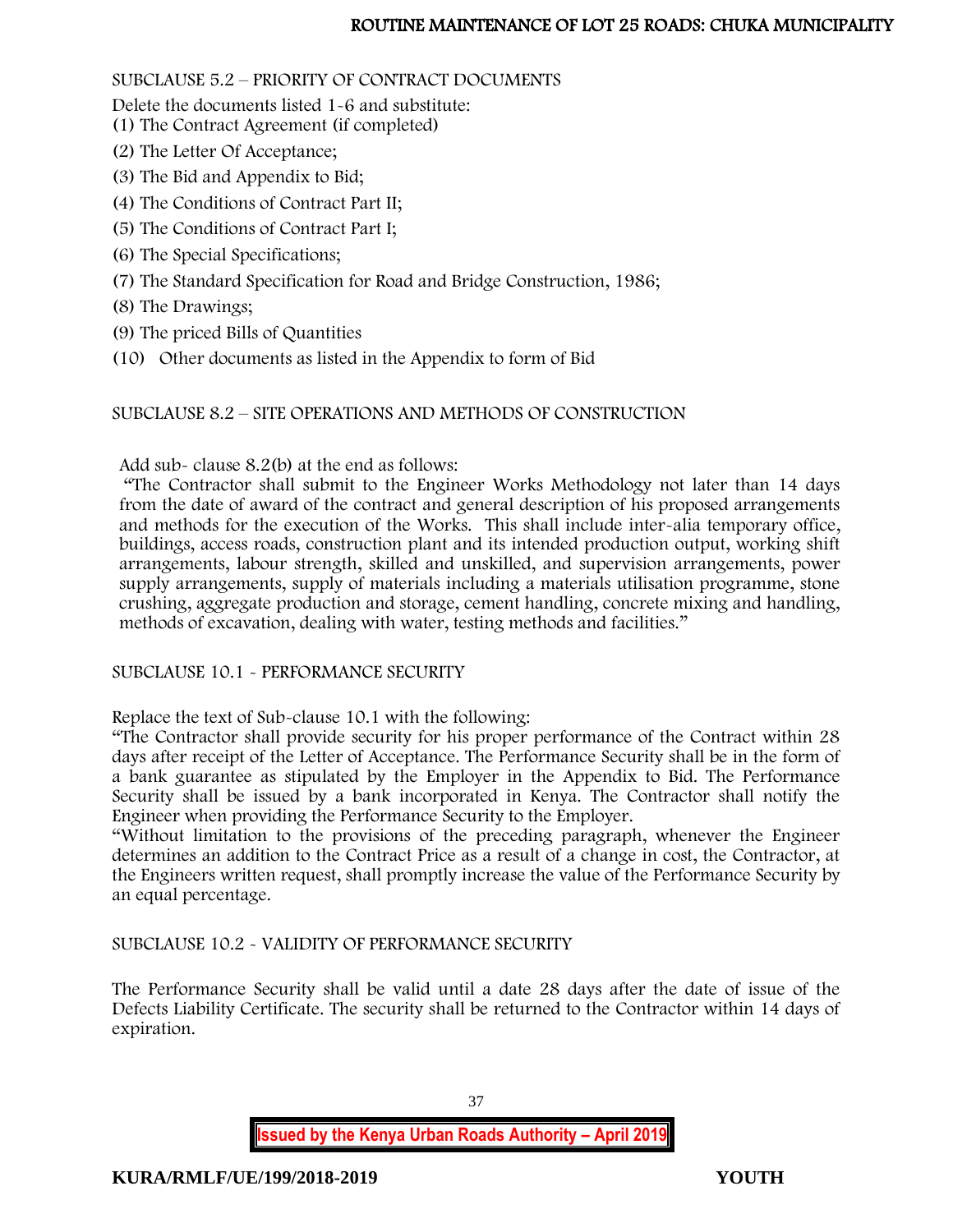## SUBCLAUSE 10. 3 - CLAIMS UNDER PERFORMANCE SECURITY

Delete the entire sub-clause 10.3.

# SUBCLAUSE 10. 4 - COST OF PERFORMANCE SECURITY

The cost of complying with the requirements of this clause shall be borne by the Contractor.

SUBCLAUSE 11. 1 - INSPECTION OF SITE

## In line 17 after "affect his BID" add

"and the Contractor shall be deemed to have based his BID on all the aforementioned" Delete the last paragraph completely and replace with the following:

"The Employer in no way guarantees completeness nor accuracy of the soil, materials, subsurface and hydrological information made available to the Contractor at the time of BIDing or at any other time during the period of the Contract, and the Contractor shall be responsible for ascertaining for himself all information as aforesaid for the execution of works and his BID shall be deemed to have been priced accordingly.

## SUBCLAUSE 11.2 - ACCESS TO DATA

Data made available by the Employer in accordance with Clause 11.1 shall be deemed to include data listed elsewhere in the Contract as open for inspection at the address stipulated in the Appendix to Bid.

## SUBCLAUSE 14.1 PROGRAM TO BE SUBMITTED

The time within which the program shall be submitted shall be fourteen (14) days from the issuance of order to commence.

The programme shall be in the form of a Critical Path Method Network (CPM network) showing the order of procedure and description of the construction methods and arrangements by which he proposes to carry out the works. It should also be supplemented by a time – bar chart of the same programme.

The programme shall be coordinated with climatic, groundwater and other conditions to provide for the completion of the Works in the instruction and by the time specified. The programme shall be revised on demand by the Engineer or his representative.

During the execution of the works, the Contractor shall submit to the Engineer full and detailed particulars of any proposed amendments to the arrangements and methods submitted in accordance with the foregoing. If details of the Contractor's proposals for Temporary Works are required by the Engineer for his own information the Contractor shall submit such details within seven days of being requested to do so.

The various operations pertaining to the works shall be carried out in such a progressive sequence as will achieve a continuous and consecutive output of fully completed road works inclusive of all bridge works and culverts within the time limits specified in the Contract and

**Issued by the Kenya Urban Roads Authority – April 2019**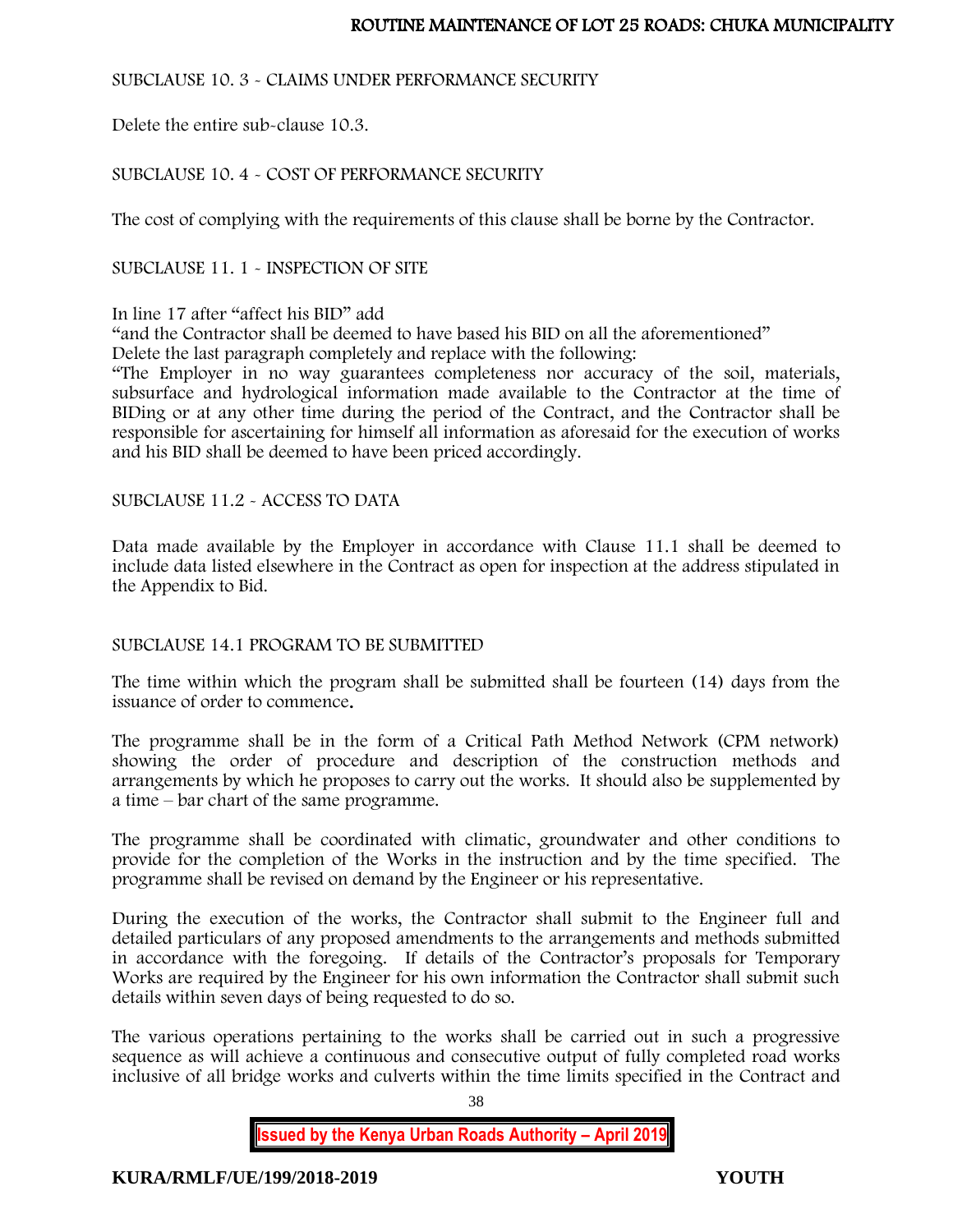the instructions. Generally the Contractor shall carry out works within the sections stated in the instructions.

The Contractor shall allow in his programme for the following 10 public holidays per calendar year in Kenya.

- New Years Day (1<sup>st</sup> January)
- Good Friday
- Easter Monday
- Labour day  $(1<sup>st</sup>$  May)
- Madaraka Day (1<sup>st</sup> June)
- Idd Ul Fitr
- Mashujaa Day (20<sup>th</sup> October)
- $\bullet$  Jamhuri day (12<sup>th</sup> December)
- Christmas Day (25<sup>th</sup> December)
- Boxing day (26<sup>th</sup> December)

The Contractor should also allow per calendar year for a further 2 unspecified public holidays which may be announced by the Government of Kenya with no prior notification.

Add the following at the end of this sub-clause: -

The Employer shall have the right to withhold payment at any time if the contractor fails to submit the programme or revised programme due to his negligence, failure or omission.

# SUBCLAUSE 14.3- CASH FLOW ESTIMATE

The cash flow estimates shall be submitted together with the works programme.

# SUBCLAUSE 15.1- CONTRACTOR'S SUPERINTENDENCE

Add the following at the end of the first paragraph of sub-clause 15.1:

"The Contractor shall, within seven (7) days of receipt of the Engineer's order to commence the works inform the Engineer in writing the name of the Contractor's Representative and the anticipated date of his/her arrival on site."

Add the following Sub-clause 15.2

SUBCLAUSE 15.2- LANGUAGE ABILITY AND QUALIFICATIONS OF CONTRACTOR'S AUTHORISED AGENT

The Contractor's Agent or Representative on the site shall have as a minimum an ordinary diploma in civil Engineering or building construction or have equivalent status approved by the Engineer and shall be able to read and write English fluently.

The Contractor's Agent or Representative shall have at least 3 years related experience.

SUBCLAUSE 16.2- ENGINEER AT LIBERTY TO OBJECT

At the end of this Clause add

"by a competent substitute approved by the Engineer and at the Contractors own expense."

39

**Issued by the Kenya Urban Roads Authority – April 2019**

**KURA/RMLF/UE/199/2018-2019 YOUTH**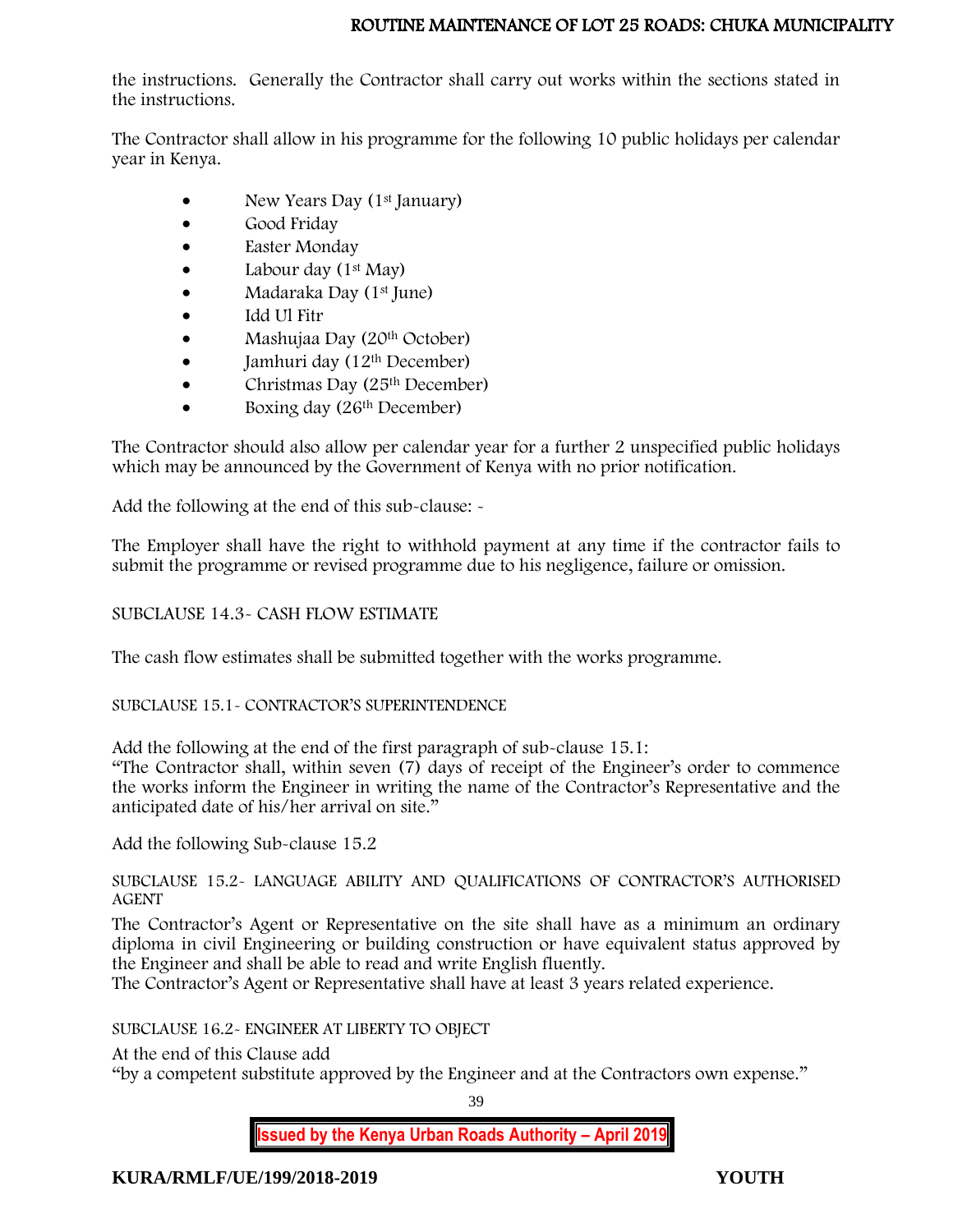Add the following Sub-Clauses 16.3 and 16.4:

## SUBCLAUSE 16.3- QUALIFICATION AND LANGUAGE ABILITY OF SUPERINTENDING STAFF

The Contractor's superintending staff shall meet the following minimum qualifications: Should have a working knowledge of English or Kiswahili. Should any of the superintending staff not be able to meet this condition, the Contractor shall propose to the Engineer arrangements for provision of a sufficient number of interpreters of approved qualifications. The Engineer, at his discretion, may amend, approve or reject such arrangements or reject deployment of superintending staff not meeting the language requirements. The Engineer may at any time during the duration of the Contract amend any approved arrangements made for interpreters, which shall be implemented at the Contractors expense.

The key staff listed below must have academic qualifications from government-recognised institutions or equivalent institutions of the levels set out in Section 5, Part 6.

- Site Agent
- Site Engineer
- Site Surveyor
- Foremen

The key staff listed below must have minimum experience set out in Section 5, Part 6:

- Site Agent
- Site Engineer
- Site Surveyor
- Foremen

Qualifications as above shall be subject to verification and approval on site by the Engineer or his representative on site before commencement of the said works.

## SUBCLAUSE 19.1- SAFETY, SECURITY AND PROTECTION OF THE ENVIRONMENT

Add Sub-Clause-paragraph (d) of Sub-Clause 19 as follows:

Notwithstanding the Contractor's obligation under Sub-Clause-paragraph (a), (b) and 9(c) of Sub-Clause 19.1 of the Conditions Of Contract, the Contractor shall observe the following measures with a view to reducing or elimination adverse environmental effects by the site works:

- (i) All quarries and borrow pits shall be filled and landscaped to their original state after extraction of construction material
- (ii) Soil erosion due to surface runoff or water from culverts or other drainage structures should be avoided by putting in place proper erosion control measures that shall include, but are not limited to grassing and planting if trees
- (iii) Long traffic diversion roads shall be avoided so as to minimize the effect of dust on the surrounding environment. In any case all diversions shall be kept damp and dust free
- (iv) Spillage of oils, fuels and lubricants shall be avoided and if spilt, shall be collected and disposed off in such a way as not to adversely affect the environment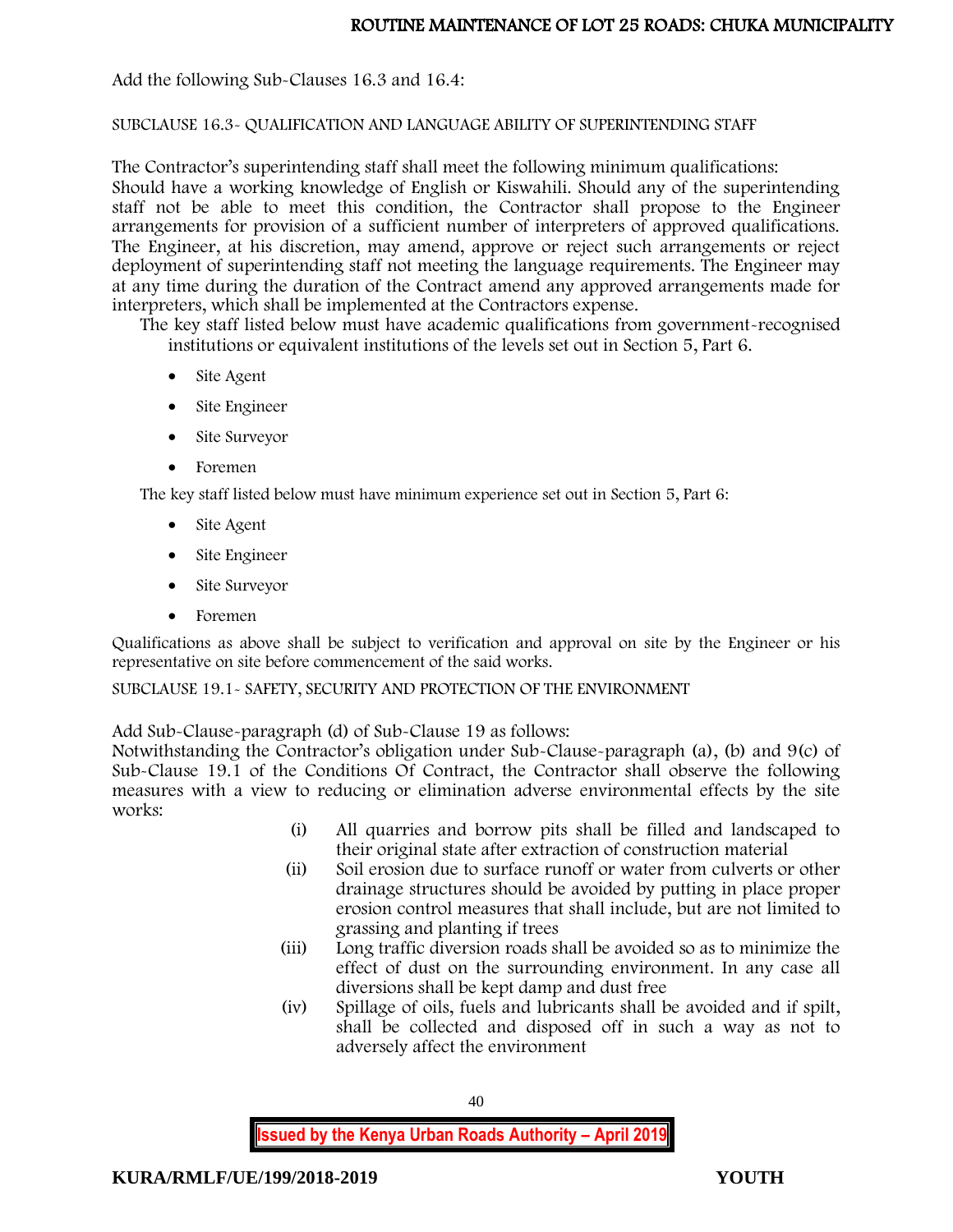(v) Rock blasting near settlement areas shall be properly coordinated with the relevant officers of the Government so as to minimize noise pollution and community interference.

## SUBCLAUSE 20.4 - EMPLOYERS RISKS

Delete Sub-Clause (h) and substitute with;

- (h) any operation of the forces of nature (insofar as it occurs on site) which an experienced contractor:
	- (i) could not have reasonably foreseen, or
	- (ii) could reasonably have foreseen, but against which he could not reasonably have taken at least one of the following measures:
		- (A) prevent loss or damage to physical property from occurring by taking appropriate measures or
		- (B) insure against such loss or damage

SUBCLAUSE 21.1 - INSURANCE OF WORKS AND CONTRACTOR 'S EQUIPMENT

Add the following words at the end of Sub-paragraph (a) and immediately before the last word of Sub-paragraph (b) of Sub-Clause 21.1:

"It being understood that such insurance shall provide for compensation to be payable in the types and proportions of currencies required to rectify the loss or damage incurred"

Delete the first sentence of this Clause and replace with he following:

"prior to commencement of the Works the Contractor shall, without limiting his or the Employer's obligations and responsibilities under Clause 20, insure to the satisfaction of the Employer:"

SUBCLAUSE 21.2 – SCOPE OF COVER

Amend sub-paragraph (a) of Sub-Clause 21.2 as follows:

Delete words "from the start of work at the site" and substitute the words "from the first working day after the Commencement Date"

Add the following as Sub-Clause (c) under Sub-Clause-Clause 21.2

(c ) It shall be the responsibility of the Contractor to notify the insurance company of any change in the nature and extent of the Works and to ensure the adequacy of the insurance coverage at all times during the period of the Contract.

SUBCLAUSE 21.4 - EXCLUSIONS

Amend Sub-Clause 21.4 to read as follows:

"There shall be no obligation for the insurances in Sub-Clause 21.1 to include loss or damage caused by the risks listed under Sub-Clause 20.4 sub-paragraph (a) (i) to(iv) of the Conditions of Particular Application."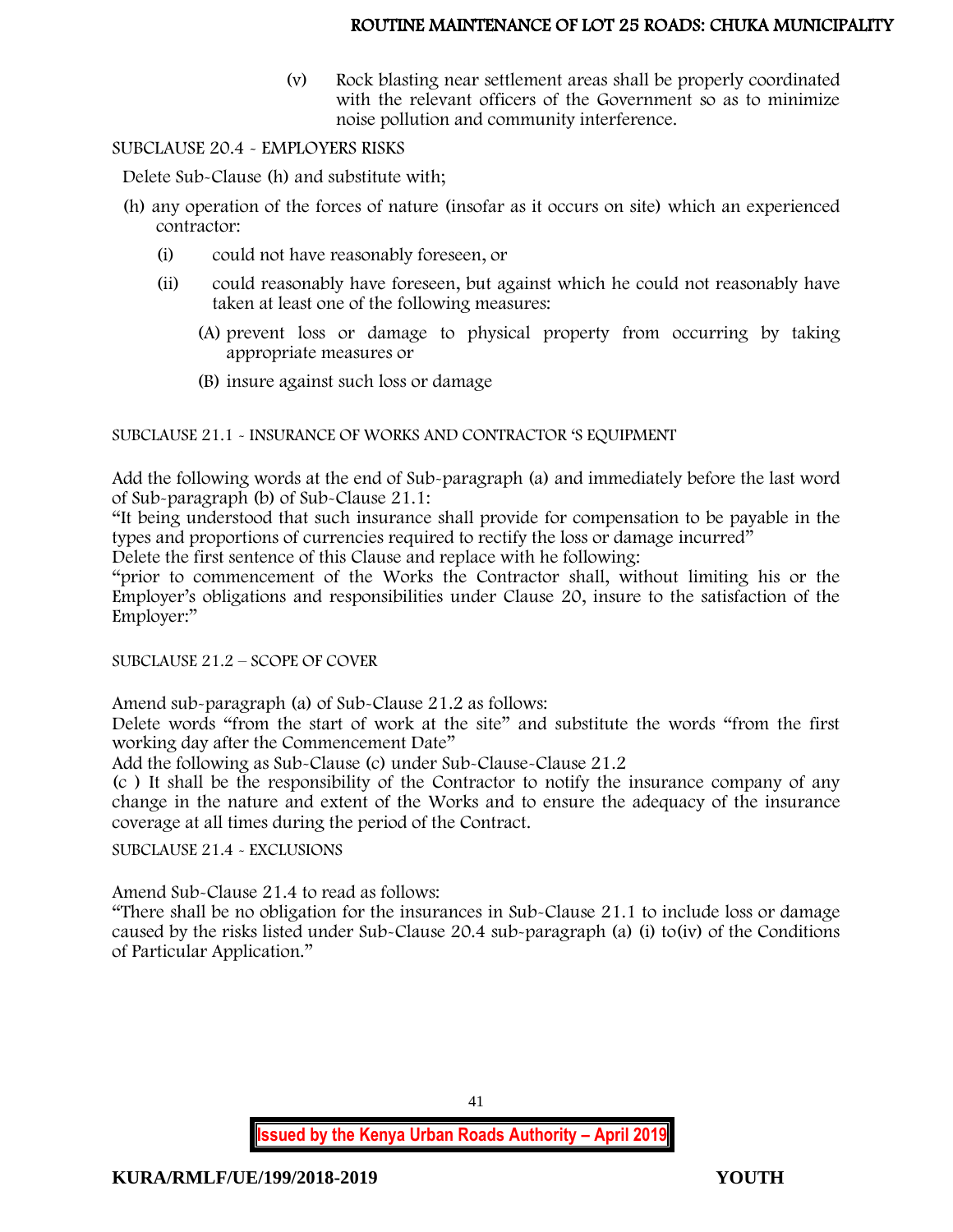## SUBCLAUSE 23.2 – MINIMUM AMOUNT OF INSURANCE

Add the following at the end of this Clause: "... with no limits to the number of occurrences".

## SUBCLAUSE 25.1 – EVIDENCE AND TERMS

Amend Sub-Claus OF INSURANCE 25.1 as follows: Insert the words "as soon as practicable after the respective insurances have been taken out but in any case" before the words "prior to the start of work at the site" Add the following Sub-Clauses 25.6, 25.7

SUBCLAUSE 25.6 – INSURANCE NOTICES

Each policy of insurance effected by the Contractor for purposes of the Contract shall include a provision to the effect that the Insurer shall have a duty to give notice in writing to the Contractor and Employer of the date when a premium becomes payable. This shall not be more than thirty (30) days before that date and the policy shall remain in force until thirty (30) days after the giving of such notice.

## SUBCLAUSE 25.7 – NOTIFICATION TO INSURERS

It shall be the responsibility of the Contractor to notify insurers under any of the insurance referred to in the preceding clauses 21, 23 and 24 on any matter or event, which by the terms of such insurance are required to be so notified. The Contractor shall indemnify and keep indemnified the Employer against all losses, claims, demands, proceedings, costs, charges and expenses whatsoever arising out of or in consequence of any default by the Contractor in complying with the requirements of this Sub-Clause whether as a result of avoidance of such insurance or otherwise.

SUBCLAUSE 28.2 – ROYALTIES

Add at the end of this Sub-Clause the following sentence:

"The Contractor shall also be liable for all payments or compensation if any that are levied in connection with the dumping of part or all of any such material."

# SUBCLAUSE 29.1 – INTERFERENCE WITH TRAFFIC

Supplement Sub-Clause 29.1 by adding the following sentence at the end:

"The Contractor will be permitted to use existing public roads for access to the site. The Contractor shall pay vehicle license tax and road maintenance duty in accordance with relevant regulations and shall obtain any necessary permits or licenses from relevant authorities for transporting his equipment."

Add the following subclause 29.2:

42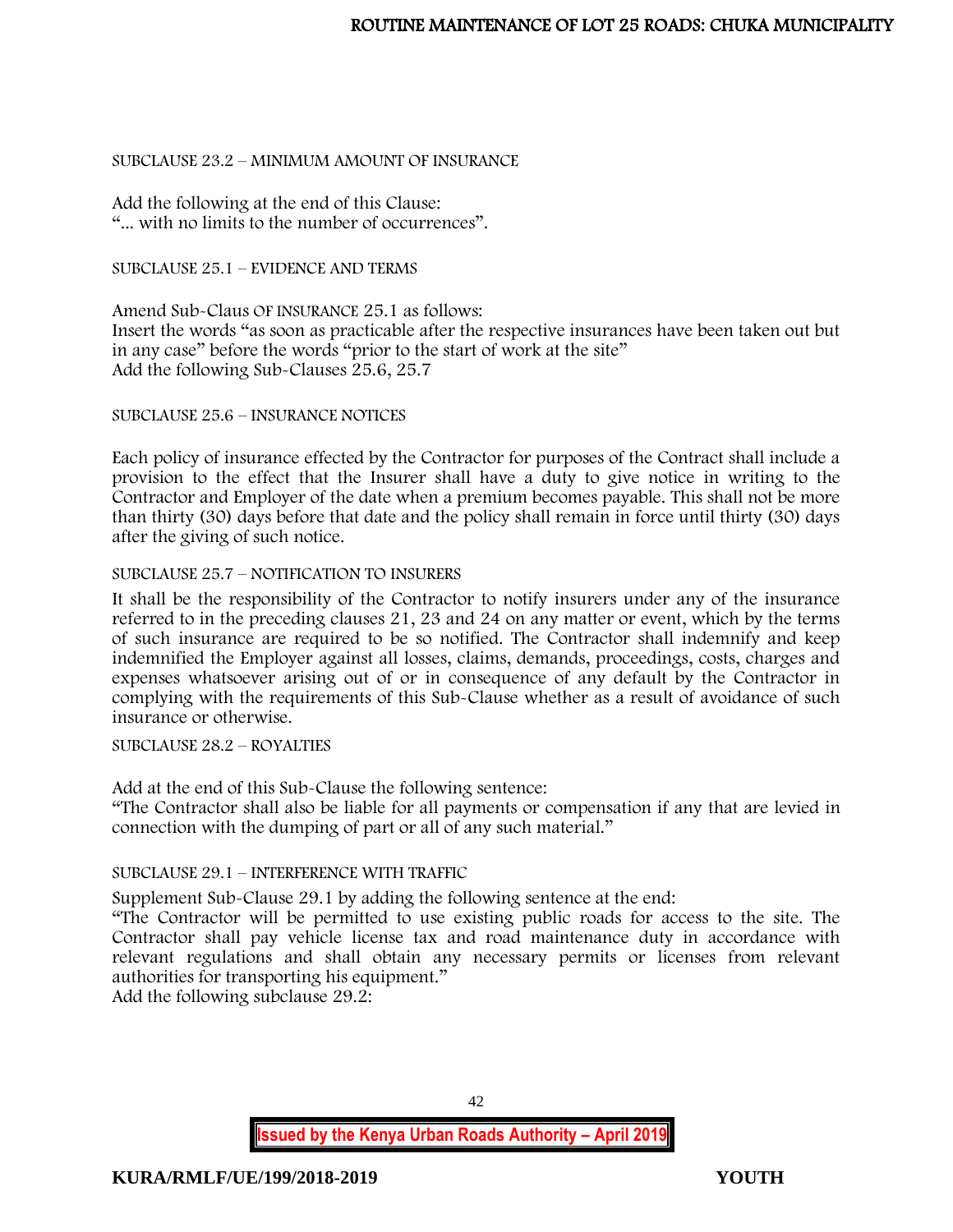#### SUBCLAUSE 29.2 – REINSTATEMENT AND COMPENSATION FOR DAMAGES TO PERSONS AND **PROPERTY**

The Contractor shall reinstate all properties whether public or private which are damaged in consequence of the construction and, maintenance of the works to a condition as specified and at least equal to that prevailing before his first entry on them.

If in the opinion of the Engineer the Contractor shall have failed to take reasonable and prompt action to discharge his obligations in the matter of reinstatement, the Engineer will inform the Contractor in writing of his opinion, in which circumstances the Employer reserves the right to employ others to do the necessary work of reinstatement and to deduct the cost thereof from any money due or which shall become due to the Contractor.

The Contractor shall refer to the Employer without delay all claims which may be considered to fall within the provisions of Clause 22.1.

Add the following Sub-Clause 34.2 to 34.8

## SUBCLAUSE 34.2 – CONDITIONS OF EMPLOYMENT OF LABOUR

The Contractor shall be responsible for making all arrangements for and shall bear all costs relating to recruitment, obtaining of all necessary visas, permits or other official permission for movements of staff and labour.

# SUBCLAUSE 34.3 – FAIR WAGES

The Contractor shall, in respect of all persons employed anywhere by him in the execution of the Contract, and further in respect of all persons employed by him otherwise than in the execution of the Contract in every factory, Workshop or place occupied or used by him for the execution of the Contract, observe and fulfil the following conditions:

- (a) The Contractor shall pay rates of wages, observe hours of labour and provide conditions of labour, housing, amenities and facilities not less favourable than those required by the latest Regulation of Wages (Building and Construction Industry) Order as of the time of bid submission, and subsequent amendments thereto, or in any wage scales, hours of work or conditions agreed by the Ministry of Labour or other Government Department in consultation with the appropriate wage fixing authority and generally recognized by other employees in the district whose general circumstances in the trade or industry in which the Contractor is engaged are similar.
- (b) In the absence of any rates of wages, hours or conditions of labour so established the Contractor shall pay rates of wages and observe hours and conditions of labour which are not less favourable than the general level of wages, hours and conditions observed by other Employers whose general circumstances in the trade or industry in which the Contractor is engaged are similar.
- (c) Where the absence of established rates of wages, hours and conditions of labour or the dissimilarity of the general circumstances in the trade of industry in which the Contractor is engaged prevent the Contractor from observing rates of wages, hours and conditions of labour ascertained under sub-paragraph (a) and (b) above the Contractor

**Issued by the Kenya Urban Roads Authority – April 2019**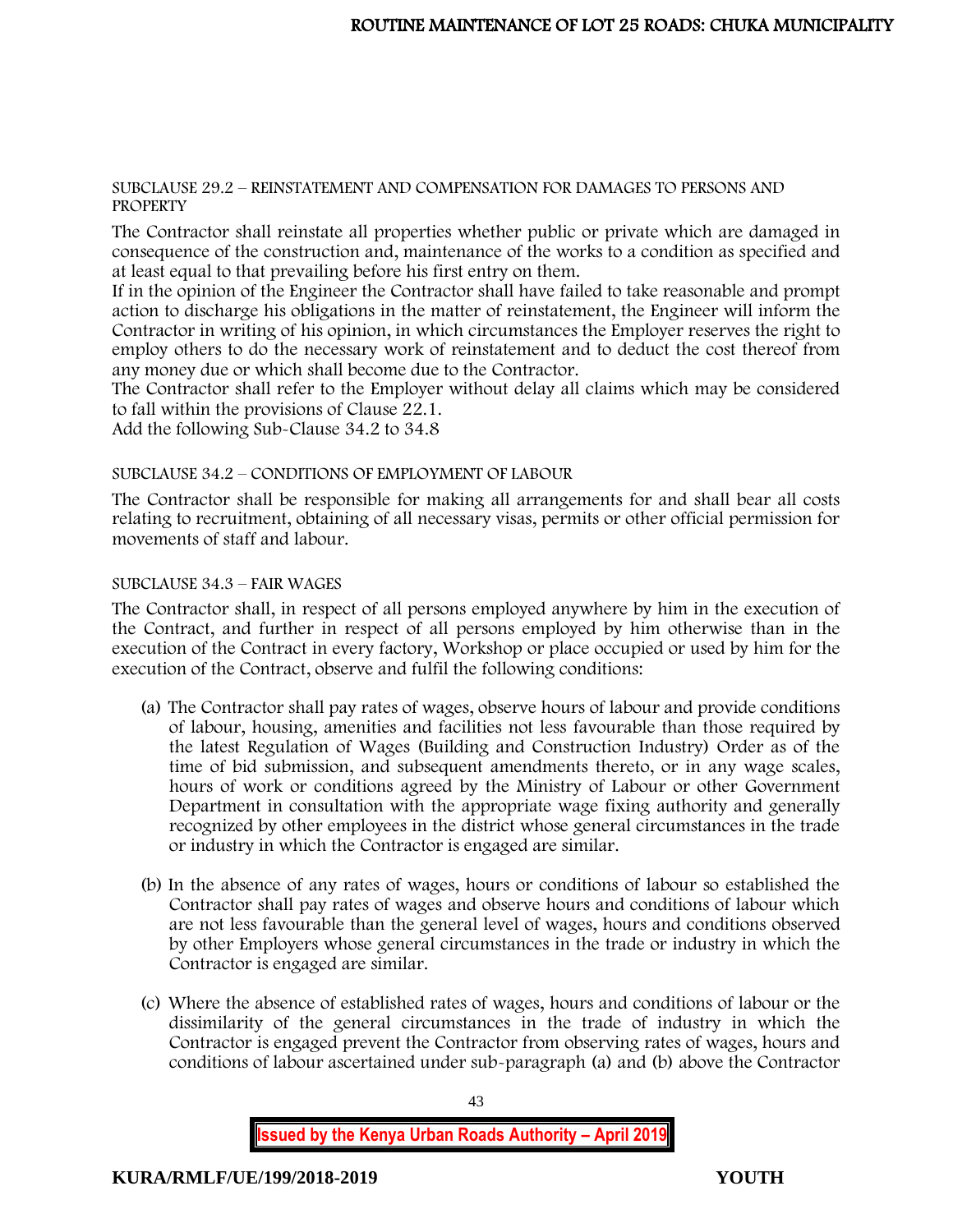in fixing the rates of wages, hours and conditions of labour of his employees shall be guided by the advice of the Labour Department.

- (d) The Contractor shall recognize the freedom of his employees to be members of trade unions.
- (e) The Contractor shall maintain records in English of the time worked by, and the wages paid to, his employees. The Contractor shall furnish to the Engineer or Employer, if called upon to do so, such particulars of the rates, wages and conditions of labour as the Employer or Engineer may direct.
- (f) The Contractor shall at all times during the continuance of the contract display, for the information of his employees in every factory, workshop or place occupied or used by him for the execution of the Contract, a copy of this clause together with a notice setting out the general rates of wages, hours and conditions of labour of his employees.
- (g) The Contractor shall be responsible for the observance of this clause by sub-Contractors employed in the execution of the works.

## SUBCLAUSE 34.4 – BREACH OF FAIR WAGES CLAUSE

Any Contractor or Sub-Contractor who is found to be in breach of Fair Wages Clause shall cease to be approved as a Contractor or Sub-Contractor for such period as the Permanent Secretary for the Ministry of Roads may determine.

Should a claim be made to the Employer alleging the Contractor's default in payment of Fair Wages of any workman employed on the Contract and if proof thereof satisfactory to the Employer is furnished by the Labour Authority, the Employer may, failing payment by the Contractor, pay the claims out of any monies due or which may become due to the Contractor under the Contract.

## SUBCLAUSE 34.5 – RECRUITMENT OF UNSKILLED LABOUR

Any additional unskilled labour which is required by the Contractor for the works and which is not in his employment at the time of the acceptance of the BID shall be recruited by the Contractor from the Labour Exchange or Exchange or Exchanges nearest to the site or sites of the work.

## SUBCLAUSE 34.6 – COMPENSATION FOR INJURY

The Contractor shall in accordance with the Workmen's Compensation Act of the Laws of Kenya and any other regulations in force from time to time pay compensation for loss or damage suffered in consequence of any accident or injury or disease resulting from his work to any workman or other person in the employment of the Contractor or any Subcontractor.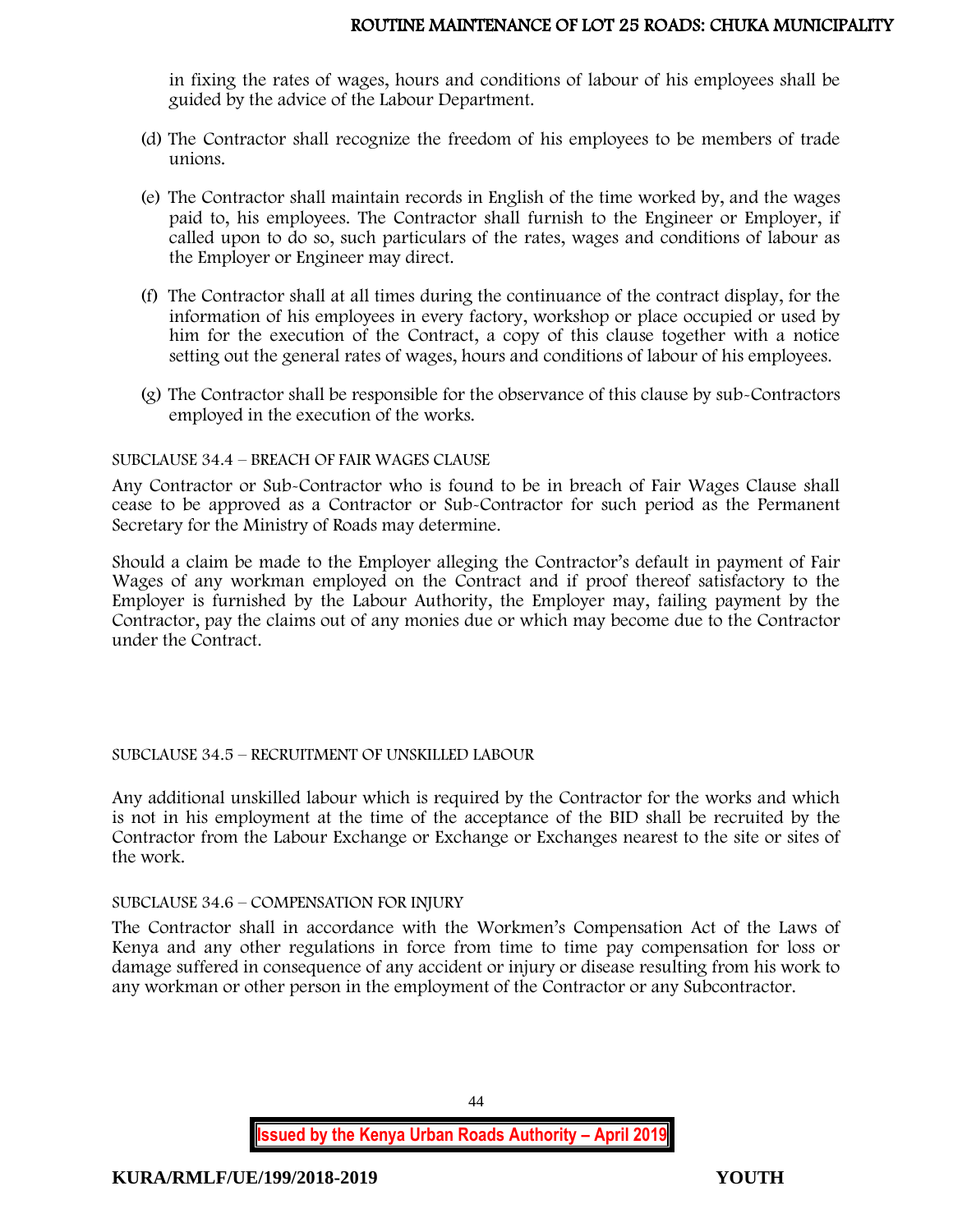SUBCLAUSE 34.7 – LABOUR STANDARDS

(a) the Contractor shall comply with the existing local labour laws, regulations and labour standards

(b) the Contractor shall formulate and enforce an adequate safety program with respect to all work under his contract, whether performed by the Contractor or subcontractor. The Contractor has assurance from the Employer of cooperation where the implementation of these safety measures requires joint cooperation.

(c) Upon written request of the Employer the Contractor shall remove or replace any of his employees employed under this Contract.

Add the following Sub-Clause 35.2 and 35.3.

SUBCLAUSE 35.2 – RECORDS OF SAFETY AND HEALTH

The Contractor shall maintain such records and make such reports concerning safety, health and welfare of persons and damage to property as the Engineer may from time to time prescribe.

SUBCLAUSE 35.3 – REPORTING OF ACCIDENTS

The Contractor shall report to the Engineer details of any accident as soon as possible after its occurrence. In the case of any fatality or serious accident, the Contractor shall, in addition, notify the Engineer immediately by the quickest available means. The Contractor shall also notify the relevant authority whenever the Laws of Kenya require such a report.

SUBCLAUSE 39.2 – DEFAULT OF CONTRACTOR IN COMPLIANCE

Add at the end of Sub-Clause 39.2 the following: "Where the contractor has no pending payments with the employer and the retention funds are less than the value of works to be carried out by the employer, the employer shall apply funds as per clause 10.3". The contract shall then stand determined clause 63 not withstanding.

SUBCLAUSE 41.1 – COMMENCEMENT OF WORKS

Amend Sub-Clause 41.1 as follows:

Delete the words "as soon as is reasonably possible" in the first sentence and replace with "within the period stated in the Appendix to Bid".

For the purposes of this clause the quantified site instructions shall be treated as the works and delay in commencement in the instructed works shall constitute breach of contract that will lead to institution of remedies under clause 63 of these conditions.

SUBCLAUSE 43.1 – TIME FOR COMPLETION

Amend Sub-Clause 43.1 as follows:

Delete the words "within the time" to "such extended time" and substitute "by the date or dates stated or implied in Clause 14 of these Conditions of Particular Application.

45

**Issued by the Kenya Urban Roads Authority – April 2019**

**KURA/RMLF/UE/199/2018-2019 YOUTH**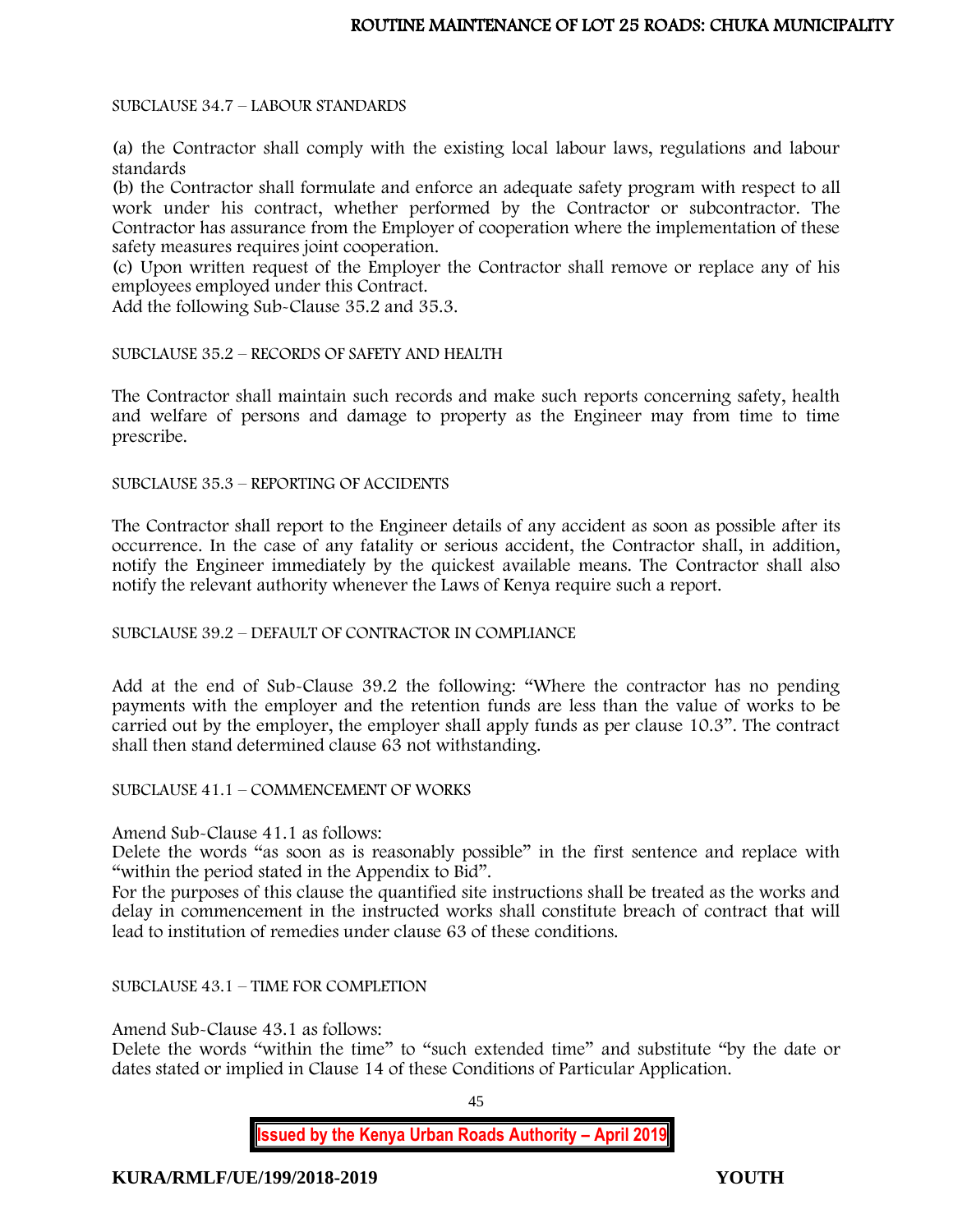SUBCLAUSE 44.1 – EXTENSION OF TIME FOR COMPLETION

Add at the end of Sub-Clause 44.1 the following:

"Neither rains falling within the rainy seasons as occurs in Kenya nor floods caused by such rains shall be deemed exceptional weather conditions such as may fairly entitle the Contractor to an extension of time for the completion of the work."

## SUBCLAUSE 45.1 – RESTRICTION ON WORKING HOURS

Add at the end of Sub-Clause 45.1 the following:

"If the Contractor requests permission to work by night as well as by day, then if the Engineer shall grant such permission the Contractor shall not be entitled to any additional payments for so doing. All such work at night shall be carried out without unreasonable noise or other disturbance and the Contractor shall indemnify the Employer from and against any liability for damages on account of noise or other disturbance created while or in carrying out night work and from and against all claims, demands, proceedings, costs, charges and expenses whatsoever in regard or in relation to such liability.

"In addition the Contractor will be required to provide, for any work carried out at night or recognized days of rest, adequate lighting and other facilities so that the work is carried out safely and properly.

"In the event of the Engineer granting permission to the Contractor to work double or rotary shifts or on Sundays, the Contractor shall be required to meet any additional costs to the Employer in the administration and supervision of the Contract arising from the granting of this permission."

SUBCLAUSE 47.2 – REDUCTION OF LIQUIDATED DAMAGES

Add the following paragraphs at the end of this Sub-Clause:

"There shall be no reduction in the amount of liquidated damages in the event that a part or a section of the Works within the Contract is certified as completed before the whole of the Works comprising that Contract.

The Employer shall pay no bonus for early completion of the Works to the Contractor.

SUBCLAUSE 52.1 – VALUATION AND VARIATIONS

Add new Clause 52.2(c )

No change in the unit rates or prices quoted shall be considered for items included in the schedule of Dayworks rates, or Provisional Sums and items, or for any item in the BOQ.

SUBCLAUSE 52.4 – DAYWORKS

Add the following at the end of Sub-Clause 52.4:

The work so ordered shall immediately become part of the works under the contract. The Contractor shall, as soon as practicable after receiving the Dayworks order from the Engineer undertake the necessary steps for due execution such work. Prior to commencement of any work to be done on a Dayworks basis, the Contractor shall give an advance notice to the Engineer stating the exact time of such commencement.

46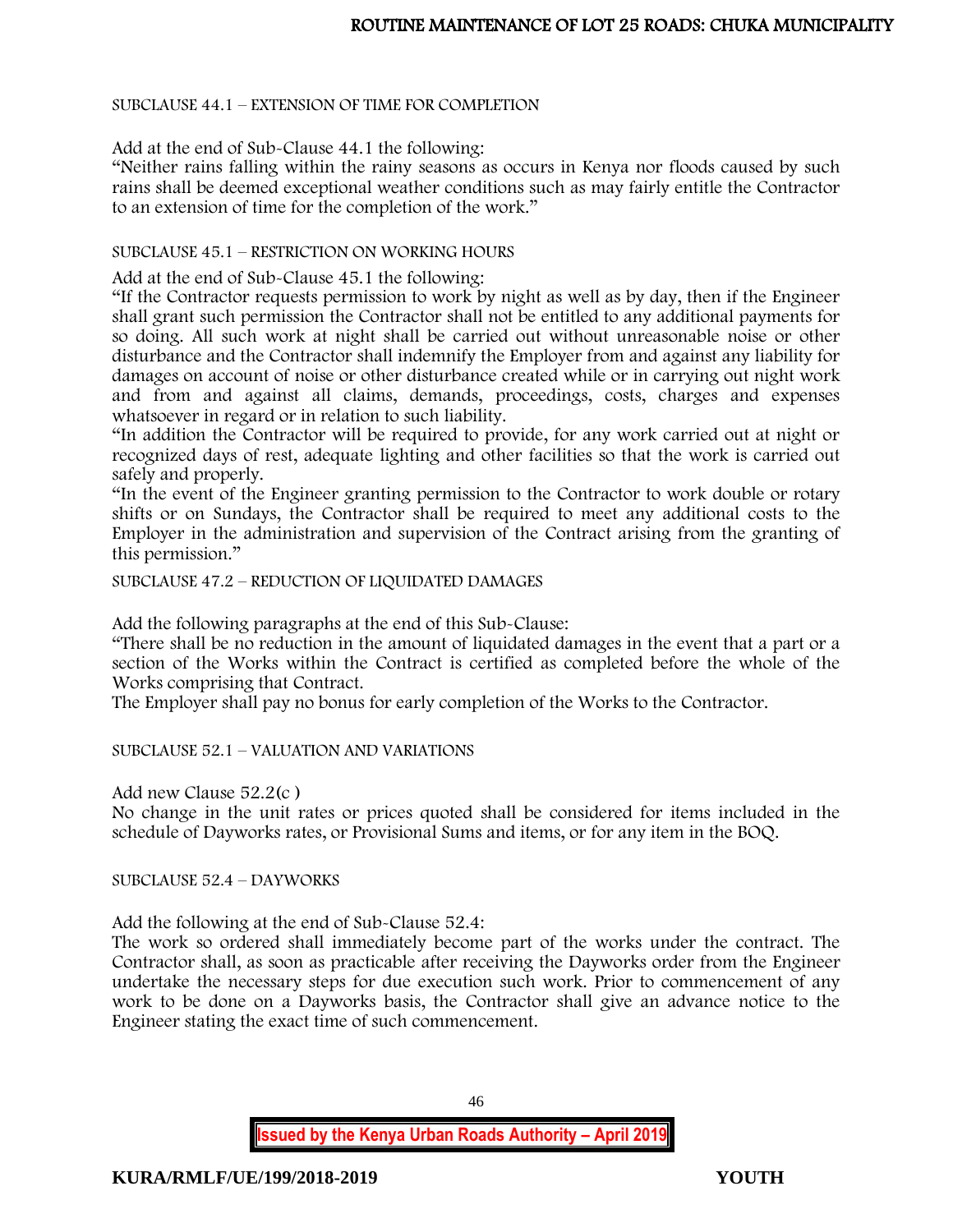SUBCLAUSE 54.1 – CONTROCTOR'S EQUIPMENT, TEMPORARY WORKS AND MATERIALS

: Exclusive use for the works

Amend Sub-Clause 54.1 as follows: Line 5: add "written" between "the" and "consent". Delete Sub-Clauses 54.2 and 54.5.

SUBCLAUSE 55.2 – OMMISIONS OF QUANTITIES

Items of Works described in the Bills of Quantities for which no rate or price has been entered in the Contract shall be considered as included in other rates and prices in the Contract and will not be paid for separately by the Employer.

Add the following Sub-Clause 58:

Add the words "or Engineer's representative" where the word "Engineer" appears in clause 58.

SUBCLAUSE 58.4 – PROVISIONAL ITEMS

Provisional items shall be read as Provisional Sums and shall be operated as such in accordance with Sub-Clauses 58.1 to 58.3.

Clause 60 of the General Conditions is deleted and substituted with the following:-

SUBCLAUSE 60.1 – MONTHLY STATEMENT

The Contractor shall submit a statement to the Engineer at the end of each month, in a tabulated form approved by the Engineer, showing the amounts to which the Contractor considers himself to be entitled. The statement shall include the following items, as applicable;

- the value of the Permanent Work executed up to the end of previous month

- such amount as the Engineer may consider fair and reasonable for any Temporary Works for which separate amounts are provided in the Bill of Quantities

- any amount to be withheld under retention provisions of Sub-clause 60.3
- any other sum to which the Contractor may be entitled under the Contract

If the Engineer disagrees with or cannot verify any part of the statement, the Contractor shall submit such further information as the Engineer may reasonably require and shall make such changes and corrections in the statement as may be directed by the Engineer. In cases where there is difference in opinion as to the value of any item, the Engineer's view shall prevail.

# SUBCLAUSE 60.2 INTERIM PAYMENT CERTIFICATE

The Contractor shall forward to the Engineer an Interim Payment Certificate based on the statement as corrected above and, should it be necessary in the Engineers opinion, shall promptly make any further amendments and corrections to the Interim Payment Certificate. The Engineer shall not unreasonably withhold certifying an Interim Payment Certificate and in case of likely delay in establishing the value of an item, such item may be set aside and the remainder certified for payment.

47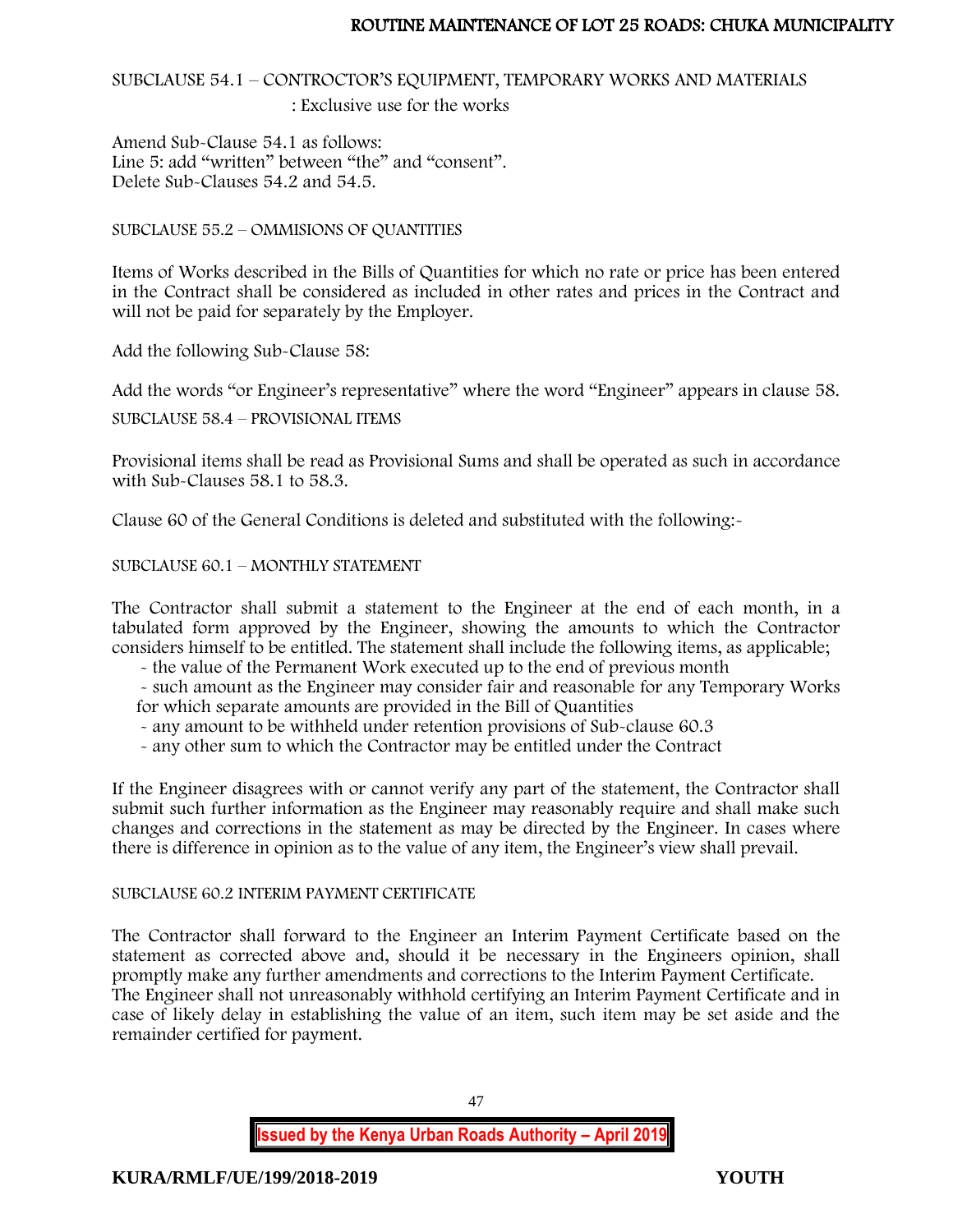Within 14 days after receipt of the Interim Payment Certificate and subject to the Contractor having made such further amendments and corrections as the Engineer may require, the Engineer will forward to the Employer the certified Interim Payment Certificate.

Provided that the Engineer shall not be bound to certify any payment under this Clause if the net amount thereof, after all retentions and deductions, would be less than the minimum amount of Interim Payment Certificate's stated in the Appendix to Form of Bid. However in such a case, the uncertified amount will be added to the next interim payment, and the cumulative unpaid certified amount will be compared to the minimum amount of interim payment.

SUBCLAUSE 60.3 – RETENTION MONEY AND PAYMENT OF RETENTION MONEY

A retention amounting to the percentage stipulated in the Appendix to Bid shall be made by the Engineer in the first and following Interim Payment Certificates until the amount retained shall reach the "Limit of Retention Money" named in the Appendix to Form of BID.

Upon the issue of the Taking-Over Certificate, with respect to the whole of the works one half of the retention money shall become due and shall be paid to the Contractor when the Engineer shall certify in writing that the last section of the whole works has been substantially completed.

Upon expiration of the Defects Liability Period for the works, the other half of the Retention Money shall be certified by the Engineer for payment to the Contractor.

Provided that in the event of different Defects Liability Periods being applicable to different Sections of the Permanent Works pursuant to Clause 48, the expression "expiration of the Defects Liability Period "shall, for the purpose of this sub-clause, be deemed to mean the expiration of the latest of such periods.

Provided also that if at such time, there remain to be executed by the Contractor any work instructed, pursuant to Clause 49 and 50, in respect of the works, the Engineer shall be entitled to withhold certification until completion of any such work or so much of the balance of the Retention money as shall in the opinion of the Engineer, represents the cost of the remaining work to be executed.

SUBCLAUSE 60.4– CORRECTION OF CERTIFICATES

The Engineer may in any Interim Payment Certificate make any correction or modification to any previous Interim Payment Certificate signed by him and shall have authority, if any work is not being carried out to his satisfaction to omit or reduce the value of such work in any Interim Payment Certificate.

SUBCLAUSE 60.5– STATEMENT AT COMPLETION

Not later than 84 days after the issue of the Taking-Over Certificate in respect of the whole of the works, the Contractor shall submit to the Engineer a statement at completion showing in detail, in a form approved by the Engineer;

The final value of all work done in accordance with the Contract up to the date stated in such Taking-Over Certificate.

Any further sums which the Contractor considers to be due; and

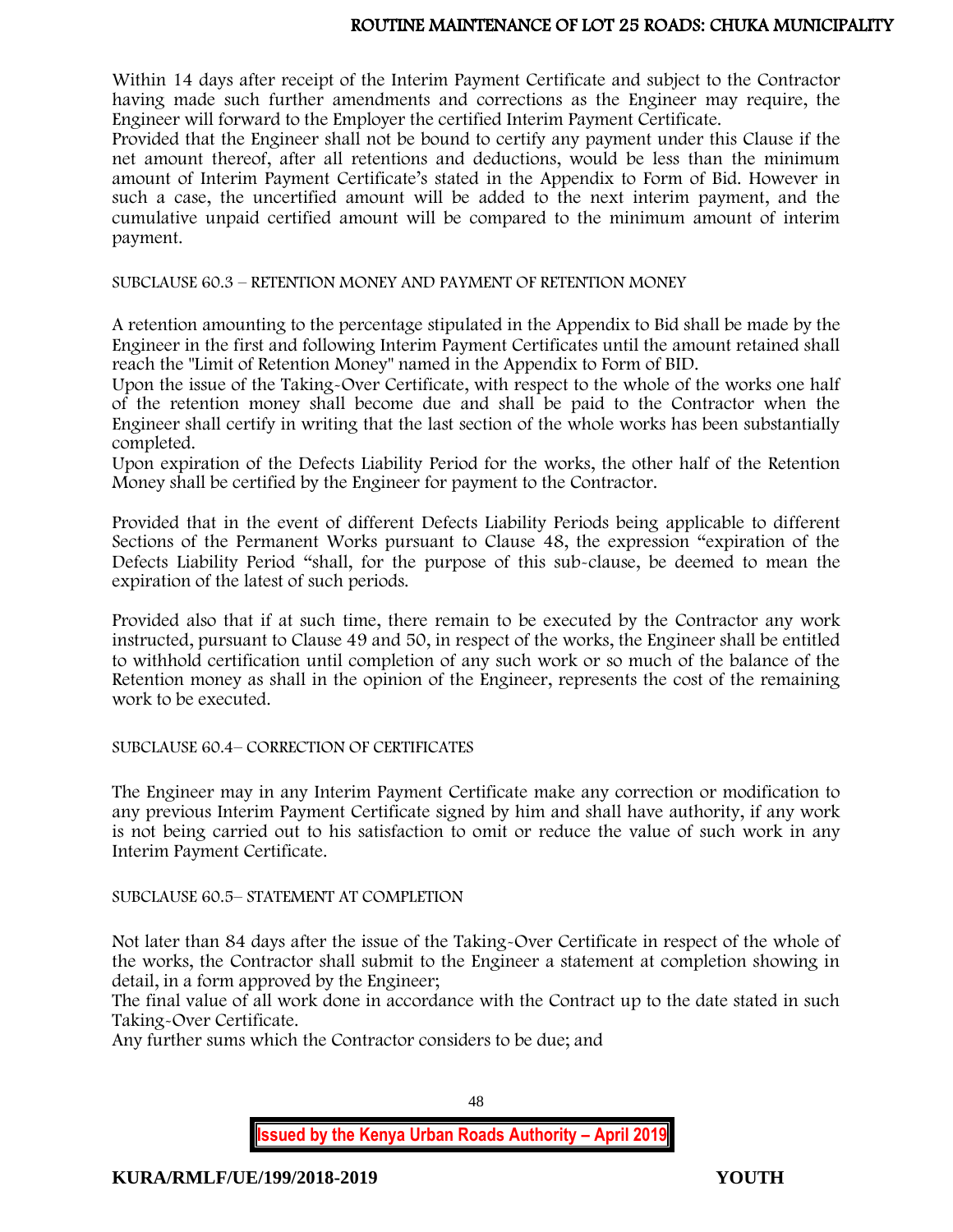An estimate of amounts that the Contractor considers will become due to him under the Contract.

Estimate amounts shall be shown separately in the Statement at Completion. The Contractor shall amend and correct the Statement as directed by the Engineer and submit a Certificate at Completion to be processed as in Sub-Clause 60.2.

## SUBCLAUSE 60.6 – FINAL STATEMENT

Not later than 56 days after the issue of the Defects Liability Certificate pursuant to Sub-Clause 62.1, the Contractor shall submit to the Engineer for consideration a draft final statement with supporting documents showing in detail, in the form approved by the Engineer;

The final value of all work done in accordance with the Contract;

Any further sums which the Contractor considers to be due to him.

If the Engineer disagrees with or cannot verify any part of the draft final statement, the Contractor shall submit such further information as the Engineer may reasonable require and shall make such changes in the draft as may be required.

#### SUBCLAUSE 60.7– DISCHARGE

Upon submission of the Final Statement, the Contractor shall give to the Employer, with a copy to the Engineer, a written discharge confirming that the total of the Final statement represents full and final settlement of all monies due to the Contractor arising out of or in respect of the Contract. Provided that such discharge shall become effective only after payment under the Final Payment Certificate issued pursuant to Sub-Clause 60.8 has been made and the Performance Security referred to in Sub-Clause 10.1 has been returned to the Contractor.

## SUBCLAUSE 60.8 – FINAL PAYMENT CERTIFICATE

Upon acceptance of the Final Statement as given in Sub-Clause 60.6, the Engineer shall prepare a Final Payment Certificate which shall be delivered to the Contractor's authorized agent or representative for his signature. The Final Payment Certificate shall state:

The final value of all work done in accordance with the Contract;

After giving credit to the Employer for all amounts previously paid by the Employer, the balance, if any, due from the Employer to the Contractor or the Contractor to the Employer.

Final Certificate shall be issued for any sum due to the Contractor even if such is less than the sum named in the Appendix to the Form of BID.

## SUBCLAUSE 60.9– CESSATION OF EMPLOYERS LIABILITY

unless the Contractor notifies the Engineer of his objection to the Final Certificate within fourteen days of delivery thereof he shall be deemed to have agreed that he accepts the total Contract Price as set out in the Final Certificate as full settlement for all Work Done under the Contract including any variations and omissions thereof but excluding any variations and claims previously made in writing.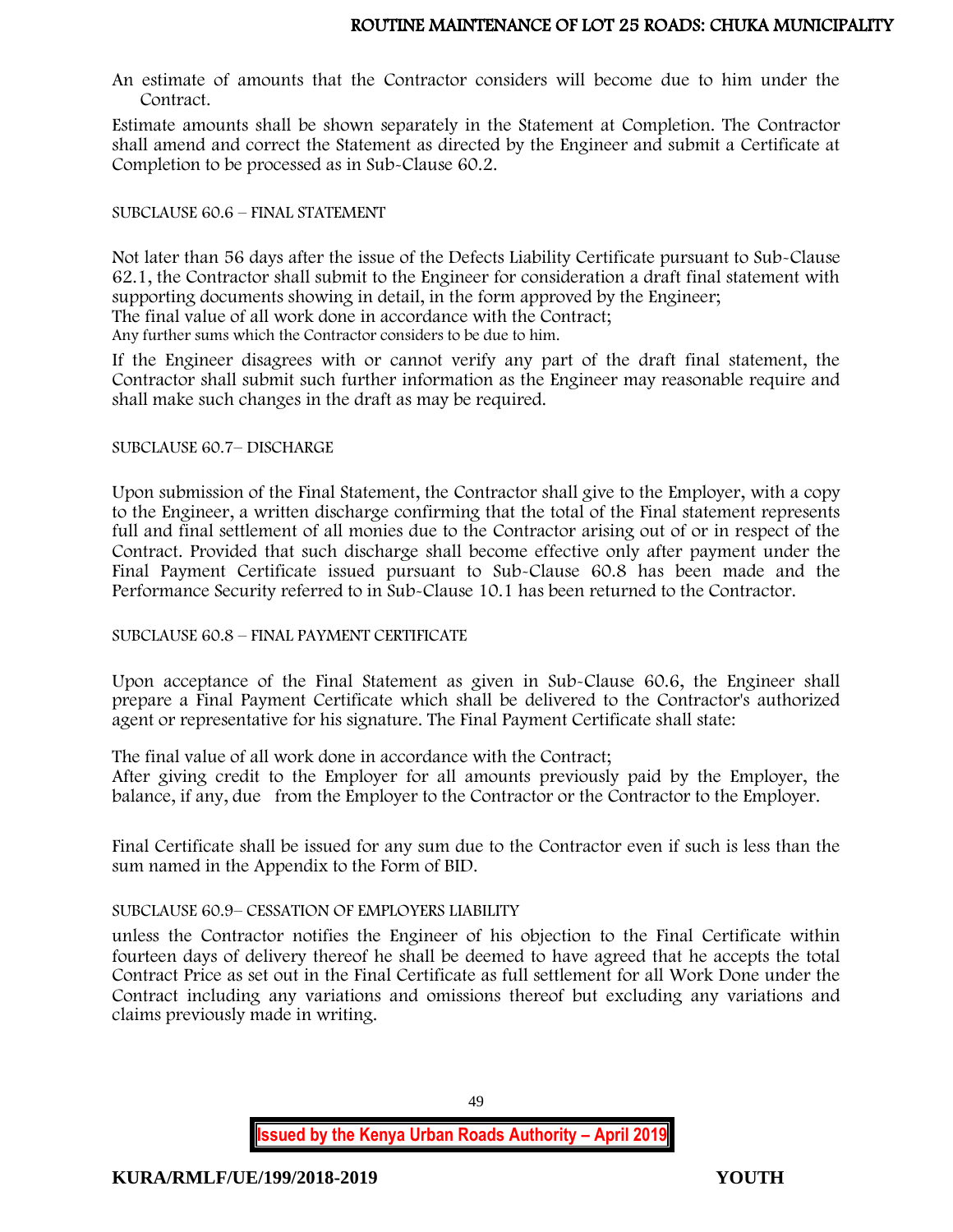#### SUBCLAUSE 60.10 – TIME FOR PAYMENT

The amount due to the Contractor under any Interim Payment Certificate or Final Payment Certificate issued pursuant to this Clause or to any other term of the Contract, shall, subject to Clause 47, be paid by the Employer to the Contractor as follows:

- (i) In the case of Interim Payment Certificate, within the time stated in the Appendix to Form of Bid, after the Engineer has signed the Interim Payment Certificate.
- (i) In the case of the Final Payment Certificate pursuant to Sub clause 60.8, within the time stated in the Appendix to Form Of Bid, after the Engineer has signed the Final Payment Certificate.
- (ii) In the event of the failure of the Employer to make payment within the times stated, the Employer shall make payment to the Contractor of simple interest at a rate equal to two percentage points above the average Base Lending Rate of three leading banks namely Kenya Commercial Bank, Standard Chartered Bank and Barclays Bank for the time being or as shall be the case from the time to time obtained from the Central Bank of Kenya. The provisions of this Sub clause are without prejudice to the Contractor's entitlements under Clause 69 or otherwise.

SUBCLAUSE 60.11 – CURRENCY OF PAYMENT

The Contract Price shall be designated in Kenyan Currency.

All work performed by the Contractor under the Contract shall be valued in Kenya Shillings using the rates and prices entered in the Bills of Quantities together with such other increases to the Contract Price, except for variation of price payments in accordance with Clause 70.1.

SUBCLAUSE 60.12 – ADVANCE PAYMENT

Advance payment shall not be offered in this Contract.

SUBCLAUSE 60.13 MATERIALS FOR PERMANENT WORKS

With respect to materials brought by the Contractor to the site for incorporation into the permanent works, the Contractor shall,

-Receive a credit in the month in which these materials are brought to site,

-Be charged a debit in the month in which these materials are incorporated in the permanent works.

Both such credit and debit to be determined by the Engineer in accordance with the following provisions.

No credit shall be given unless the following conditions shall have been met to the Engineers satisfaction

- The materials are in accordance with the specifications for the works;
- The materials have been delivered to site and are properly stored and protected against loss, damage or deterioration;

50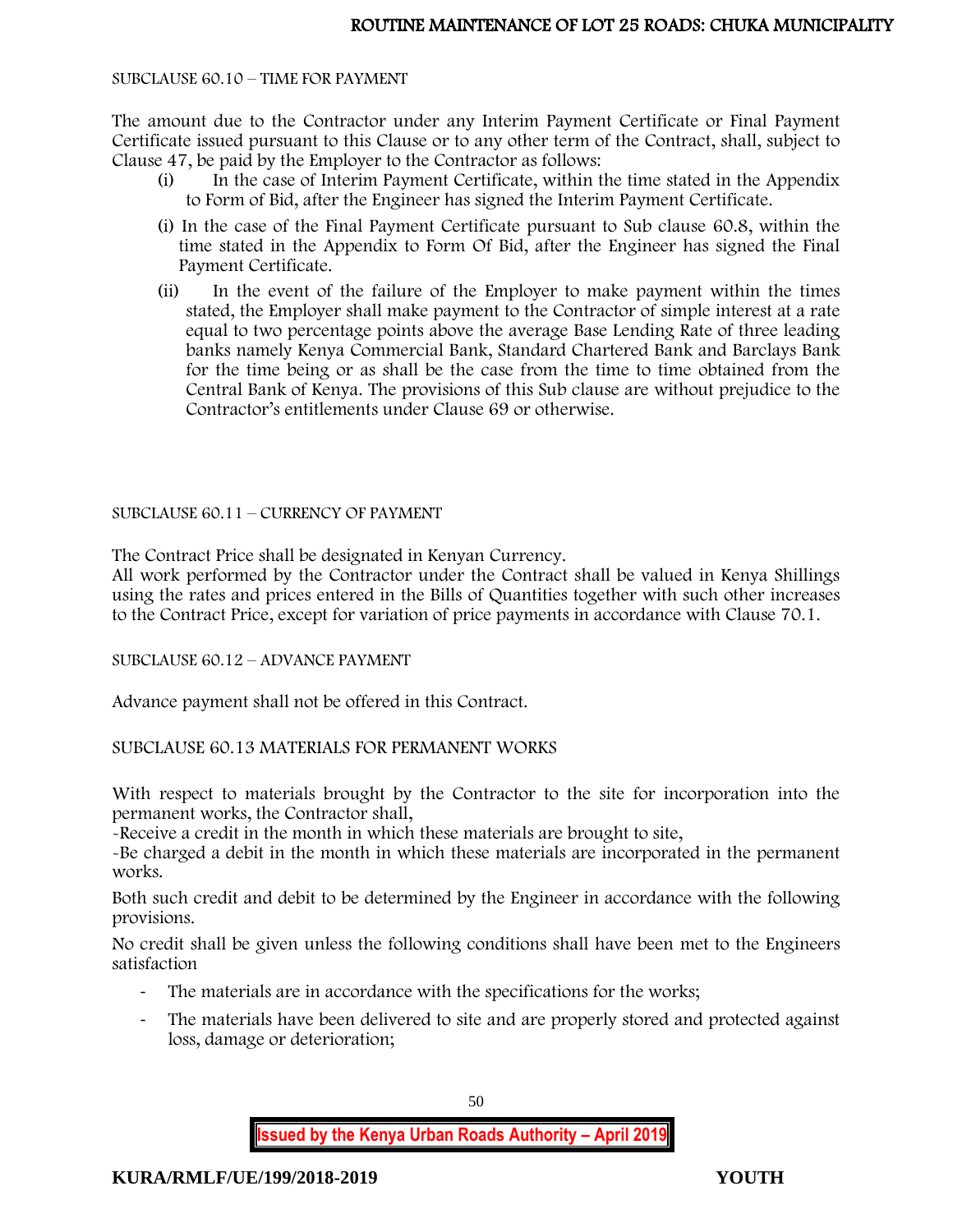- The Contractors record of the requirements, orders receipts and use of materials are kept in a form approved by the Engineer, and such records are available for inspection by the Engineer;
- The Contractor has submitted a statement of his cost of acquiring and delivering the materials and plant to the Site, together with such documents as may be required for the purpose of evidencing such cost;
- The materials are to be used within a reasonable time.
- The amount to be credited to the Contractor shall not be more than 75% of the Contractor's reasonable cost of the materials delivered to site, as determined by the Engineer after review of the documents listed in subparagraphs (a) (iv) above;
- The amount to be debited to the Contractor for any materials incorporated into the works shall be equivalent to the credit previously granted to the Contractor for such materials pursuant to Clause (b) above as determined by the Engineer.

# SUBCLAUSE 63.1 – DEFAULT OF THE CONTRACTOR

## SUBCLAUSE 67.1 – ENGINEER'S DECISION

Delete the entire Sub clause 67.1 and add the following;

"If a dispute of any kind whatsoever arises between the Employer and the Contractor in any connection with, or arising out of, the Contract or the execution of the works, whether during the execution of the works or after their completion and whether before or after repudiation or other termination of the Contract including any dispute as to any opinion, instruction, determination, certificate or valuation of the Engineer, the matter in dispute shall, in the first place, be referred in writing to the Engineer, with a copy to the other party. Such reference shall state it is made pursuant to this clause. No later than 28 (twenty eight) day after the day on which he received such reference the Engineer shall give notice of his decision to the Employer and the Contractor. Such decision shall state it is made pursuant to this clause.

Unless the Contract has already been repudiated or terminated, the Contractor shall, in every case, continue to proceed with the works with all due diligence and the Contractor and the Employer shall give effect forthwith to every such decision of the Engineer unless and until the same shall be revised, as hereinafter provided, in an Amicable Settlement, Adjudicator's or Arbitrator's award.

If either the Employer or the Contractor be dissatisfied with the any decision of the Engineer, or if the Engineer fails to give notice of his decision on or before the 28th (twenty eighth) after the day on which he received the reference, then either the Employer or the Contractor may, on or before the 28th (twenty eighth) day after the day the day on which he received notice of such decision, or on or before the 28th (twenty eighth) day after the day the day on which the said period of 28 days expired, as the case may be, give notice to the other party, with a copy for information to the Engineer, of his intention to commence Adjudication, as hereinafter provided, as to the matter in dispute. Such notice shall establish the entitlement of the party giving the same to commence Adjudication, as hereinafter provided, as to such dispute; no adjudication in respect thereof may be commenced unless such notice is given.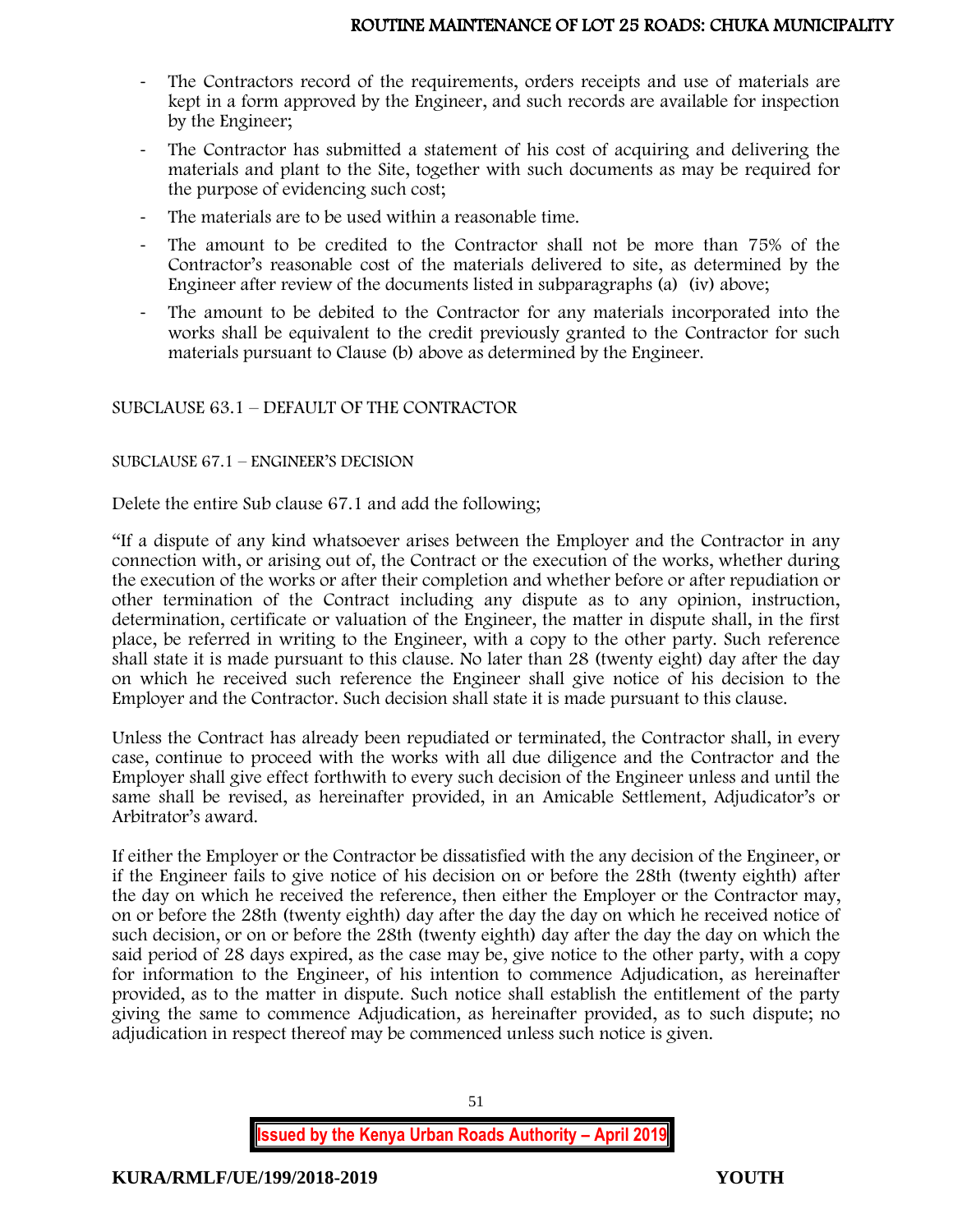If the Engineer has given notice of his decision as to a matter in dispute to the Employer and the Contractor and no notice of intention to commence adjudication as to such dispute has been given by either the Employer or the Contractor on or before the twenty eighth day after the day on which the parties received notice as to such decision from the Engineer, the said decision shall become final and binding upon the Employer and the Contractor. "

#### SUBCLAUSE 67.2 – AMICABLE SETTLEMENT

Delete the entire subclause 67.2 and add the following;

"Where notice to of intention to commence adjudication as to a dispute has been in accordance with subclause 67.1, the parties shall attempt to settle such dispute in amicably before the commencement of Adjudication; provided that, unless the parties otherwise agree, Adjudication may be commenced on or after the 14th (fourteenth) day after the day on which notice of intention to commence adjudication of such dispute was given, even if an attempt at amicable settlement thereto has been made."

SUBCLAUSE 67.3 – ADJUDICATION

Delete the entire subclause 67.3 and add the following;

"The Adjudicator shall be appointed by the Chartered Institute of Arbitrators (Kenya) unless the appointment is agreed by the parties within 7 (seven) days of the notice to adjudication.

The adjudication process shall be conducted according to the Laws of Kenya and the Rules of the Chartered Institute of Arbitrators (Kenya)."

SUBCLAUSE 67.3 – ARBITRATION

Delete the entire subclause 67.3 and add the following;

"Any dispute in respect of which:

The decision, if any, of the Adjudicator has not become final and binding pursuant to subclause 67.1, and Amicable settlement has not been reached within the period stated in subclause 67.2,

shall be finally settled, under the Laws of Kenya and the Arbitration Rules of the Chartered Institute of Arbitrators (Kenya Branch) by one or more arbitrators appointed by the Chartered Institute of Arbitrators (Kenya Branch).

Neither party shall be limited in the in the proceedings before such arbitrator/s to the evidence or arguments put before the Adjudicator for the purpose of obtaining his said decision pursuant to subclause 67.1.

Arbitration may be commenced prior to or after completion of the works, provided that the obligations of the Employer, the Engineer and the Contractor shall not be altered by reason of the arbitration being conducted during the progress of the works.

52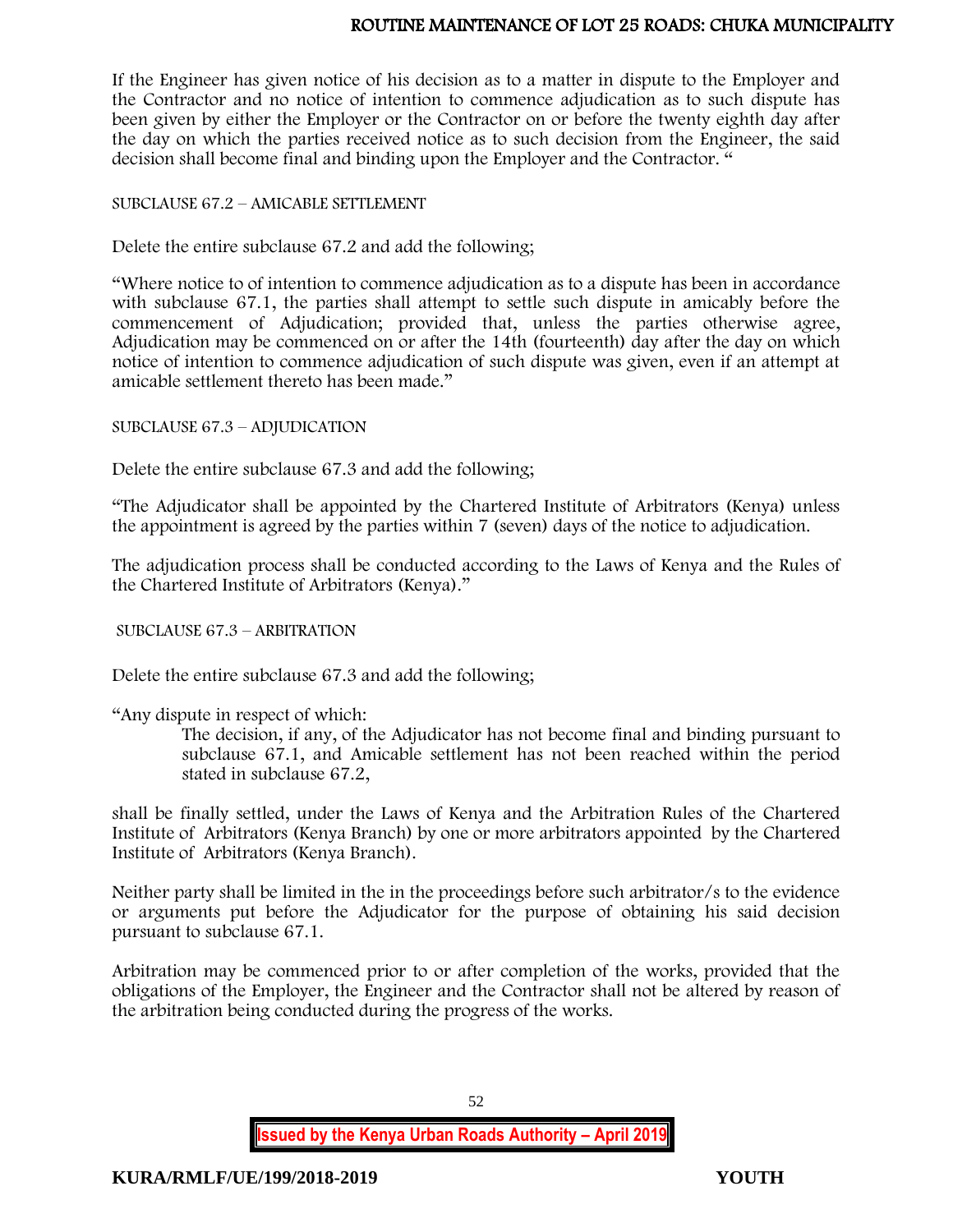## SUBCLAUSE 68.2 – NOTICES TO EMPLOYER AND ENGINEER

Delete in Sub-Clause 68.2 the words "nominated for that purpose in Part II of these conditions".

a. The Employer's address is: The Director General, Kenya Urban Roads Authority (KURA), P.O. Box 41727 - 00100 NAIROBI

b. The Engineer's address is: Director Road Asset and Corridor Management (RACM), Kenya Urban Roads Authority (KURA), P.O. Box 41727 - 00100 NAIROBI

SUBCLAUSE 68.4 – All letters and notices from the Contractor to the Employer and/Engineer must be signed by the Managing Director or the person given written power of Attorney.

CLAUSE 69 – DEFAULT OF EMPLOYER

Delete Sub-Clause 69.1 (c)

In Sub-Clause 69.4 add at the end of first paragraph the following "the period of such suspension shall be as agreed upon by both parties and in any case not more than six (6) months".

In Subclause 69.4 of General Conditions of Contract Part I, insert at the end -----"The amounts of such costs which shall be added to the Contract Price shall exclude any cost due to idle time for equipment, plant and labour."

CLAUSE 70 – CHANGES IN COST AND LEGISLATION

There shall be no claims of payments for Variation of Prices (VOP) or changes in cost for legislation.

SUBCLAUSE 70.2 – SUB-CONTRACT

(a) If the Contractor shall decide subject to Clause 4 thereof to sub-let any portion of the work he shall incorporate in the sub-contract provisions to the like effect as those contained in subclause (1) of this Clause;

(b) If the price payable under a sub-contract as aforesaid is increased above or decreased below the price in such sub-contract by reason of the operation of the incorporated provisions of sub- clause (1) of this clause then the net amount of such increase or decrease shall as the case may be, be paid to or allowed by the Contractor under this contract.

SUBCLAUSE 70.3 – NOMINATED SUB-CONTRACTORS

This clause shall not apply in respect of work executed by any nominated sub-Contractor (fluctuation in relation to nominated sub-Contractors shall be dealt with under provisions in relation thereto which may be included in the appropriate sub-contract or contract of sale).

53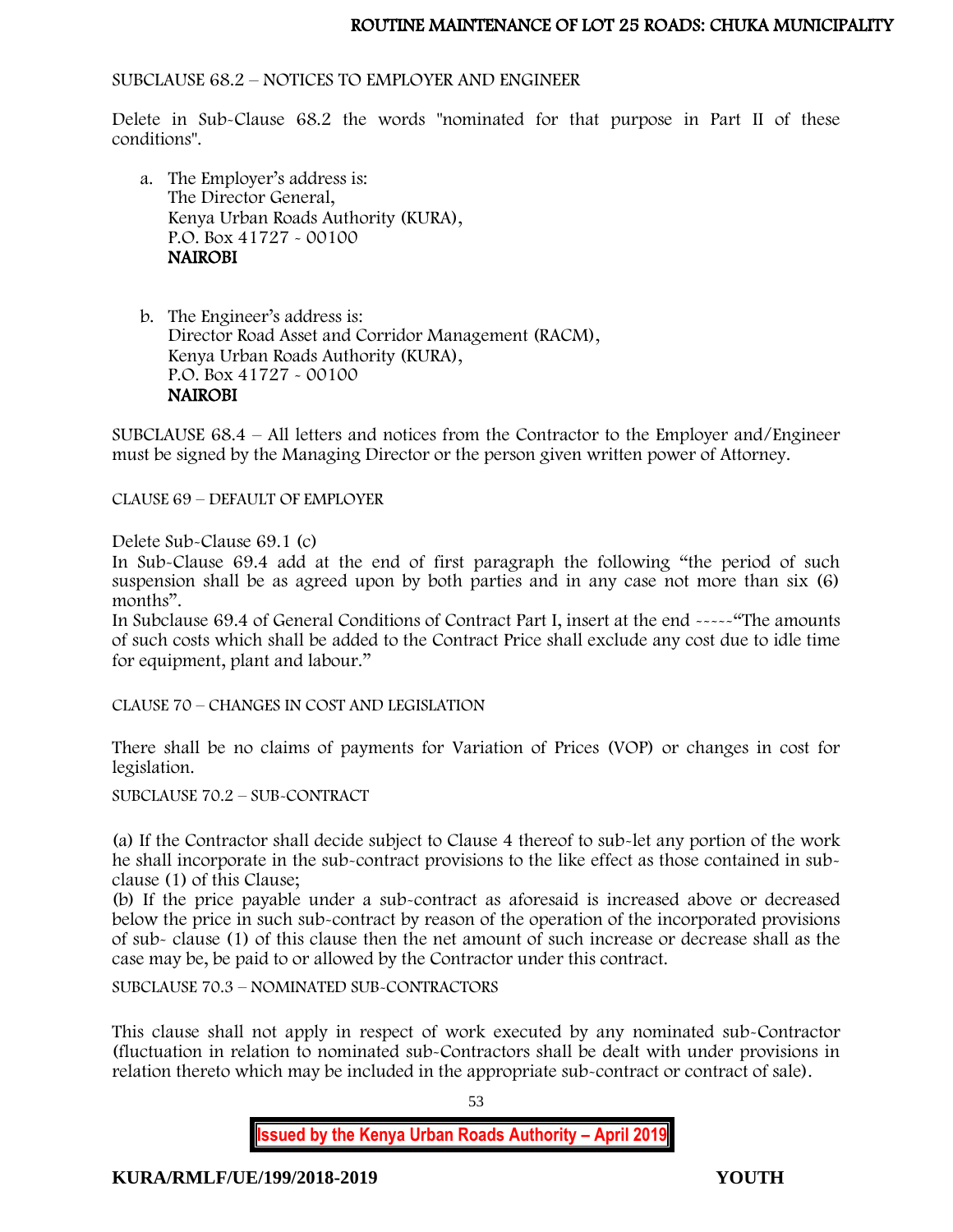SUBCLAUSE 70.4 – DATE OF BID PRICING

The expression "the date of BID pricing" as used in this Clause means the date 30 days prior to the final date for submission of BIDs as determined by the Employer in the BID documents

SUBCLAUSE 70.5 – PRIME COST

For imported materials, the supplier's/ manufacturer's Prime costs shall be C.I.F. cost at point of entry by the same means of transport as determined by the Contractor's Basic Rate. For locally produced materials, the supplier's or manufacturer's prime costs shall be at their nearest depot or the nearest railway station relevant to the works.

For materials that are subject to Government Price Control, payments for price variations will be determined from the difference between the control price in force at a date 30 days prior to the final date for submission of BIDs and the price in force on the date of purchase.

SUBCLAUSE 70.11 – SUBSEQUENT LEGISLATION

No payment shall be paid for changes in the prices of the materials and labour.

SUBCLAUSE 70.8 – CONTRACTORS HEAD OFFICE EXPENSES

No payments will be made for price variation related to expenses incurred by the Contractor in his Head Office in Kenya, or overseas.

SUBCLAUSE 70.9 – CURRENCY OF PAYMENTS UNDER CLAUSE 70

All payments made pursuant to Clause 70 shall be in Kenya Shillings.

SUBCLAUSE 70.11 – SUBSEQUENT LEGISLATION

Renumber sub-clause 70(2) of part I as sub-clause 70.11 and add the following:

"Notwithstanding the foregoing, such additional or reduced cost shall not be separately paid or credited as aforesaid if the same shall already have been taken into account in accordance with the provisions of sub-clause 70.1 through 70.10 of this clause.

CLAUSE 72 – RATES OF EXCHANGE COST

Delete clause 72 in its entirety and substitute the following: The currency of BID and payment is Kenya Shillings and rates of exchange requirements are not applicable.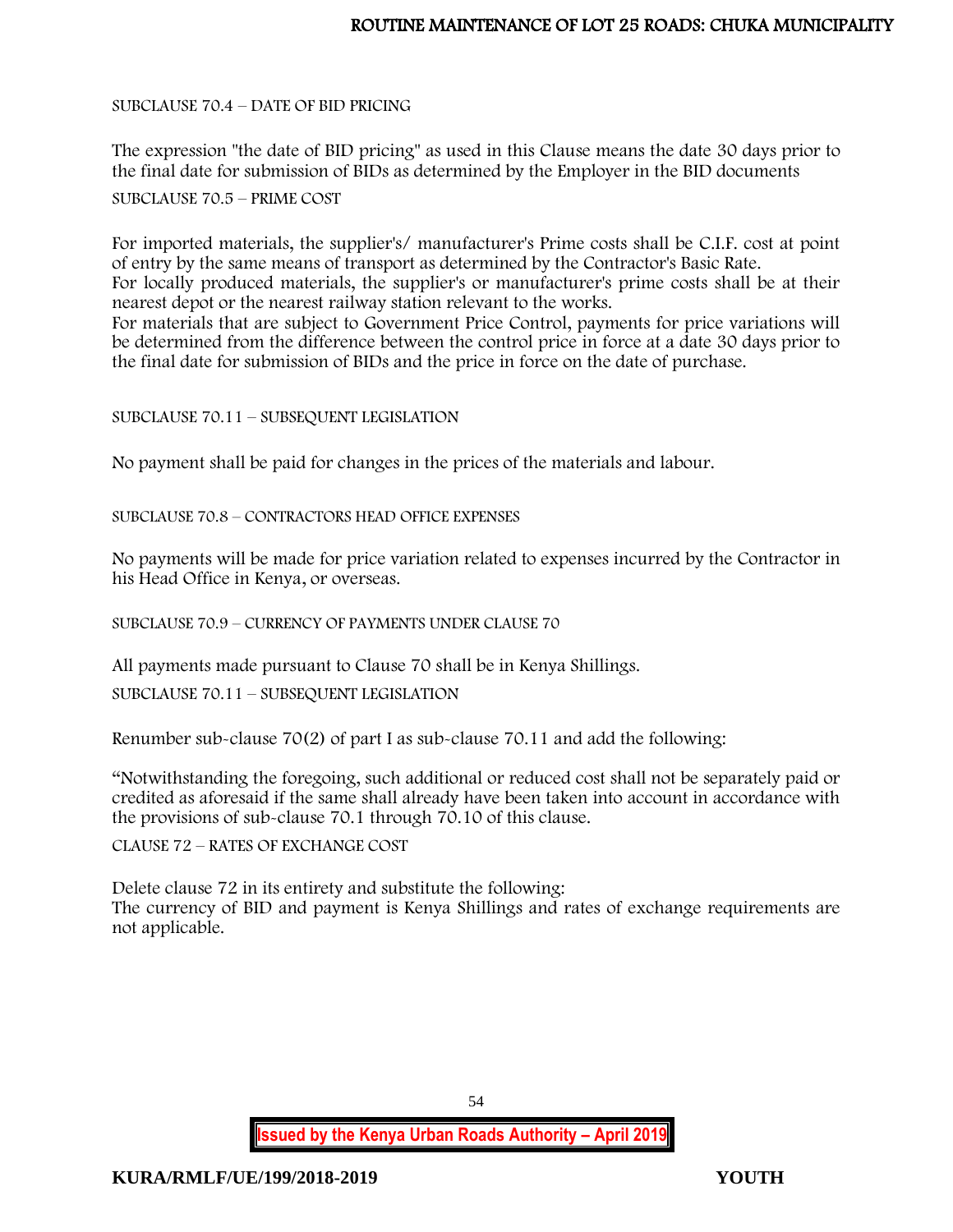# CLAUSE 73 – BRIBERY AND COLLUSION

Add new Clause 73.1:

"The Contractor shall not:

(a) Offer or give or agree to give to any person in the service of the Government of Kenya any gift or consideration or any kind as an inducement or reward for doing or forbearing to do or for having done or forborne to do any act in relation to the obtaining or execution of this or any other contract to which the Government of Kenya is a party or for showing or forbearing to show favour or disfavour to any person in relation to this or any other contract for the Government of Kenya.

(b) Enter into this or any other contract with the Government of Kenya in connection with which commission has been paid or agreed to be paid by or on his behalf or to his knowledge, unless before the contract is made particulars of any such commission and of the terms and conditions of any agreement for the payment thereof have been disclosed in writing to the Employer.

Any breach of this condition by the Contractor or by anyone employed by him or acting on his behalf (whether with or without the knowledge of the Contractor) or the commission of any offence by the Contractor or by anyone employed by him or acting on his behalf in relation to this or any other contract to which the Government of Kenya is a party shall entitle the Employer to determine the Contract (See Condition 63 hereof) and/ or to recover from the Contractor the amount or value of any such gift, consideration or commission.

Any dispute or difference of opinion arising in respect of either the interpretation, effect or application of this condition or of the amount recoverable hereunder by the Employer from the Contractor shall be decided by the Employer, whose decision shall be final and conclusive.

CLAUSE 74 – CONTRACT CONFIDENTIAL

Add new Clause 74.1:

The Contractor shall treat the details of this Contract as Private and Confidential and shall not publish or disclose the same or any particulars thereof in any trade or technical paper or elsewhere (save in so far as may be necessary for the purpose thereof) without the previous consent in writing of the Government. If any dispute arises as to the necessity of any publication or disclosures for the purposes of this Contract the same shall be referred to the decision of the Engineer mentioned in the said Conditions of Contract whose award shall be final.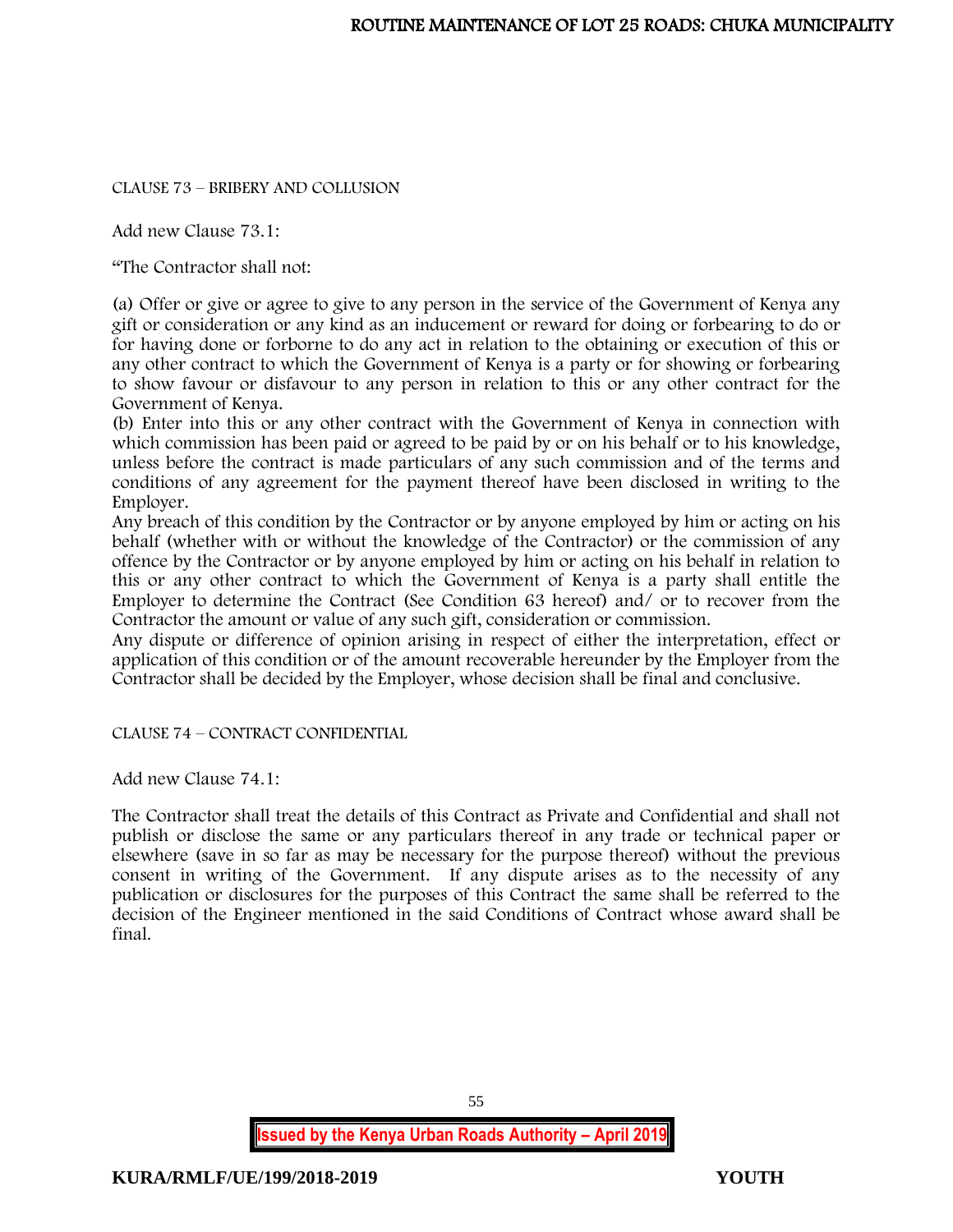# SECTION V: SPECIAL SPECIFICATIONS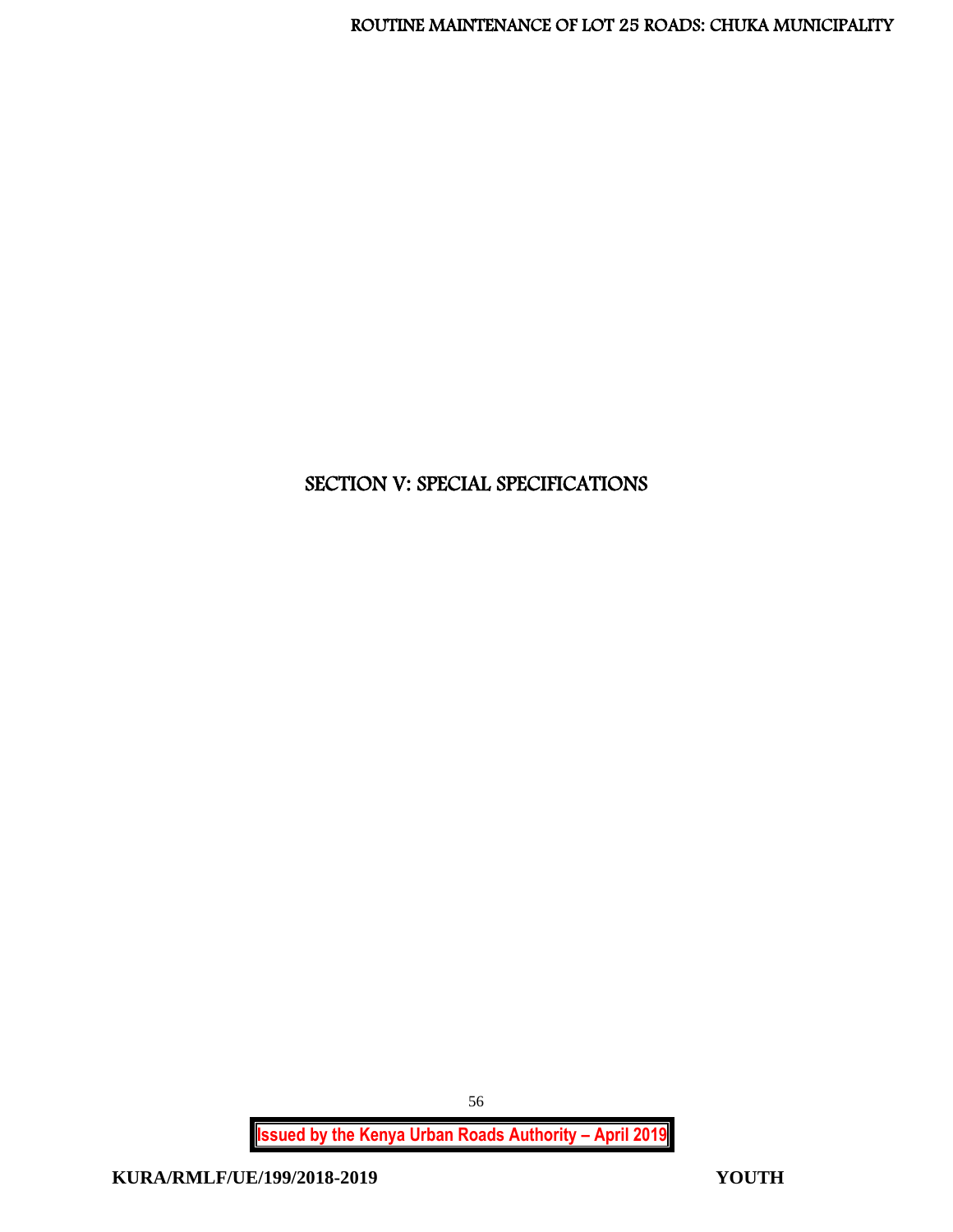# SPECIAL SPECIFICATIONS

# SECTION 1 – GENERAL

# 101 SPECIAL SPECIFICATIONS

Special specification is supplementary to the Standard Specifications and the two must be read in conjunction. In any case where there appears to be conflict between the two then the Special Specifications will take precedence.

# 102 LOCATION OF CONTRACT.

The works are located in Upper Eastern Region within CHUKA Municipality

The road contained in LOT 25 is as detailed below:

| S/No.   Road |                 | Length KM |
|--------------|-----------------|-----------|
|              | NDAGANI – KANWA | 1.1       |
|              | <b>TOTAL</b>    | 1.1       |

The length of the road is approximately 1.1 Km

# 103 EXTENT OF CONTRACT

The works to be executed under the Contract comprise mainly of but not limited to the following:-

# 1. Road Works

- Site clearance
- Light grading
- Gravelling
- 2. Drainage Works
- Installation of pipe culverts
- Concrete scour checks
- 3. Maintenance of passage of traffic through and around the works.
- 4. Maintenance of works during Contract Period Defect Liability Period shall be 1 months.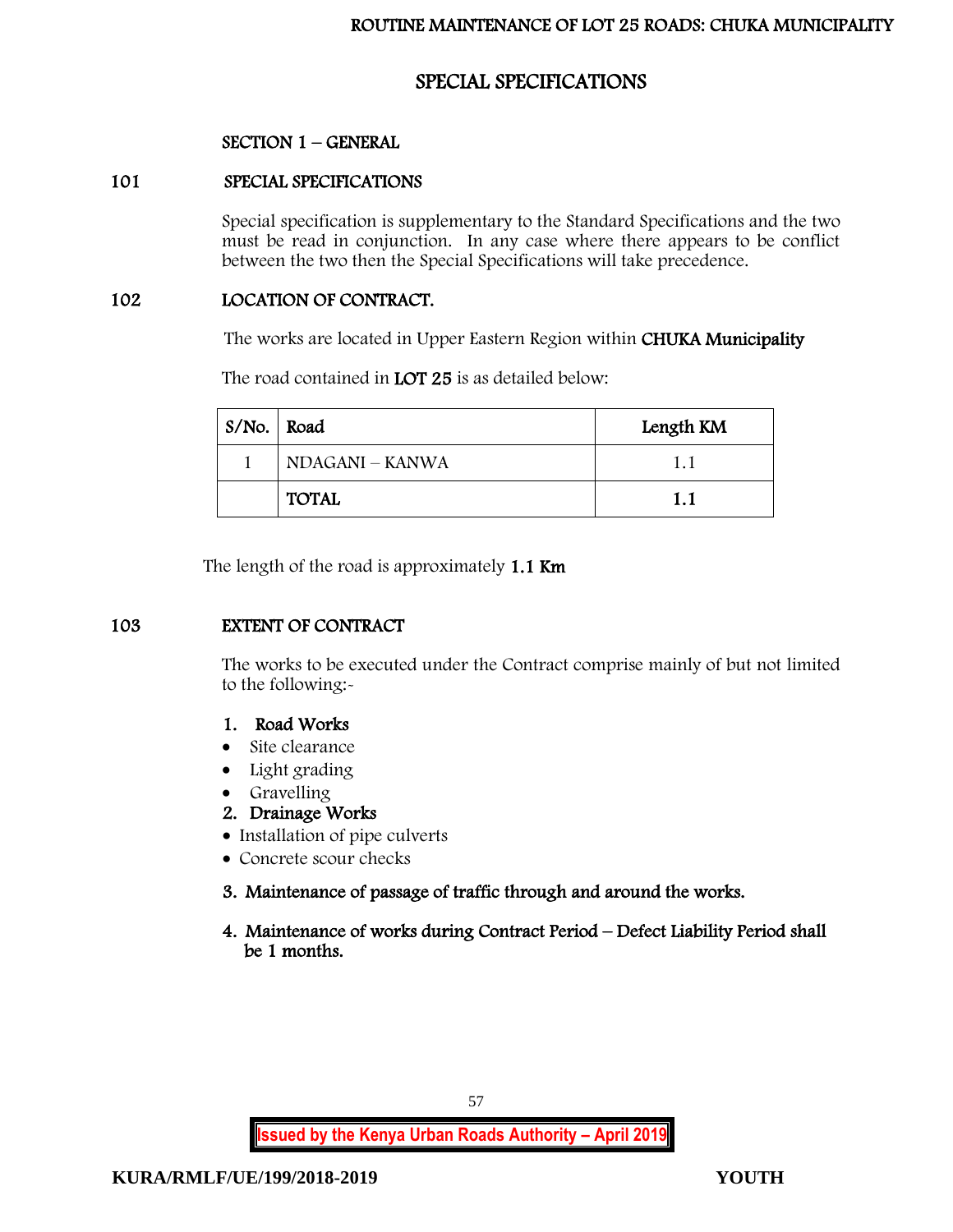Any other activity not listed above in either category but deemed to be necessary by the Engineer, shall be subject to the Engineer's formal instructions within the mode of payment stipulated either by day works or on a measured basis.

## 105 ORDER OF EXECUTION OF WORKS

In addition to Clause 105 of the Standard Specification the Contractor shall carry out the Works such that a continuous and consecutive output of fully completed work is achieved.

# 107 TAKING OVER CERTIFICATE

The minimum length of the road for which a certificate will be issued under clause 48 of the conditions of Contract shall be the whole length of each section of the road substantially completed.

# 109 NOTICE OF OPERATIONS

Add the following sub- Clause.

Notification Terms

It shall be the Contractor's responsibility to notify the Engineer when any item of works scheduled are completed and ready for approval, and the contractor shall give sufficient notice to allow control tests to be performed.

Explosive and Blasting

- (a) The requirements of the Laws of Kenya governing explosives and other requirements and regulations of Government of Kenya and other authorities shall be complied with.
- (b) No explosives of any kind shall be used without prior written consent of the Engineer.

The Contractor shall be solely responsible for the provision, handling, storage and transporting of all explosives, ancillary materials and all other items of related kind whatsoever required for blasting.

# 117 HEALTH, SAFETY AND ACCIDENTS

Add the following:

In addition to providing, equipping and maintaining adequate first aid stations throughout the works in accordance with the laws of Kenya, the contractor shall provide and maintain on site during the duration of the Contract, a fully equipped dispensary. This shall be with a qualified Clinical Officer / Nurse who shall offer the necessary medical advice on HIV and related diseases to the Engineer's and Contractor's Site staff. The Contractor shall allow for this in the rates and be responsible for all site welfare arrangements at his own cost.

58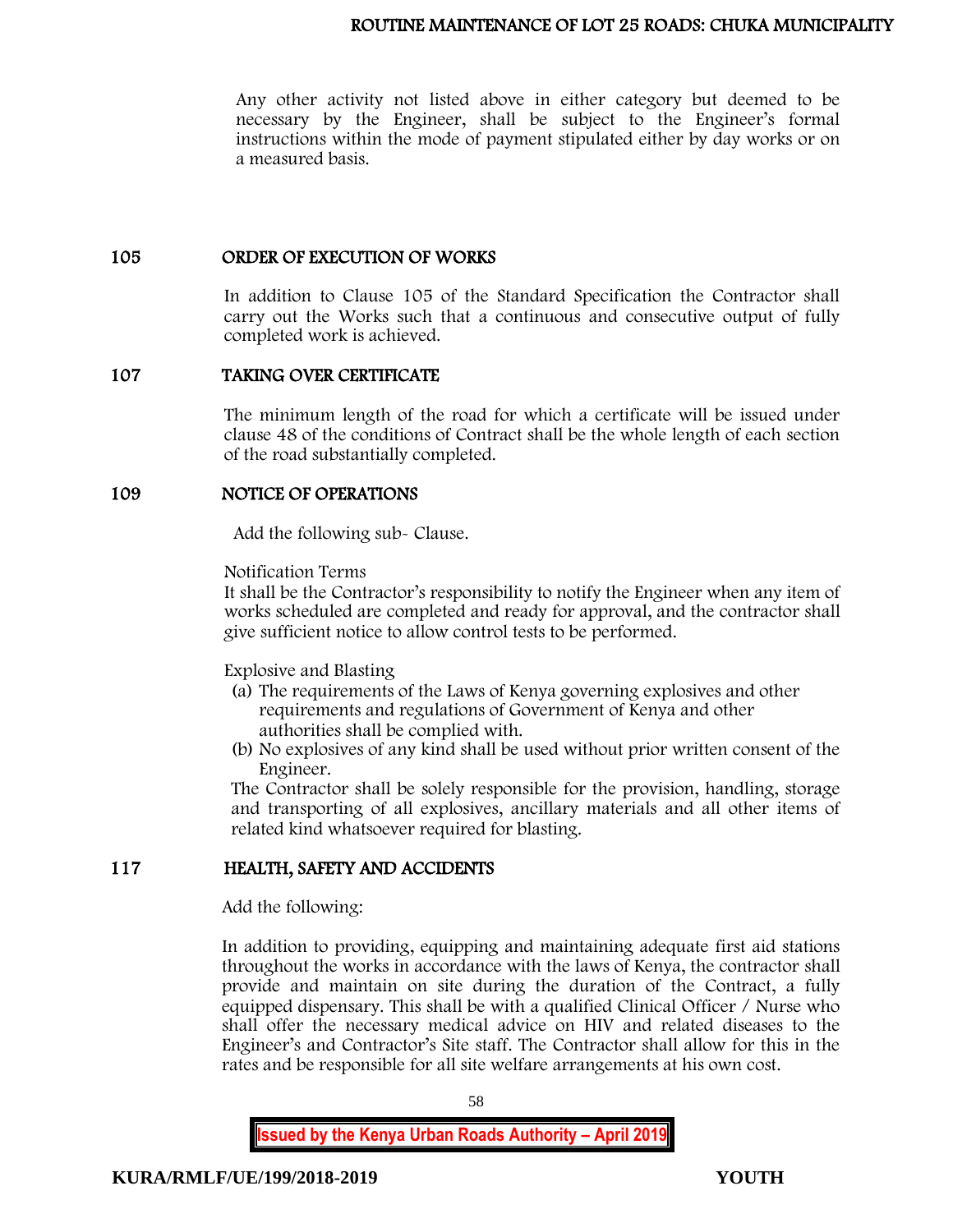# 120 PROTECTION OF EXISTING WORKS AND SERVICES

The Contractor shall acquaint himself with the position of all existing services such as sewers, water drains, cables for electricity and telephone, lighting and telephone poles, water mains, etc., before commencing any excavation or other work likely to affect the existing services.

The cost of all plant, equipment and materials, labour, technical and professional staff, transport and the like necessary for determining the locations of existing services, including the making good of any damage caused to such services all to the satisfaction of the Engineer, shall be deemed to be included in the tender rates. No other payment shall be made for the costs of such operations, nor for the making good of damage caused thereby to the existing services.

The Contractor shall be held responsible for injury to existing structures, works or services and shall indemnify and keep indemnified the Employer against any claims in this respect (including consequential damages).

# 121 DIVERSION OF SERVICES

- (a) The Contractor shall acquaint himself with the location of all existing services such as telephone lines, electricity cables, water pipes, sewers etc., before execution of any works that may affect the services. The cost of determining the location of the existing services together with making good or repairing of any damage caused all to the satisfaction of the Engineer shall be included in the BID rates.
- (b) Subject to the agreement with the Engineer, the Contractor shall be responsible for removal of alteration and relocation of existing services.
- (c) The Contractor shall indemnify the Employer against claims originating from damage to existing services or works.

# 123 LIAISON WITH GOVERNMENT AND POLICE OFFICIALS

The Contractor shall keep in close touch with the Police and the other Government officials of the area regarding their requirements in the control of traffic or other matters, and shall provide all assistance or facilities, which may be required by such officials in the execution of their duties.

# 124 LAND FOR ALL CAMPS SITES AND FOR THE CONTRACTOR'S OWN PURPOSES, INCLUDING TEMPORARY WORKS.

Notwithstanding Clause 124 of the Standard Specification all requirements of land for temporary works and construction purposes shall be to the approval of the Engineer but the Contractor will make all necessary arrangements with the property owners concerned and pay all charges arising therefrom. On or before completion of the Contract, the Contractor shall remove all temporary works and shall restore all such land to the condition in which it was immediately

59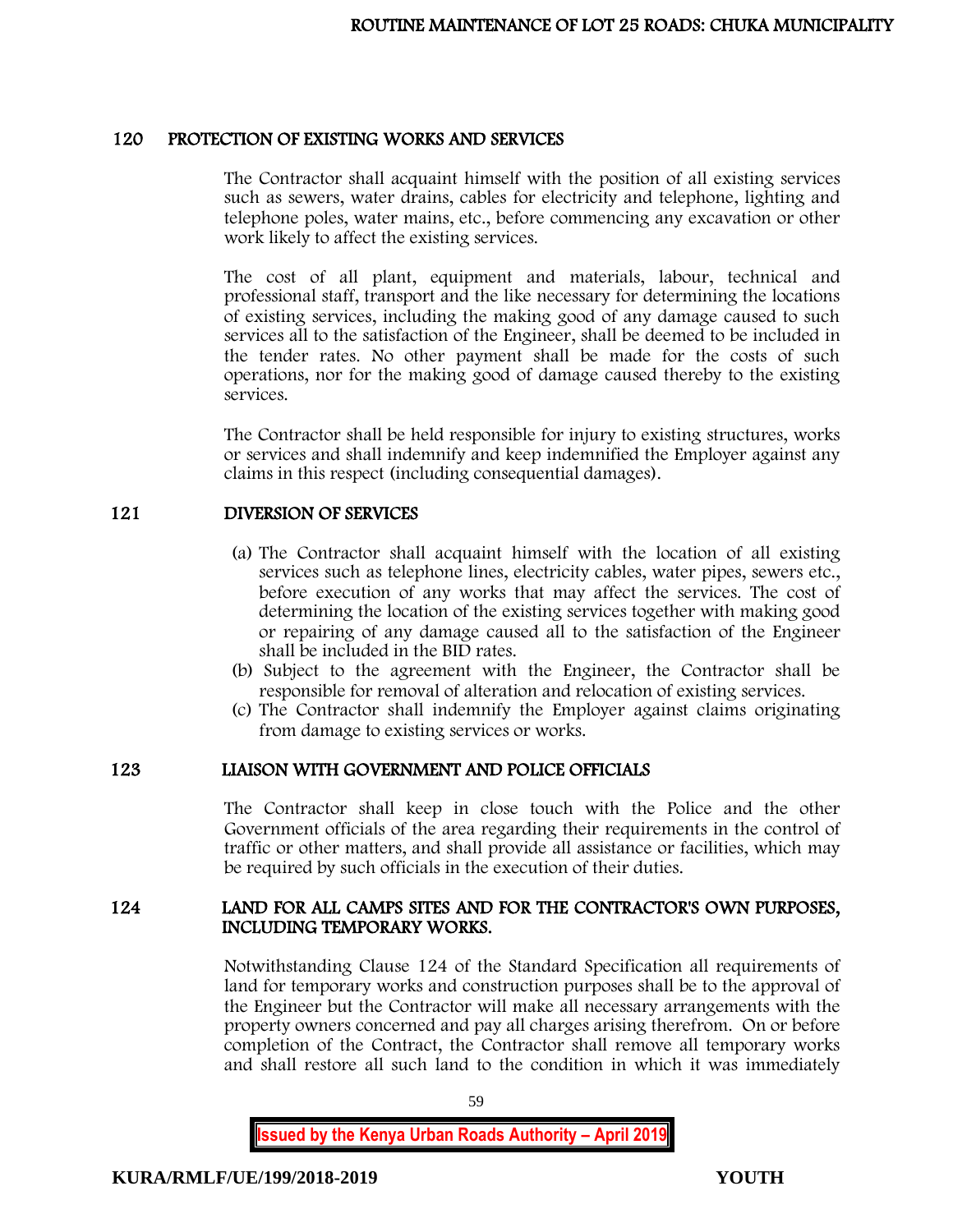prior to the occupation thereof as far as is reasonable and practicable. No separate payment will be made to the Contractor on account of these items and the Contractor must make due allowance for them in his rates.

Notwithstanding Clause 120 of the Standard Specifications, the Contractor shall be required to appoint competent surveyors who will liaise with the Engineer on matters related to the demarcation of the existing road reserve, site measurements, removal and reinstatement of existing services.

## 128 STORAGE OF MATERIALS

All materials shall be stored on Site in a manner approved by the Engineer and the Contractor shall carefully protect from the weather all work and materials which may be affected thereby.

#### 129 TEST CERTIFICATES

When instructed by the Engineer the Contractor shall submit certificates of test from the suppliers of materials and goods required in connection with the works as the Engineer may require.

Such certificates shall certify that the materials or goods concerned have been tested in accordance with the requirements of the specifications and shall give the results of all the tests carried out. The Contractor shall provide adequate means of identifying the materials and goods delivered to the site with the corresponding certificates.

## 131 SIGNBOARDS

The Contractor shall provide and erect two (2) publicity signs on the site as directed. The Engineer shall, as shown in the Drawings, direct the minimum dimensions and thickness of the steel framework and sheet. The framework and sheet shall be prepared and painted black, while the ring at the top of the supporting frames shall be painted white. The wordings and KURA's logo shall be printed on backlit sticker paper resistant to the effects of weather using reflectorised paint or material approved by the Engineer. The sticker shall be placed on both sides of the board. The colours, fonts and heights of the letters shall be as indicated on the typical drawings and as directed by the Engineer.

# 132 OFFICE FOR THE RESIDENT ENGINEER, SURVEY EQUIPMENT AND FURNITURE

## 132.1 ENGINEER'S REPRESENTATIVE OFFICE

The contractor, when instructed, shall for the duration of the Contract, furnish and equip Resident engineer's office located at the KURA's Regional offices. The room to be occupied by the Engineer's Representative and its front office shall be provided with a floor carpet to be approved by the Engineer. The windows shall be fitted with curtains and blinders.

A telephone shall also be provided for the Resident Engineer's office for his exclusive use. All the charges and fees related to the installation and

**Issued by the Kenya Urban Roads Authority – April 2019**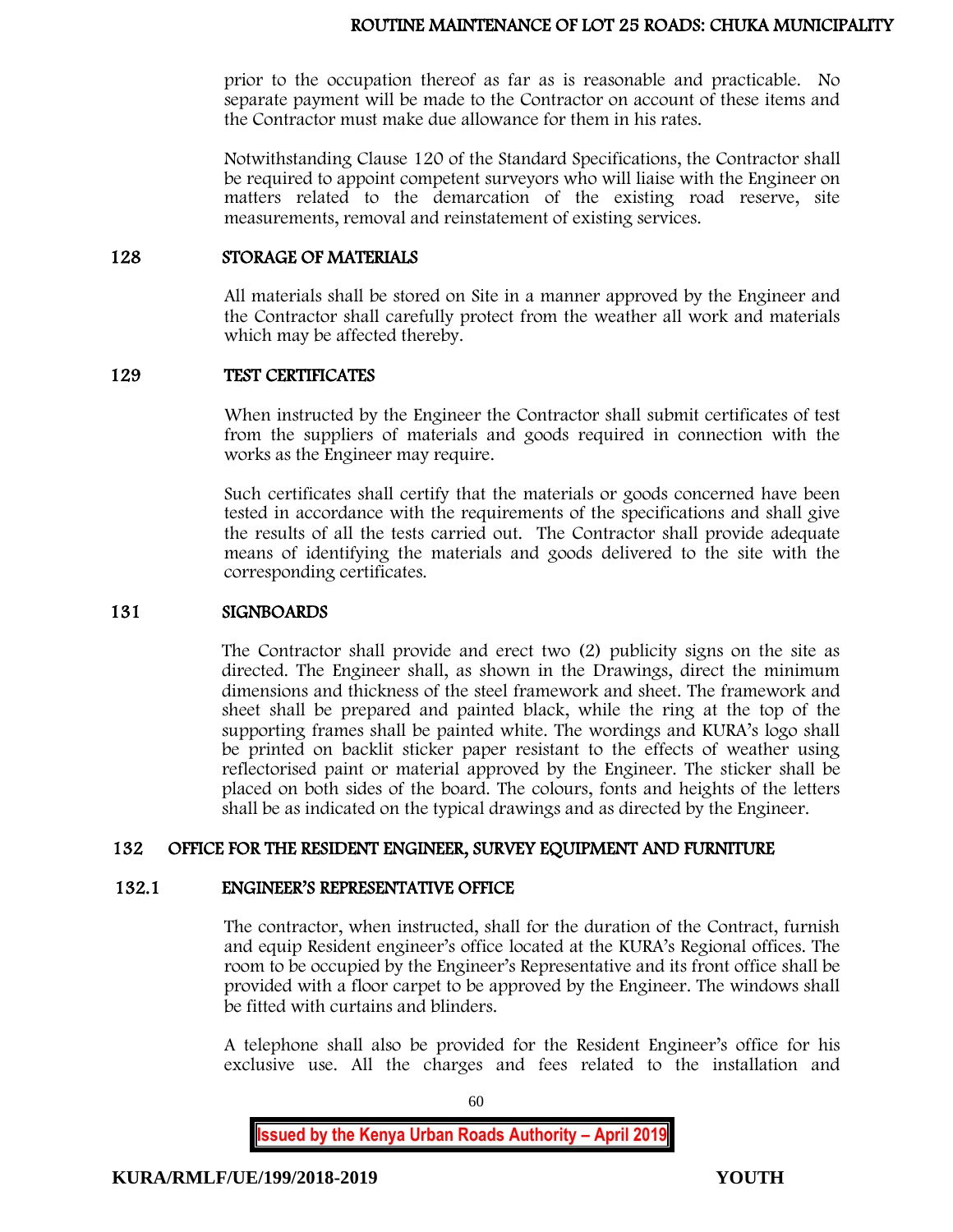maintenance of the telephone shall be deemed to have been included in the rates for providing and maintaining the Office.

The Contractor will be reimbursed, separately, the cost of operating the telephone under appropriate bill item in the BoQ.

The offices shall be provided with day and night watchmen and security lights, the cost of which shall be deemed to have been included in the rates for the offices.

The Contractor may be instructed by the Engineer under clause 58 of the General Conditions of Contract to make payments of general receipted accounts for such items as stationery, stores, furniture and equipment, claims and allowances for supervision personnel and any miscellaneous claims or the Engineer may direct the Contractor to purchase or pay for the above. The Contractor will, on provision of receipts, be paid under appropriate bill items in the BoQ.

# The survey equipment to be provided would include:

| 1. Engineer's automatic level Wild NAK 2 or similar                  | 2No             |
|----------------------------------------------------------------------|-----------------|
| 2. Total station reading 1" with tripod and setting on               |                 |
| pole with datalogger and survey software to match                    |                 |
| Total Station Datalogger. Include data transfer program,             |                 |
| and plotting modes, setting out calculations                         |                 |
| and Cogo facilities                                                  | 1N <sub>o</sub> |
| 3. Levelling staff 5m. with levelling bubble Wild GNLE<br>or similar | 4N <sub>o</sub> |
|                                                                      | 2N <sub>O</sub> |
| 4. 50 m. steel band measuring tape<br>5. 30m. linen measuring tape   | 2No.            |
| 6. 3m. aluminium straight edge                                       | 2N <sub>O</sub> |
| 7. 1m. stainless steel straight edge                                 | 1N <sub>o</sub> |
| 8. 100m. steel band tape                                             | 2No.            |
| 9. Draughtsman's stool                                               | 3No.            |
| 10. Complete set of highway curves                                   | 1N <sub>o</sub> |
| 11. Programmable scientific calculators FX 880P or equivalent        | 4No             |
| 12. Survey umbrella                                                  | 2No.            |
| 13. Roll of tracing paper                                            | 10No            |
| 14. Protractor 360                                                   | 2N <sub>O</sub> |
| 15. Graph paper A3 size                                              | 100No           |
| 16. Drawing table                                                    | 2No.            |
| 17. Erasing shield                                                   | 4No.            |
| 18. 3m. ranging rods                                                 | 9N <sub>o</sub> |
| 19. Marker pens                                                      | 30No.           |

The contractor may be directed to pay for stationery, equipment or reagents that are foresaid and also pay for servicing and repair of the laboratory equipment being used on the project.

The Contractor shall provide, install and maintain in a good state of repair, such survey and other equipment as listed for the duration of the contract.

**Issued by the Kenya Urban Roads Authority – April 2019**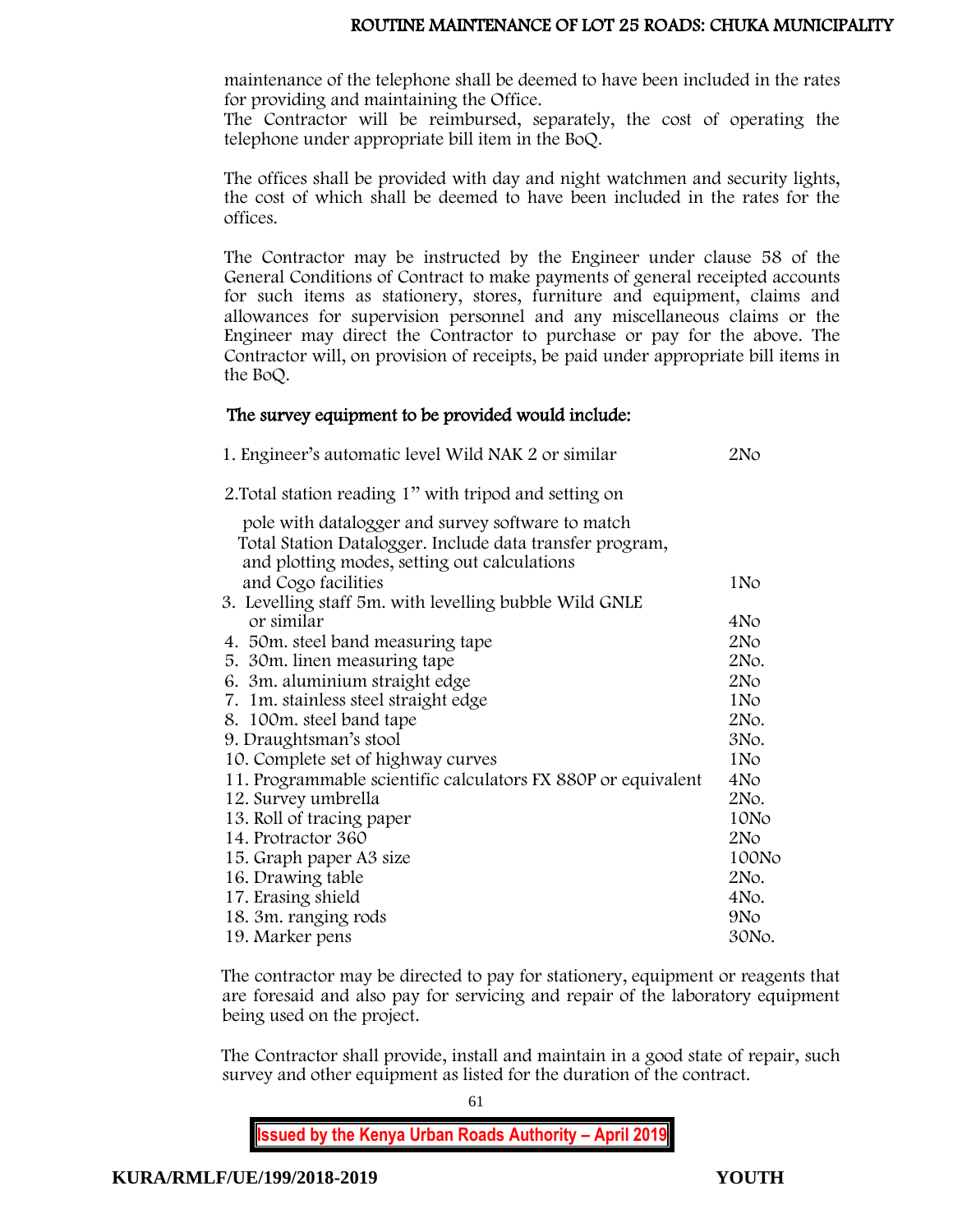Such equipment shall be of approved manufacture, and shall be made available to the Engineer for the Engineer's exclusive use throughout the Contract, not later than three (3) weeks after the Engineer's order to supply. All equipment shall be ready to use and complete to perform the tests. The equipment shall revert to the Employer on completion of the Contract.

Any delays to the Contractor or the Contractor's activities caused by the Engineer being unable to perform survey work, field or laboratory tests due to the contractor's failure to supply and/or maintain the said equipment shall be deemed to have been caused entirely by the Contractors own actions, and any consequences of such delays shall be interpreted as such.

The payment to comply with this requirement is provided in the Bill of Quantities and ownership of all equipment paid for as instructed above shall revert to the Employer after the completion of the Works.

Failure by the Contractor to provide or maintain the equipment shall make him responsible to bear all costs that may be incurred as a result of the Engineer's staff using alternative means of communication, including delays in supervision and approval of Works by the Engineer.

# 132.3 COMMUNICATION FOR THE ENGINEEER (a) Mobile phones

The Contractor shall provide, connect and maintain mobile phones for the exclusive use by the Engineer for the duration of the contract. The Contractor shall include for the cost of providing the mobile units complete with charger unit, "hands free" headset for each unit, connection to the network and all service charges applicable all as directed by the Engineer. The Contractor shall provide air-time with each mobile phone which shall be paid for under prime cost sum allowed for in the bills of quantities. The mobile telephones shall be WAP enabled with e-mail capabilities and integrated camera of a minimum of 3.0 mega pixels. Payment for these mobiles and associated costs is included in the Bill of Quantities, and ownership of mobile phones will revert to the Employer after completion of the Works.

# (b) Internet and e-mail services

Where directed, the contractor shall provide 24 hours terrestrial or wireless internet connectivity with minimum throughput speed of 128kilobytes per second for the exclusive use by the Engineer, including all accessories and Terminal Equipment and pay for all associated installation, maintenance and usage charges throughout the duration of the contract.

The contractor shall allow for the provision and maintenance of internet connectivity and associated costs as per Appendix to item 1.17 of the Bills of Quantities.

# 137 ATTENDANCE UPON THE ENGINEER AND HIS STAFF

In addition to the staff stated in Clause 135, the following staff will be provided for the supervision of work: 1No. Artisans, 2No. Labourers, 1No. Office assistants, 2No. Lab attendants. Additional attendant staff, as required by the Engineer, shall be paid for under Item 01-80-030 of the Bill of Quantities.

**Issued by the Kenya Urban Roads Authority – April 2019**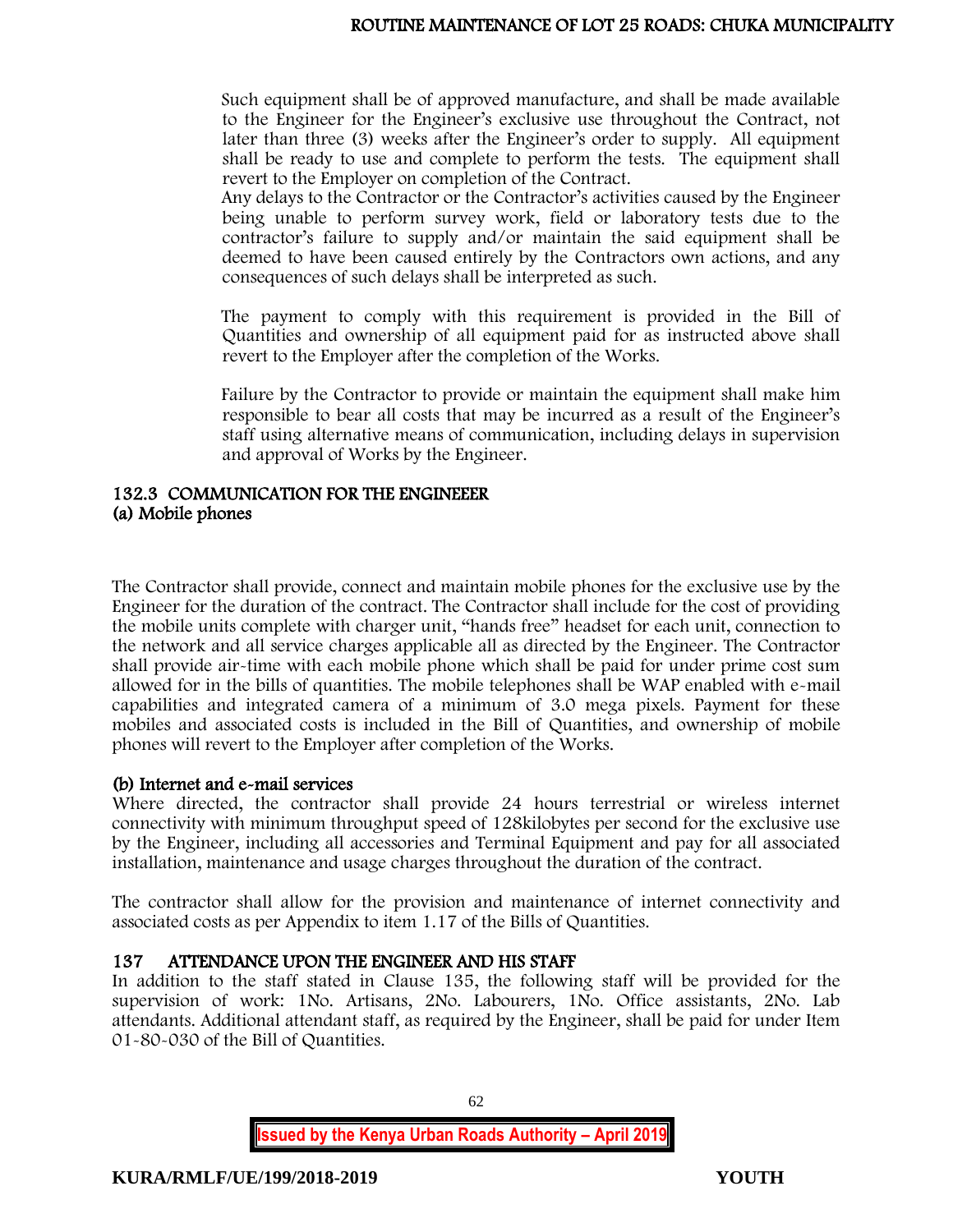## 138 VEHICLES AND DRIVERS FOR THE ENGINEER AND HIS STAFF AND METHOD OF PAYMENT

In addition to provisions of the Clause 138 of the Standard Specification, the Contractor shall when instructed, provide and maintain in good working condition for the exclusive use of the Engineer and his staff throughout the Contract, the following types and numbers of brand new vehicles or as specified. The Engineer shall approve the type of vehicles and confirm the number of each type to be provided. The Contractor shall insure the vehicles comprehensively for any licensed drivers and shall provide competent drivers during normal working hours and whenever required by the Engineer. The cost of provision of the vehicle shall be inclusive of the first 4,000 kilometers travelled in any month.

. Should any vehicle supplied not be in roadworthy condition, the Contractor shall provide an acceptable equivalent replacement vehicle until such a time as the original vehicle is repaired to the satisfaction of the Engineer and returned for use.

# (a) Type 1 Vehicles (Double Cabin 4WD Pick up)

Type 1 Vehicles should be four Wheel Drive (4WD), with power assisted steering, Double wishbone independent suspension at front axle and rigid axle with leaf springs at rear, diesel propelled engine maximum 2,500 cc. The starting mileage of the vehicles shall not exceed 60,000km odometer reading. The vehicles should be fitted with other accessories below:

- (a) Spare tyre and wheel jack;
- (b) FM radio and CD player;
- (c) Power Windows;
- (d) Full Air-conditioning;
- (e) Immobilizer and antitheft security system;
- (e) Driver and passenger SRS Airbags;
- (f) Canvas cover over the carrying deck at the back.

At the end of the contract, all type 1 vehicles shall revert to the Contractor.

# (c) Type 2 Vehicles (station wagon/saloon)

Specifications for Type 2 Vehicles shall be station wagon/saloon vehicles; petrol propelled engine maximum 1,800 cc. The starting mileage of the vehicles shall not exceed 60,000km odometer reading. shall in addition be fitted with a fibre glass body or similar and two columns of sitting benches on the carting deck at the back.

The Contractor shall insure comprehensively the vehicles for any licensed drivers and shall provide competent drivers during normal working hours and whenever required by the Engineer.

At the end of the contract, all type 2 vehicles shall revert to the Contractor.

Payment of vehicle shall be per vehicle month in item 01-80-017/18 of the BOQ.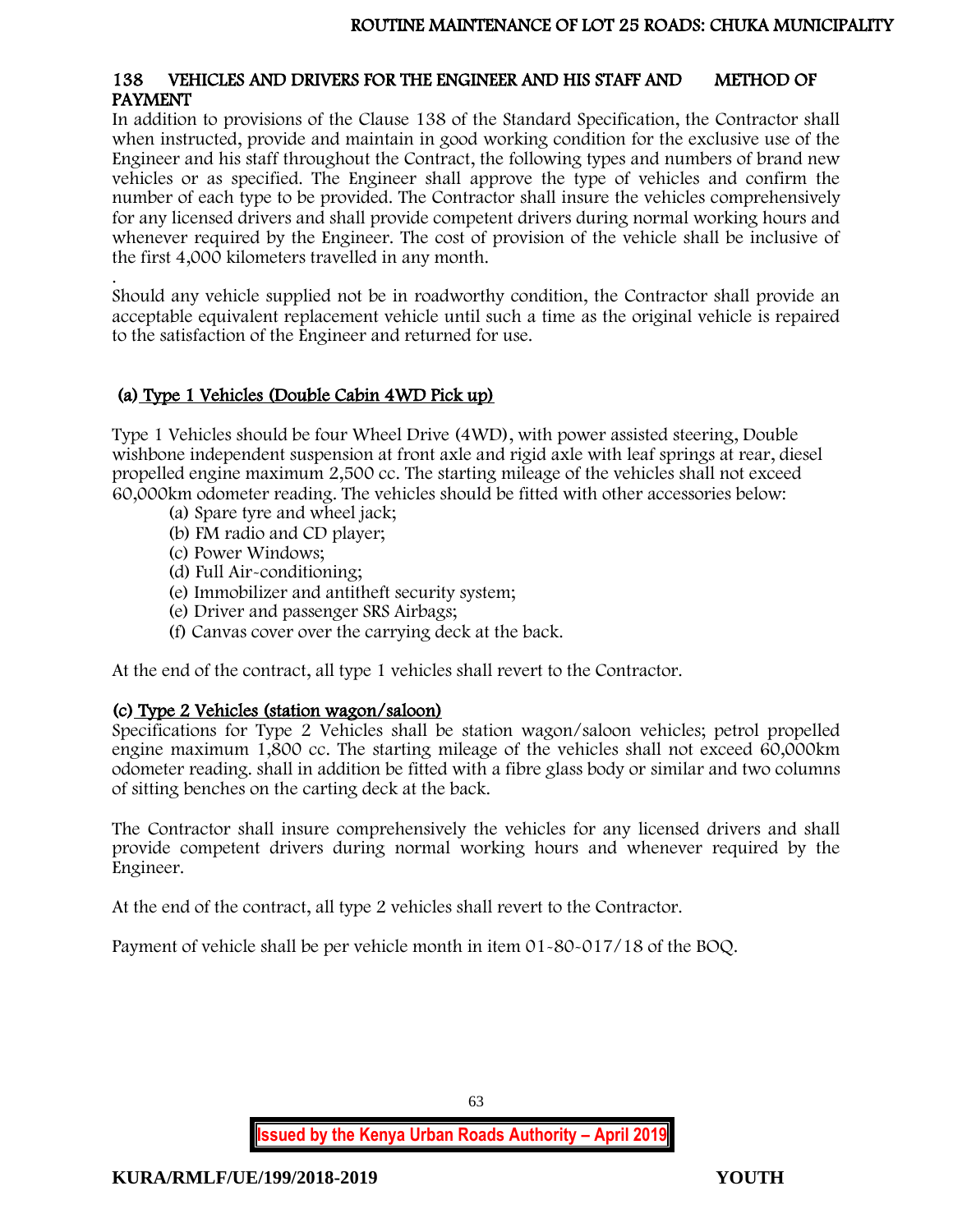# 139 MISCELLANEOUS ACCOUNTS

The Contractor maybe instructed by the Engineer to make payments of general miscellaneous accounts for such items as stationary, stores and equipment and miscellaneous supervision personnel and claims or the Engineer may direct the Contractor to purchase or pay for the above. The Contractor will be paid on a prime cost basis plus a percentage for overheads and profits under appropriate items in the Bills of Quantities.

# 142 ENVIRONMENTAL PROTECTION

The Contractor shall comply with the Statutory Regulations in force in Kenya regarding environmental protection and waste disposal, and shall liaise with the National Environmental Management Agency (NEMA).

The Contractor shall ensure so far as is reasonably practicable and to the satisfaction of the Engineer; that the impact of the construction on the environment shall be kept to a minimum and that appropriate measures are taken to mitigate any adverse effects during the construction.

- (a) The Contractor shall exercise care to preserve the natural landscape and shall conduct his construction operations so as to prevent any unnecessary destruction, scarring, or defacing of the natural surroundings in the vicinity of the work. Except where clearing is required for permanent works, all trees, native shrubbery, and vegetation shall be preserved and shall be protected from damage by the Contractor's construction operations and equipment. All unnecessary destruction, scarring, damage or defacing resulting from the Contractor's operations shall be repaired, replanted, reseeded or otherwise corrected as directed by the Engineer, and at the Contractor's expense.
- (b) The Contractor shall ensure that measures are in place to control soil erosion and water pollution, by use of berms, dykes, silt fences, brush barriers, dams, sediment basins, filter mats, netting, gravel, mulches, grasses, slope drains, contour banks, and other erosion control devices and methods. Temporary erosion control provisions shall be coordinated with permanent erosion control features to assure economical, effective and continuous measures throughout the period of the works. The Contractor's attention is drawn to the requirements of Clause 502, in that works need to be progressively finished so that permanent vegetation can establish quickly to mitigate soil erosion and erosion of drains.
- (c) The Contractor shall provide all the labour, equipment, materials, and means required and shall carry out proper and efficient measures wherever and as often as necessary to minimise the dust nuisance.
- (d) The Contractor shall comply with all applicable Kenyan laws, orders and regulations concerning the prevention, control and abatement of excessive noise. Blasting, use of jackhammers, pile driving, rock crushing, or any other activities producing highintensity impact noise may be performed at night only upon approval of the Engineer.
- (e) Immediately after extraction of materials, all borrows pits shall be backfilled to the satisfaction of the Engineer. In particular borrow pits near the project road shall be backfilled in such a way that no water collects in them.

**Issued by the Kenya Urban Roads Authority – April 2019**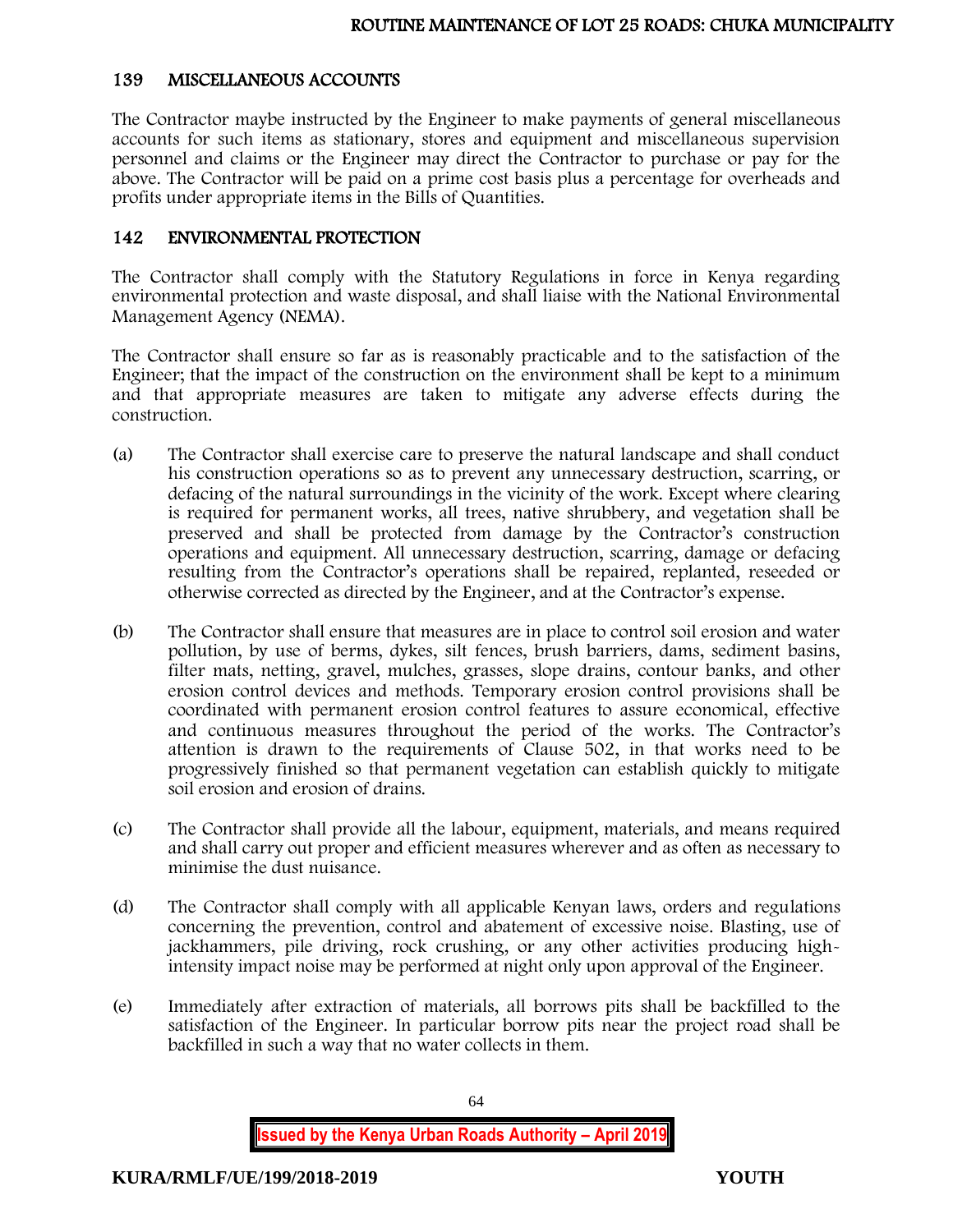- (f) Spilling of bitumen fuels Oils and other pollutants shall be cleared up.
- (g) The Contractor's attention is drawn to the requirements of the Standard Specification in regard to the environment and in particular to the following clauses:

| Clause 115: Construction Generally                                  |
|---------------------------------------------------------------------|
| Clause 116: Protection from Water                                   |
| Clause 136: Removal of Camps                                        |
| Clause 605: Safety and Public Health Requirements Clause            |
| Clause 607: Site Clearance and Removal of Topsoil and<br>Overburden |

(h) No additional payment will be made to the Contractor to cover costs arising from the requirements for this Clause and the Contractor must include these costs in the rates inserted into the Bills of Quantities.

# 143 STAFF TRAINING

The Contractor shall allow for training of engineers, technicians and other support staff as may be instructed by the Engineer.

The payment of the allowances of such staff shall be made as instructed by the Engineer under the relevant provisions in the Bills of Quantities.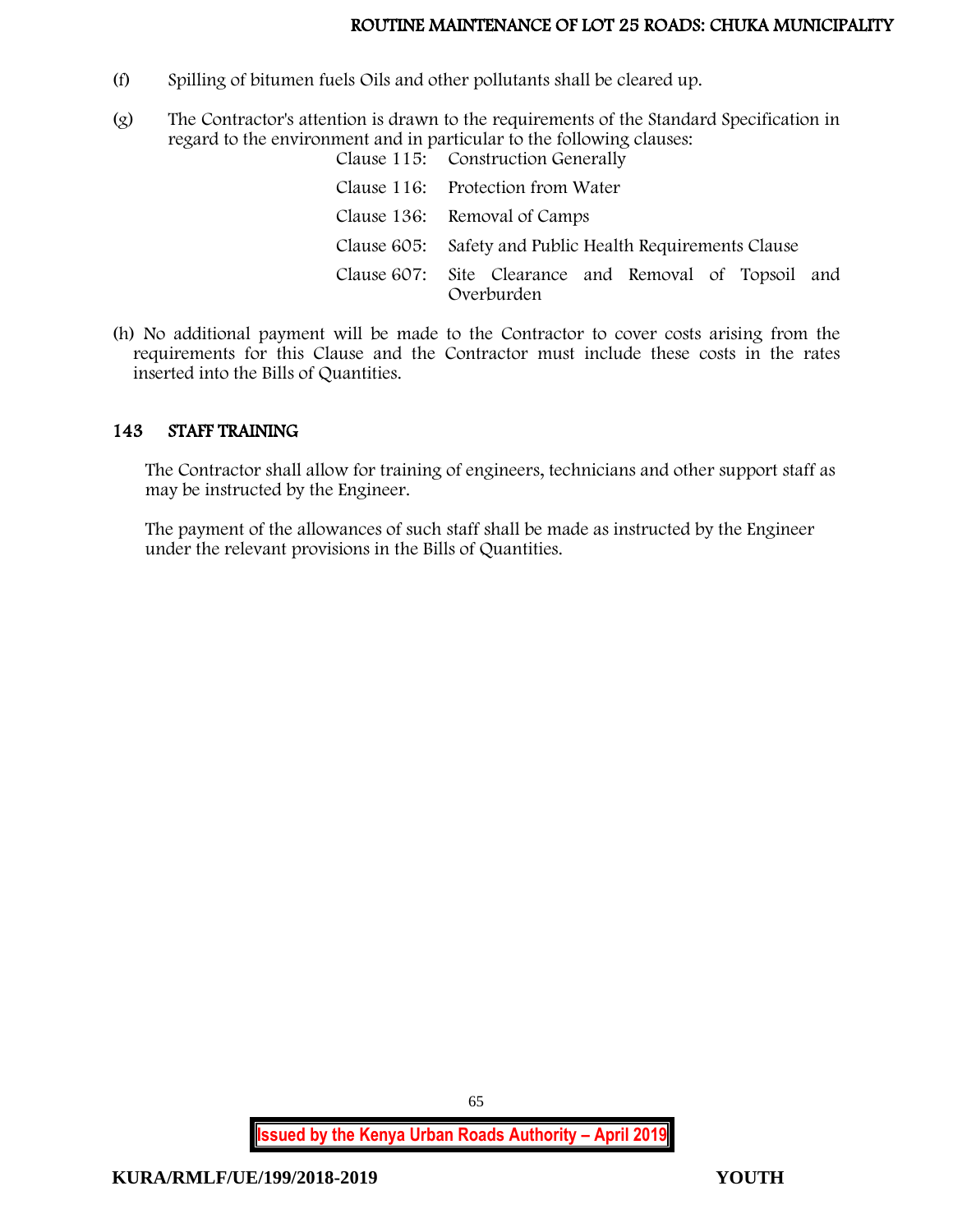## SECTION 2 - MATERIALS AND TESTING OF MATERIALS

All materials testing shall be in accordance with Section 2 of the Standard Specifications.

## SECTION 3 - SETTING OUT & TOLERANCES

# 301 SETTING OUT

a) In addition to the provisions of clause 3.01(a) if the traverse points to be used for the setting out are close to the existing carriageway and interfere with construction works then the Contractor will have to relocate them to a location where they will not be disturbed. The coordinates and heights of all traverse points so located shall be listed and provided to the Engineer for checking and/or approval. Contractor shall also monument the new centreline every 200m along straight and all salient points along curves by a pin in the concrete beacon before commencement of any works.

The road reserve boundary posts shall have 12mm diameter steel pins embedded in concrete, 200mm long with 25mm exposed to the air, sticking out form its top surface. This pin shall be co-ordinated and heighted and result of the same shall be provided to the Engineer for approval. Cost of these works shall be included in the rates as no separate item has been provided.

Commencement of the works shall not be permitted until this basic survey data has been provided and approved by the Engineer for at least 2 Kms of the road.

b) Detailed Setting Out

Reference pegs shall be 50mm by 50mm in section 600mm long driven 400mm firmly into ground and painted white above the ground. The offset from centre line shall be indicated by small nail 20mm to 25mm long with its head driven flush with the top of the peg.

Chainages, offset and reference elevation shall be clearly indicated to the sides of the peg to the satisfaction of the Engineer.

After cutting of benches and prior to commencement of earthworks or subgrade works, Contractor shall take cross-sections again and submit the copy of the same to Engineer for agreement. These cross-sections shall then be used as basis of measurement for all subsequent layers, unless otherwise stated.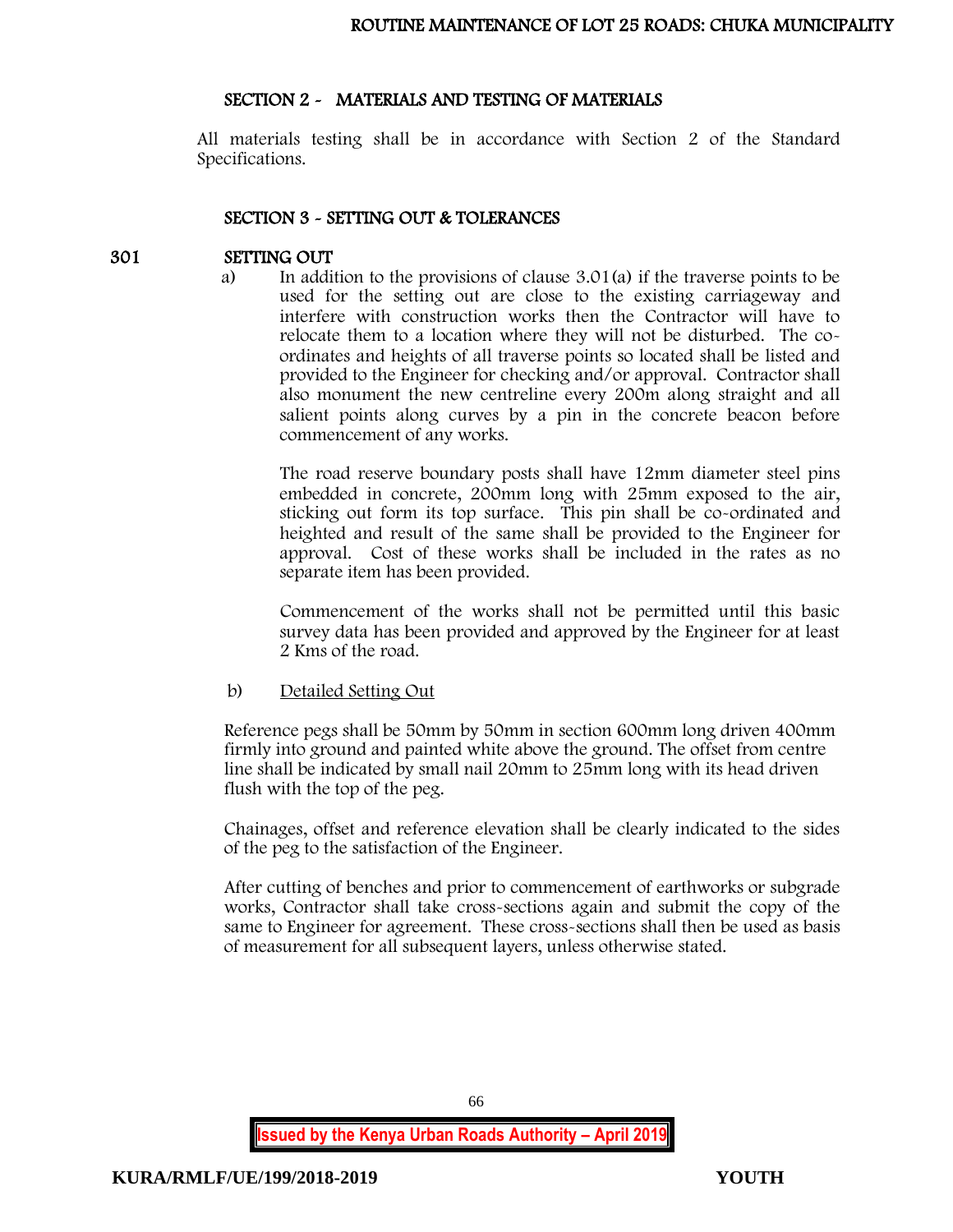# SECTION 4- SITE CLEARANCE AND TOP SOIL STRIPPING

## 401 SITE CLEARANCE

Site Clearance shall be carried out as directed by the Engineer.

## 402 REMOVAL OF TOPSOIL

Topsoil shall include up to 200mm depth of any unsuitable material encountered in existing or newly constructed drains, drainage channels, and accesses.

# 403 REMOVAL OF STRUCTURES, FENCES AND OBSTRUCTIONS

When instructed by the Engineer, the Contractor shall demolish or remove any structure and payment for this shall be made on day works basis.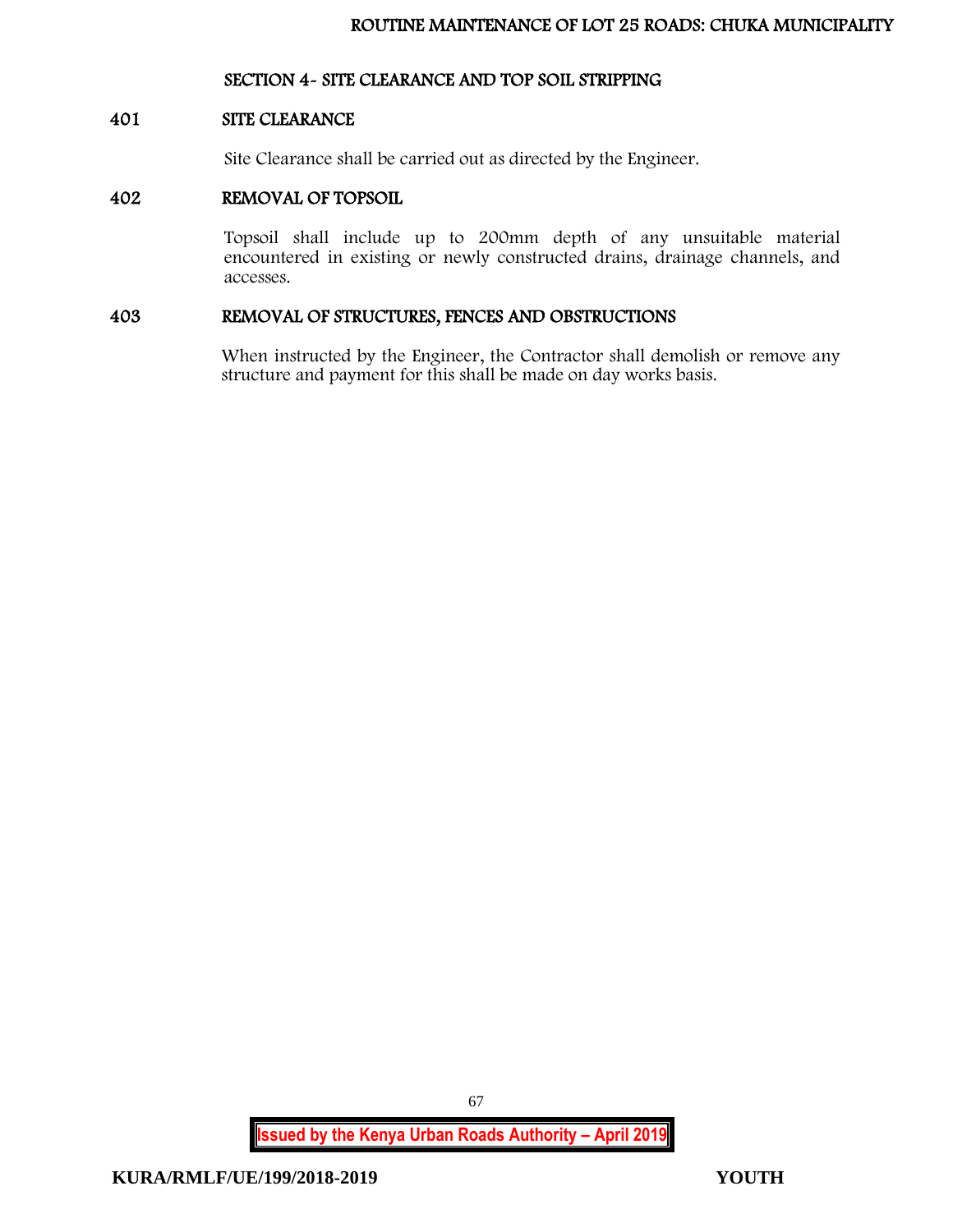# SECTION 5 - EARTHWORKS

## 504 PREPARATION PRIOR TO FORMING EMBANKMENT

Where benching is required for existing pavement to accommodate earthworks subgrade or subbase for widening the road, the rate for compaction of existing ground shall be deemed to cover this activity.

Excavation in the pavement of the existing road shall be kept dry. In the event of water penetrating the underlying layer, construction of the subsequent layers shall be postponed until the underlying layers are dry enough to accommodate the construction plant without deforming or otherwise showing distress.

Step construction shall be carried out per layer at the joint where excavating both vertically and perpendicular to the direction of the travel. The step shall be 500mm perpendicular to the direction of the travel and 150mm vertical unless otherwise instructed by the Engineer.

Special care shall be taken when compacting the new material at the joint ensuring that specified density is achieved.

#### 505 CONSTRUCTION OF EMBANKMENTS

Only material approved by the Engineer shall be used for fill in embankments. Material with high swelling characteristics or high organic matter content and any other undesirable material shall not be used, unless specifically directed by the Engineer. Unsuitable material shall include:

- (i) All material containing more than 5% by weight or organic matter (such as topsoil, material from swamps, mud, logs, stumps and other perishable material)
- (ii) All material with a swell of more than 3% (such as black cotton soil)
- (iii) All clay of plasticity index exceeding 50.
- (iv) All material having moisture content greater than 105% of optimum moisture content (Standard Compaction)

Subgrade: Shall mean upper 300mm of earthworks either insitu or in fill and subgrade shall be provided for as part of earthworks operation and payment shall be made as "fill". The material for subgrade shall have a CBR of not less than 8% measured after a 4 day soak in a laboratory mix compacted to a dry density of 100% MDD (AASHTO T99) and a swell of less than 1%.

Subgrade repair: Where directed by the Engineer, any localized failure in the subgrade shall be repaired by filling in selected soft, hard or natural of minimum CBR 30% and compacted in accordance with clauses in the specifications applying to normal subgrade.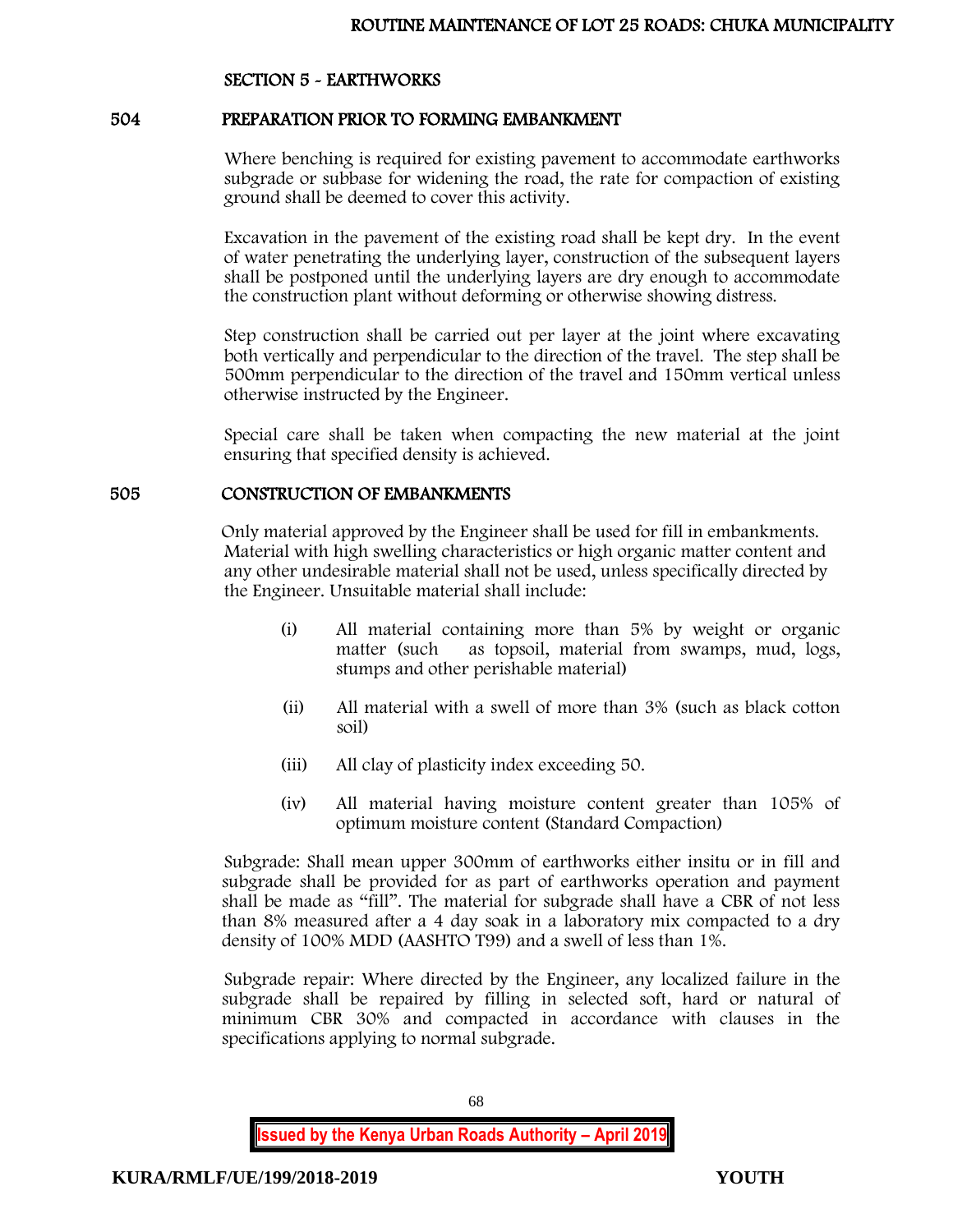Embankment repair: Where directed by the Engineer, any localized filling in soft, hard or natural; selected material requirements shall be executed in accordance with Clause 505.

## 508 COMPACTION OF EARTHWORKS

At pipe culverts, all fill above ground level around the culverts shall be compacted to density of 100% MDD (AASHTO T.99) up to the level of the top of the pipes or top of the surround(s), if any and for a width equal to the internal diameter of the pipe on either side of the pipe(s) or surround(s) as applicable.

At locations adjacent to structures, all fill above ground level upto the underside of the subgrade shall be compacted to density of 105% MDD (AASHTO T.99). In case of fill around box culverts this should be carried out for the full width of the fill and for a length bounded by the vertical plane passing through the ends of the wingwalls.

Notwithstanding the provision of clause 503 of the standard Specification, Compaction of subgrade material (i.e. material immediately below formation) in cut areas shall not be carried out by the contractor in areas where the formation is formed in hard material, unless specific instructions to the contrary are issued by the Engineer.

Where improved sub-grade material shall be required, this shall be compacted and finished to the same standards and tolerances as those required for normal subgrade and clauses in the specifications applying to normal subgrade shall also apply.

# 511 BORROW PITS

The first part of the Standard Specification is amended as follows:

Fill material which is required in addition to that provided by excavation shall be obtained from borrow pits to be located and provided by the Contractor but to the approval of the Engineer contrary to what has been stated.

# 517 MEASUREMENT AND PAYMENT

Notwithstanding the provisions of clause 517 of the standard specifications, the rate for compaction of fill in soft material shall allow for the requirements of clause 508 of the special specification and no extra payment shall be made for compaction around pipe culverts (100% MDD AASHTO T.99).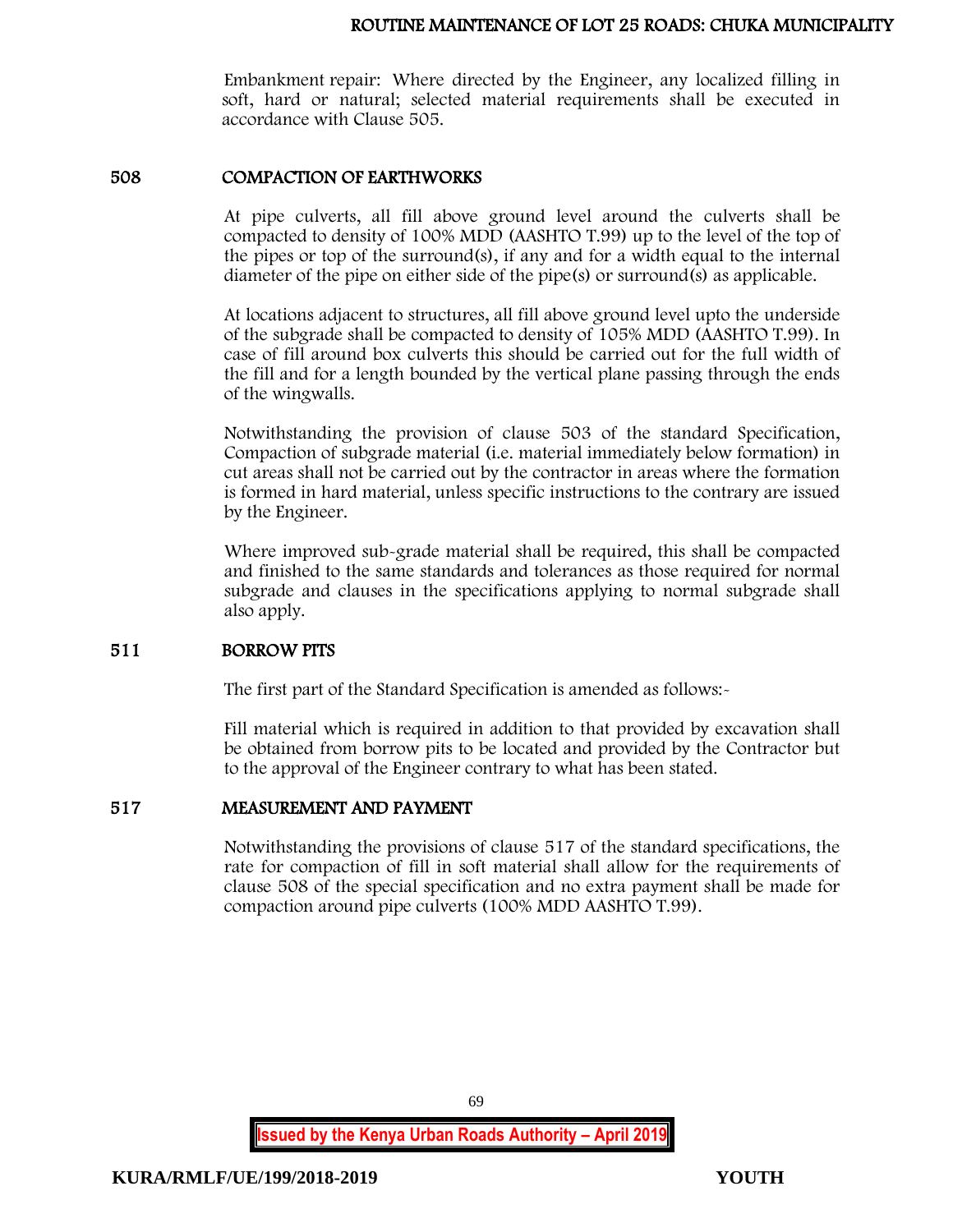## SECTION 6 - QUARRIES, BORROW PITS, STOCKPILES AND SPOIL AREAS

## 601 GENERAL

Notwithstanding any indications to the contrary in the Standard specification the Engineer will not make available to the Contractor any land for quarries, borrow pits, stockpiles and spoil areas, except for those areas in road reserves specifically approved by him.

The contractor will be entirely responsible for locating suitable sources of materials complying with the Standard and Special Specifications, and for the procurement, Wining, haulage to site of these materials and all costs involved therein. Similarly the contractor will be responsible for the provision and costs involved in providing suitable areas for stockpiling materials and spoil dumps. Should there be suitable sites for spoil dumps or stockpiles within the road reserve forming the site of the works the Contractor may utilise these subject to the approval of the Engineer.

No additional payment will be made to the Contractor to cover costs arising from the requirements for this Clause and the Contractor must include these costs in the rates inserted into the Bills of Quantities.

## 602 MATERIAL SITES

The information on possible material sites is given for the general guidance of bidders. Bidders are however advised to conduct their own investigation as the information contained therein is neither guaranteed nor warranted

## 603 PROVISION OF LAND

Notwithstanding any indications to the contrary in the Standard specification the Engineer will not make available to the Contractor any land for quarries, borrow pits, stockpiles and spoil areas, except for those areas in road reserves specifically approved by him.

The contractor will be entirely responsible for locating suitable sources of materials complying with the Standard and Special Specifications, and for the procurement, Wining, haulage to site of these materials and all costs involved therein. Similarly the contractor will be responsible for the provision and costs involved in providing suitable areas for stockpiling materials and spoil dumps. Should there be suitable sites for spoil dumps or stockpiles within the road reserve forming the site of the works the Contractor may utilise these subject to the approval of the Engineer.

No additional payment will be made to the Contractor to cover costs arising from the requirements for this Clause and the Contractor must include these costs in the rates inserted into the Bills of Quantities.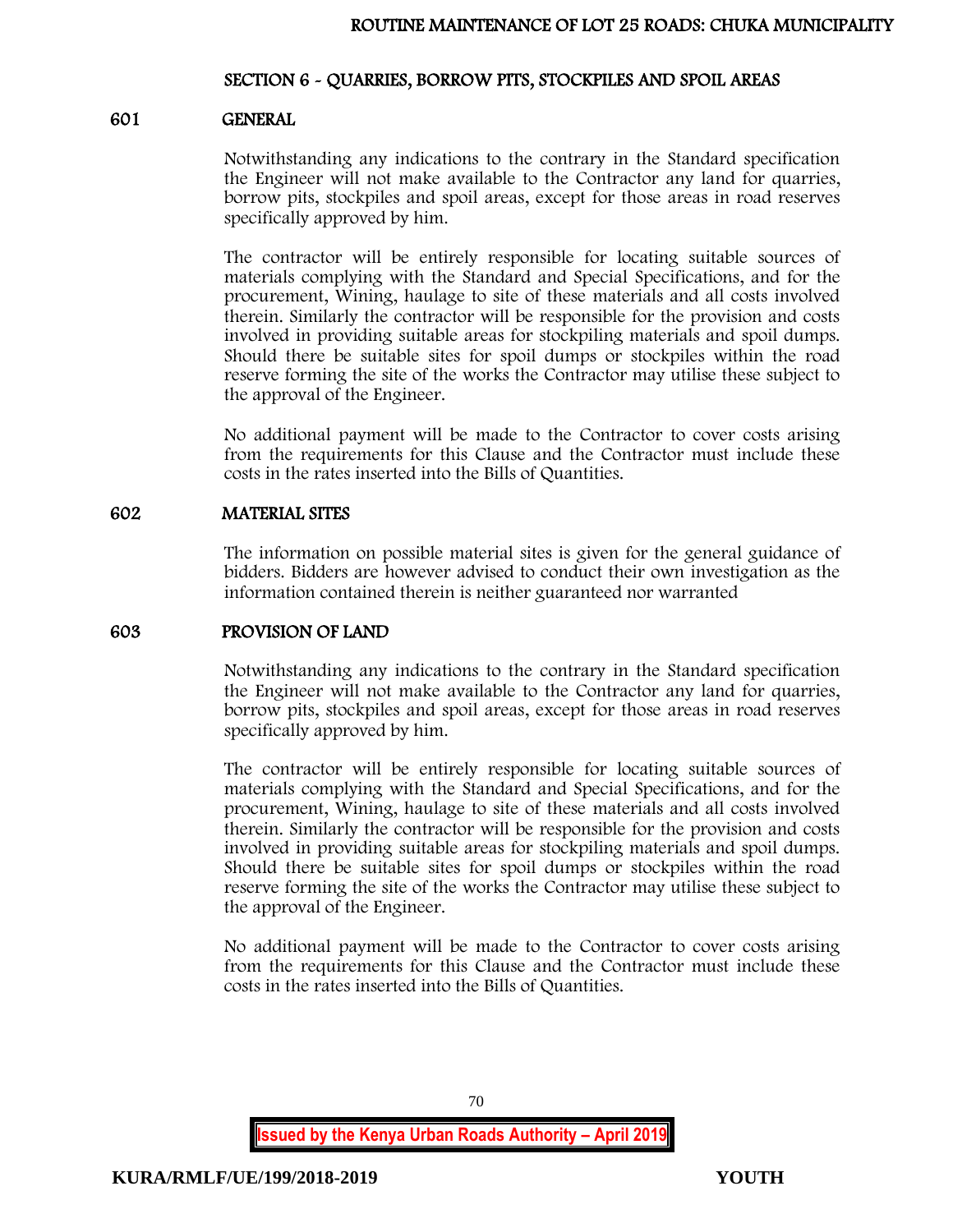# 605 SAFETY AND PUBLIC HEALTH REQUIREMENTS

In addition to clause 605, the contractor shall allow for professionals to conduct lectures to the workers regarding the spread of HIV/Aids.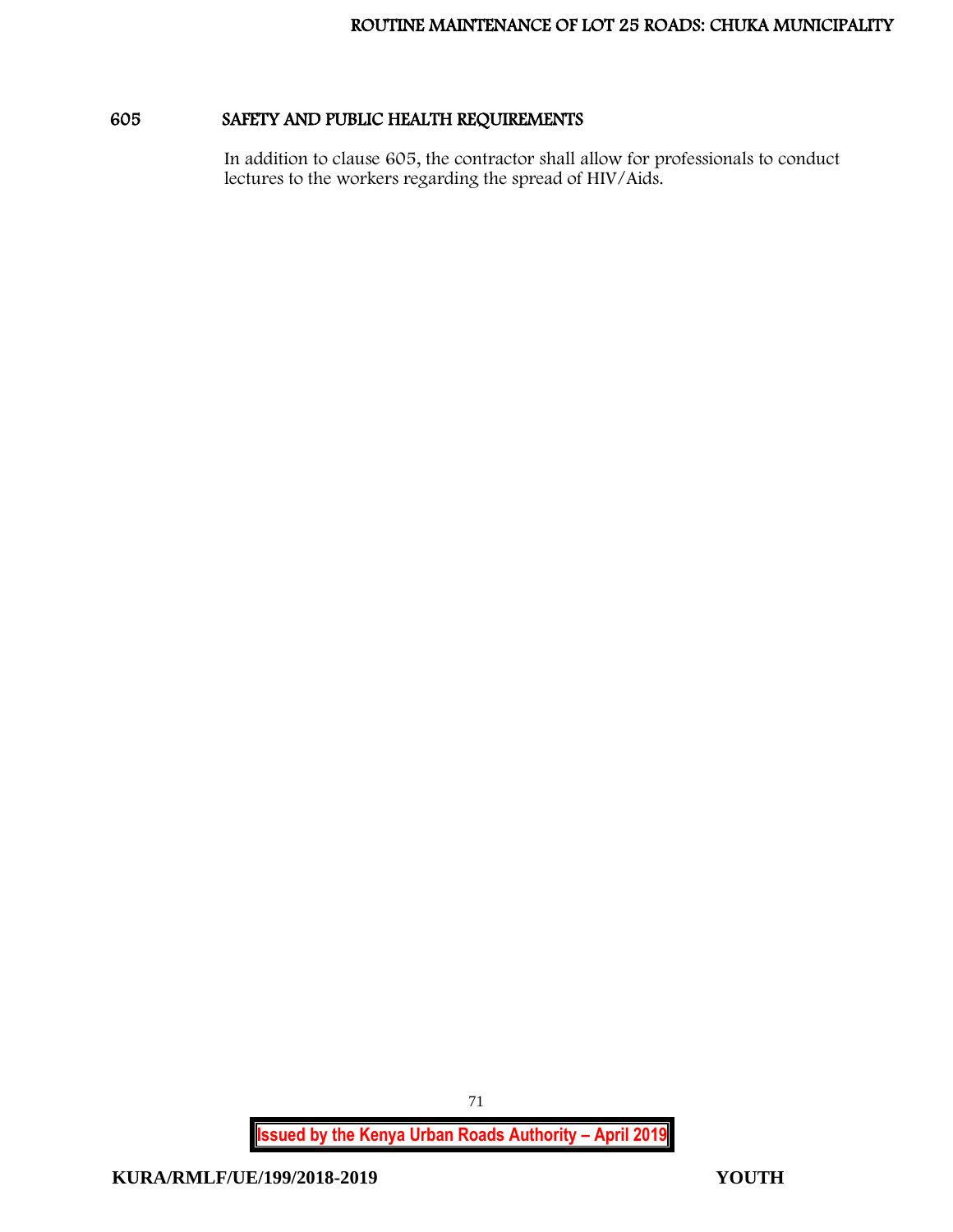### SECTION 7 - EXCAVATION AND FILLING FOR STRUCTURES

### 703 EXCAVATION OF FOUNDATIONS FOR STRUCTURES

Unless otherwise instructed by the Engineer, all excavated surfaces in material other than hard material, on which foundations for structures shall be placed, shall be compacted to 100% MDD (AASHTO T.99) immediately before structures are constructed.

Paragraph 4, last line: - Replace "95%" with "100%".

### 707 BACKFILLING FOR STRUCTURES

Unless otherwise instructed by the Engineer, all backfilling material shall be compacted to a minimum of 100% MDD (AASHTO T.99).

#### 709 EXCAVATIONS FOR RIVER TRAINING AND NEW WATER COURSES

Payments for river training and establishment of new watercourses shall only be made where such work constitute permanent works. Works done for road deviation or other temporary works shall not qualify for payment.

### 710 STONE PITCHING

Stone pitching to drains, inlets and outlets of culverts to embankments and around structure shall consist of sound unweathered rock approved by the Engineer.

The stone as dressed shall be roughly cubical in shape with minimum dimensions of 150 x 150mm for normal thickness of stone pitching.

The surface to receive the pitching shall be compacted and trimmed to slope and the stone laid, interlocked and rammed into the material to give an even finished surface.

In areas where stone pitching has been damaged, the Contractor shall identify such areas and notify the Engineer for his agreement of the extent of the Works required and his approval and instructions to proceed with the Works. Stone Pitching Repair and Reconstruction shall be carried out in accordance with Clause 710 of the Standard Specifications.

The Works shall involve removal of the damaged stone pitching and reconstruction of the said areas in accordance with Clause 710 of the Standard Specifications by use of the sound salvaged material together with any necessary additional material where all such materials shall comply with Section 7 of the Standard Specifications.

Contrary to clause 713 of the standard specifications, the rates inserted for stone pitching shall allow for grouting.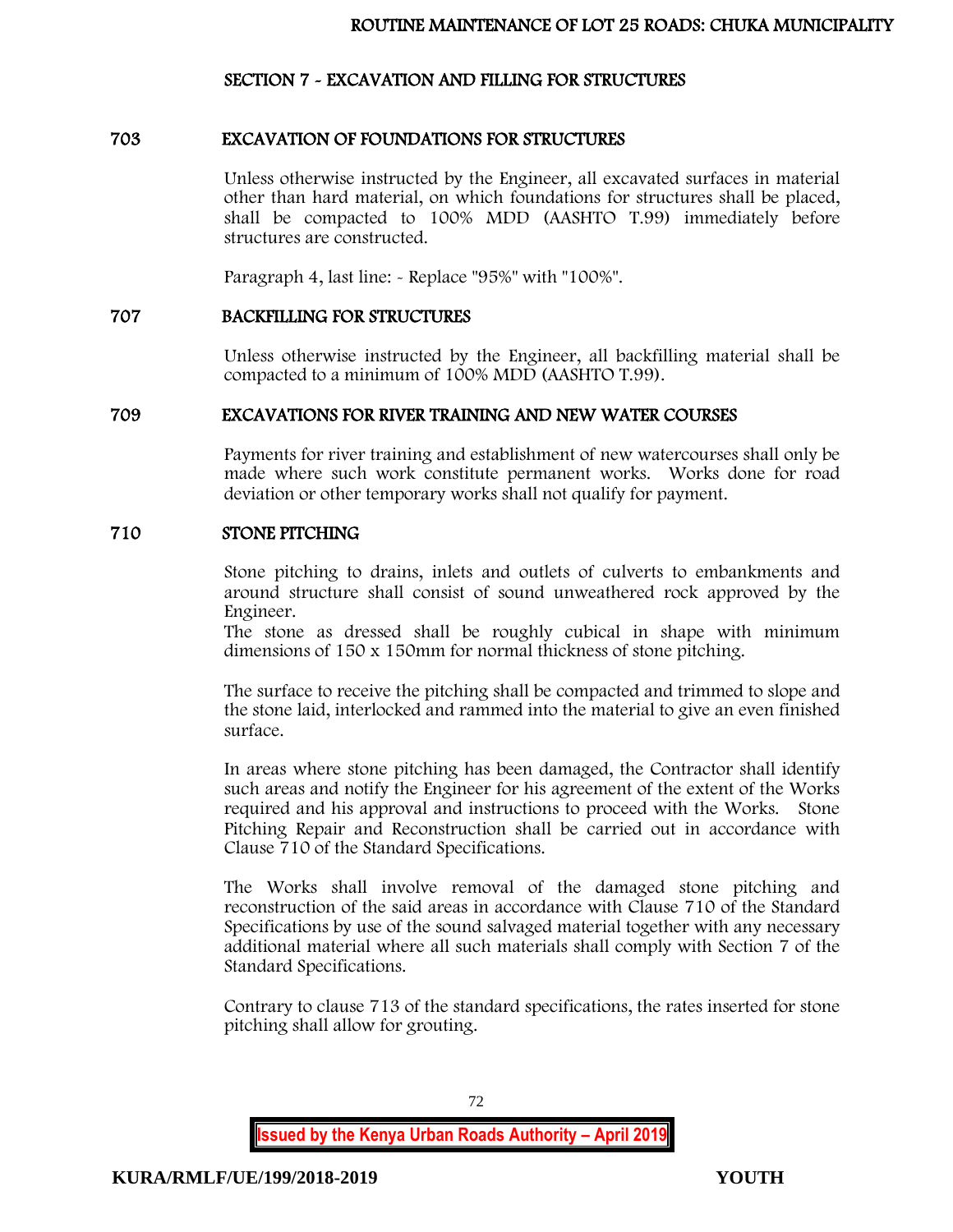#### 711 GABIONS

Where instructed by the Engineer the Contractor will install gabions as protection works to washout areas or bridge Piers and or Abutments. Gabions shall be constructed in accordance with Clause 711 of the Standard Specification.

I n cases where existing gabions have been damaged, the Contractor shall identify them and notify the Engineer for his agreement of the extent of the Work required and his approval and instructions to proceed with the Works.

The Works shall involve removal of the damaged gabions / rocks, excavation to the correct levels and grades as directed by the Engineer, and in accordance with Clause 711 of the Standard Specifications and reconstruction with new gabions and other necessary materials as necessary. The damaged gabions shall be recovered and transported to the nearest KURA'S Yard or M.O. R &P.W Department depot.

#### 712 RIP-RAP PROTECTION WORK

Quarry waste or similar approved material shall be used to backfill scoured and eroded side, outfall and cut-off drain. The material shall be compacted to form a flat or curved surface preparatory to stone [pitching of drainage channels, existing and new scour checks as directed by the Engineer.

The surface to receive the pitching shall be compacted and trimmed to slope and the stone hand laid, interlocked and rammed into the material to give an even finished surface. The interstices of the Pitching shall be rammed with insitu material. The insitu material immediately behind the pitching shall be compacted to minimum density of 100% MDD compaction (AASHTO T.99)

## 714 BACKFILL BELOW STRUCTRURES

Where instructed this shall be carried out in compliance with the requirements of Clause 507 and 804 of the Standard Specification.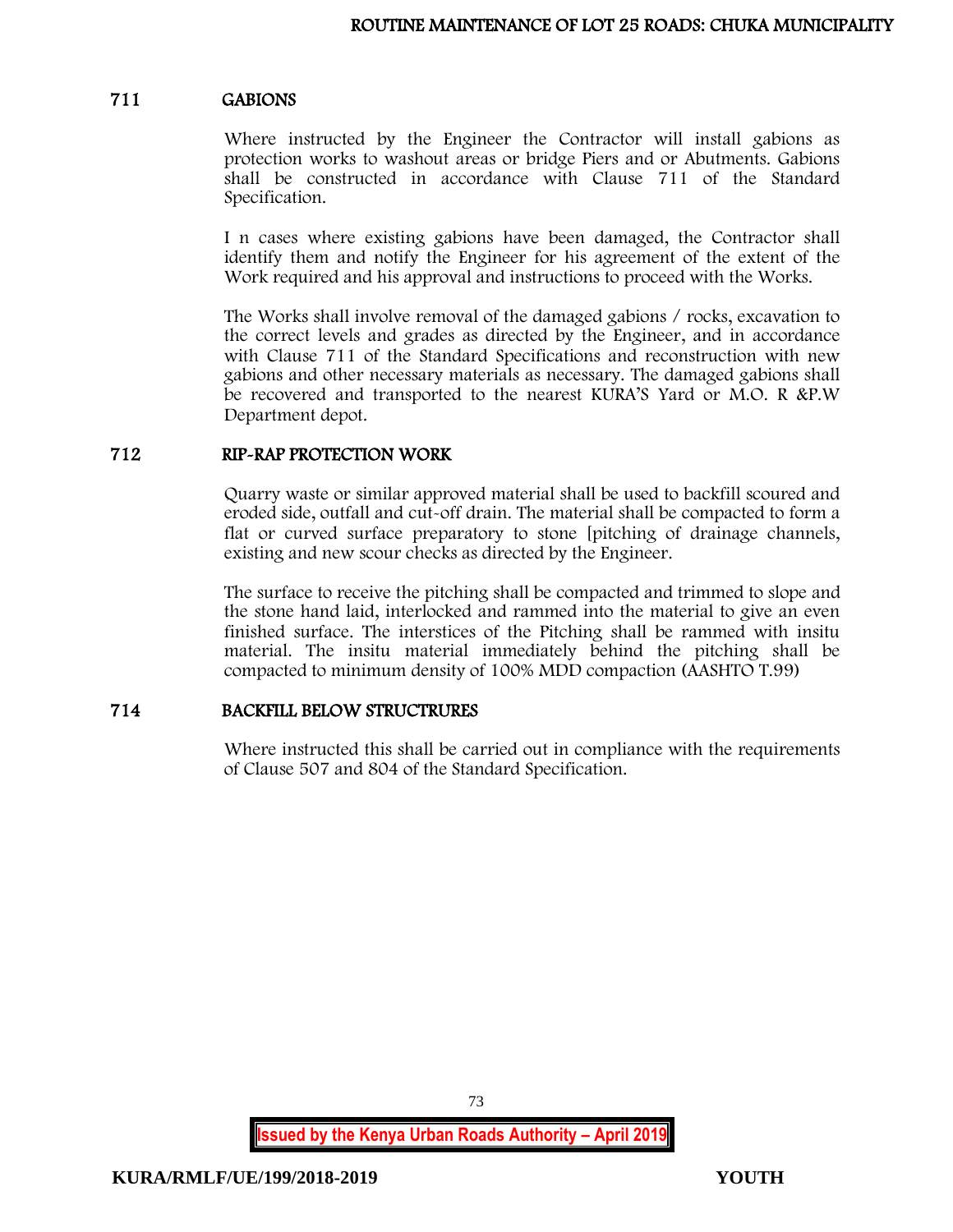## SECTION 8 - CULVERTS AND DRAINAGE WORKS

### 801 SCOPE OF SECTION

The operations specified in this section apply to the installation of drainage works and reinstatement and improvement of the same.

In addition, this Section covers: -

- Extending of existing 450mm, 600mm and 900mm diameter pipes to be compatible with the increased road width or access.
- Desilting and cleaning of existing pipes and outfall drains to make them free flowing.

#### 804 EXCAVATION FOR CULVERTS AND DRAINAGE WORKS

In the Standard Specifications, make the following amendments: -

- (a) In paragraph 6, line 3, and in paragraph 7, line 5 and in paragraph 11, line 6, delete "95%" and insert "100%".
- (b) Removal of Existing Pipe Culverts

Where instructed by the Engineer, the Contractor shall excavate and remove all existing blocked or collapsed culvert pipes of 450mm, 600mm and 900mm diameter including concrete surround, bedding, inlet and outlet structure.

The void left after removal of culvert pipes shall be widened as necessary to accommodate new concrete bedding, pipe and haunching. The payment of this work shall be per linear metre of pipes removed, and the volume in m<sup>3</sup> of inlet/outlet structure removed. The void left by removal of these pipes shall be carefully preserved in order to accommodate replacement of 450mm, 600mm or 900mm diameter pipe culverts as shall be directed by the Engineer.

- (c) Removal of Other Existing Drainage Structures When instructed by the Engineer, the Contractor shall demolish or remove any other structure and payment for this shall be made on day work basis.
- (d) Excavation for Culverts and Drainage Works The Contractor shall carry out all excavations for new culverts and drainage works to the lines, levels, inclinations, and dimensions shown on the drawings or as instructed by the Engineer.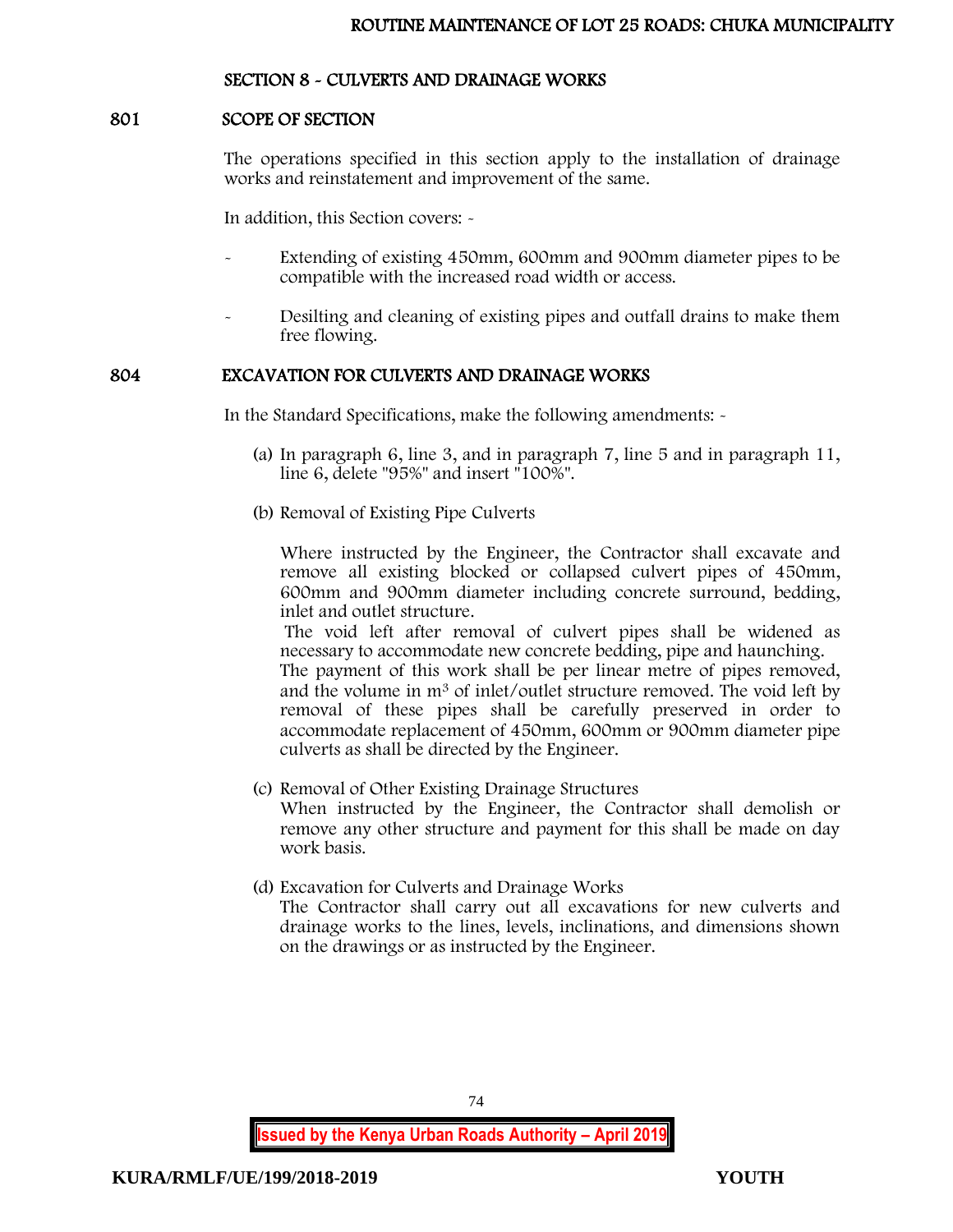### 805 EXCAVATION IN HARD MATERIAL

In the Standard Specifications, Sub-clauses 805(a) and 805 (b) delete "95%" and insert "100%".

In sub-clause 809(a), paragraph 1, line 1, substitute "95%" with "100%".

In sub-clause 809(c), paragraph 2, line 4, between the words "compacted" and "and shaped" insert the words "to 100% MDD (AASHTO T.99)".

Hard material is material that can be excavated only after blasting with explosives or barring and wedging or the use of a mechanical breaker fitted with a rock point in good condition and operated correctly. Boulders of more than 0.2m<sup>3</sup> occurring in soft material shall be classified as hard material.

### 809 BEDDING AND LAYING OF PIPE CULVERTS

Concrete pipes shall be laid on a 150mm thick concrete bed of class 15/20 and the pipes shall be bedded on a 1:3 cement: sand mortar at least 50mm thick, 150mm wide and extending the full length of the barrel.

The rates inserted shall allow for compaction of the bottom of excavation to 100% MDD (AASHTO T.99).

## 810 JOINTING CONCRETE PIPES

The concrete pipes for the culverts shall have ogee joints and will be jointed by 1:2 cement: sand mortar and provided with fillets on the outside as described in clause 810 of the Standard Specification.

## 812 BACKFILLING OVER PIPE CULVERTS

In the Standard Specifications, clause 812

a) Wherever the expression "dry density of 95% MDD (AASHTO T. 99)" occurs delete and replace with "dry density of 100% MDD (AASHTO T.99)".

The rates entered for laying of pipe culverts shall allow for backfilling to pipe culverts and compacting to 100% MDD (AASHTO T.99) and these works shall not be measured and paid for separately.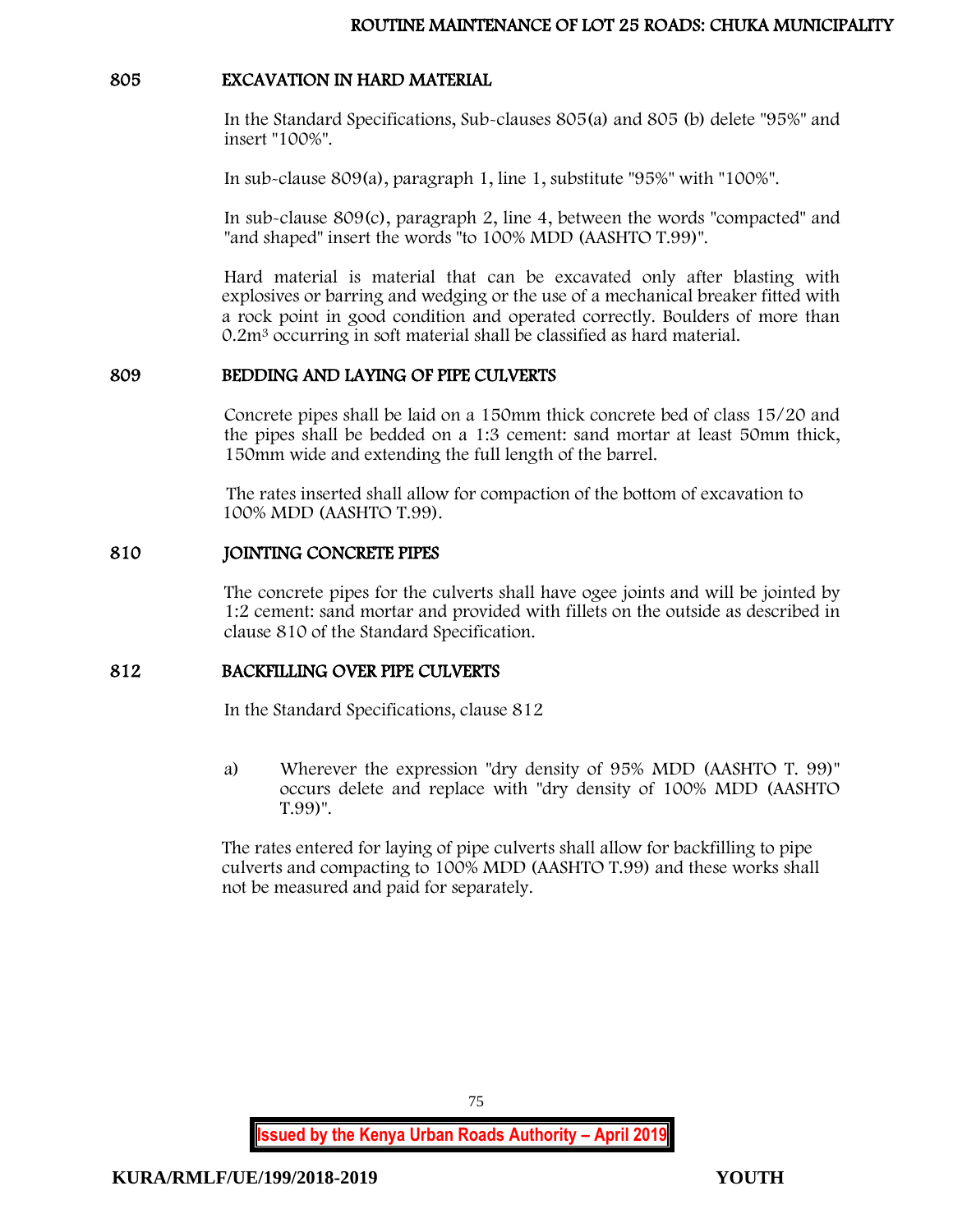#### 814 SUBSOIL DRAINS

In the event of excavation for repairs exposing local seepage, springs or unacceptably high water table, the Engineer may instruct the provision of counter fort or French drains.

These drains shall consist of a trench excavated to the alignment, width, depth and gradient instructed by the Engineer, and backfilled with approved compacted clean hard crushed rock material as specified in clause 815 of the standard specification. Where these drains lie within the carriageway the carriageway shall be reinstated with compacted stabilised gravel and surfaced with hot asphalt or a surface dressing as instructed by the Engineer.

### 815 INVERT BLOCK DRAINS AND HALF ROUND CHANNELS

Invert Block Drains and Half Round Channels shall be constructed as shown in the drawings provided in accordance with the Standard Specifications where directed by the Engineer.

### 817 REPAIRS TO DRAINS

#### 817.1 Cleaning and Repair of Existing Drains

In areas of existing side drains, mitre or outfall drains where such are blocked, the Engineer shall instruct the Contractor to clean and clear the drains to free flowing condition.

The work shall consist of:

- (a) Stripping and removal of any extraneous material to spoil including vegetation and roots in the drains to the satisfaction of the engineer.
- (b) Spreading of any spoil to the satisfaction of the Engineer.

Shaping the drains to free flowing condition as directed by the Engineer. Removing any broken side slabs for inverted block drains and replacing with a new removing any broken inverted block drains and replacing with a new one well jointed.

Measurement and Payment for cleaning drains shall be by linear metre of drain cleaned measured as the product of plan area and vertical depth of extraneous material instructed to be removed. No extra payment will be made for removal of vegetation and roots.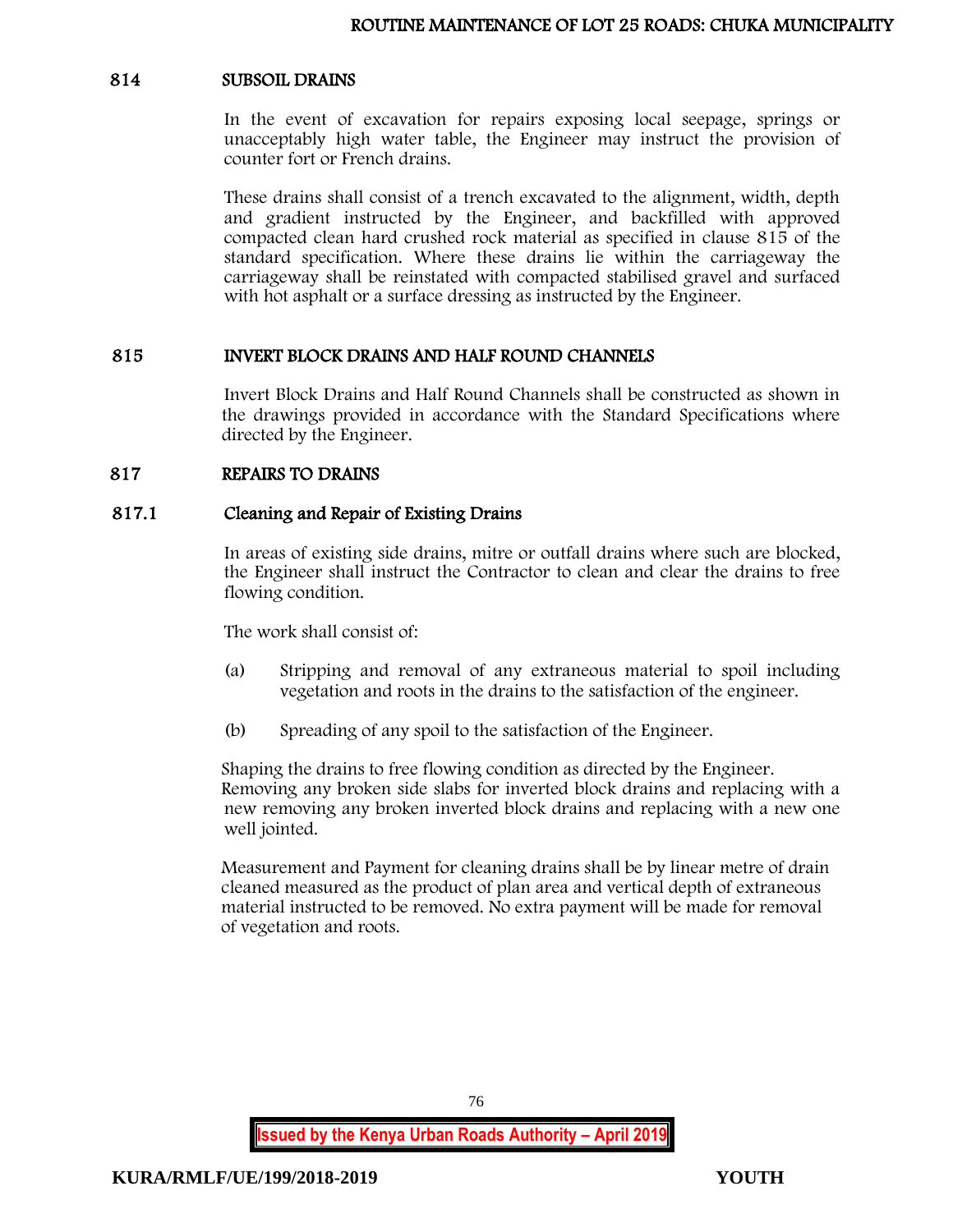### 817.2 Channels

The Engineer may instruct that the Contractor provides open channels in place of existing subdrains where the latter may be damaged or in any other place. The rates entered by the Contractor in the bills of quantities must include for removal and disposal of any subdrain material, excavation to line and level, backfilling and compaction as directed by the engineer. The channels shall be constructed of precast class 20/20 concrete of minimum 80mm thickness and lengths or widths not exceeding 1000mm. Joints shall be at least 15mm wide filled with 1:2 cement sand mortar.

### 817.3 Rubble fills for protection work

Quarry waste or similar approved material shall be used to back fill scoured and eroded side, outfall and cut-off drains. The material shall be compacted to form a flat or curved surface preparatory to stone pitching of drainage channels, existing and new scour checks as directed by the Engineer.

### 817.4 Stone Pitching

Stone pitching shall be constructed in accordance with clause 710 of the standard Specification.

### 817.5 Gabions

Gabions shall be constructed in accordance with clause 711 of the standard Specification.

## 817.6 Spoil Material

The Contractor shall be responsible for removal from site of all materials excavated in the course of undertaking works in this section of the specifications, unless suitable for re-use, and deposit of the material in a spoil dump to be approved by the Engineer.

#### 818 SCOUR CHECKS

Scour checks are to be constructed in mass concrete in accordance with clause 818 of the standard Specifications and the drawings as shall be provided.

### 819 CLEANING AND MAINTENANCE

#### 819.1 Desilting of Pipe Culverts

Where instructed, Contractor shall desilt the existing pipe culverts by removing all the material from the pipe to make them clean and free flowing.

Measurement and payment shall be by the linear metres of pipes de-silted, regardless of diameter size.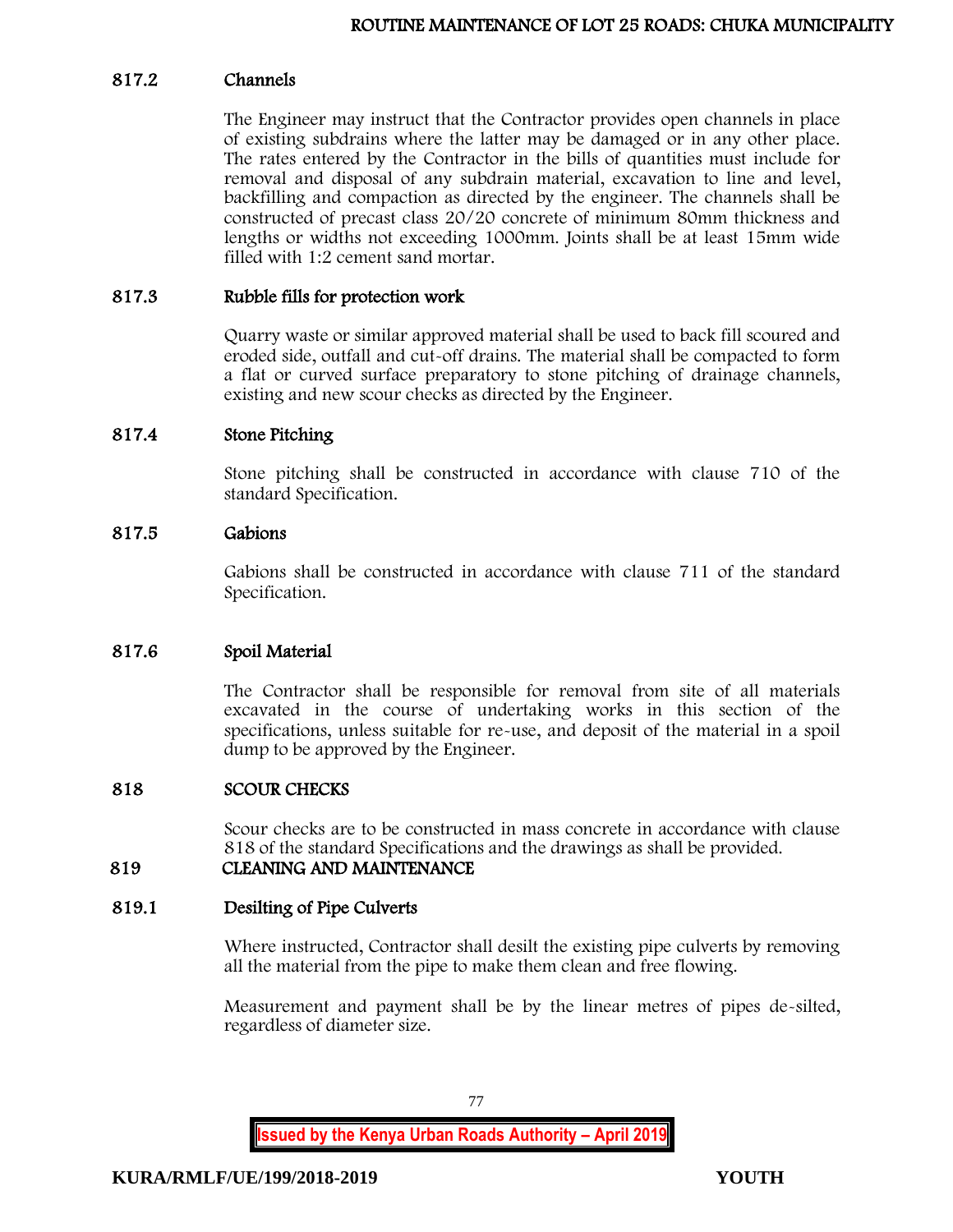### SECTION 9 - PASSAGE OF TRAFFIC

#### 901 SCOPE OF THE SECTION

The Contractor shall so arrange his work to ensure the safe passage of the Traffic at all times and if necessary construct and maintain an adequate diversion for traffic complete with all the necessary road traffic signs.

The contractor shall provide to the satisfaction of the Engineer adequate warning signs, temporary restriction signs, advance warning signs, barriers, temporary bumps and any other device and personnel equipped with two way radios to ensure the safe passage of traffic through the works.

When carrying out the Works the Contractor shall have full regard for the safety of all road users.

The Contractor shall also provide sign posts and maintain to the satisfaction of the Engineer all deviations necessary to complete the works. The contractor should allow for the costs of complying with the requirements of this clause in his rates.

The contractor will be deemed to have inspected the site and satisfied himself as to the adequacy of his bid for these works and no additional payments will be made to the contractor for any expenditure on traffic control or the provision of deviations. The employer shall not be liable for inadequate prior investigations of this nature by the contractor.

#### 903 MAINTENANCE OF EXISTING ROADS

The Contractor shall when instructed, maintain the existing project road ahead of works using compacted asphalt concrete type I in accordance with the provisions in clause 1601B – 1607B of the Special Specifications or gravel material depending on the nature of the wearing course surface.

#### 904 CONSTRUCTION OF DEVIATIONS

#### (a) General

In addition to requirement of this clause, the Contractor shall when instructed construct and complete deviations to the satisfaction of the Engineer before commencing any permanent work on the existing road. Also during these works the contractor is supposed to provide a detour of adequate pipe culverts for pedestrian and traffic crossing where there is bridge works.

Subject to the approval by the Employer, the Contractor may maintain and use existing roads for deviation. Payment for this, made in accordance with clause 912 (a) (i), shall be by the Kilometre used depending on the type of road used, whether bituminous or earth/gravel. The rates shall include for the provision of materials and the works involved.

78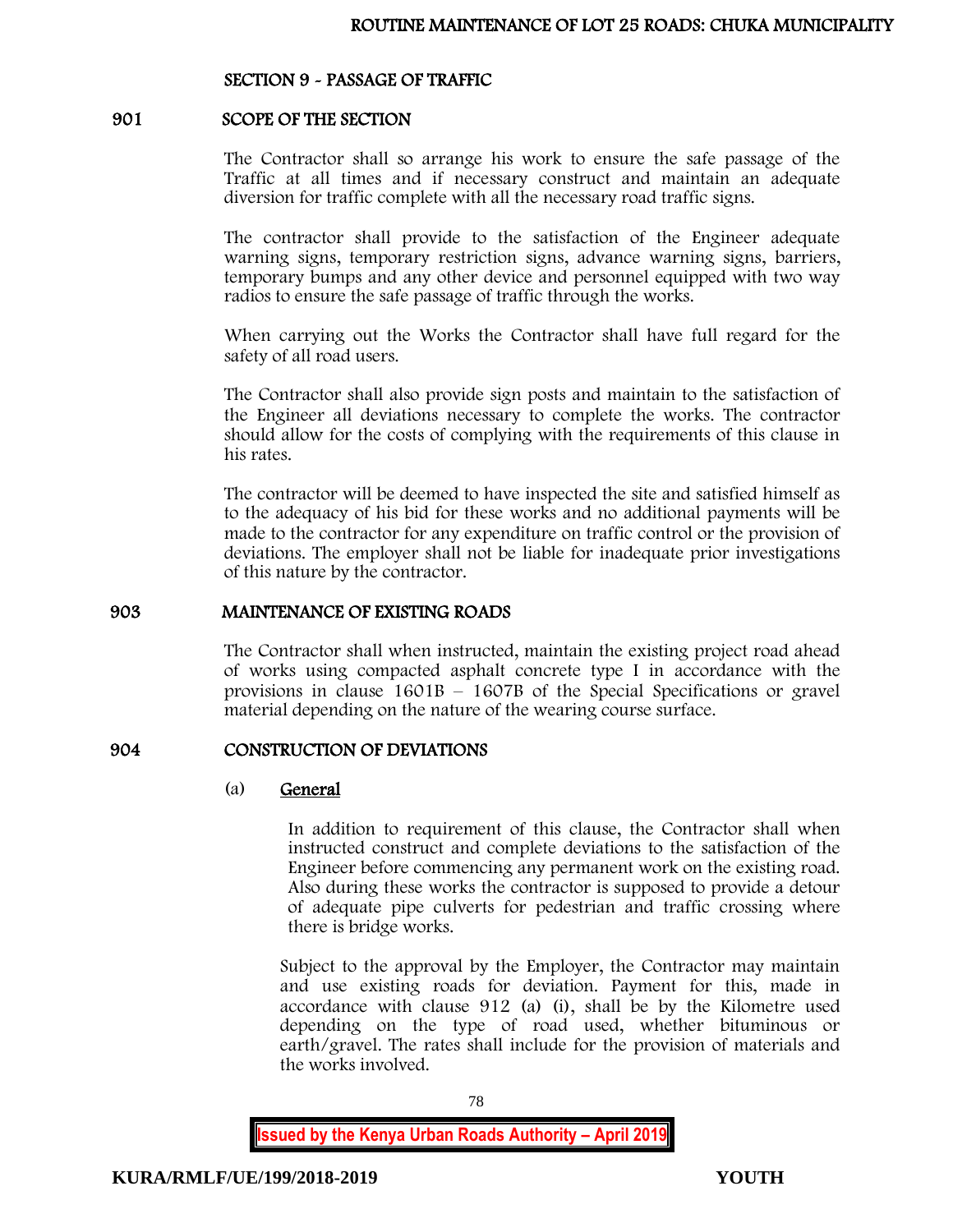### b) Geometry

The carriageway width of the deviations shall not be less than 6m wide and suitable for 2-way lorry traffic unless otherwise specified.

#### c) Construction

Unless otherwise instructed gravel wearing course for the deviation shall be 150mm compacted thickness complying with section 10 of the Standard Specification. The Contractor shall allow in his rate for removal of any unsuitable material before placing of gravel wearing course, as this will not be paid for separately.

In addition to provision of this clause, Contractor is required to sprinkle water at least 4 times a day at the rate of 1 to 1.4 litres/ $M^2$  in regular interval to minimise the effects of dust. Latest sprinkling time shall be one hour before the sunset.

Where existing neighbouring roads are used as deviation, Contractor shall carry out repairs and maintenance in parent materials used for the existing base and surfacing of the road being used.

### 906 PASSAGE OF TRAFFIC THROUGH THE WORKS

The Contractor shall arrange for passage of traffic through the works during construction whenever it is not practicable to make deviations.

Any damage caused by passing traffic through the works shall be made good at the contractor's own cost.

## 907 SIGNS, BARRIERS AND LIGHTS

Contractor shall provide signs, barriers and lights as shown in the drawing in Book of Drawings at the locations where the traffic is being carried off the existing road to the deviation and back again to existing road. The Contractor shall provide ramps and carry out any other measures as instructed by the Engineer to safely carry traffic from the road to deviation.

Contrary to what has been specified in this clause the road signs provided shall be fully reflectorised and in conformity with clause 9.1 of the "Manual for Traffic Signs in Kenya Part II".

## 909 ASSISTANCE TO PUBLIC

In addition to provision of clause 909, Contractor shall maintain close liaison with the relevant authorities to clear any broken down or accident vehicles from the deviations and the main road, in order to maintain smooth and safe flow of the traffic. Further, the Contractor shall provide a traffic management plan to be approved by the Engineer before the commencement of any construction works and execute the same, to the satisfaction of the Engineer, during the entire period of project implementation. A draft traffic management plan shall be submitted with Bid.

79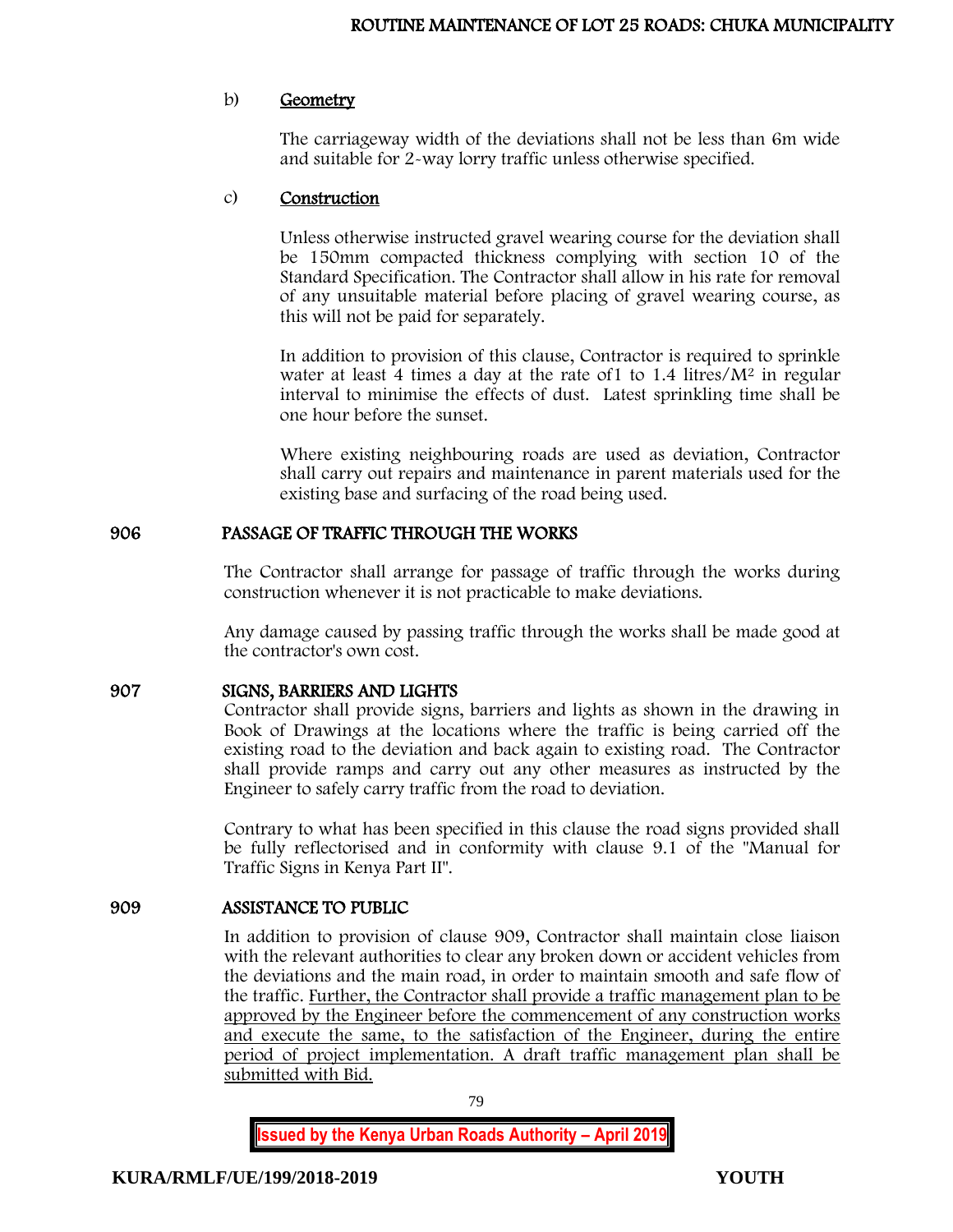#### 912 MEASUREMENT AND PAYMENT

#### Construct Deviation

#### Road Deviation

The Contractor shall be paid only 50% of the rate for this when he completes deviation road to the satisfaction of the Engineer. The balance shall be paid in equal monthly instalments over the contract period, as he satisfactorily maintains the deviation (as per clause 904 and 905 above) when it is in operation.

Where existing neighbouring road has been used as deviation, payment shall be by the kilometre rate and shall include the cost of repairs and maintenance of the road carried out in parent base and subbase materials.

#### Deviation using Pipe Culverts

The Contractor shall be paid only 50% of the rate for this when he completes deviation to the satisfaction of the Engineer. The balance shall be paid in equal monthly instalments over the contract period, as he satisfactorily maintains the deviation when it is in operation. The Contractor shall be paid full amount when the bridge under construction will be in use.

### Maintain existing road

Asphalt Concrete or gravel for maintaining the existing road shall be measured by the cubic metre placed and compacted upon the road

## Passage of traffic through the works

Payment shall be made on Lump Sum basis.

## Assistance to Public

The Contractor will be deemed to have included cost of this item in other items and no separate payment shall be made.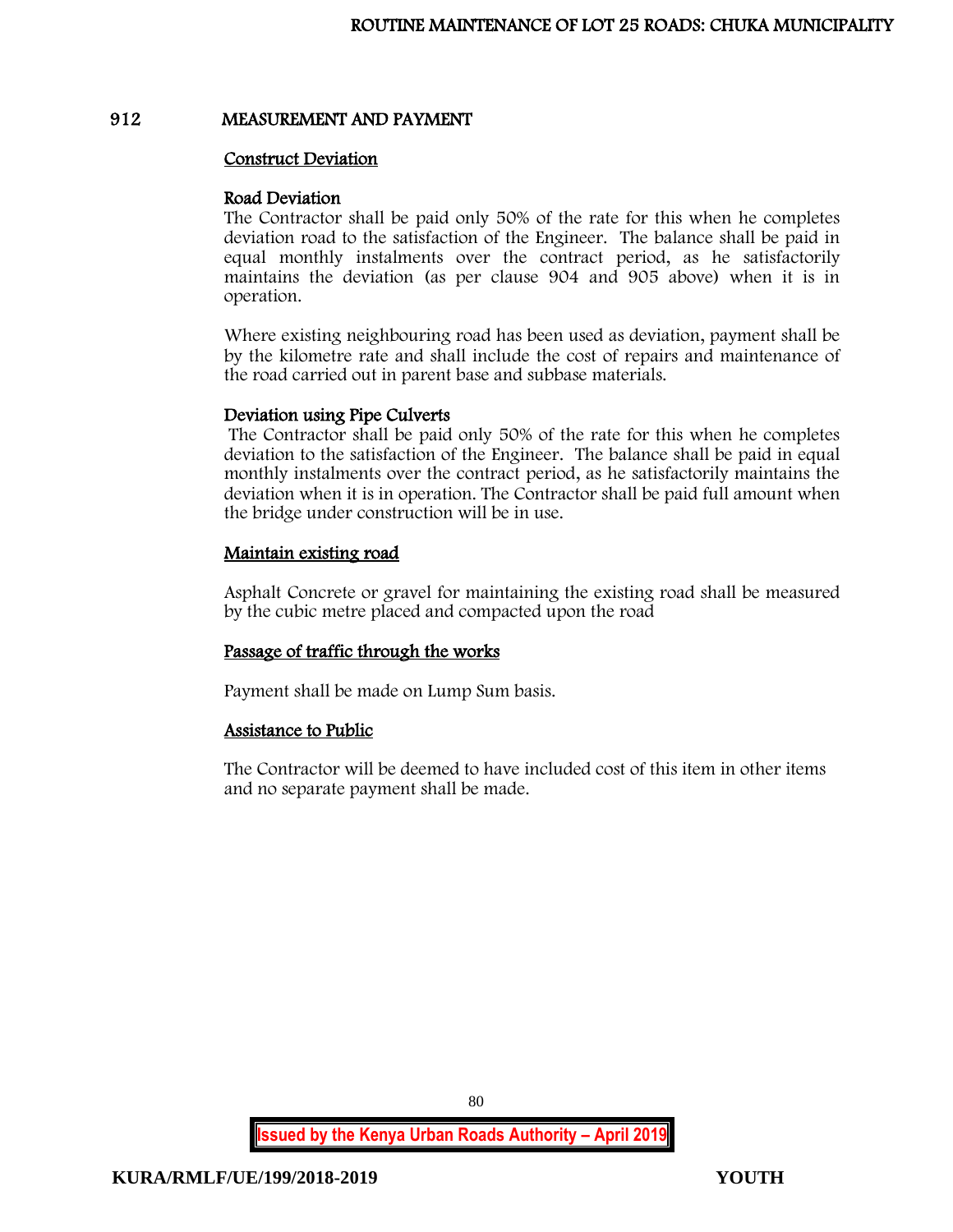### SECTION 10 – GRADING AND GRAVELLING

### 1001 GENERAL

Grading covers the works involved in the reinstatement of the road carriageway to the camber by removing the high points and filling up gullies, corrugations and wheel ruts to restore smooth running surface. Gravelling consists of excavation, loading, hauling, spreading, watering and compaction of gravel or softstone wearing course material on the formation of the road carriageway.

#### Ditch and Shoulder grading

The activity consists of cutting of  $aV -$  ditch and reinstating or reforming of the shoulders of road using either Towed or Motor grader.

#### Carriageway grading

### (i) Light grading

This consists of trimming of the carriageway to control roughness and corrugations using either a towed grader or a motorized grader.

### (ii) Heavy grading

This consists of scarifying the existing carriageway surface, cutting high spots and moving materials to fill potholes, corrugations and wheel ruts and reshaping of the surface to the specified camber, using either a towed grader or a motorized grader. All loose rocks, roots, grasses shall be removed and disposed well clear off the drains.

Heavy grading will be considered if 70% of the road has potholes, corrugations and wheel ruts of over 200mm deep.

The material shall be bladed toward the center of the road starting from both edges until the specified camber is achieved.

### 1002 MATERIALS

Gravel shall include lateritic gravel, quartzitic gravel, calcareous gravel, decomposed rock, softstone/quarry waste material, clayey sand and crushed rock.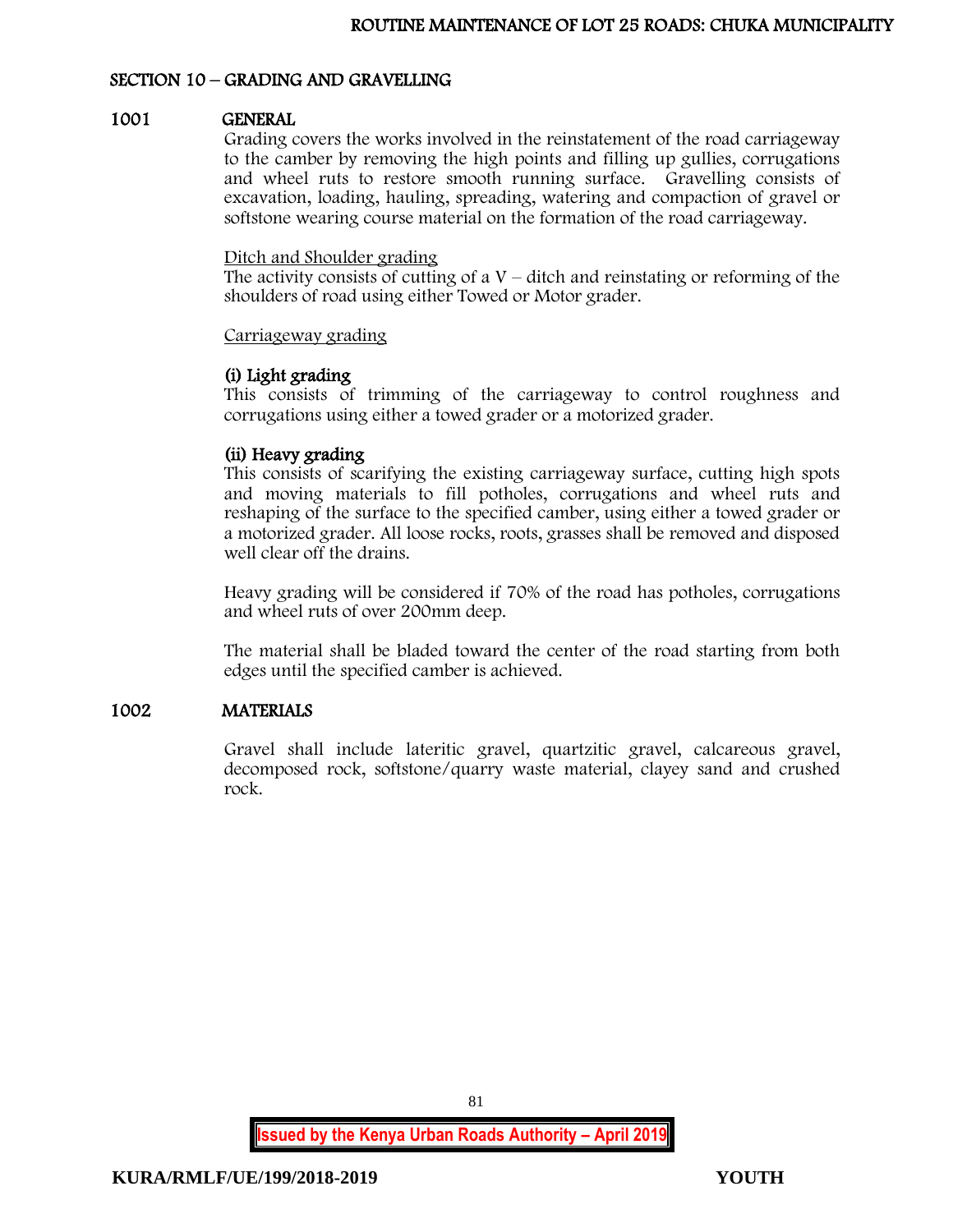# 1003 MATERIAL REQUIREMENTS

Gravel material shall conform to the requirements given below:

| <b>GRADING REQUIREMENTS</b>      |             |     |
|----------------------------------|-------------|-----|
| <b>AFTER COMPACTION</b>          |             |     |
| Sieve                            | % by weight |     |
| (mm)                             | passing     |     |
| 40                               | 100         |     |
| 28                               | $95 - 100$  |     |
| 20                               | $85 - 100$  |     |
| 14                               | $65 - 100$  |     |
| 10                               | $55 - 100$  |     |
| 5                                | $35 - 92$   |     |
| $\overline{2}$                   | $23 - 77$   |     |
| 1                                | $18 - 62$   |     |
| 0.425                            | $14 - 50$   |     |
| 0.075                            | $10 - 40$   |     |
| PLASTICITY INDEX REQUIREMENTS PI |             |     |
| Zone                             | Min         | Max |
| <b>WET</b>                       | 5.          | 15  |
| DRY                              | 10          | 25  |

| BEARING STRENGTH REQUIREMENTS                   |            |                |
|-------------------------------------------------|------------|----------------|
| Traffic                                         | <b>CBR</b> | DCP Equivalent |
| Commercial                                      |            | mm/Blow        |
| VPD                                             |            |                |
| Greater than                                    | 20         | 11             |
| 15                                              |            |                |
| Less than 15                                    | 15         | 14             |
| CBR at 95% at MDD, Modified AASHTO and 4        |            |                |
| days soak                                       |            |                |
| Lower quality material (CBR 15) may be accepted |            |                |
| if no better material can be found              |            |                |

NB: Wet Zone – mean annual rainfall greater than 500mm Dry Zone – mean annual rainfall less than 500mm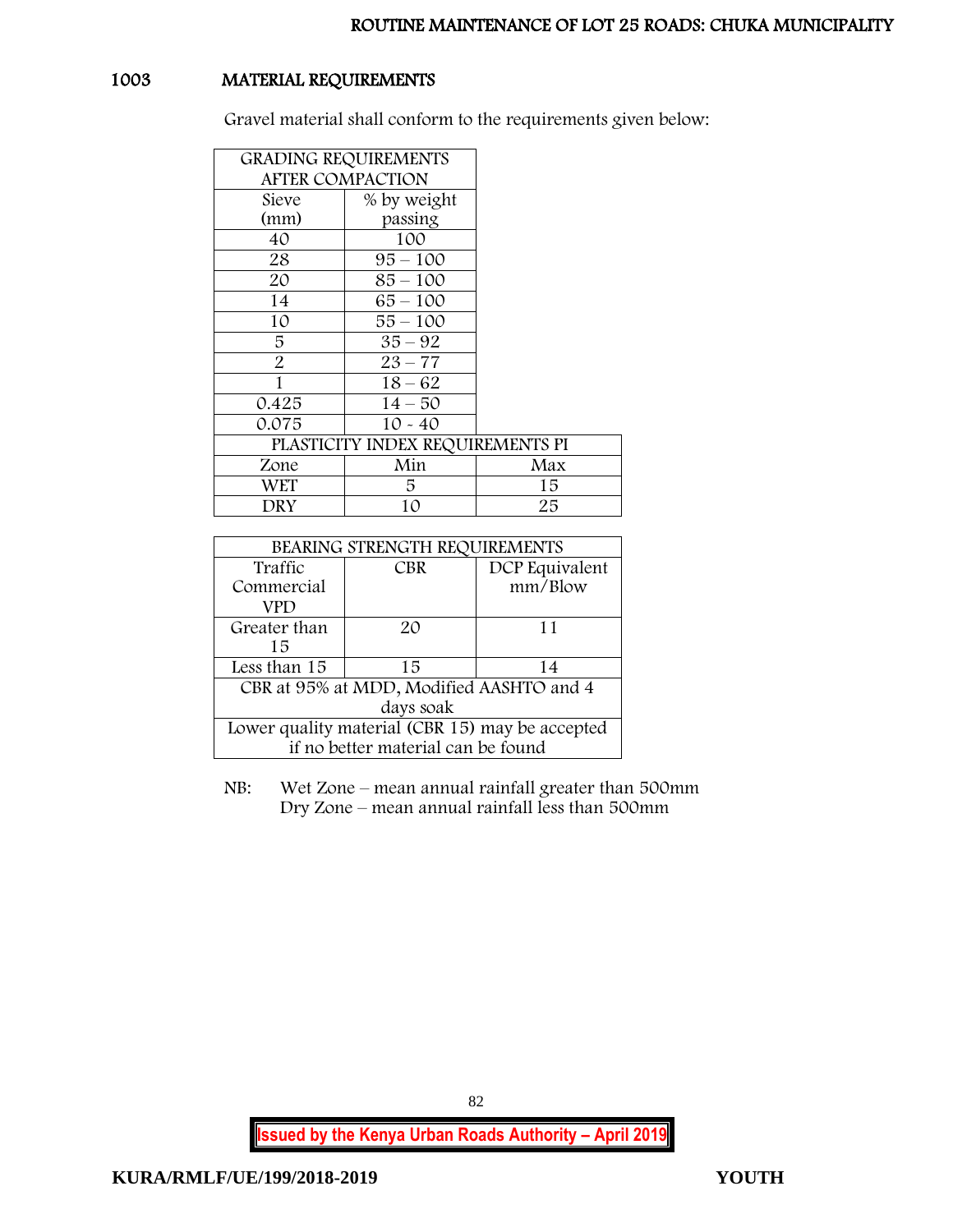## SECTION 11 – SHOULDERS TO PAVEMENT

### 1101 GENERAL

Shoulders shall be constructed in accordance with guidelines given in 1102 and as directed by the Engineer.

For sections where shoulders are extremely low and requires fill material before the shoulder is reconstructed, the construction of fill embankment shall be in accordance with Section 5 of this specification.

### 1102 MATERIAL FOR CONSTRUCTION OF SHOULDERS

The shoulders shall be 1.0m wide both sides and shall be formed of 150mm thick well compacted soft stone material and topsoiled with red coffee soil and planted with grass.

Low shoulder shall be reconstructed by cutting benches, filling and compacting approved fill material to form the formation to the shoulders.

Shoulder reconstruction shall be same in all sections including the slip roads.

### 1105 SURFACE TREATMENT OF SHOULDERS

The shoulders shall be planted with creeping type kikuyu grass.

### 1106 MEASUREMENT AND PAYMENT

Payment for shoulder construction shall be in accordance with the relevant clauses in sections 11, 12, 14, 15 and 23 of the relevant Specifications. Payment for fill material on shoulder shall be in accordance with Section 5 of this specification.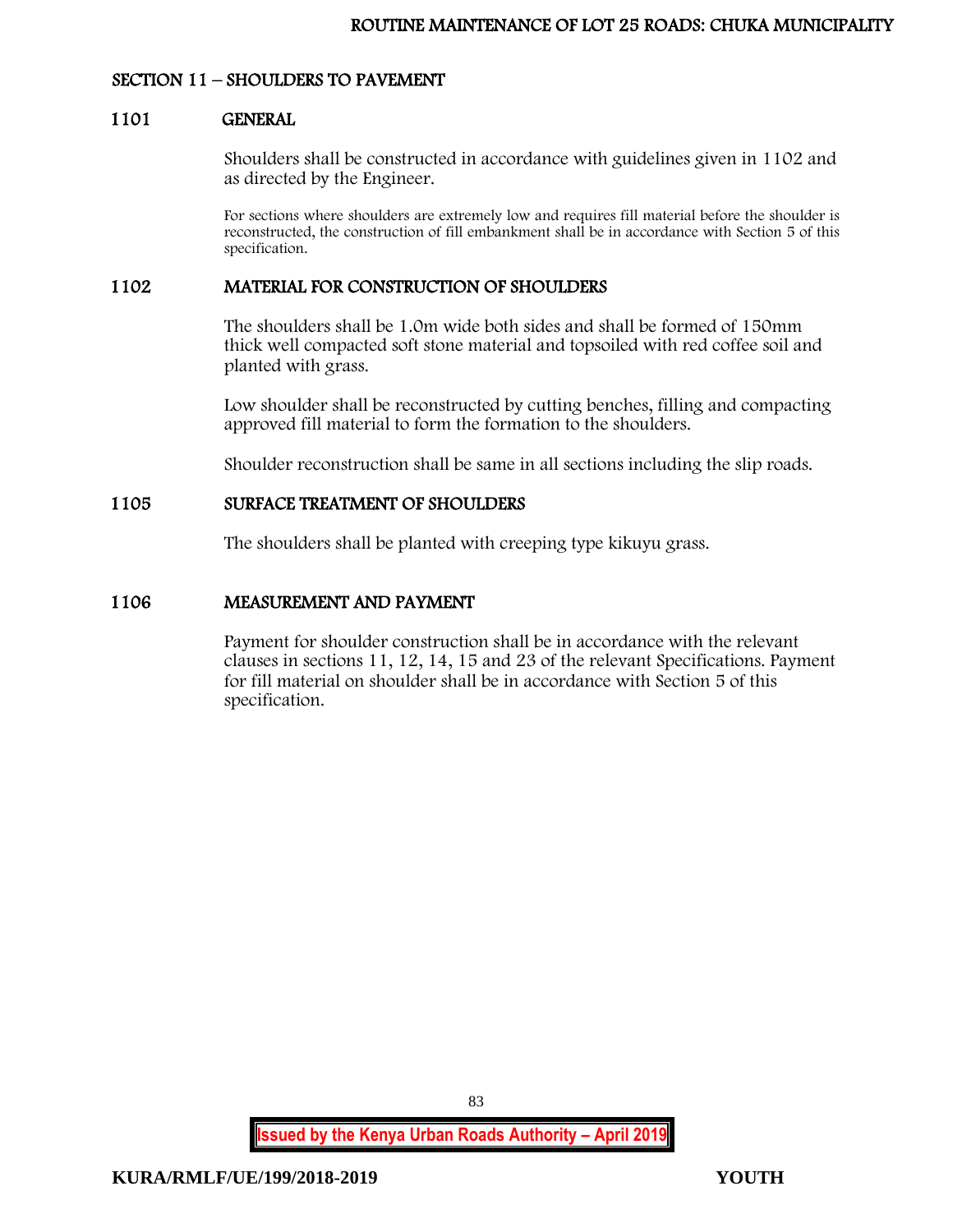### SECTION 12 - NATURAL MATERIAL SUBBASE AND BASE

#### 1201 GENERAL

Where instructed by the Engineer, the Contractor shall undertake repairs, widening and reprocessing to the existing carriageway and shoulders in accordance with sections 12 and 14 of the Special Specifications.

### a) Areas to be scarified and reprocessed

The contractor will scarify, add new material and reprocess sections as determined by the Engineer.

## b) Pavement repairs

The Contractor will carry out repairs to base and subbase as directed by the Engineer and according to Specifications given in Sections 12 and 14 of the Standard Specifications.

### c) Pavement widening

The Contractor shall, as directed by the Engineer, bench and compact the subgrade to 100% MDD (AASHTO T99), provide lay and compact material for subbase and base as directed by the Engineer and in accordance with Sections 5 and 12 of the Standard Specifications.

#### 1203 MATERIAL REQUIREMENTS

Natural materials for base and subbase shall conform to the specifications given in Section 12 of the Standard Specifications for Road and Bridge Construction for cement and lime improved base and subbase.

### 1209 MEASUREMENT AND PAYMENT

Natural material for subbase and base shall be measured by the cubic metre placed and compacted upon the road calculated as the product of the compacted sectional area laid and the length.

## 1210 HAND PACKED STONE

Hand packed stone base is a layer of hand laid stone of defined size and durable in nature, laid in a manner such that when proof rolled and compacted it forms a stable and dense matrix as a road base.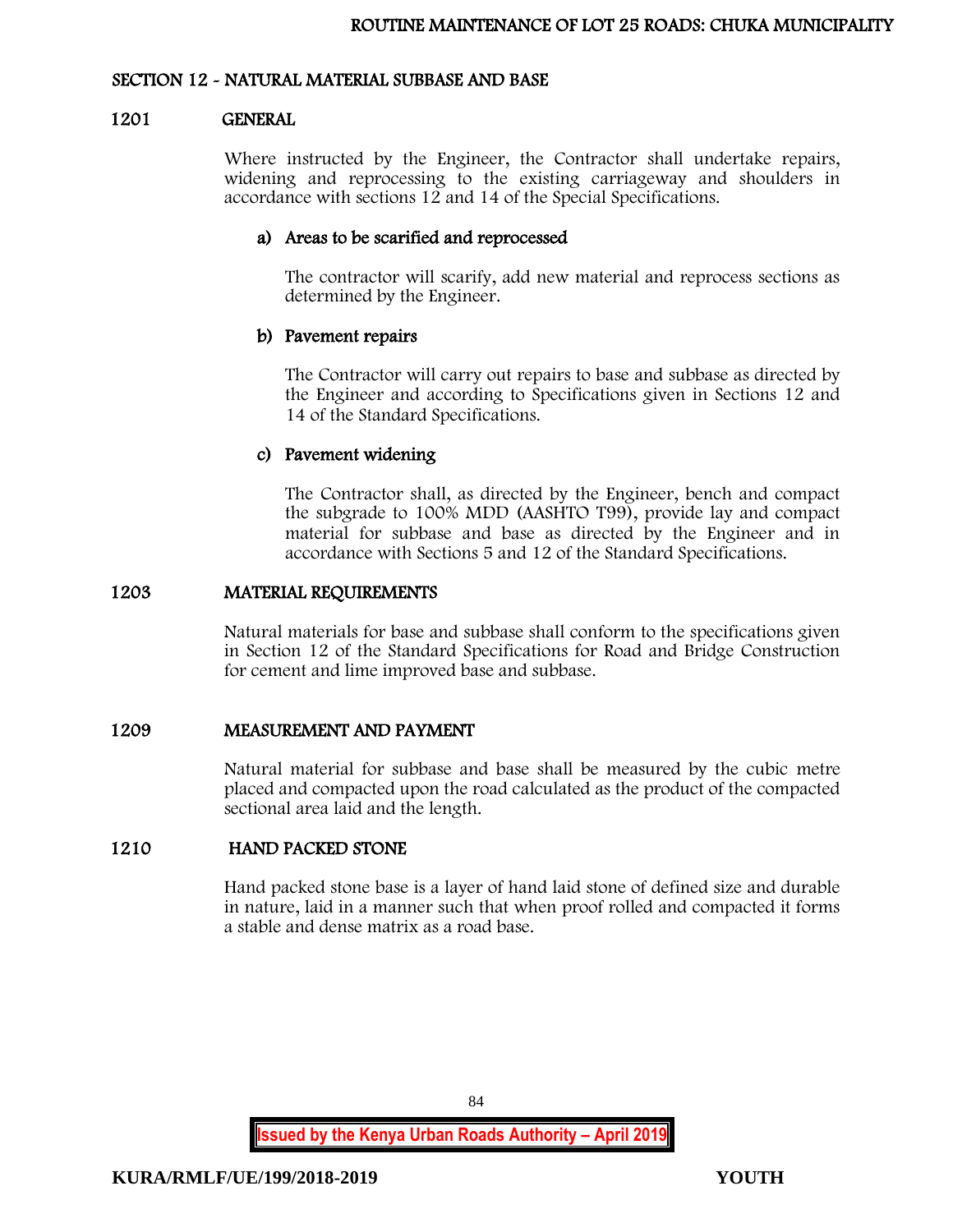### ROUTINE MAINTENANCE OF LOT 25 ROADS: CHUKA MUNICIPALITY

#### a) Material for Hand Packed Stone Base

This shall consist of durable stone with nominal base dimensions of 75 mm square and minimum height of 150 mm or when compacted to give a layer of 150 mm. The stone shall be class C with the following requirements:

| LAA 45 max |                  |
|------------|------------------|
| ACV        | $32 \text{ max}$ |
| <b>SSS</b> | $12 \text{ max}$ |
| <b>TT</b>  | $\sim$ $\sim$    |

FI 30 max<br>CR 60 min. 60 min.

It shall be free from foreign matter. The fines passing 0.425 mm sieve shall be NONPLASTIC

### b) Laying

The stone shall be laid by hand closely together. The stone shall be carefully bedded and tightly wedged with suitable spalls. The base of the stone shall alternate with the apex in all directions or as directed by the Engineer. The layer shall be proof rolled with a loaded scrapper or truck with a minimum axle load of 8 tonnes in the presence of the Engineer who shall approve of its stability before compaction.

### c) Compaction

**Grading**

This shall be by a steel wheeled roller of at least five tonnes per metre width of roll. It shall consist of four static runs or until there is no movement under the roller. There shall follow vibratory compaction until an average dry density of 85% minimum of specific gravity of stone has been achieved. No result shall be below 82% of specific gravity. The surface of the compacted layer shall then be levelled by quarry dust (0/6 mm). The dust shall have the following specifications:

| $\mathbf{r}$<br>Sieve Size | % Passing  |  |
|----------------------------|------------|--|
| 10                         | 100        |  |
| 6.3                        | $90 - 100$ |  |
| $\overline{4}$             | 75-95      |  |
| $\overline{2}$             | $50 - 70$  |  |
|                            | $33 - 50$  |  |
| 0.425                      | 20-33      |  |
| 0.300                      | $16 - 28$  |  |
| 0.150                      | $10 - 20$  |  |
| 0.075                      | $6 - 12$   |  |

The stone shall be class C

The dust shall be free from foreign matter and fines passing 0.425 mm sieve shall be NON-PLASTIC. The maximum layer shall be 40 mm or as directed by the Engineer

#### d) Measurement and Payment

Payment shall be by the cubic metre laid (m<sup>3</sup>). Measurement of volume shall be determined as the product of length and compacted thickness laid. The rate quoted for this item should include the cost for laying the levelling quarry dust layer, as no extra payment shall be made for this layer.

85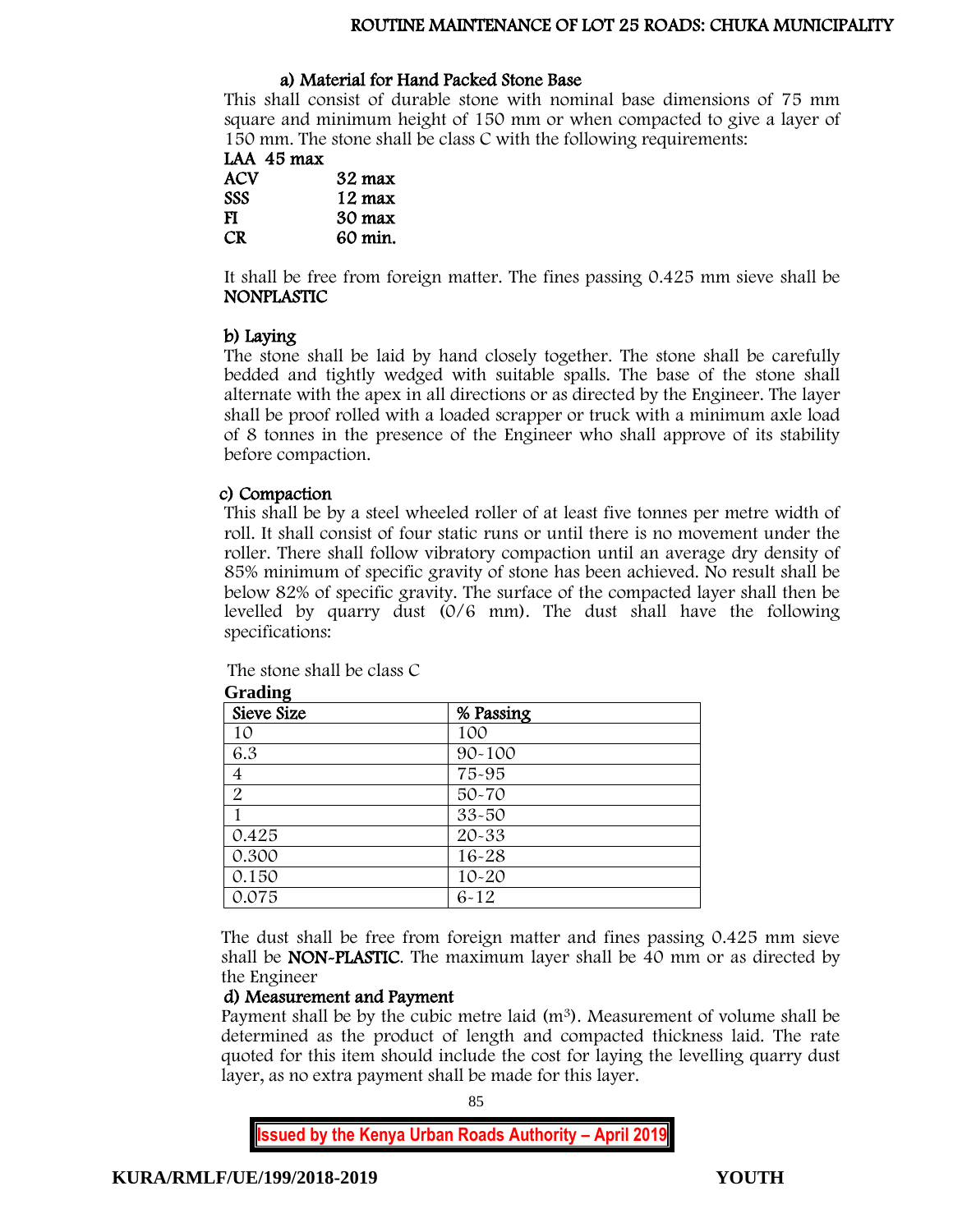### 1211 REPROCESSING EXISTING PAVEMENT LAYERS

## (b) General

The existing surfacing and the base shall be reprocessed with additional material and the composite mixture shall be compacted to form the subbase layer.

Before commencement of the work the Contractor shall propose plants and equipments he proposes to use for this activity.

The Contractor after approval of his proposal shall carry out test section in accordance with Section 3 of the Standard Specifications.

- (c) The existing surfacing and base course shall be broken up to specified depth and reprocessed in place, where required. The underlying layers shall not be damaged, and material from one layer may normally not be mixed with that of another layer. Where unauthorized mixing occurs or where the material is contaminated in any way by the actions of the Contractor, and the contaminated material does not meet the specified requirements of for the particular layer, he shall remove such material and replace it with other approved material, all at his own expense.
- (d) Any mixture composition of the new layer must not contain more than 30% of the bituminous material by volume. The mixture must not contain pieces of bound bituminous material larger than 37.5mm, and any such material shall be removed at the Contractor's cost.
- (e) The requirements for imported material used in the respective pavement layers shall comply with the limitations, norms, sizes and strengths specified in the Standard Specifications clause 1203(b) and (d) and shall be worked as per Section 14 of the Standard Specification.
- (f) Material reworked in-situ or that obtained from existing pavement is not expected to comply with the material requirements but the reworking should achieve the specified requirements.
- (g) Where the thickness of any existing pavement layer requires to be supplemented within reprocessing and the thickness of the additional material after compaction will be less than 100mm, the existing layer shall be scarified to a depth that will give a layer thickness of at least 100mm after compacting the loosened existing and the additional material.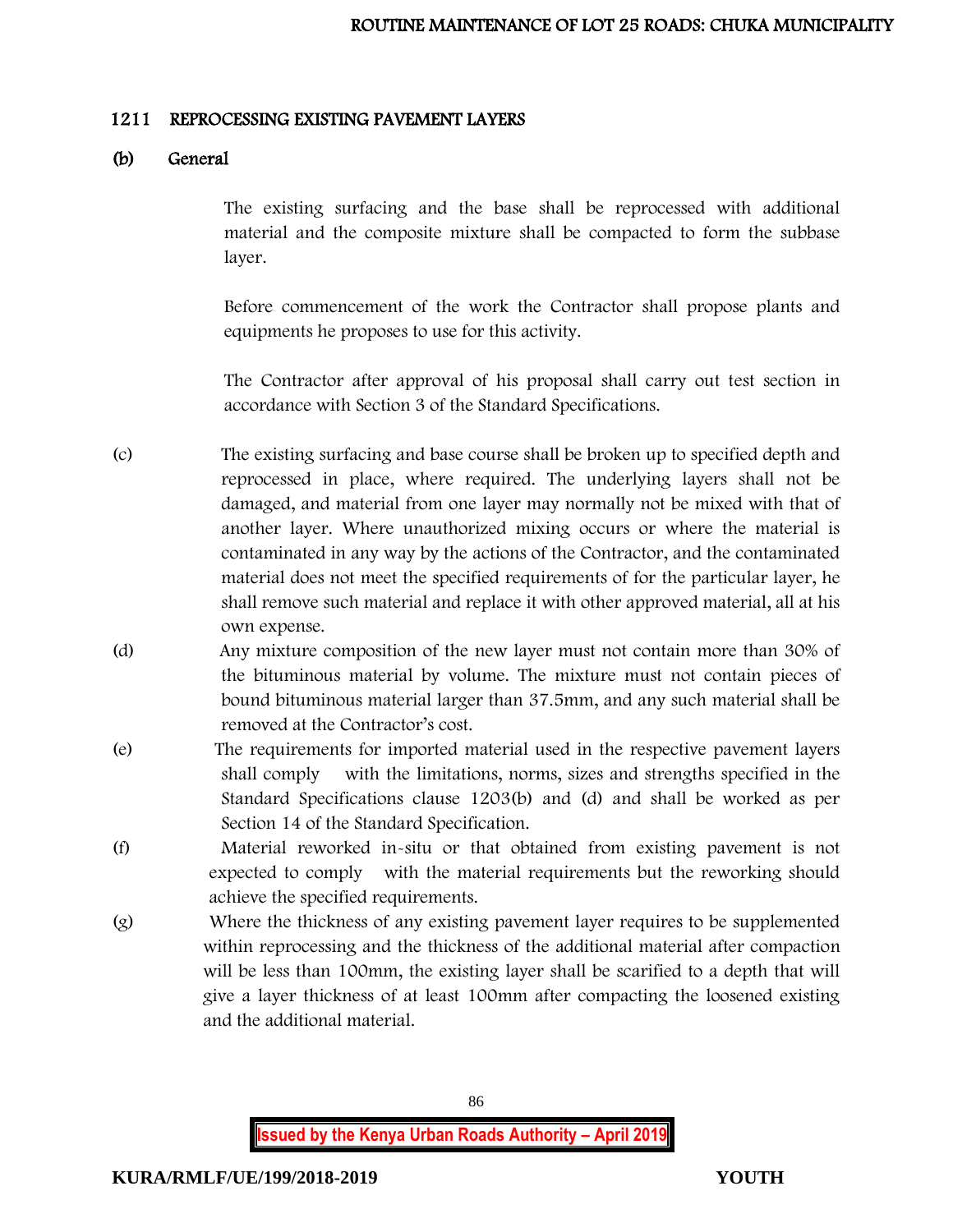## Controlling the Reworked Depth

The Contractor shall submit a proven method to method to control the depth of excavation, or layer to be reworked, to the Engineer for approval. The Engineer may order a trial section to be reprocessed before any major length of the road is rehabilitated.

## Excavations

Excavations in the pavement shall be kept dry. In the event of water penetrating the underlying layers, construction of the consecutive layers shall be postponed until the underlying layers are dry enough to accommodate the construction plant without deforming or otherwise showing distress.

Step construction shall be carried out per layer at the joint when excavating, both longitudinally (if appropriate) and perpendicular to the direction of travel. The step width shall be 500mm perpendicular to the direction of travel, and 150mm long longitudinally, unless otherwise instructed by the Engineer.

Special care shall be taken when compacting the new material at the joint, ensuring that the specified density is achieved.

### Measurement and Payment

(a) Item: In-situ reprocessing of existing pavement layers as subbase compacted to specified density (95% MDD AASHTO T180) and thickness.

Unit: M<sup>3</sup>

The tendered rate shall include full compensation for breaking up the existing pavement layer to specified depth, breaking down and preparing the material and the spreading and mixing in of any additional material

(b)Item: The addition of extra gravel to subbase.

Unit: M<sup>3</sup>

The tendered rate shall include full compensation for procuring and addition of the material to the in-situ scarified layers and the transportation of the material over unlimited free-haul distance. The tendered rates will also include full compensation for prospecting for materials and any payments necessary to acquire the specified quality material.

## (c) Excavation of existing bituminous pavement materials including unlimited free-haul.

Unit:  $M^3$ 

The tendered rates shall include full compensation for excavating the existing bituminous material from the pavement layers and for loading, transporting the material for unlimited free-haul, off-loading and disposing of the materials as specified.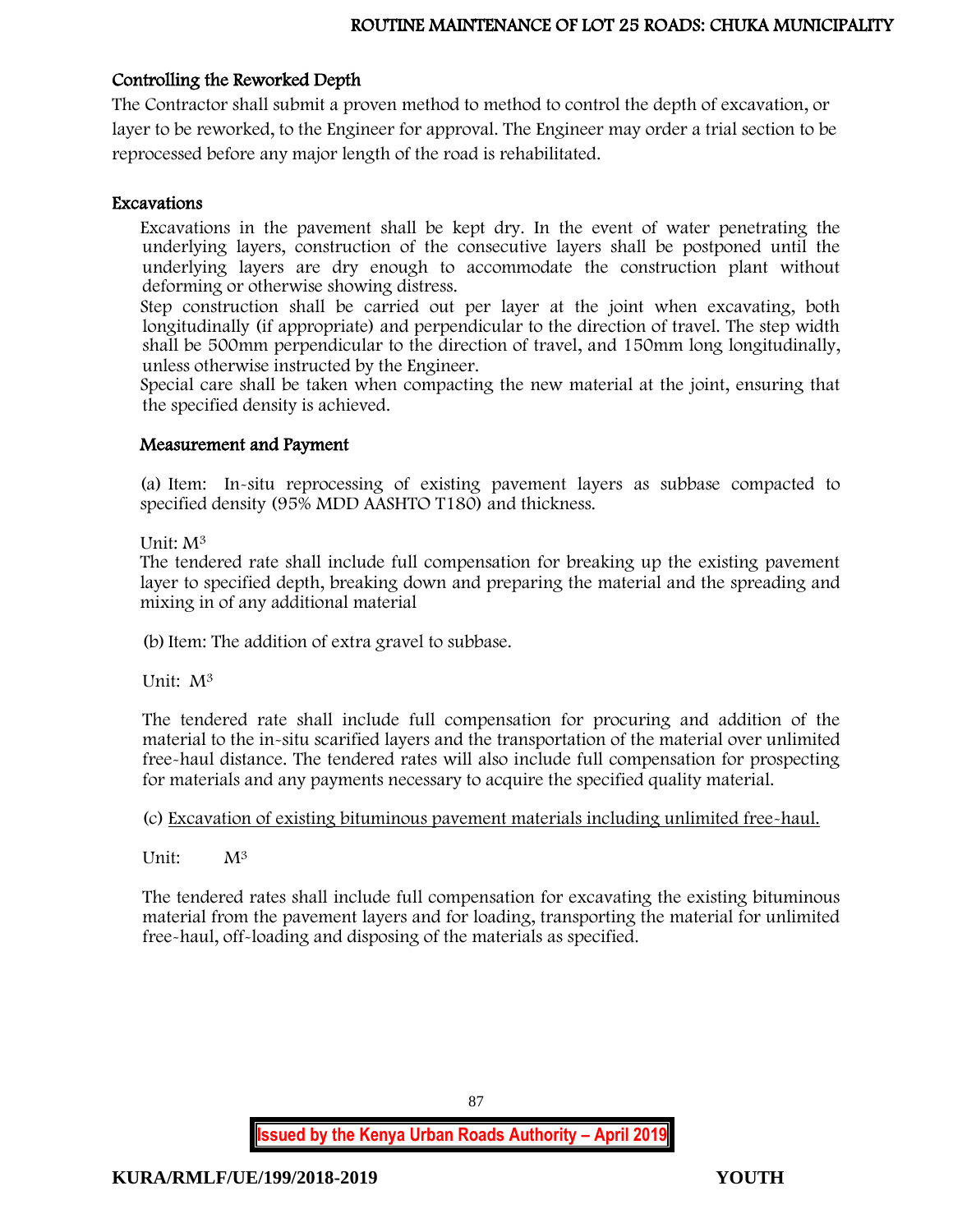### (d) Excavation of the existing pavement

### Unit:  $M^3$

The tendered rate shall include full compensation for excavating the existing material from the pavement layers and for loading, transporting the material for unlimited free-haul distance, off-loading and disposing of the material as specified.

Payment will only be made for breaking up and excavating existing pavement layers to the specified depth if the material is to be removed to spoil.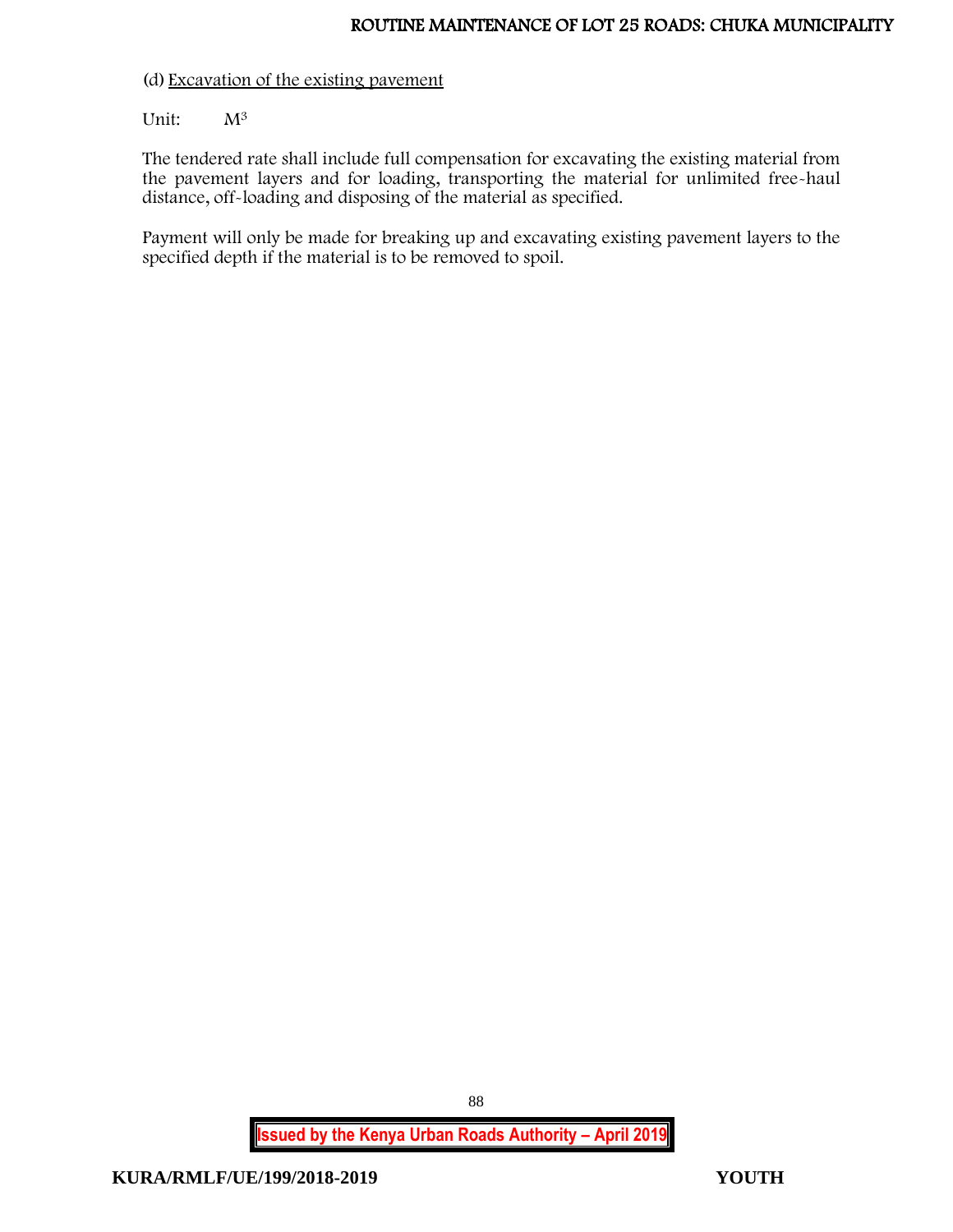### SECTION 15 - BITUMINOUS SURFACE TREATMENTS

#### 1501B PREPARATION OF SURFACE

In addition to requirements of Clause 1503B of the Standard Specifications, the contractor shall prepare and Repair Cracks, Edges, Potholes and Other Failures as follows: -

### a) Cracks 3.0mm or less in width

The entire crack area shall be cleaned by brushing with a wire brush and then blowing with a compressed air jet and the crack sealed with 80/100 cutback bitumen using a pouring pot or pressure lance and hand squeegee. The surface shall then de dusted with sand or crushed dust.

### b) Cracks greater than 3.0mm in width

Before these cracks are filled a steel wire brush or router shall be used to clean them and then a compressed air jet shall be used to clean and remove any foreign or lose material in the crack until the entire crack area is clean.

When the crack and surrounding area have been thoroughly cleaned, dry sand shall be forced into the crack until it is sealed in the manner specified for cracks less than 3.0mm width.

## c) Potholes, edges and other repair areas

Where instructed, the Contractor shall prepare areas for the repair of potholes, road edges and other repair areas by excavating off unsuitable or failed material and debris, trimming off excavated edges, cleaning and compacting the resulting surfaces and applying MC 30 or MC 70 cut-back bitumen prime coat at a rate of 0.8-1.2 litres/m<sup>2</sup>, all as directed by the Engineer. Measurement and payment shall be made under the relevant item of Bill No 15. Where the surface repair on potholes and edges are to be carried out, Asphalt Concrete Type I (0/14gradation) shall be used. Bituminous material for repair of failures and other repair areas shall be paid for under the relevant item of Bill No 16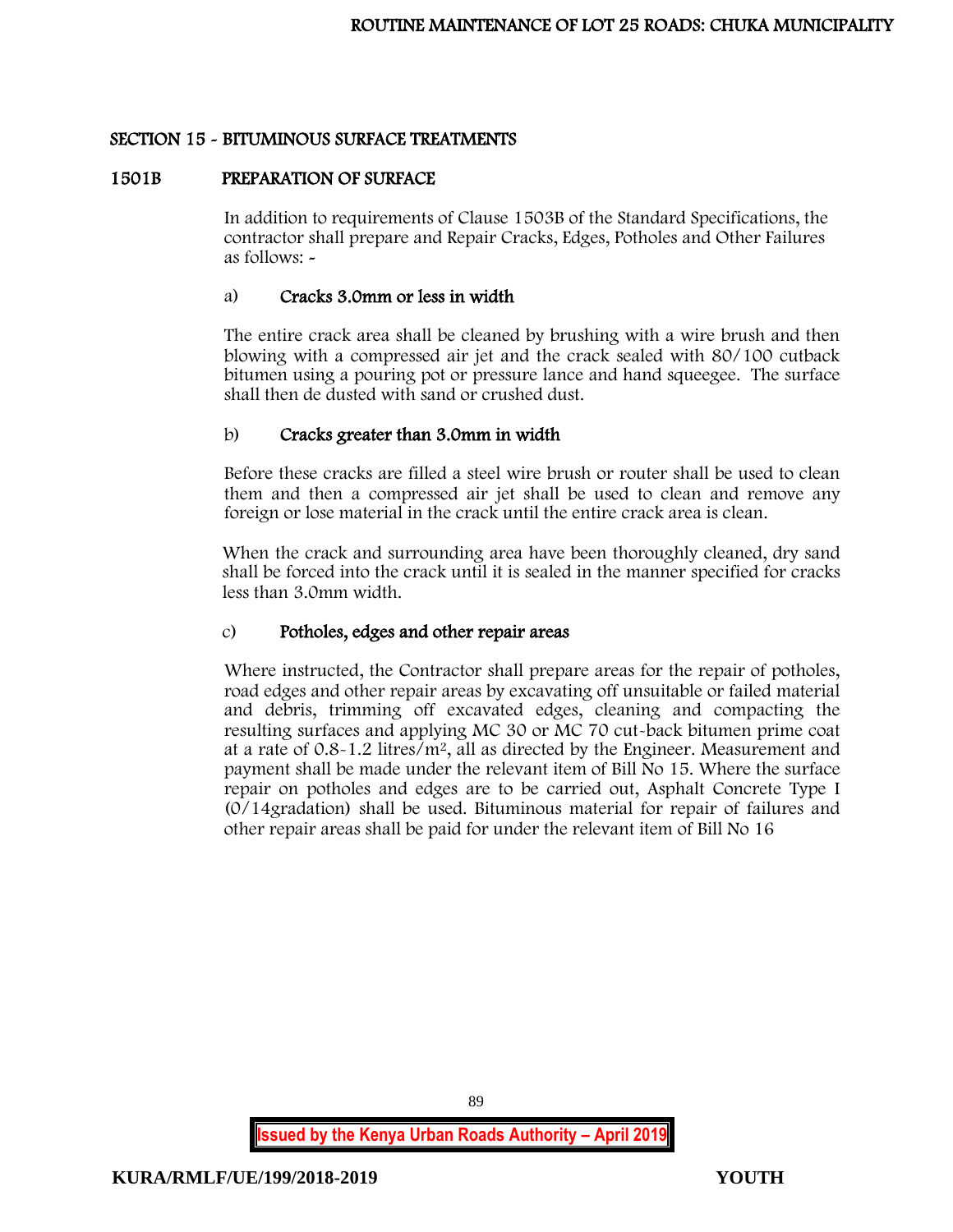## PART B - PRIME COAT

### 1502B MATERIALS FOR PRIME COAT AND TACK COAT.

For prime coat, the binder shall be a medium-curing cutback MC 70 unless otherwise directed by the Engineer.

The rate of spray of bituminous prime coat refers to the gross volume of the cutback bitumen, that is to say the volume of the bitumen plus dilatants.

Prime coat shall be applied to gravel areas that are to receive bituminous mixes as directed by the Engineer.

The tack coat shall consist of bitumen emulsion KI-60 unless otherwise directed by the Engineer.

The rates of spray of the binder shall be as instructed by the Engineer and shall generally be within the range 0.8-1.2 litres/square metre.

### 1511C MEASUREMENT AND PAYMENT

(a) Seal coat

Seal coats shall be measured by the litre, for each type of bituminous binder for each seal coat, calculated as the product of the area in square metres sprayed and the rate of application in litres/square metres, corrected to 15.6  $\circ$  C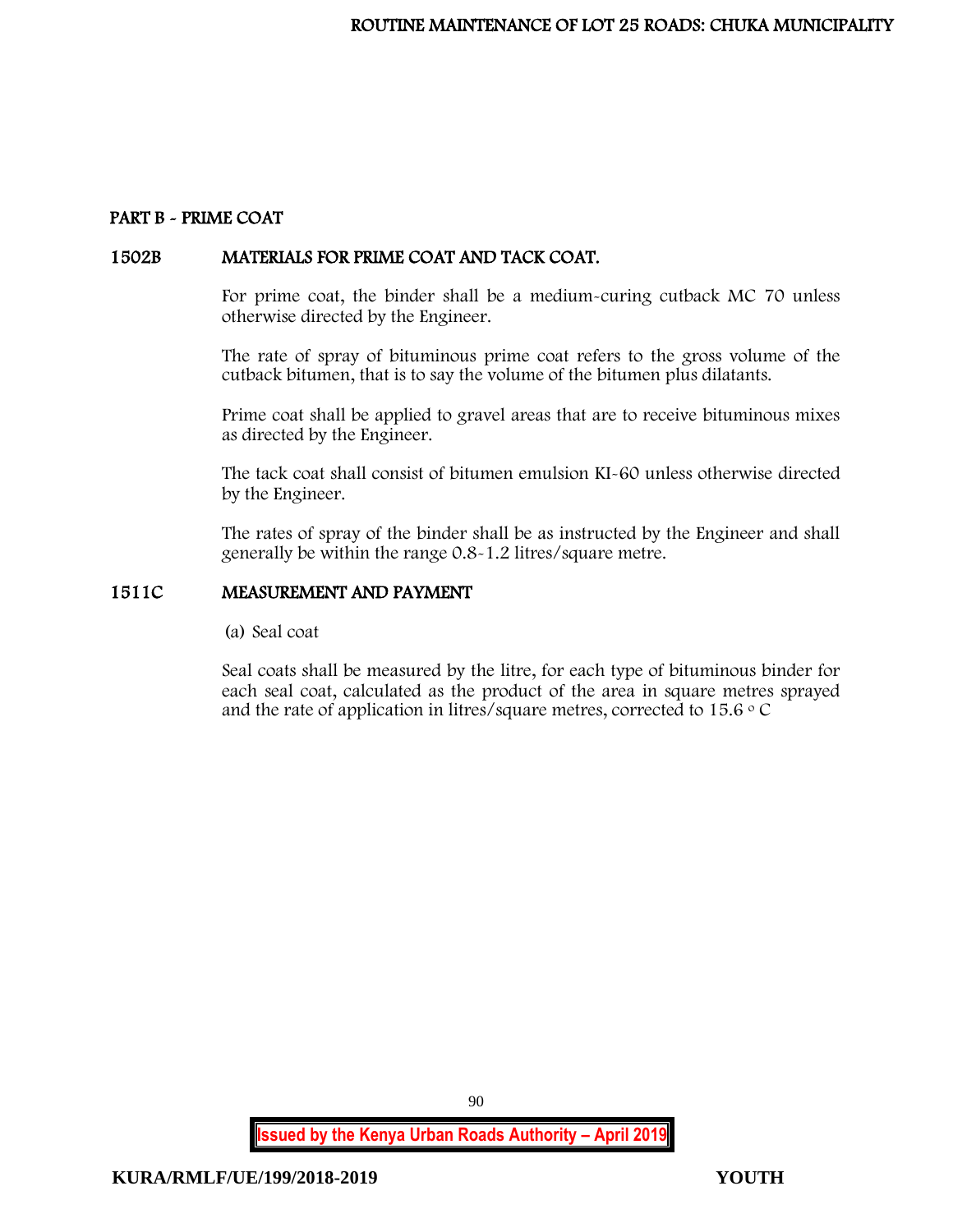## SECTION 16 - BITUMINOUS MIX BASES, BINDER COURSES AND WEARING COURSES

This section covers different types of bituminous mixes for base and surface (wearing and binder courses) and is divided into the following parts: -

Part A General

Part B Asphalt Concrete for carriageway

## PART A – GENERAL

## 1601A SCOPE OF PART A

Part A comprises all the general requirements for bituminous mixes, which apply to Part B as well.

## 1602A REQUIREMENTS FROM OTHER SECTIONS

The following sections of this Specification apply to Part B of this section and shall be read in conjunction therewith:-

| Materials and Testing of Materials                 |
|----------------------------------------------------|
| Setting Out and Tolerances                         |
| Quarries, Borrow Pits, Stockpile and Spoil Areas   |
| Bituminous Surface Treatments and Surface Dressing |
|                                                    |

## 1603A CONSTRUCTION PLANT

#### (a) General

The Contractor shall submit to the Engineer in accordance with Section 1 of its Specification, full details of the construction plant he proposes to use and the procedures he proposes to adopt for carrying out the permanent Works.

The Engineer shall have access at all times to construction plant for the purposes of inspection. The Contractor shall carry out regular calibration checks in the presence of the Engineer and shall correct forthwith any faults that are found.

All construction plant used in the mixing, laying and compacting of bituminous mixes shall be of adequate rated capacity, in good working condition, and shall be acceptable to the Engineer. Obsolete or worn-out plant will not be allowed on the work.

## (b) Mixing Plant

Bituminous materials shall be mixed in a plant complying with ASTM Designation D995 and shall be located on the Site unless otherwise agreed by the Engineer. It shall be equipped with at least three bins for the storage of heated aggregates and a separate bin for filler. All bins shall be covered to prevent the ingress of moisture.

91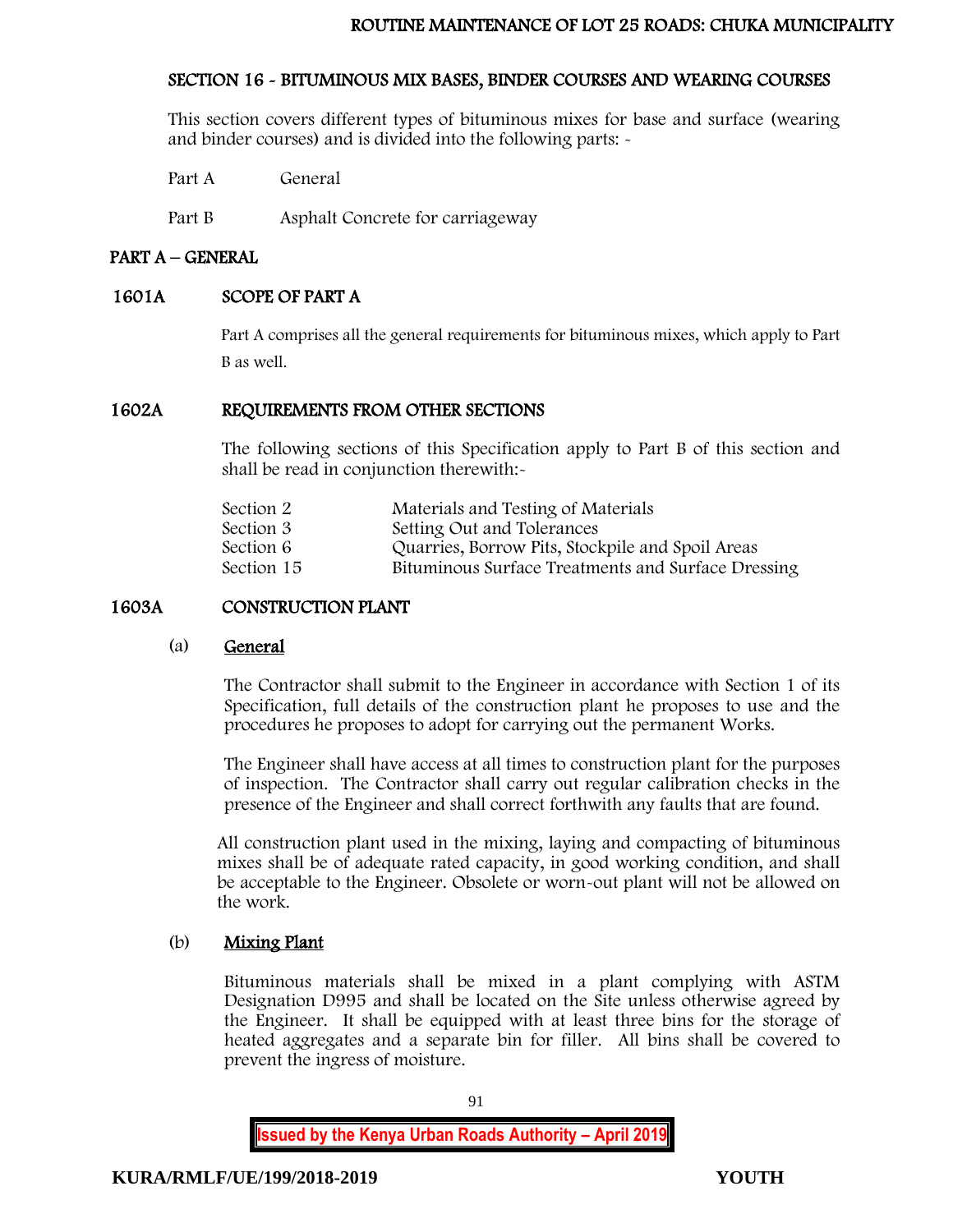### ROUTINE MAINTENANCE OF LOT 25 ROADS: CHUKA MUNICIPALITY

The plant may be either the batch-mix type or the continuous-mix type and shall be capable of regulating the composition of the mixture to within the tolerances specified in Clause 1614A of this Specification.

The bitumen tank shall be capable of maintaining its contents at the specified temperature within a tolerance of 5<sup>0</sup>C and a fixed thermometer easily read from outside the tank. Any bitumen that has been heated above  $180^{\circ}$ C or has suffered carbonisation from prolonged heating shall be removed from the plant and disposed of.

### (c) Laying Plant

Bituminous materials shall be laid by a self-propelled spreader finisher equipped with a hopper, delivery augers and a heated adjustable vibrating screed. It shall be capable of laying bituminous materials with no segregation, dragging, burning or other defects and within the specified level and surface regularity tolerance. Delivery augers shall terminate not more than 200mm from the edge plates.

### (d) Compaction Plant

The Contractor shall provide sufficient rollers of adequate size and weight to achieve the specified compaction. Prior to commencing the laying of bituminous mixes in the permanent Works the Contractor shall carry out site trials in accordance with Section 2 of this Specification to demonstrate the adequacy of his plant and to determine the optimum method of use and sequence of operation of the rollers.

It is important to achieve as high a density as possible at the time of construction and it is expected that vibrating rollers will be required to produce the best results. However, it is essential that thorough pre-construction trials are carried out to ensure that:-

- (a) The roller is set up to have the optimum amplitude and frequency of vibration for the particular material being laid
- (b) That the roller does not cause breakdown of the aggregate particles.
- (b) That the optimum compaction temperatures are established which allow compaction without causing ripple effects or other distortions of the surfacing.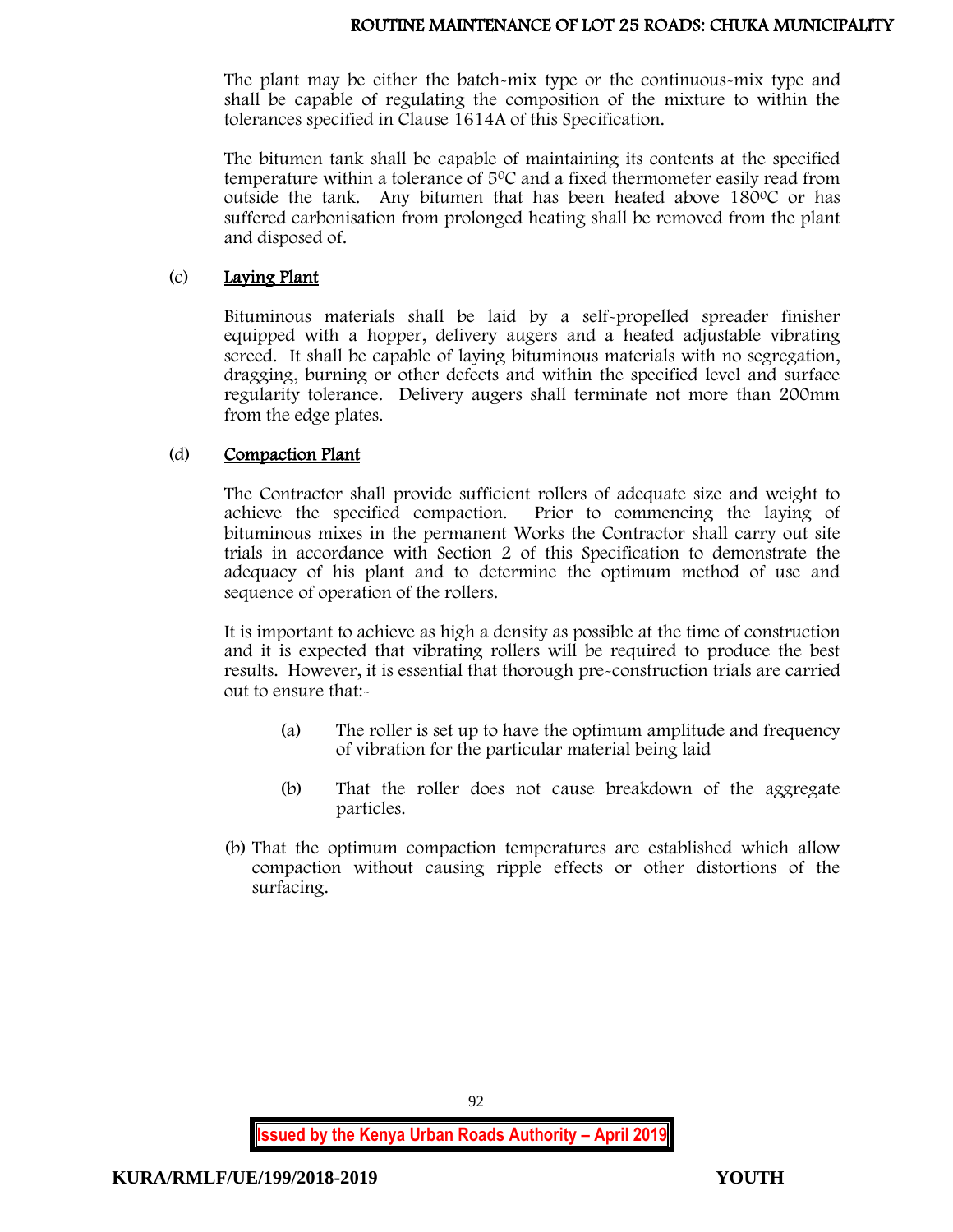### 1604A PREPARATION OF SURFACE

Immediately before placing the bituminous mix in the pavement, the existing surface shall be cleaned of all material and foreign matter with mechanical brooms or by other approved methods. The debris shall be deposited well clear of the surface to be covered.

Any defect of the surface shall be made good and no bituminous mix shall be laid until the Engineer has approved the surface.

A tack coat shall be applied in accordance with Section 15 of this Specification. If the Engineer considers a tack coat is required prior to laying the bituminous mix or between layers of the bituminous mix, due solely to the

Contractor's method of working, then such tack coat shall be at the Contractor's expense.

#### 1605A DESIGN AND WORKING MIXES

At least two months prior to commencing work using a bituminous mix, the Contractor shall, having demonstrated that he can produce aggregates meeting the grading requirements of the Specification, submit samples of each constituent of the mix to the Engineer. The Engineer will then carry out laboratory tests in order to decide upon the proportion of each constituent of the initial design mix or mixes to be used for site trials to be carried out in accordance with Clause 1606A of this Specification.

Should the Engineer conclude from the site trials that the mix proportion or aggregate grading are to be changed, the Contractor shall submit further samples of the constituents and carry out further site trials all as directed by the Engineer.

The Engineer may instruct the alteration of the composition of the -75 micron fraction of the aggregates by the addition or substitution of mineral filler. The Engineer may also instruct the alteration of all or part of the -6.3mm fraction of the aggregates by the addition or substitution of natural sand.

The Contractor shall make the necessary adjustments to his plant to enable the revised mix to be produced.

Following laboratory and site trials the Engineer will determine the proportions of the working mix and the Contractor shall maintain this composition within the tolerances given in Clause 1614A.

Should any changes occur in the nature or source of the constituent materials, the Contractor shall advise the Engineer accordingly. The procedure set out above shall be followed in establishing the new mix design.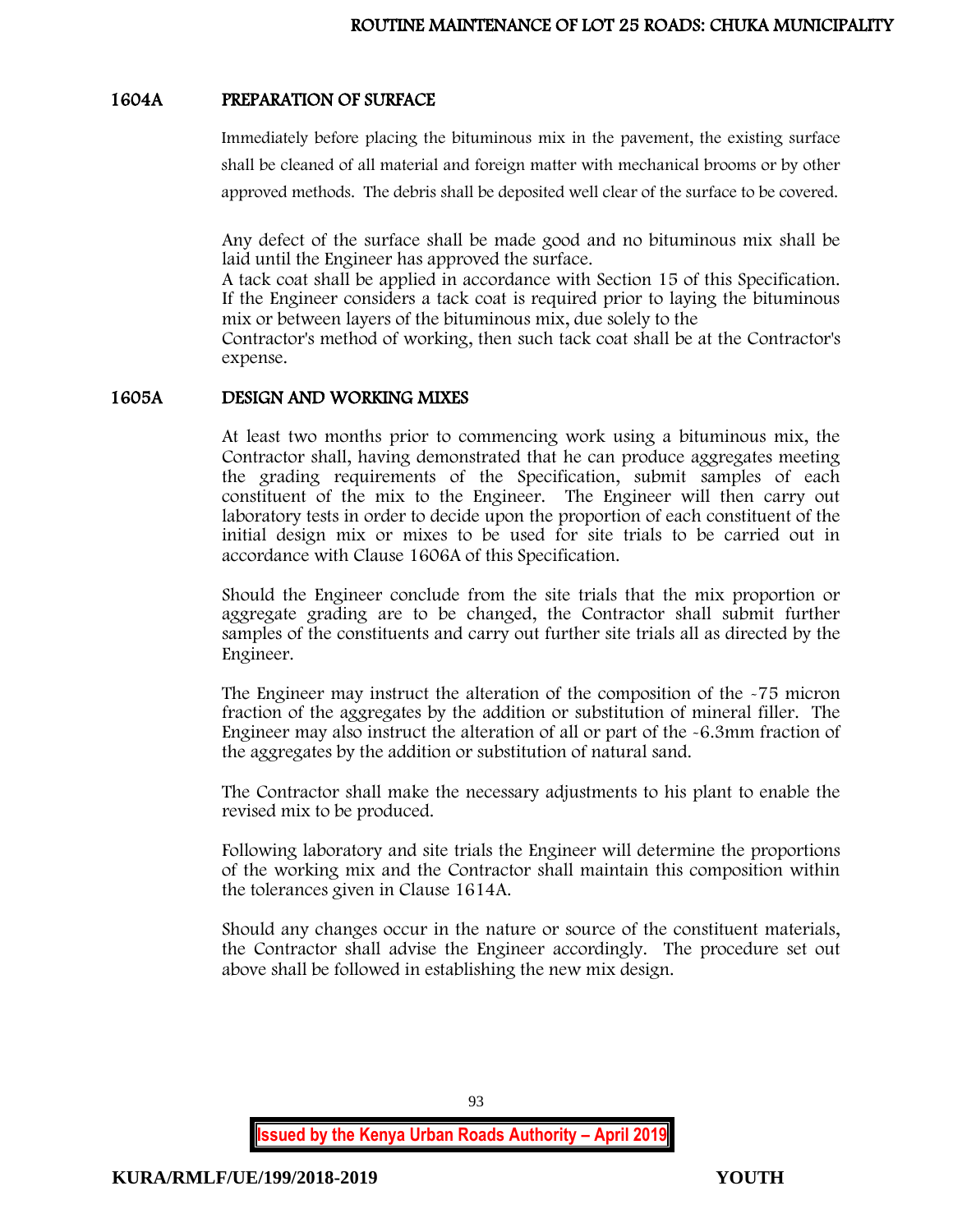### 1606A SITE TRIALS

Full scale laying and compaction site trials shall be carried out by the Contractor on all asphalt pavement materials proposed for the Works using the construction plant and methods proposed by the Contractor for constructing the Works. The trials shall be carried out with the agreement, and in the presence of the Engineer, at a location approved by the Engineer.

The trials shall be carried out to: -

- a) Test materials, designed in the laboratory, so that a workable mix that satisfies the specification requirements can be selected.
- b) To enable the Contractor to demonstrate the suitability of his mixing and compaction equipment to provide and compact the material to the specified density and to confirm that the other specified requirements of the completed asphalt pavement layer can be achieved.

Each trial area shall be at least 100 metres long and to the full construction width and depth for the material. It may form part of the Works provided it complies with this Specification. Any areas that do not comply with this Specification shall be removed.

The Contractor shall allow in his programme for conducting site trials and for carrying out the appropriate tests on them. The trial on any pavement layer shall be undertaken at least 21 days ahead of the Contractor proposing to commence full-scale work on that layer.

The Contractor shall compact each section of trial over the range of compactive effort the Contractor is proposing and the following data shall be recorded for each level of compactive effort at each site trial: -

- i. The composition and grading of the material including the bitumen content and type and grade of bitumen used.
- ii. The moisture content of aggregate in the asphalt plant hot bins.
- iii. The temperature of the bitumen and aggregate immediately prior to entering the mixer, the temperature of the mix on discharge from the mixer and the temperature of the mix on commencement of laying, on commencement of compaction and on completion of compaction. The temperature of the mixture is to be measured in accordance with BS 598, Part 3, Appendix A.
- iv. The type, size, mass, width of roll, number of wheels, wheel load, tyre pressures, frequency of vibration and the number of passes of the compaction equipment, as appropriate for the type of roller.
- v. The target voids and other target properties of the mix together with the results of the laboratory tests on the mix.
- vi. The density and voids achieved.
- vii. The compacted thickness of the layer.
- viii. Any other relevant information as directed by the Engineer.

94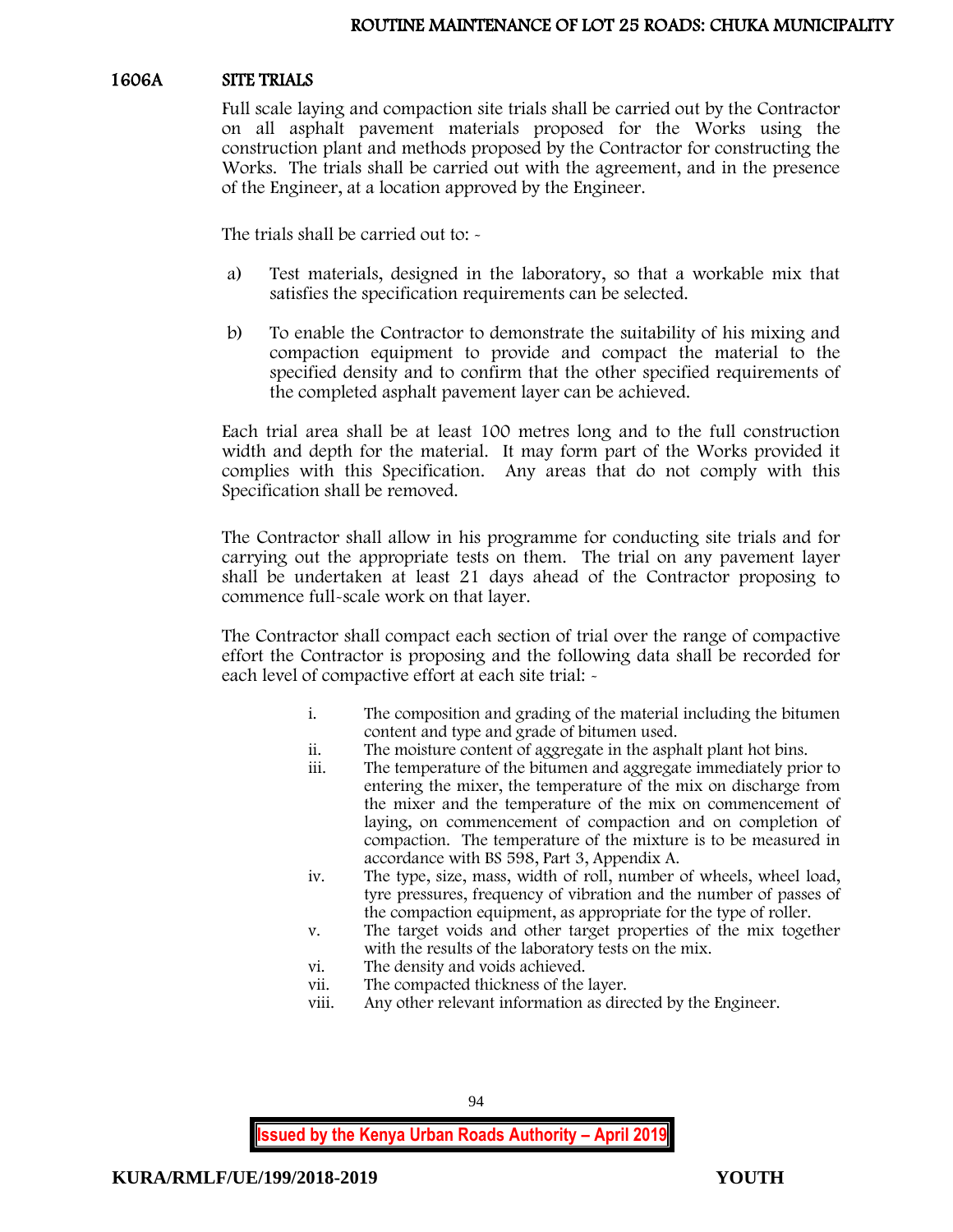### ROUTINE MAINTENANCE OF LOT 25 ROADS: CHUKA MUNICIPALITY

At least eight sets of tests shall be made by the Contractor and the Engineer on each 100 metres of trial for each level of compactive effort and provided all eight sets of results over

the range of compactive effort proposed by the Contractor meet the specified requirements for the material then the site trial shall be deemed successful. The above data recorded in the trial shall become the agreed basis on which the particular material shall be provided and processed to achieve the specified requirements.

#### 1607A MIXING OF AGGREGATES AND BITUMEN

The bitumen shall be heated so that it can be distributed uniformly and care shall be taken not to overheat it. The temperature shall never exceed  $170^{\circ}$ C for 80/100-penetration grade bitumen.

The aggregates shall be dried and heated so that they are mixed at the following temperatures: -

125-165<sup>0</sup>C when 80/100 bitumen is used

The dried aggregates shall be combined in the mixer in the amount of each fraction instructed by the Engineer and the bitumen shall then be introduced into the mixer in the amount specified. The materials shall then be mixed until a complete and uniform coating of the aggregate is obtained.

The mixing time shall be the shortest required to obtain a uniform mix and thorough coating. The wet mixing time shall be determined by the Contractor and agreed by the Engineer for each plant and for each type of aggregate used. It shall normally not exceed 60 seconds.

#### 1608A TRANSPORTING THE MIXTURE

The bituminous mix shall be kept free of contamination and segregation during transportation. Each load shall be covered with canvas or similar covering to protect it from the weather and dust.

#### 1609A LAYING THE MIXTURE

Immediately after the surface has been prepared and approved, the mixture shall be spread to line and level by the laying plant without segregation and dragging.

The mixture shall be placed in widths of one traffic lane at a time, unless otherwise agreed by the Engineer. The compacted thickness of any layer shall be at least 2.5 times the maximum size of the aggregate for wearing course and at least 2 times for binder course. The minimum thickness shall be 25mm.

Only on areas where irregularities or unavoidable obstacles make the use of mechanical laying impracticable, may the mixture be spread and compacted by hand.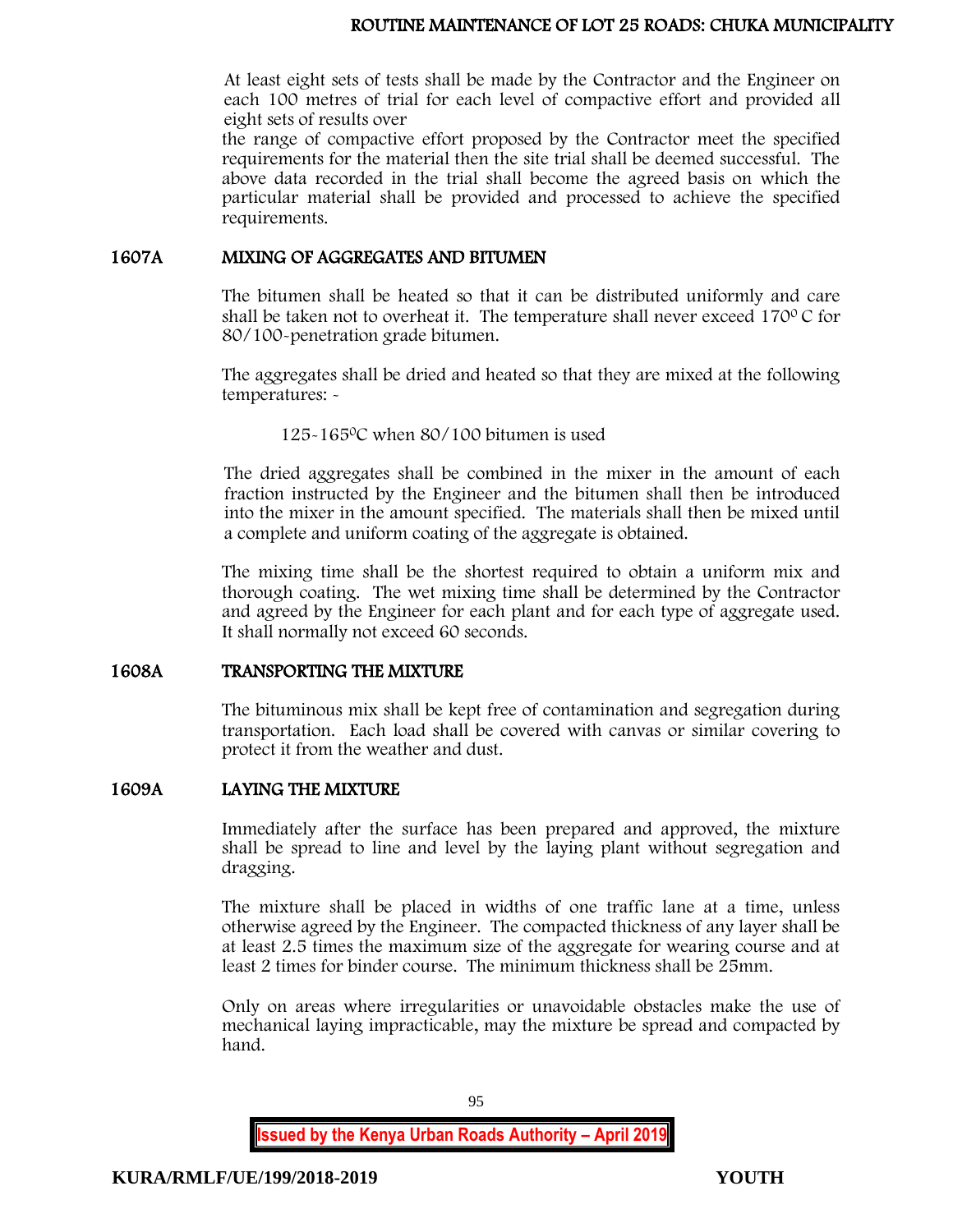### 1610A COMPACTION

Immediately after the bituminous mixture has been spread, it shall be thoroughly and uniformly compacted by rolling.

The layer shall be rolled when the mixture is in such a condition that rolling does not cause undue displacement or shoving.

The number, weight and type of rollers furnished shall be sufficient to obtain the required compaction while the mixture is in a workable condition. The sequence of rolling operations shall be as agreed with the Engineer and proved during site trials. Initial rolling

with steel tandem or three-wheeled roller shall follow the laying plant as closely as possible. The rollers shall be operated with the drive roll nearest the laying plant, at a slow and uniform speed (not exceeding 5 Km/Hr).

Rolling shall normally commence from the outer edge and proceed longitudinally parallel to the centreline, each trip overlapping one half of the roller width. On super elevated curves, rolling shall begin at the low side and progress to the high side. Where laying is carried out in lanes care must be taken to prevent water entrapment.

Intermediate rolling with a pneumatic-tyred or vibratory roller shall follow immediately. Final rolling with a steel-wheeled roller shall be used to eliminate marks from previous rolling.

To prevent adhesion of the mixture to the rollers, the wheels shall be kept lightly moistened with water.

In areas too small for the roller, a vibrating plate compactor or a hand tamper shall be used to achieve the specified compaction.

## 1611A FINISHING, JOINTS AND EDGES

Any mixture that becomes loose and broken, mixed with dirt or foreign matter or is in any way defective, shall be removed and replaced with fresh hot mixture, which shall be compacted to conform to the surrounding area.

Spreading of the mixture shall be as continuous as possible. Transverse joints shall be formed by cutting neatly in a straight line across the previous run to expose the full depth of the course. The vertical face so formed shall be painted lightly with hot 80/100 penetration grade bitumen just before the additional mixture is placed against it.

Longitudinal joints shall be rolled directly behind the paving operation. The first lane shall be placed true to line and level and have an approximately vertical face. The mixture placed in the abutting lane shall then be tightly crowded against the face of the previously placed lane. The paver shall be positioned to spread material overlapping the joint face by 20-30mm. Before rolling, the excess mixture shall be raked off and discarded.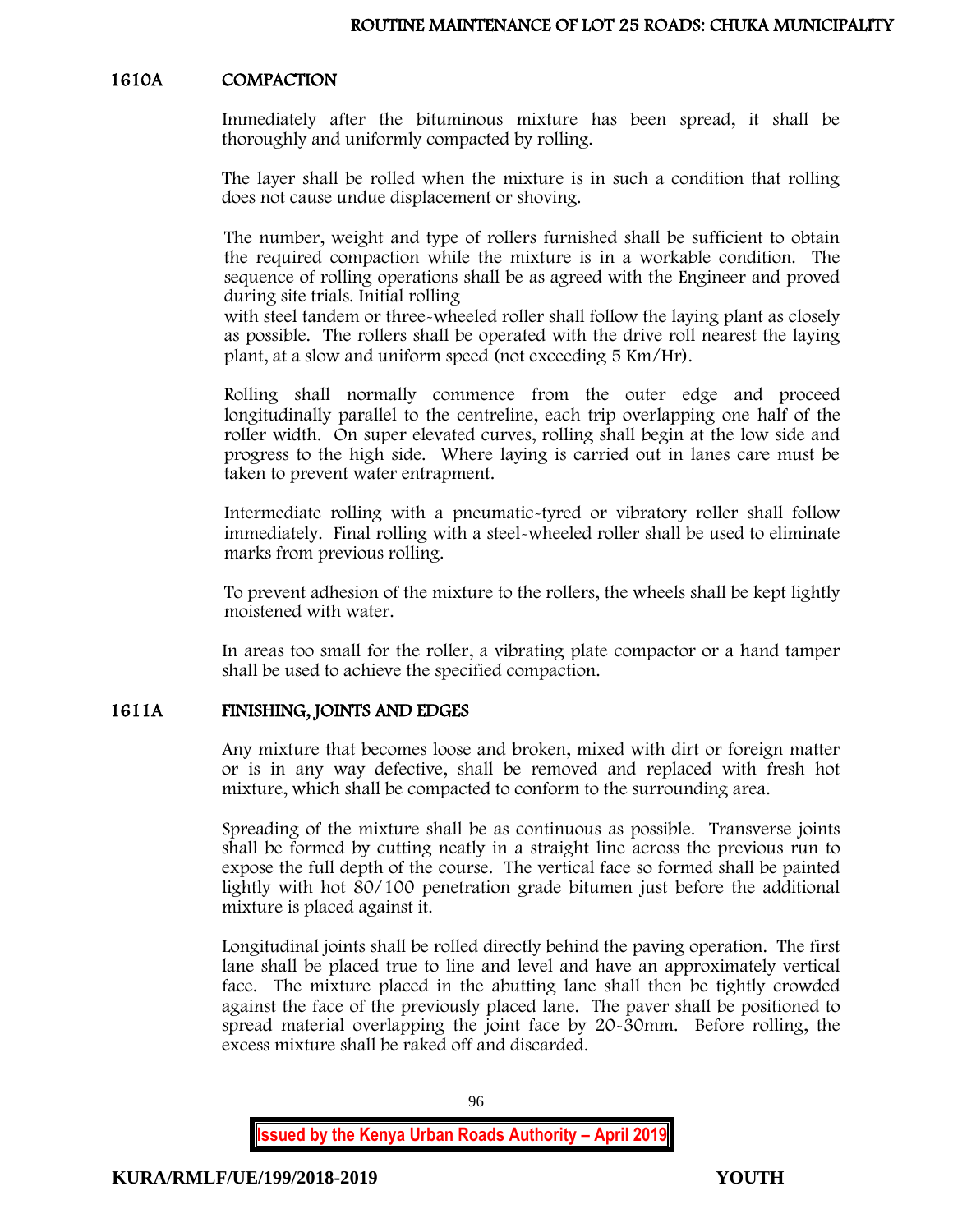### ROUTINE MAINTENANCE OF LOT 25 ROADS: CHUKA MUNICIPALITY

When the abutting lane is not placed in the same day, or the joint is destroyed by traffic, the edge of the lane shall be cut back as necessary, trimmed to line and painted lightly with hot 80/100 penetration grade bitumen just before the abutting lane is placed.

Any fresh mixture spread accidentally on the existing work at a joint shall be carefully removed by brooming it back on to uncompacted work, so as to avoid formation of irregularities at the joint. The finish at joints shall comply with the surface requirements and shall present the same uniformity of finish, texture and density as other sections of the work.

The edges of the course shall be rolled concurrently with or immediately after the longitudinal joint. In rolling the edges, roller wheels shall extend 50 to 100mm beyond the edge.

#### 1612A SAMPLING AND TESTING OF BITUMINOUS MIXTURES

The sampling of bituminous mixtures shall be carried out in accordance with AASHTO T168 (ASTM Designation D979).

## 1613A QUALITY CONTROL TESTING

During mixing and laying of bituminous mixtures, control tests on the constituents and on the mixed material shall be carried out in accordance with Clause 1612A and Section 2 of this Specification.

If the results of any tests show that any of the constituent materials fail to comply with this Specification, the Contractor shall carry out whatever changes may be necessary to the materials or the source of supply to ensure compliance.

If the results of more than one test in ten on the mixed material show that the material fails to comply with this Specification, laying shall forthwith cease until the reason for the failure has been found and corrected. The Contractor shall remove any faulty material laid and replace it with material complying with this Specification all at his own expense.

#### 1614A TOLERANCES

Surfacing courses and base shall be constructed within the geometric tolerances specified in Section 3 of this Specification.

The Contractor shall maintain the composition of the mixture as determined from the laboratory and site trials within the following tolerances, per single test: -

| Bitumen Content                         | 0.3% (by total weight of total mix)                               |
|-----------------------------------------|-------------------------------------------------------------------|
| Passing 10mm sieve<br>and larger sieves | 6% (by total weight of dry aggregate<br>including mineral filler) |
| Passing sieves between                  | 4% (by total weight of dry aggregate                              |

97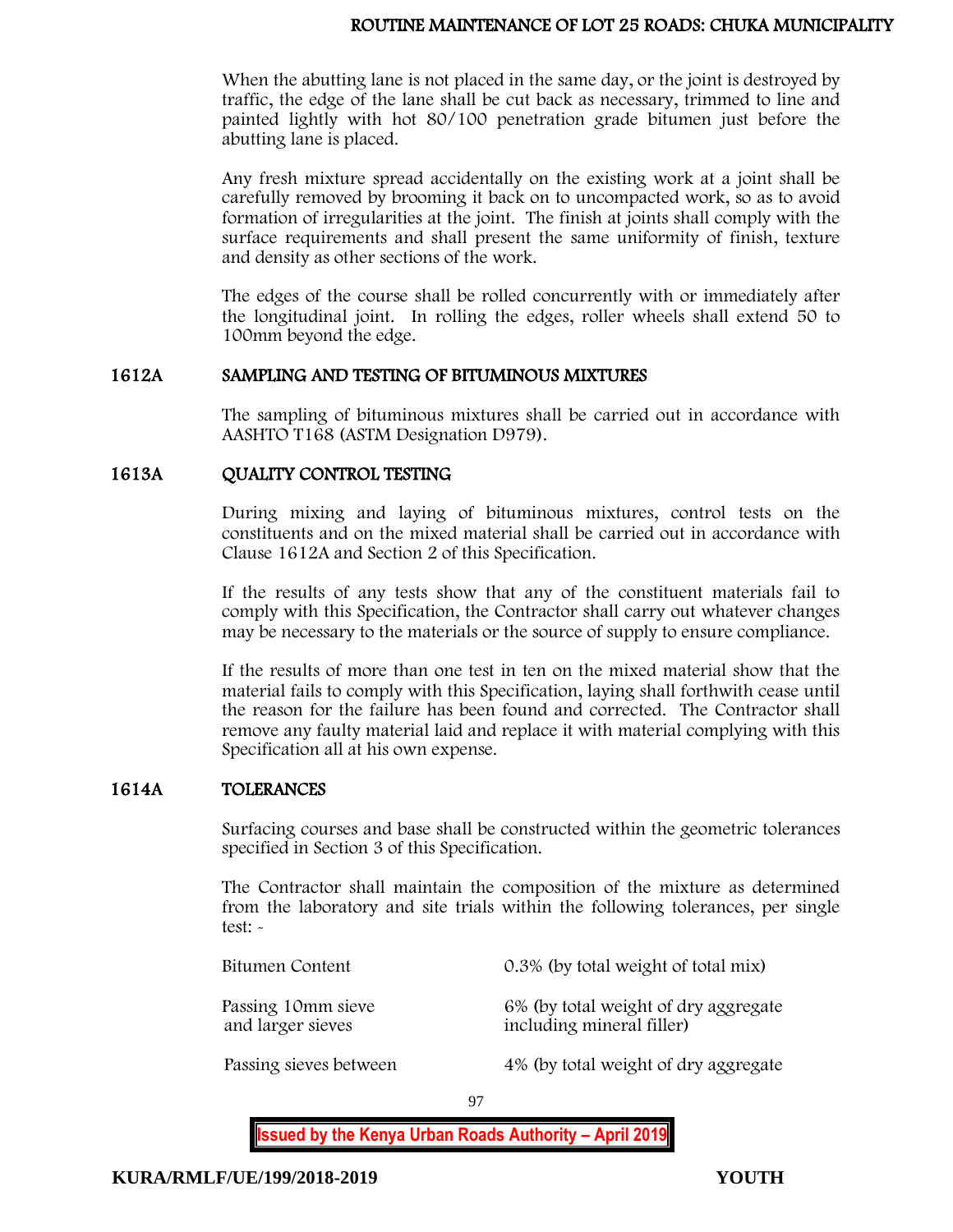### ROUTINE MAINTENANCE OF LOT 25 ROADS: CHUKA MUNICIPALITY

| 10mm and 1.0mm sieves                             | including mineral filler)                                         |
|---------------------------------------------------|-------------------------------------------------------------------|
| Passing sieves between<br>1.0mm and 0.075mm sieve | 3% (by total weight of dry aggregate<br>including mineral filler) |
| Passing 0.075mm sieve                             | 2% (by total weight of dry aggregate<br>including mineral filler) |

The average amount of bitumen in any length of any layer, calculated as the product of the bitumen contents obtained from single tests and the weight of mixture represented by each test, shall not be less than the amount ordered.

The average amount of bitumen for each day's production calculated from the checked weights of mixes shall not be less than the amount ordered. The average amount of bitumen in any length of any layer, calculated as the product of the bitumen contents obtained from single tests and the weight of mixture represented by each test, shall not be less than the amount ordered.

The average amount of bitumen for each day's production calculated from the checked weights of mixes shall not be less than the amount ordered.

The final average overall width of the upper surface of a bituminous mix layer measured at six equidistant points over a length of 100m shall be at least equal to the width specified. At no point shall the distance between the centreline of the road and the edge of the upper surface of a bituminous mix layer be narrower than that specified by more than 13mm.

#### 1615A MEASUREMENT AND PAYMENT

No separate measurement and payment shall be made for complying with the requirements of Clauses 1601A to 1614A inclusive and the Contractor shall be deemed to have allowed in his rates in Parts B and C of Section 16 of this Specification for the costs of complying with the requirements of Part A of Section 16 of this Specification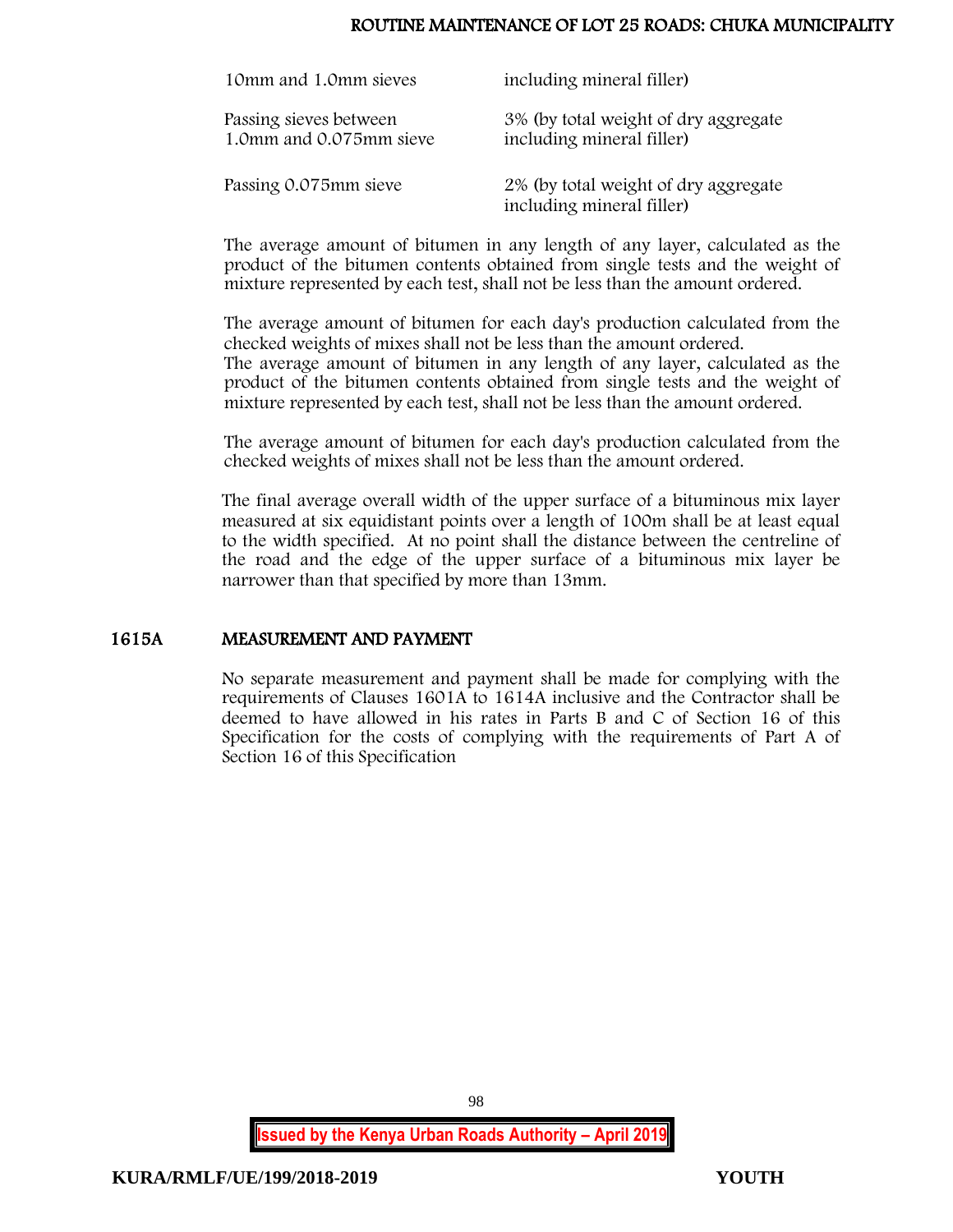## PART B - ASPHALT CONCRETE FOR SURFACING

#### 1601B DEFINITION

Asphalt concrete means a thoroughly controlled, hot-mixed, hot-laid, plant mixture of well-graded dried aggregate and penetration grade bitumen, which, when compacted forms a dense material.

A distinction is drawn between asphalt concrete Type I (High Stability) and asphalt concrete Type II (Flexible). The asphalt concrete type to be used will be Type I.

### 1602B MATERIALS FOR ASPHALT CONCRETE TYPE 1

#### a) Type of bituminous material

The type of material to be used on severe sites will be of the continuously graded type similar to Asphaltic Concrete or Close Graded Macadam. It is essential that these materials are sealed with a single or double surface dressing or a Cape seal.

### b) Penetration Grade Bitumen

Bitumen shall be 80/100 penetration grade since material is being laid at an altitude of more than 2,500m.

### c) Aggregate

Coarse aggregate (retained on a 6.3mm sieve) shall consist of crushed stone free from clay, silt, organic matter and other deleterious substances. The aggregate class will be specified in the Special Specification and it shall comply with the requirements given in Table 16B-1(b). The grading for 0/20 mm for carriageway and 0/14mm for shoulders for binder course is as specified below:

| <b>Sieve size</b> | 0/20       | 0/14       |
|-------------------|------------|------------|
| 28                | 100        |            |
| 20                | $90 - 100$ | 100        |
| 14                | 75-95      | $90 - 100$ |
| 10                | 60-82      | 70-90      |
| 6.3               | $47 - 68$  | $52 - 75$  |
| 4                 | $37 - 57$  | $40 - 60$  |
| 2                 | $25 - 43$  | $30 - 45$  |
|                   | 18-32      | $20 - 35$  |
| 0.425             | $11 - 22$  | $12 - 24$  |
| 0.300             | $9 - 17$   | $10 - 20$  |
| 0.150             | $5 - 12$   | $6 - 14$   |
| 0.075             | $3 - 7$    | $4 - 8$    |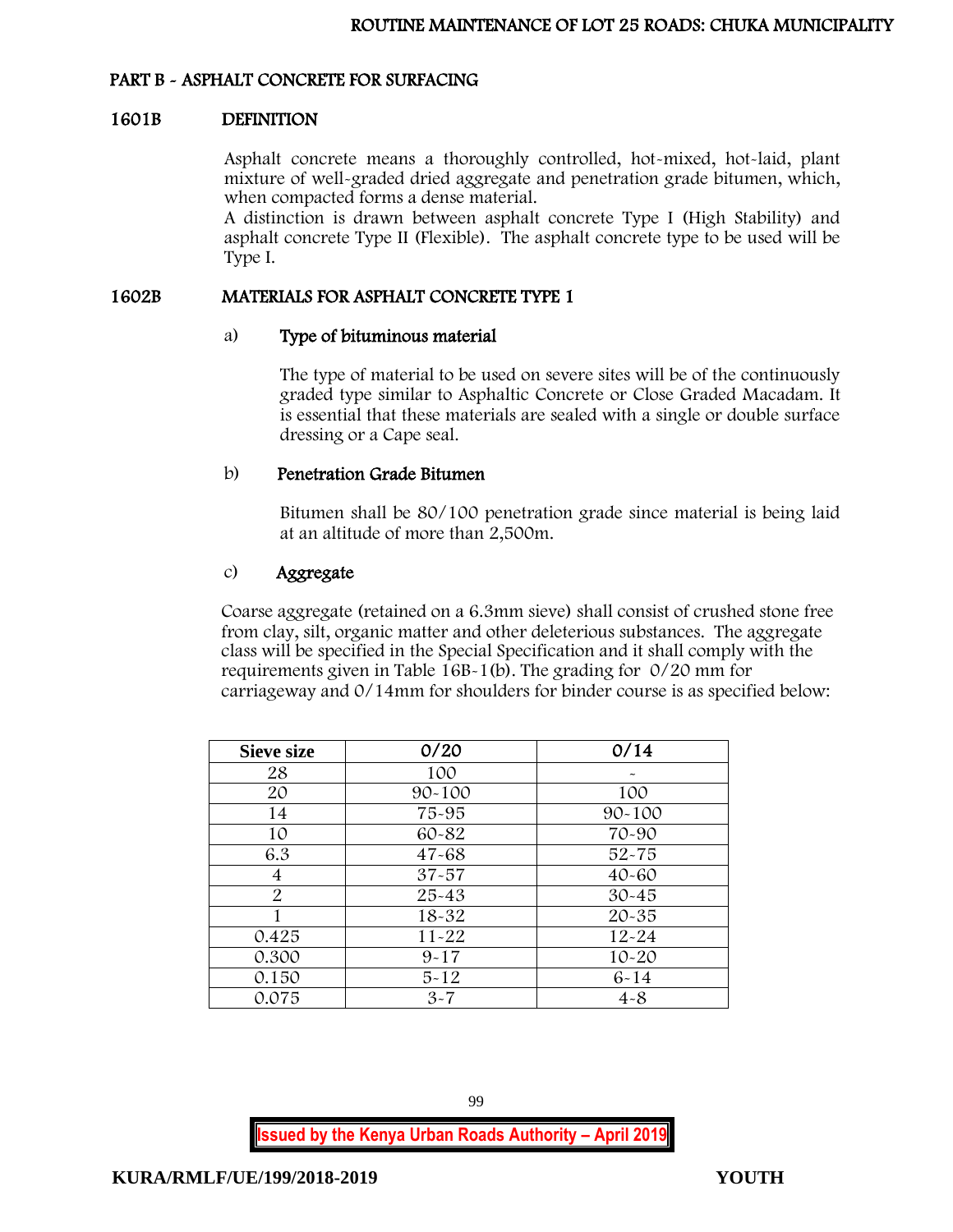### TABLE 16B-1(b) - REQUIREMENTS FOR COARSE AGGREGATE

| Coarse Aggregate<br>(Retained on a 6.3mm Sieve) |                      |
|-------------------------------------------------|----------------------|
| <b>Test</b>                                     | Maximum Value        |
| LAA<br><b>ACV</b><br>SSS                        | 30<br>25<br>12<br>25 |

Fine aggregate (passing a 6.3mm sieve) shall be free from clay, silt, organic and other deleterious matter and shall be non-plastic. Unless otherwise specified in the Special Specification it shall consist of entirely crushed rock produced from stone having a Los Angeles Abrasion of not more than 40. The Sand Equivalent of the fine aggregate shall not be less than 40 and the SSS not more than 12.

## b) Mineral Filler

Mineral Filler shall consist of ordinary Portland Cement 42.5 Grade

### 1603B GRADING REQUIREMENTS

The grading of the mixture of coarse and fine aggregate shall be within and approximately parallel to the grading envelopes given in Table 16B-1(b), for 0/14mm as specified for binder course, as described below.

## GRADING REQUIREMENTS

To arrive at a suitable design it is necessary to investigate a number of gradings so that a workable mix, which also retains a minimum of 3 % voids at refusal density, is identified.

The largest particle size used should not be more than 25mm so that the requirements of the Marshall test method can be complied with.

Although the complete range of nominal maximum particle sizes is shown in the Tables, the total thickness of material laid should not be more than 75mm.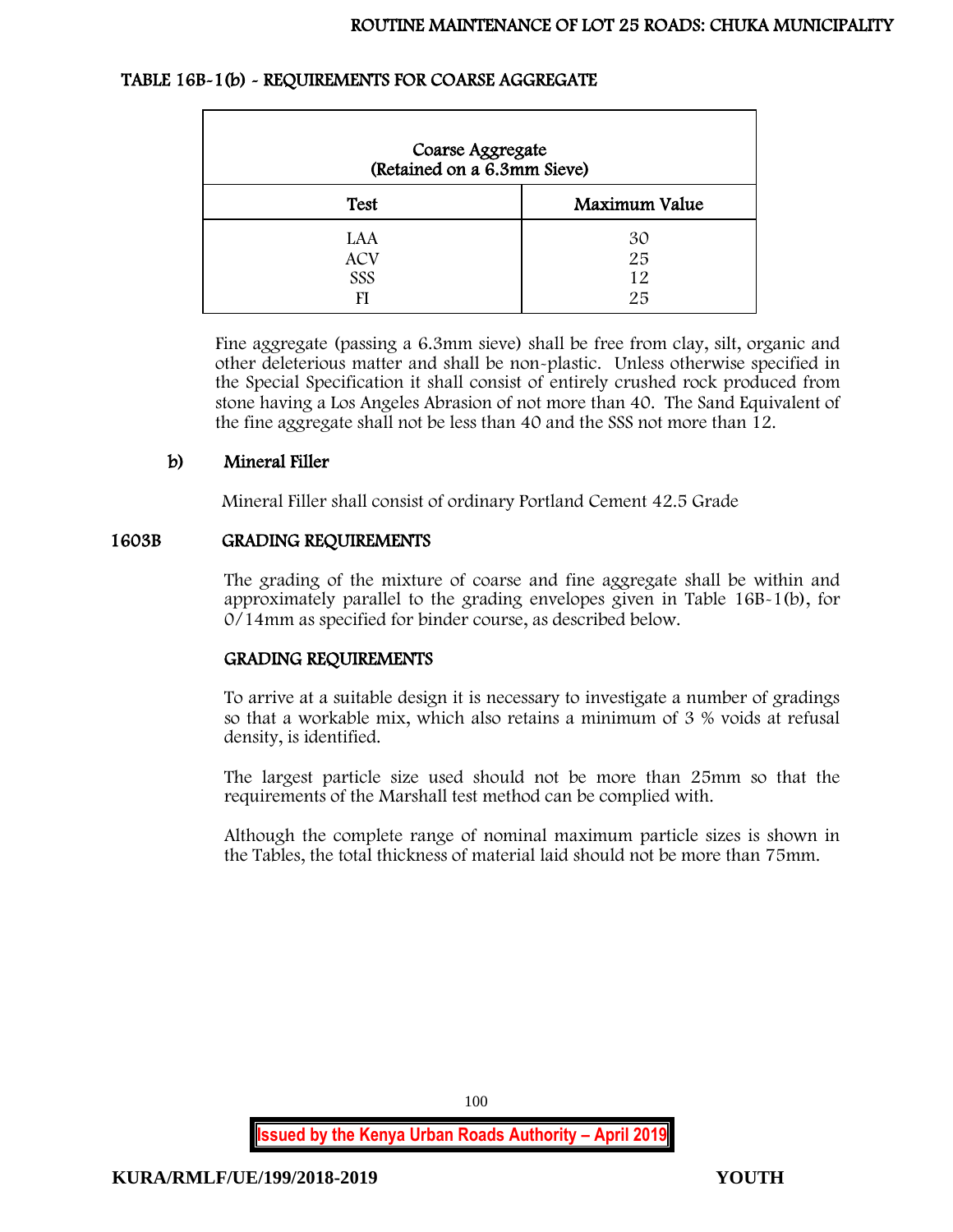### 1604B REQUIREMENTS FOR ASPHALT CONCRETE TYPE 1

The mixture shall comply with the requirements given in Table 16B-2 as specified in the Specification. In addition, minimum Marshall Stability for 2 x 75 blows shall be 9 kN and maximum 18 kN and at compaction to refusal shall have 3% VIM.

The proportion, by weight of total mixture, of bitumen shall be  $5.0 - 6.5\%$  for  $0/14$  mm and  $4.5 - 6.5$  % for  $0/20$ mm. This shall be termed the nominal binder content. The binder content of the working mix will be instructed by the Engineer following laboratory and site trials.

In order to determine the suitability of a coarse aggregate source a Marshall test programme shall be carried out. It will be advantageous to use a crushed rock which is known from past experience to give good results in this test procedure. A grading conforming to the Type I Binder Course detailed in Table 16B-1(a) 0/20 of this Specification should be tested (but with 100% passing the 25mm sieve) and it shall meet the requirements of Table 16B-2 of this Specification.

Having established the suitability of the aggregate source several grading shall be tested in the laboratory, including that used for the Marshall test, to establish relationships between bitumen content and VIM at refusal density. For each mix, samples will be made up to a range of bitumen contents and compacted to refusal using a gyratory compactor and a vibratory hammer in accordance with the procedure described in BS 598 (Part 104 : 1989), with one revision.

It should first be confirmed that compaction on one face of the sample gives the same refusal density as when the same compaction cycle is applied to both faces of the same sample. The procedure, which gives the highest density, must be used.

From the bitumen content-VIM relationship it will be possible to identify a bitumen content which corresponds to a VIM of  $3 \times 7\%$ . If it is considered that the workability of the mix may be difficult then compaction trials should be undertaken. It is advisable to establish two or more gradings for compaction trials.

The mixes identified for compaction trials should be manufactured to the laboratory design bitumen content and to two other bitumen contents of +0.5% and +1% additional bitumen. Cores will be cut to determine the density of the compacted material, having completed this the core will then be reheated to  $145+/-5\degree$  in the appropriate mould and compacted to refusal in the vibrating hammer test. To be acceptable the cores cut from the compaction trial must have a density equivalent to at least 95% of refusal density.

The compaction trials will identify a workable mix which can be made to a bitumen content which gives 3% VIM at refusal density.

101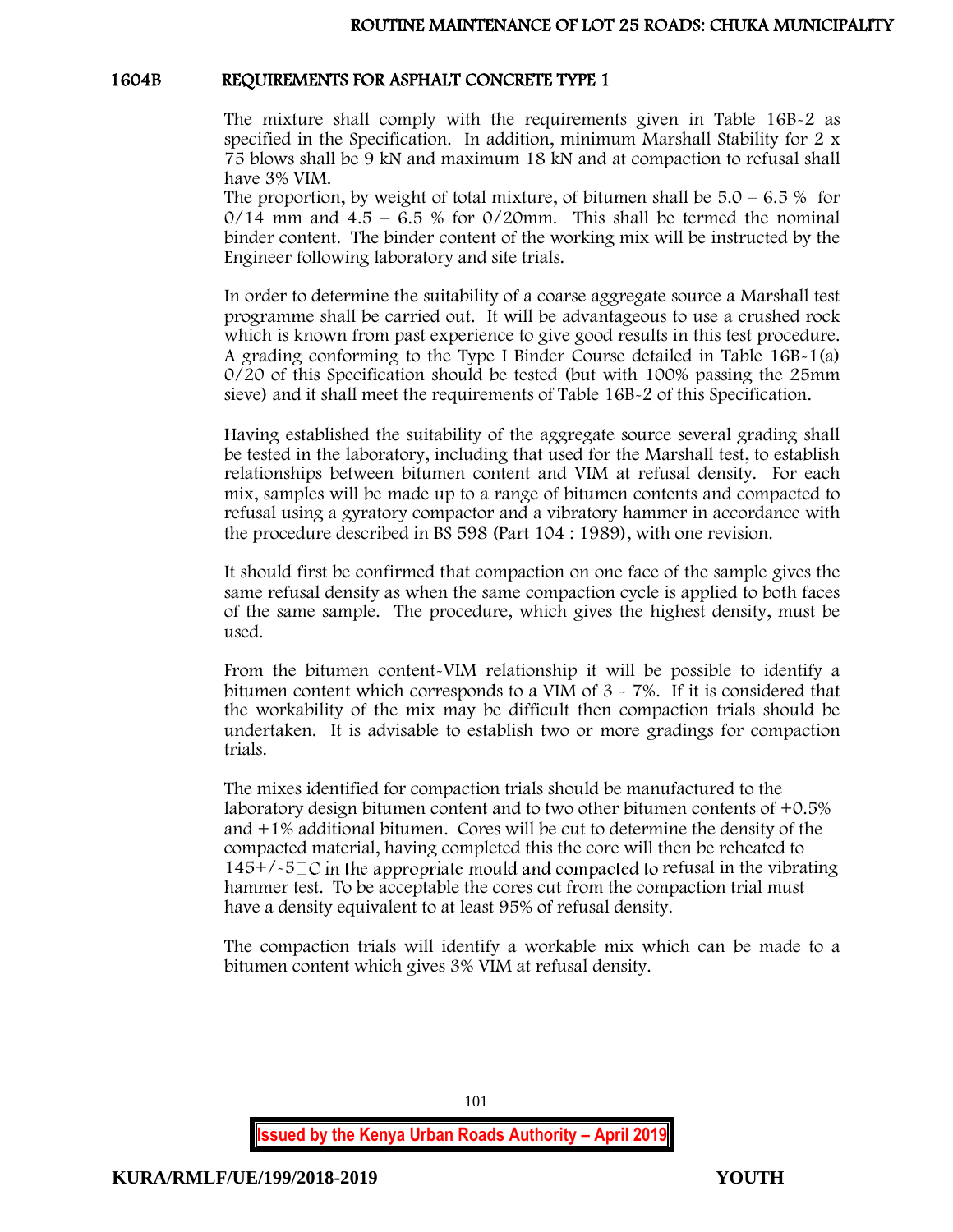### 1605B MIXING AND LAYING HEAVY DUTY ASPHALT

The temperature of the bitumen and aggregates when mixed shall be 110+/-  $3\Box$ C above the softening point (R&B) of the bitumen.

Compaction should commence as soon as the mix can support the roller without undue displacement of material and completed before the temperature of the mix falls below 90<sup>0</sup>C.

The minimum thickness of individual layers should be as follows:

| a)            | For the 37.5mm mix | 65mm             |
|---------------|--------------------|------------------|
| b)            | For the 25.0mm mix | 60mm             |
| $\mathcal{C}$ | For the 19.0mm mix | 50mm             |
| d)            | For the 12.5mm mix | 40 <sub>mm</sub> |

### 1606B COMPACTION

Rolling shall be continued until the voids measured in the completed layer are in accordance with the requirement for a minimum density of 98% of Marshall optimum, or, a minimum mean value of 95% of refusal density (no value less than 93%) as appropriate.

### 1607B MEASUREMENT AND PAYMENT

a) Item : Asphalt Concrete

Unit : m<sup>3</sup> of Asphalt Concrete Used

Asphalt concrete shall be measured by the cubic metre compacted on the road calculated as the product of the length instructed to be laid an the compacted cross-sectional area shown on the Drawings or instructed by the Engineer.

The rate for asphalt concrete shall include for the cost of providing, transporting, laying and compacting the mix with the nominal binder content and complying with the requirements of Parts A and B of Section 16 of this Specification.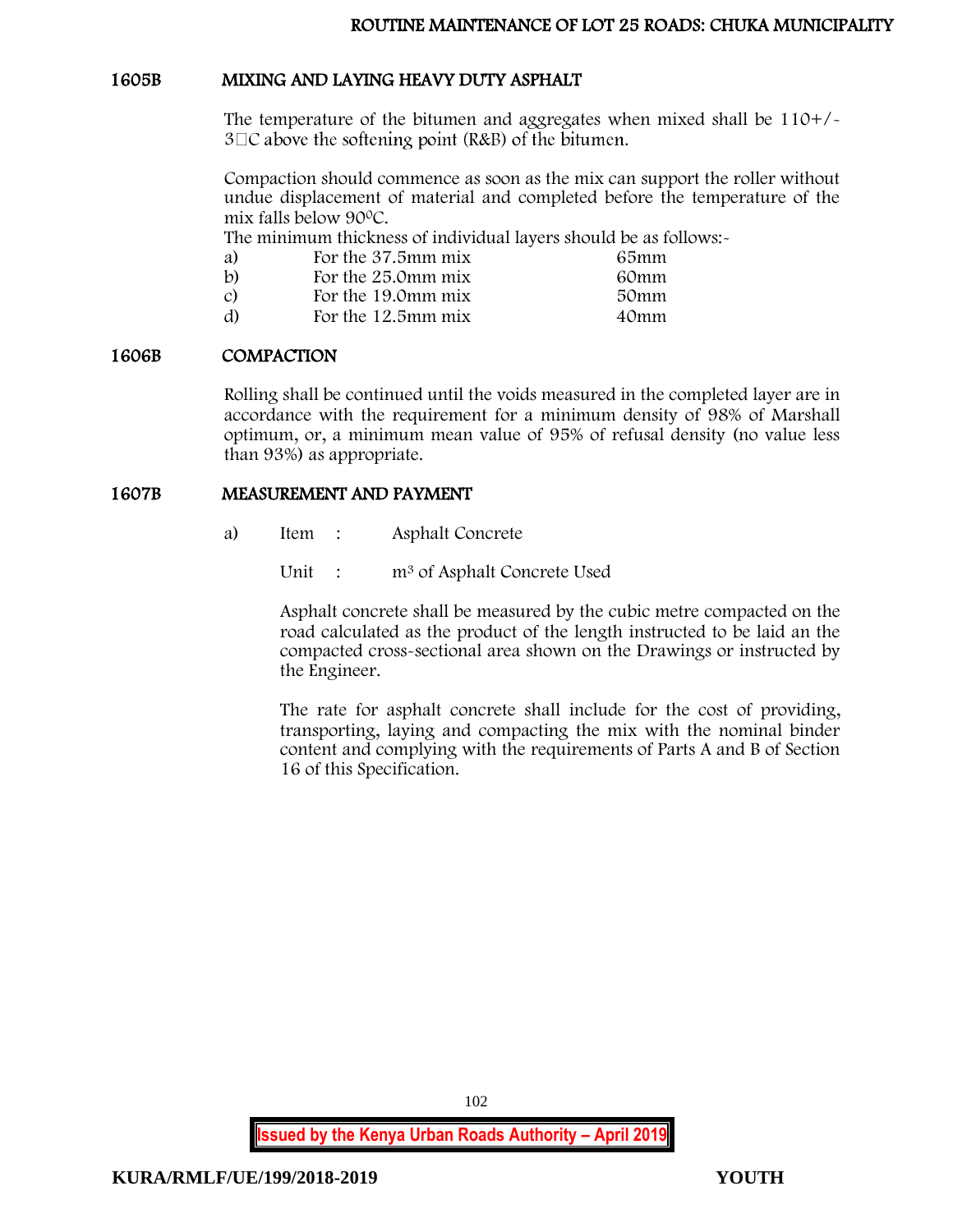### SECTION 17 - CONCRETE WORKS

#### 1703 MATERIALS FOR CONCRETE

This work shall consist of placing selected approved material of 250mm minimum diameter on the foundation put after excavation to receive levelling concrete in accordance with these specifications and in conformity with the lines, grades and cross sections shown on the Drawings as directed by the Engineer.

#### (a) Materials

Selected rock: The selected rock builders to be placed for this work shall be hard, sound, durable quarry stones as approved by the Engineer. Samples of the stone to be used shall be submitted to and approved by the Engineer before any stone is placed.

The maximum size of the stone boulders shall be 300mm.

### (b) Construction Method

After completion of the structural excavation the surface of the loose soil shall be levelled and compacted. Then the stone of the above sizes shall be placed in one layer of 250mm over the compacted bed where the bottom slab will rest. Coarse sand shall be spread to fill up the voids in the stone boulders, and compaction with vibratory compactors should be performed to make this layer dense whereon a concrete of levelling course shall be placed.

#### (c) Measurement and payment

Measurement for the bedding materials shall be made in cubic metres for the completed and accepted work, measured from the dimension shown on the Drawings, unless otherwise directed by the Engineer.

Payment for the bedding Materials for Levelling Concrete Works shall be full compensation for furnishing and placing all materials, all labour equipment, tools and all other items necessary for proper completion of the work in accordance with the Drawings and specifications and as directed by the Engineer.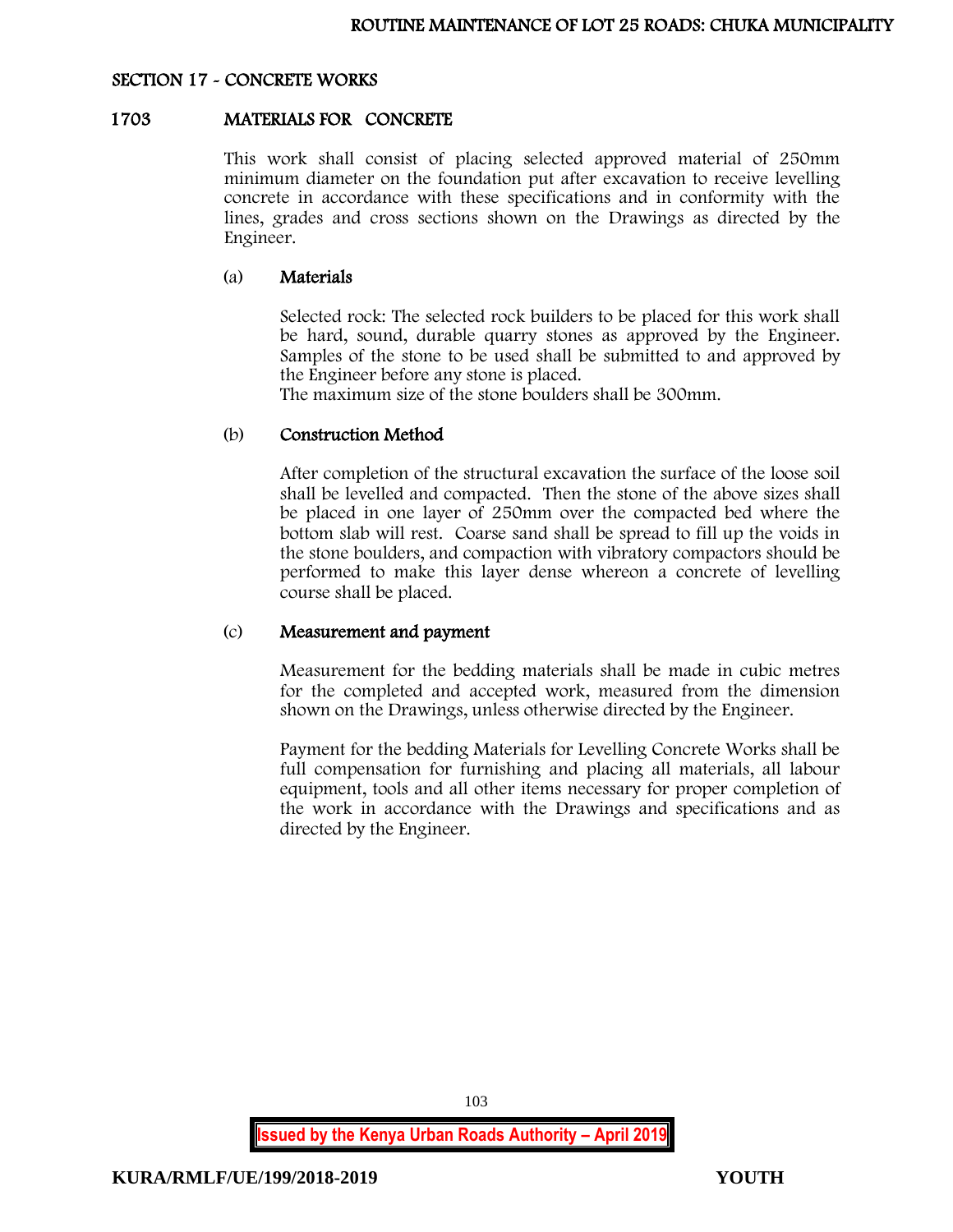#### 1703(A) LEVELLING CONCRETE (CLASS 15/20) FOR BOTTOM SLAB INCLUSIVE OF COST OF FORM WORKS

This work shall consist of placing and levelling lean concrete class 15/20 over the prepared bed of stone boulders in the foundation for bottom slab and wingwalls in accordance with these specifications and which conformity with the lines, grades, thickness and typical cross-sections shown on the drawings unless otherwise directed by the Engineer.

## (a) Materials for Levelling Concrete

Requirement for the concrete class 15/20 is specified as follows:- Design compressive strength (28) days : 15N/mm<sup>2</sup> Maximum size of coarse aggregate : 20mm<br>Maximum cement content : 300 kg/m<sup>3</sup>. Maximum cement content Maximum water/cement ration of 50% with slump of 80mm.

### (b) Construction Method

The bed of stone boulders upon which the levelling concrete will be placed shall be smooth, compacted and true to the grades and crosssection shall be set to the required lines and grades.

### 37.2 (c) Measurement and payment

Measurement for levelling concrete (class 15/20) shall be made in cubic metres completed and accepted levelling concrete work measured in place which is done in accordance with the Drawings and the Specifications.

Payment for this work shall be the full compensation for furnishing and placing all materials, labour, equipment and tools, and other incidentals to Specifications and as directed by the Engineer.

Pay item No. 17/02 Levelling Concrete Works (Class 15/20) for Box Culvert and wingwalls inclusive of Cost of Form works.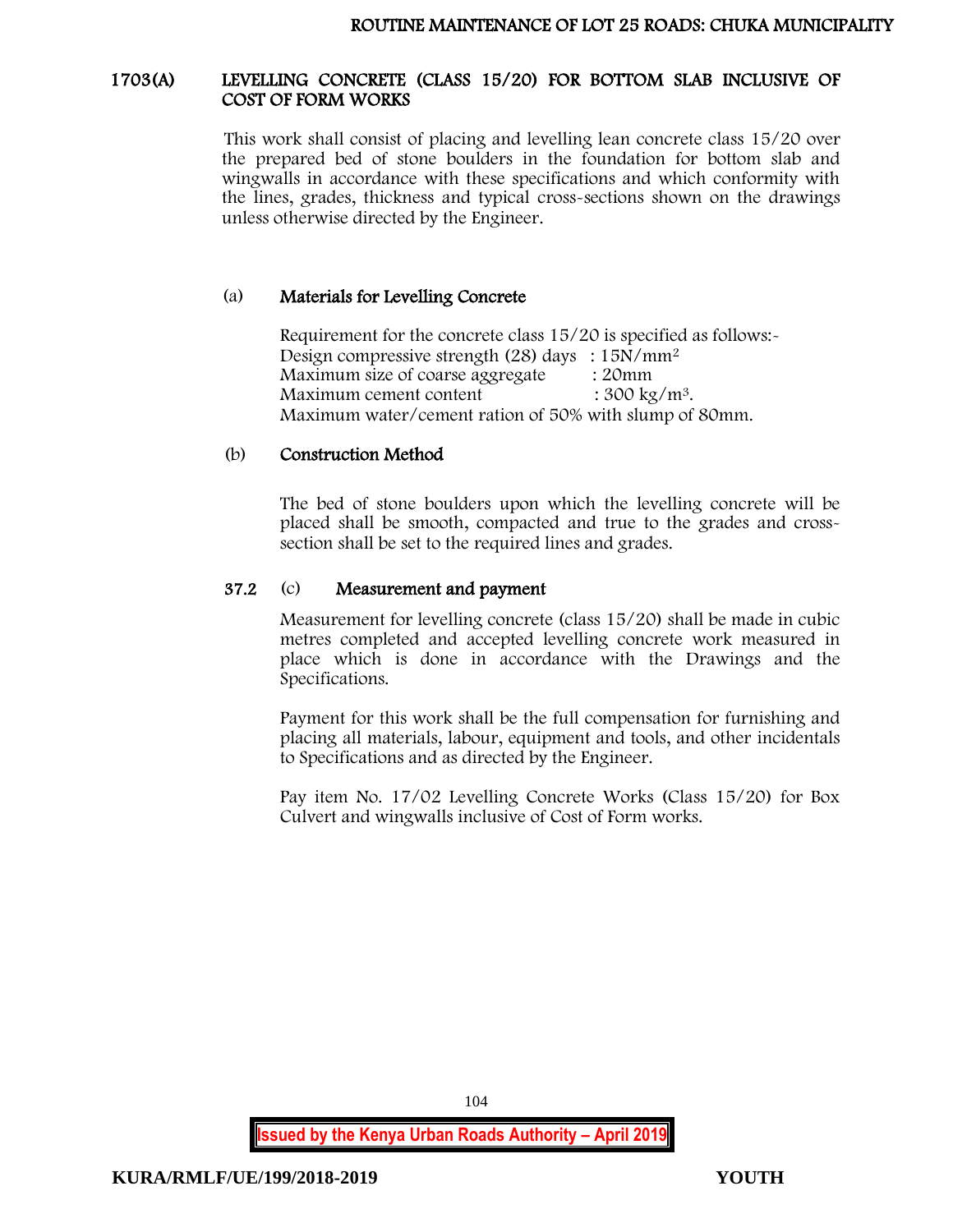## 1703 (C) FORMWORK FOR CULVERT WALLS

This work shall consist of all temporary moulds for forming the concrete for culvert walls and slabs together with all temporary construction required for their support. Unless otherwise directed by the Engineer all formworks shall be removed on completion of the walls and slabs.

#### (a) Materials

Forms shall be made of wood or metal and shall conform to the shape, lines and dimensions shown on the Drawings.

All timber shall be free from holes, loose material, knots, cracks, splits and warps or other defects affecting the strength or appearance of the finished structure.

Release Agents – Release agents shall be either neat oils containing a surface activating agent, cream emulsions, or chemical agents to be approved by the Engineer.

## (b) Construction Method

### (i) Formworks

Formworks shall be designed to carry the maximum loads that may be imposed, and so be rigidly constructed as to prevent deformation due to load, drying and wetting, vibration and other causes. After forms have been set in correct location, they shall be inspected and approved by the Engineer before the concrete is placed.

If requested, the contractor shall submit to the Engineer working drawings of the forms and also, if requested, calculations to certify the rigidity of the forms.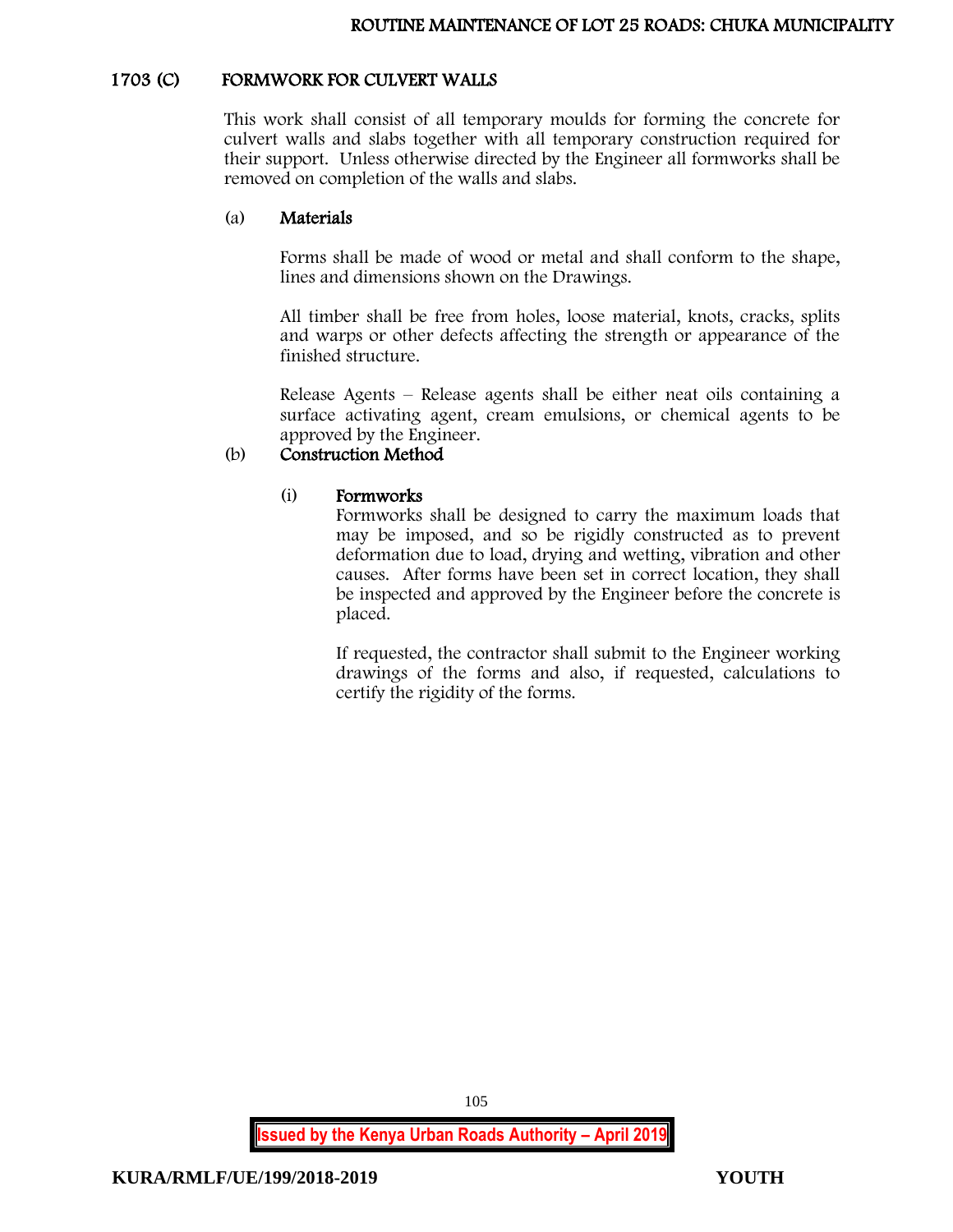### 1703(D) CONCRETE WORKS (CLASS 25/20) OF CULVERT WALLS AND SLABS

This work shall consist of furnishing, mixing, delivering and placing of the concrete for the construction of culvert walls and slabs, in accordance with these Specifications and in conformity with the requirements shown on the Drawings.

Concrete class 25/20 shall be used for Culvert walls and slabs.

## (a) Concrete Materials

(i) Cement: Cement shall be of Portland type and shall conform to the requirements of BS 12 or equivalent.

The contractor shall select only one type or brand of cement or others. Changing of type or brand of cement will not be permitted without a new mix design approved by the Engineer. All cement is subject to the Engineer's approval; however, approval of cement by the Engineer shall not relieve the Contractor of the responsibility to furnish concrete of the specified compressive strength.

Conveyance of cement by jute bags shall not be permitted. Storage in the Contractor's silo or storehouse shall not exceed more than two (2) months, and age of cement after manufacture at mill shall not exceed more than four (4) months. The Contractor shall submit to the Engineer for his approval the result of quality certificate prepared by the manufacturer.

Whenever it is found out that cement have been stored too long, moist, or caked, the cement shall be rejected and removed from the project.

# (b) Aggregates

Fine and coarse aggregates must be clean, hard, strong and durable, and free from absorbed chemicals, clay coating, or materials in amounts that could affect hydration, bonding, strength and durability of concrete. Grading of aggregates shall conform to the following requirements: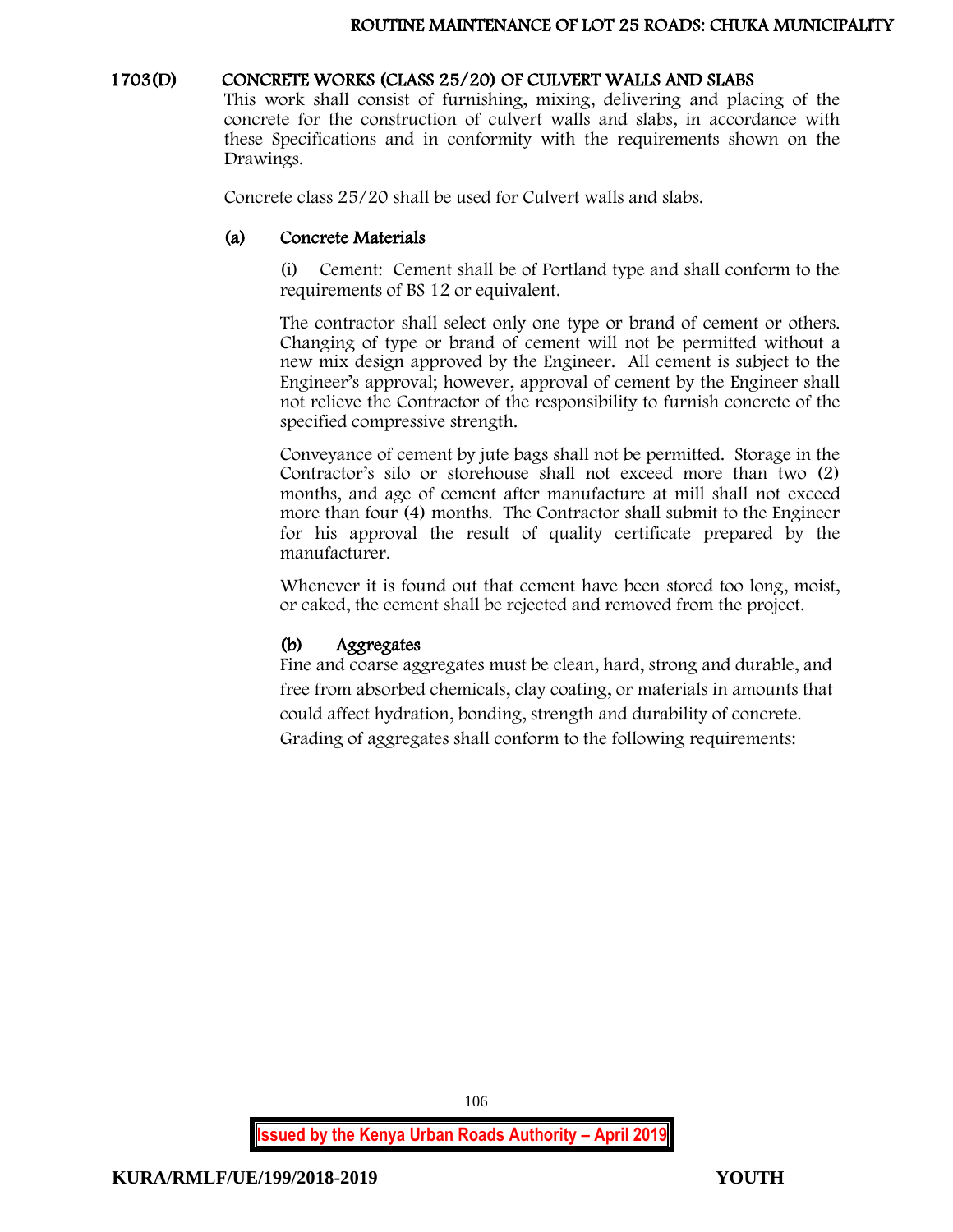# (i) Grading of Fine Aggregates

| <b>Sieve Size</b> | <b>Percentage by Weight Passing</b> |
|-------------------|-------------------------------------|
| 10<br>mm          | 100                                 |
| 5<br>mm           | 89-100                              |
| $2.5$ mm          | 60-100                              |
| 1.2<br>mm         | $30 - 100$                          |
| 0.6 mm            | $15 - 54$                           |
| 0.3<br>mm         | $5 - 40$                            |
| $0.15 \text{ mm}$ | $0 - 15$                            |

## (ii) Grading of Coarse Aggregates

|          |        |    |    | Size of   Amounts finer than each standard sieve percentage by |    |       |          |
|----------|--------|----|----|----------------------------------------------------------------|----|-------|----------|
| Coarse   | weight |    |    |                                                                |    |       |          |
| Aggregat | 40     | 30 | 25 | 20                                                             | 15 | 10    | 局        |
|          | 2.5    |    |    |                                                                |    |       |          |
|          | 100    |    |    | $90 - 100$                                                     |    | 30-69 | $0 - 10$ |
|          |        |    |    |                                                                |    |       |          |

Other requirements for aggregates are as follows:

## (iii) Fine Aggregates

Fitness Modulus, AASHTO  $M-6$  :  $2.3-3.1$ Sodium Sulphate Soundness, AASHTO T104: Max. 10% loss Content of Friable Particles AASHTO 112 : Max 1% by weight<br>
Sand Equivalent. AASHTO T176 : Min. 75 Sand Equivalent, AASHTO T176

# (iv) Coarse Aggregate

| Abrasion, AASGTO T96                  | : Max. $405$ loss      |
|---------------------------------------|------------------------|
| Soft Fragment and shale, AASHTO M80   | : Max. $5\%$ by weight |
| Thin and elongated Pieces, AASHTO M80 | : Max. 15%             |

# (v) Water

All sources of water to be used with cement shall be approved by

the Engineer. Water shall be free from injurious quantities of oil,

alkali, vegetable matter and salt as determined by the Engineer.

# (vi) Admixture

Only admixture, which have been tested and approved in the site laboratory through trial mixing for design proportion shall be used. Before selection of admixture, the Contractor shall submit to the Engineer the specific information or guarantees prepared by the admixture supplier.

The contractor shall not exclude the admixture from concrete proportions.

107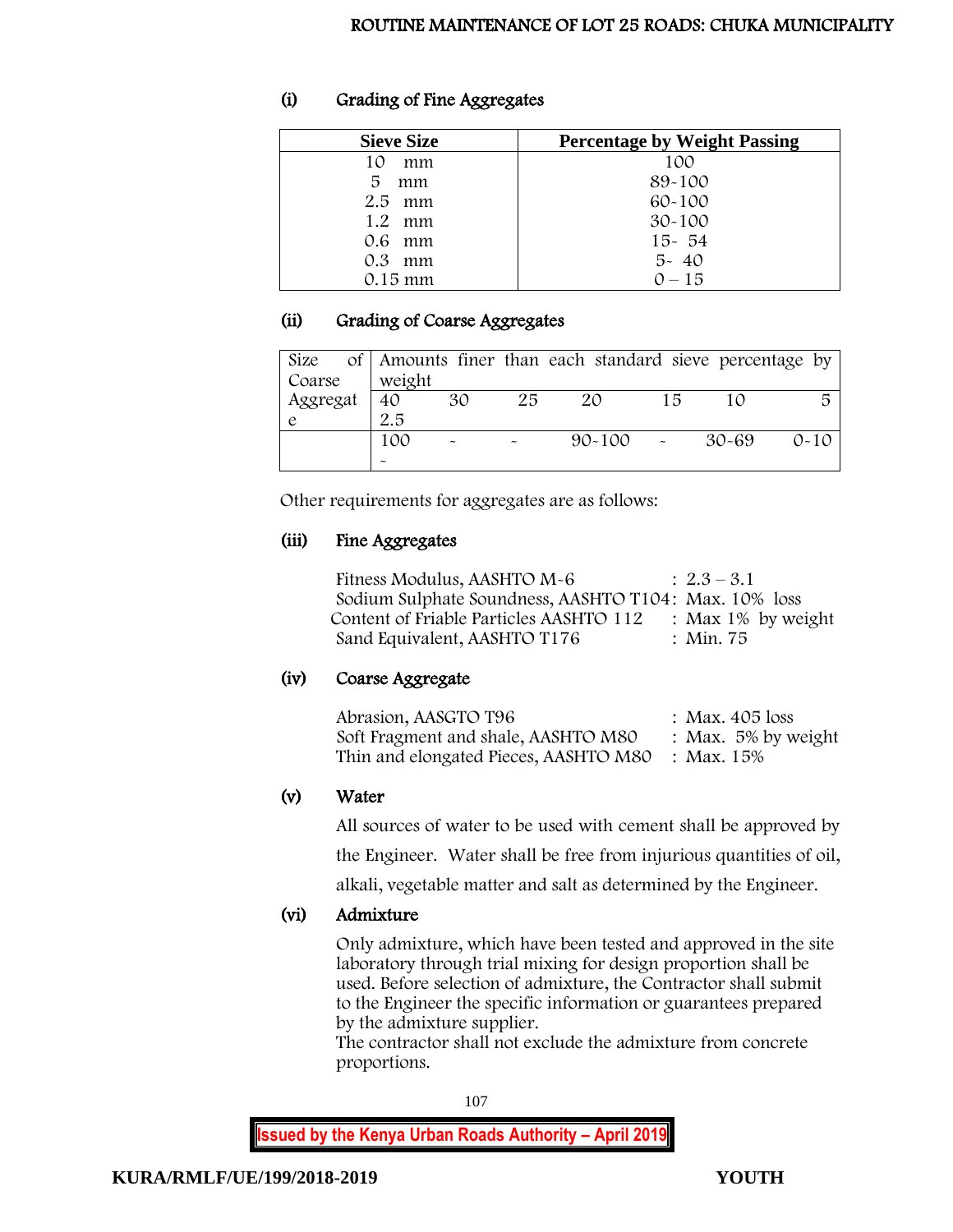#### Concrete class 20/20

Concrete class 25/20 shall be used for culvert walls and slabs. The requirements of Concrete class 25/20 are provided as follows unless otherwise the Engineer will designate any alteration.

Design compressive strength  $(28 \text{ days})$  :  $25N/mm^2$ Maximum size of coarse aggregates : 20mm Maximum water/cement ratio of 45% with slump of 80mm

#### (d) Proportioning Concrete

The Contractor shall consult with the Engineer as to mix proportions at least thirty (30) days prior to beginning the concrete work. The actual mix proportions of cement, aggregates, water and admixture shall be determined by the Contractor under supervision of the Engineer in the site laboratory.

The Contractor shall prepare the design proportions which has 120% of the strength requirement specified for the designated class of concrete.

No class of concrete shall be prepared or placed until its job-mix proportions have been approved by the Engineer.

#### (e) Concrete Work

#### (ii) Batching

Batching shall be done by weight with accuracy of:

| Cement              | : $\frac{1}{2}$ percent |
|---------------------|-------------------------|
| Aggregate           | $\frac{1}{2}$ percent   |
| Water and Admixture | : 1 percent.            |

Equipment should be capable of measuring quantities within these tolerances for the smartest batch regularly used, as well as for larger batches.

The accuracy of batching equipment should be checked every month in the presence of the Engineer and adjusted when necessary.

# (iii) Mixing and delivery

Slump of mixed concrete shall be checked and approved at an accuracy of +25mm against designated slump in these specifications.

108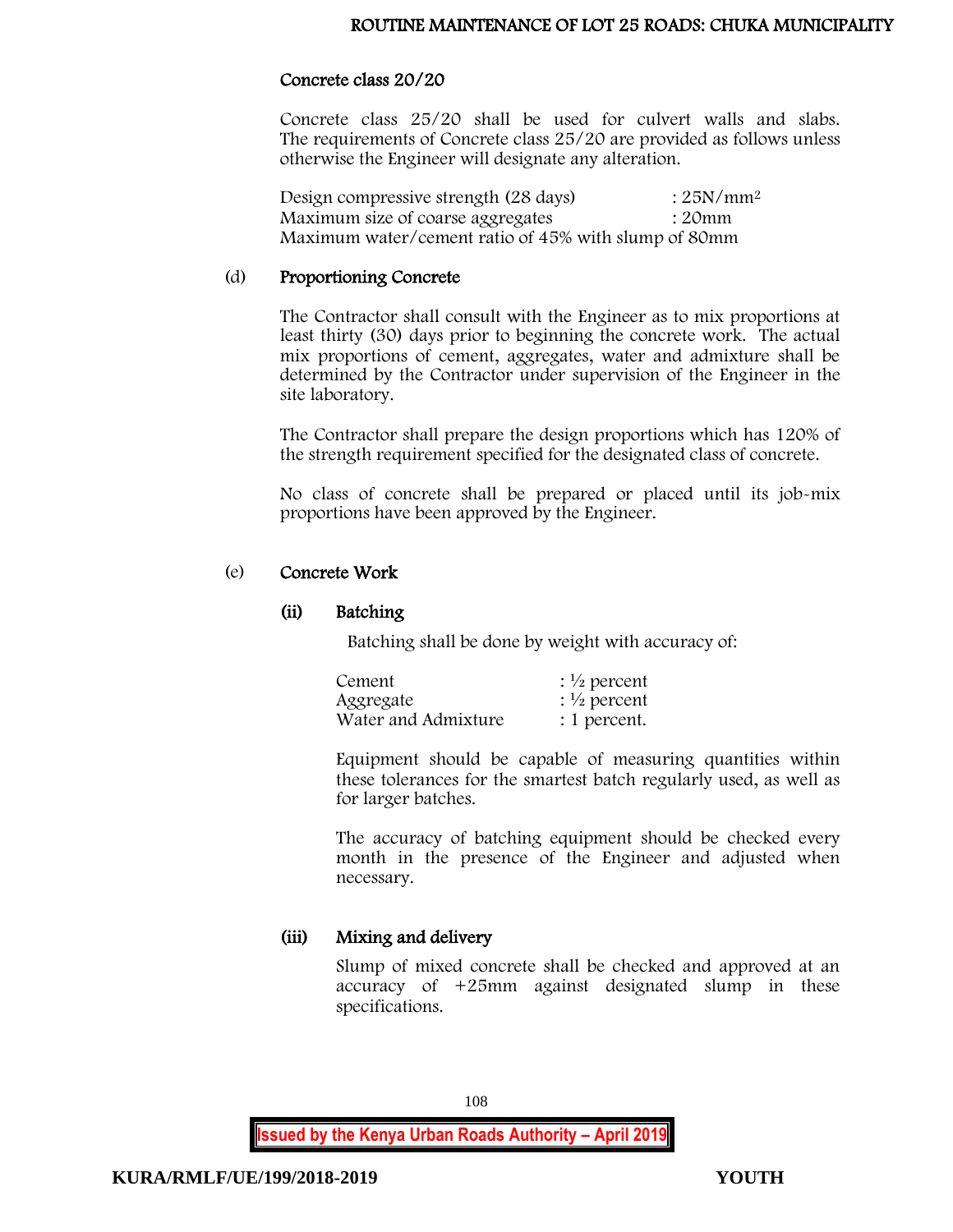#### (iv) Concrete in hot weather

No concrete shall be placed when the ambient air temperature is expected to exceed thirty three degrees celsius (330c) during placement operations).

# (v) Concreting at night

No concrete shall be mixed, placed or finished when natural light is insufficient, unless an adequate approved artificial lighting system is operated; such night work is subject to approval by the engineer.

# (vi) Placing

In preparation of the placing of concrete, the interior space of forms shall be cleaned and approved by the engineer prior to placing concrete. All temporary members except tie bars to support forms shall be removed entirely from the forms and not buried in the concrete. The use of open and vertical chute shall not be permitted unless otherwise directed by the engineer.

The Contractor shall provide a sufficient number of vibrators to properly compact each batch immediately after it is placed in the forms.

# (f) Measurement and Payment

Measurements for the Concrete Works Class 20/20 of culvert walls and slabs shall be made in cubic metres for the walls and slabs actually constructed, measured from their dimensions shown on the Drawings. Payment for the Concrete Works (Class 20/20) of culvert walls and slabs shall be the full compensation for furnishing all materials of the concrete mixing, delivering, placing and curing the concrete, equipment and tools, labour and other incidental necessary for the completion of the work in accordance with the Drawings and these Specifications and as directed by the Engineer.

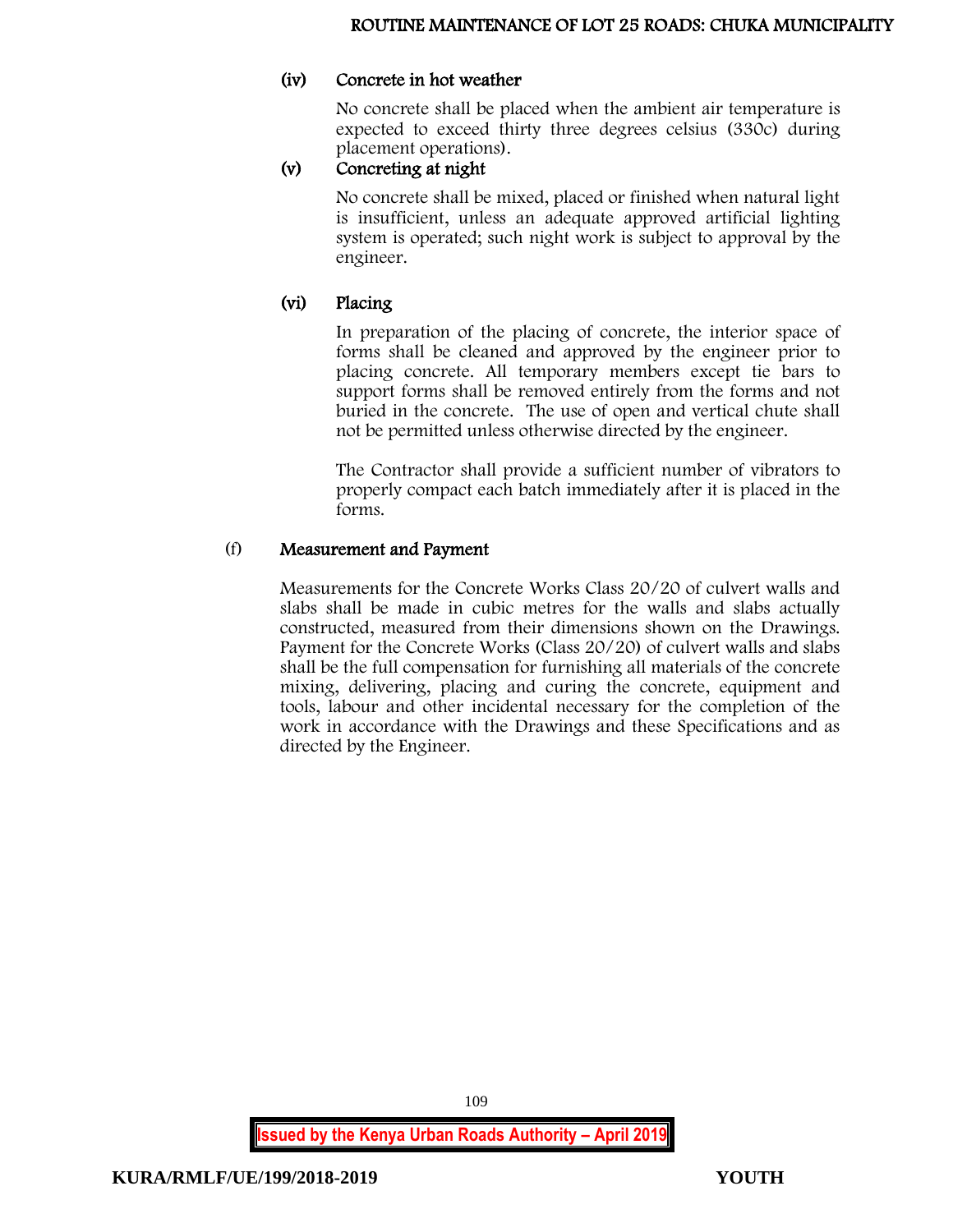#### SECTION 20 - ROAD FURNITURE

#### 2001 ROAD RESERVE BOUNDARY POSTS

Road reserve boundary posts shall be provided as directed by the Engineer and in compliance with Standard Specification clause 2001. They shall be placed at 50m. intervals along the boundary of the road reserve.

#### 2003 EDGE MARKER POST

Edge marker post shall be provided as directed by the Engineer and in compliance with Standard Specification clause clause 2003

#### 2004 PERMANENT ROAD SIGNS

Permanent Road Signs shall be provided as directed by the Engineer and in compliance with the requirements of the "Manual for Traffic Signs in Kenya" Part II and standard Specification clause 2004.

#### 2004B EXISTING ROAD SIGNS

Where directed by the Engineer, the Contractor shall take down road signs including all posts, nuts, bolts and fittings, and remove and dispose of the concrete foundation and backfill the post holes. The signs shall be stored as directed by the Engineer.

Measurement and payment for taking down road signs shall be made by the number of signs of any type and size taken down, cleaned and stored as directed.

#### 2005 ROAD MARKING

Paint for road marking shall be internally reflectorised hot applied thermoplastic material in accordance with Clause 219 of the Standard Specification.

The rates inserted in the Bills of Quantities for road marking shall include for prior application of approved tack coat.

# 2005A RAISED PAVEMENT MARKERS – ROAD STUDS

#### **MATERIAL**

Road studs are moulded of acrylonitrile butadiene styrene (ABS) conforming to ASTM Specification D1788 – 68, class 5-2-2 shell filled with inert, thermosetting compound and filler. The lens portion of the marker of the marker is of optical menthly methacrylic.

#### **CONSTRUCTION**

The road studs shall be constructed of high impact ABS containing a multi-biconvex glass lens reflector system. It shall be of monolithic construction, and not less than 98.5. m<sup>2</sup>. The height of the marker shall not exceed 17mm and the underside shall contain a non-honeycomb base (flat).

110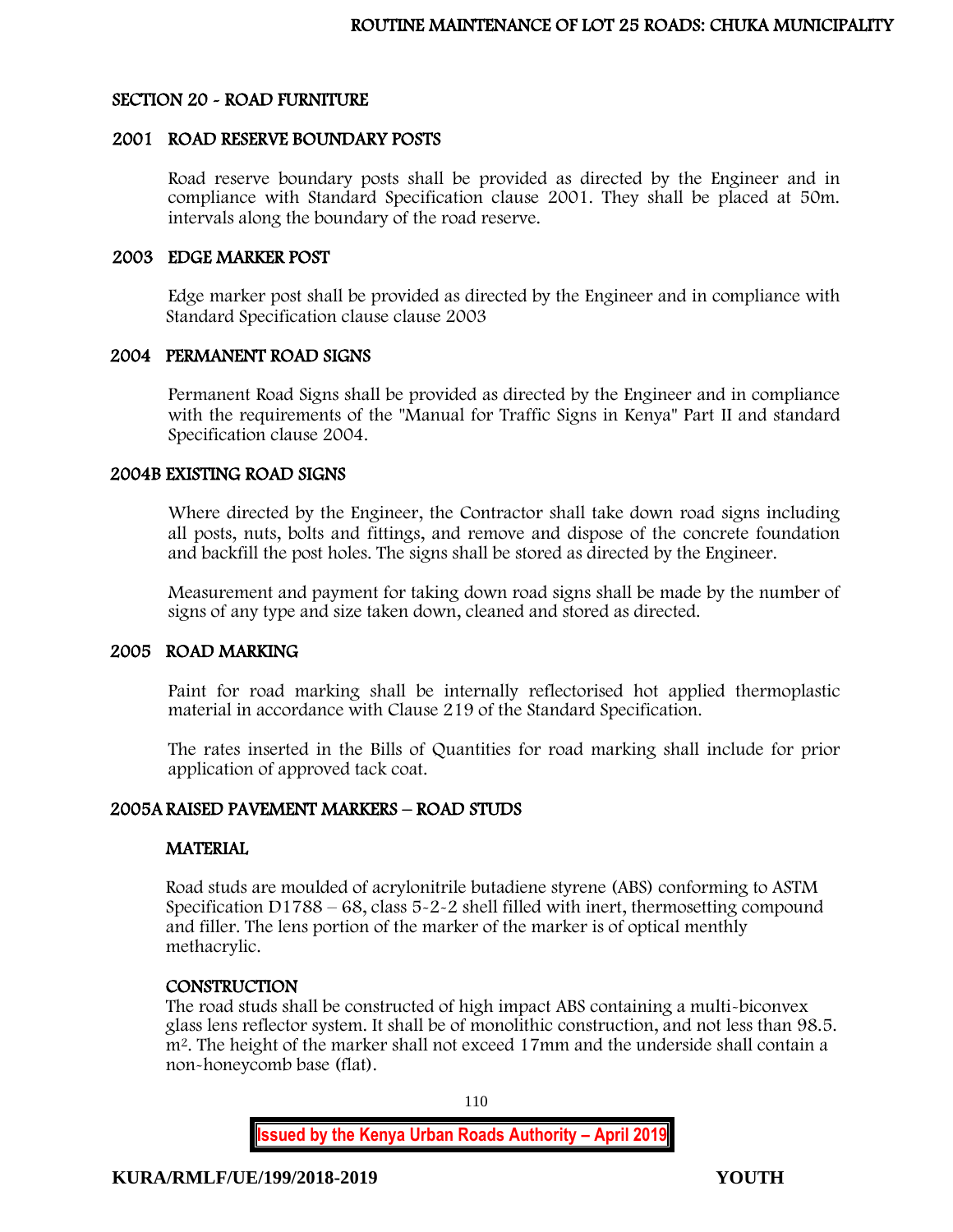#### REQUIREMENTS

The markers shall conform to the following requirements

#### Colour

Shall be white, yellow or red as specified and the Retro – reflectance values should conform to the testing procedures of ASTME 809.

#### Impact Resistance

The market shall not crack or break when tested using a 1000-gram weight from a height of 1 metre. (ASTM D 2444) or BS 3900 Part E3.

#### Resistance to Water Penetration

Shall not have water penetration behind the lens after submerged in a water bath at 70 + 50 oF for 10 minutes. And it should still meet the reflectance Requirement. BS 998.

#### Heat Resistance

Shall comply with the initial brightness as per BS 873 Part IV of 1978

# Night Visibility

The marker shall be bright as per BS 873 Part IV of 1978

# Compression Resistance

There shall be no cracking sound at a pressure lower than 25 tones as per BS 873 Part IV of 1978.

# Corrosion Resistance

After immersing a sample of Road stud in a solution containing 30g/1 of sodium chloride for 30 days, there shall not be any signs of corrosion -(BS998).

NOTE: These markers are intended for application directly to pavement surfaces and are compatible with raised pavement makers. These adhesives should be of high quality and tested for conformance to customer requirements.

# ADHESIVES

They shall be of Resin Type–Epoxy of 2 different components part 1 and 2 i.e Adhesive and Reactor without any volatile solvents in both.

| Pot life:             | not less than 20 minutes at 20 $\rm{^{\circ}C}$ |
|-----------------------|-------------------------------------------------|
| Rotational cure time: | between 20 and 30 minutes at 20 $\degree$ C     |
| Hard cure:            | Between 40 and 60 minutes at 20 $\degree$ C     |

111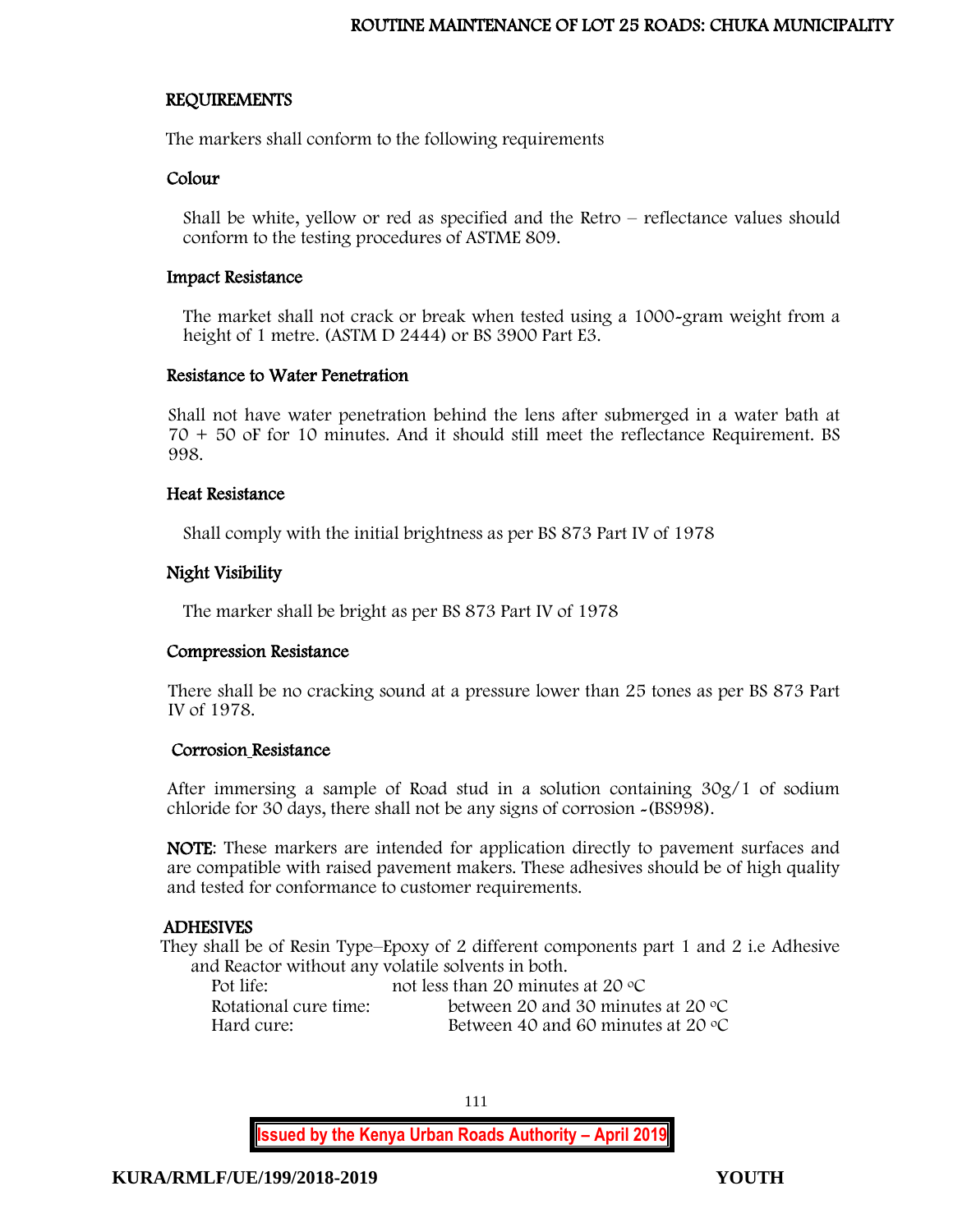# APPLICATION INSTRUCTION

# Preparation of Pavements

Make sure that the road surface is absolutely dry and free of oil and grease.

# Mixing of Adhesive

Pour component B into the container of component A. Stir mixture by hand with a wooden or metal stick until uniform Grey Tint without a striae is obtained.

# Installation

Pour the mixture on to the underside of the road stud. Then place the road stud firmly on the road surface. Adhesive should stand out for about 5mm to 10 mm over the edges of the stud.

# Protection from the Traffic

Protect studs from traffic for 2 hours until the adhesive has properly hardened. Try by touching the adhesive.

# NUMBER OF STUDS NEEDED FOR LABORATORY TESTS.

In order to approve a particular type of road stud, 4 sample road studs of each colour shall be submitted.

# 2006 GUARDRAILS

Contrary to the Standard Specification, guardrail posts shall be concrete 200 mm diameter set vertically at least 1.2m into the shoulder as directed by the Engineer. Spacer blocks shall also be made of concrete.

Beams for guardrails shall be "Armco Flexbeam" or similar obtained from a manufacturer approved by the Engineer.

# 2007 KERBS

# a) Vertical Joints

Vertical joints between adjacent Kerbs shall not be greater than 5 mm in width and shall be filled with a mortar consisting of 1:3 cement: sand by volume.

# b) Transition between flush and raised kerbs

The transition between flush and raised kerbs (e.g. at bus bays) shall be termed as ramped kerbs. The transition between flush and raised kerbs shall occur within a length of 2.0 m.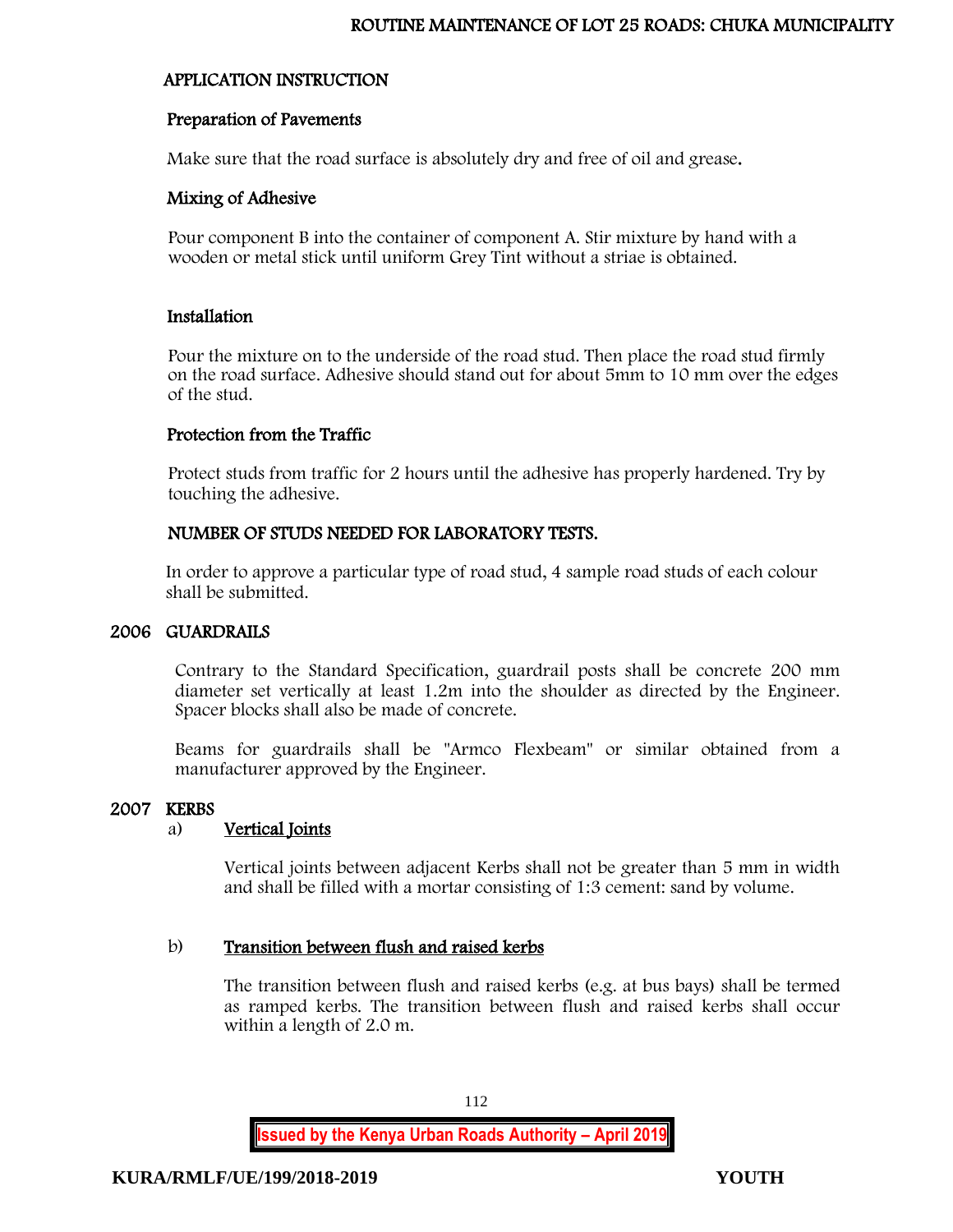#### 2008 KILOMETRE MARKER POSTS

Kilometre marker posts shall be provided as directed by the Engineer and in compliance with Standard Specification clause 2008.

#### 2009 RUMBLE STRIPS

Where directed by the Engineer, the Contractor shall provide, place, trim, shape and compact to line and level asphalt concrete rumble strips on the finished shoulders. This shall be done to the satisfaction of the Engineer

#### 2011 MEASUREMENT AND PAYMENT

#### Road reserve boundary posts

Road reserve boundary posts shall be measured by the number erected

#### Permanent road signs

Permanent road signs shall be measured by the number of each particular size erected.

#### Road marking

Road markings in yellow or white material shall be measured in square metres calculated as the plan area painted.

#### Road Studs

Road studs shall be measured by the number of each particular size erected.

# Guardrail

Guardrail shall be measured by the metre as the length of the guardrail constructed.

#### Kerbs

Kerbs shall be measured by the metre as the length of kerb constructed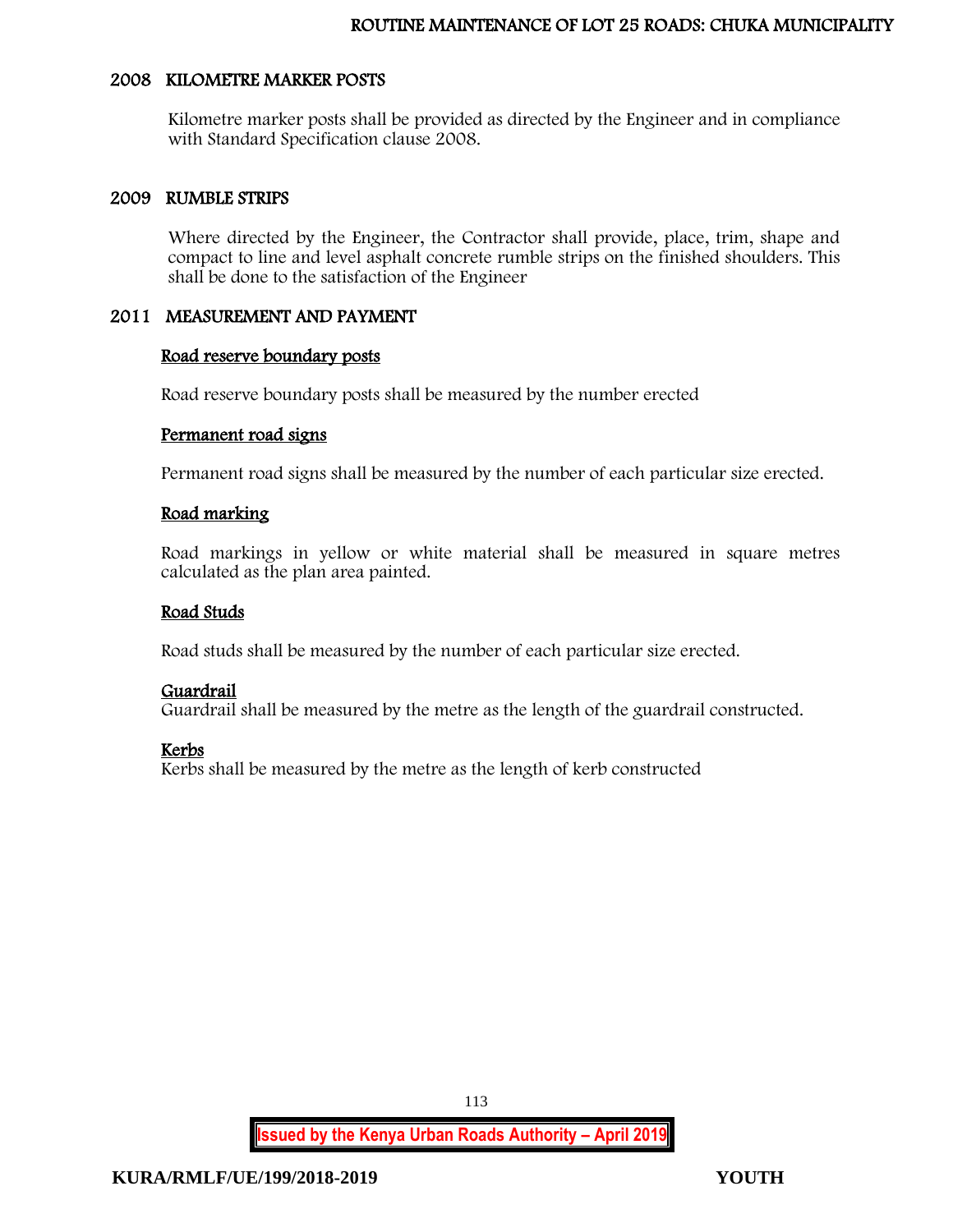#### SECTION 22-DAYWORKS

#### 2202 MEASUREMENTS AND PAYMENT

(a) Plant

Where items of major plant listed in the schedule of Day works are specified by type (e.g. Concrete mixer etc.) the power rating if such items of plant are provided by the Contractor shall not be lower than the power ratings of such plant manufactured within the last two years prior to the date of BID. Any item of major plant employed upon Dayworks that has a power rating lower than specified above shall be paid for at rates lower than those in the schedule of Dayworks. The reduction in the rate payable shall be in proportion to the reduction in power rating below that specified above.

# SECTION 23: CONCRETE PAVING BLOCKS

This works shall consist of providing, laying and fixing of concrete paving blocks and concrete paving slabs on a sand base on the driveway and walkways and other areas as directed by the Engineer.

#### **a. Concrete Paving Blocks**

The paving blocks shall be of type S of any shape fitting within a 295 mm square coordinating space and a work size thickness of at least 30 mm. The blocks shall confirm to the requirements of BS 6717:Pt. 1:1986 or Kenya standard equivalent.

The laying shall be broken at intervals of 50 m by concrete ribs of class 25 concrete.

The blocks shall be laid on a 40 mm minimum sand base whose specifications are as in section (b) of this specification.

#### **b. Sand For Sand Base**

Sand used as bedding for paving blocks and slabs shall be natural sand either pit or river sand. The grading shall conform and be parallel as much as possible to  $KSO2 - 95$  Parts 1 &2: 1984 for zones 1,2 or 3. The other requirements shall be as specified in section 1703 (c ) of Standard Specifications.

#### **c. Measurement and Payment**

Payment for paving blocks and paving slabs shall be by square metre laid. The rate quoted would include the cost of haulage to site of the blocks, slabs and sand, as no extra payment shall be made for haulage

114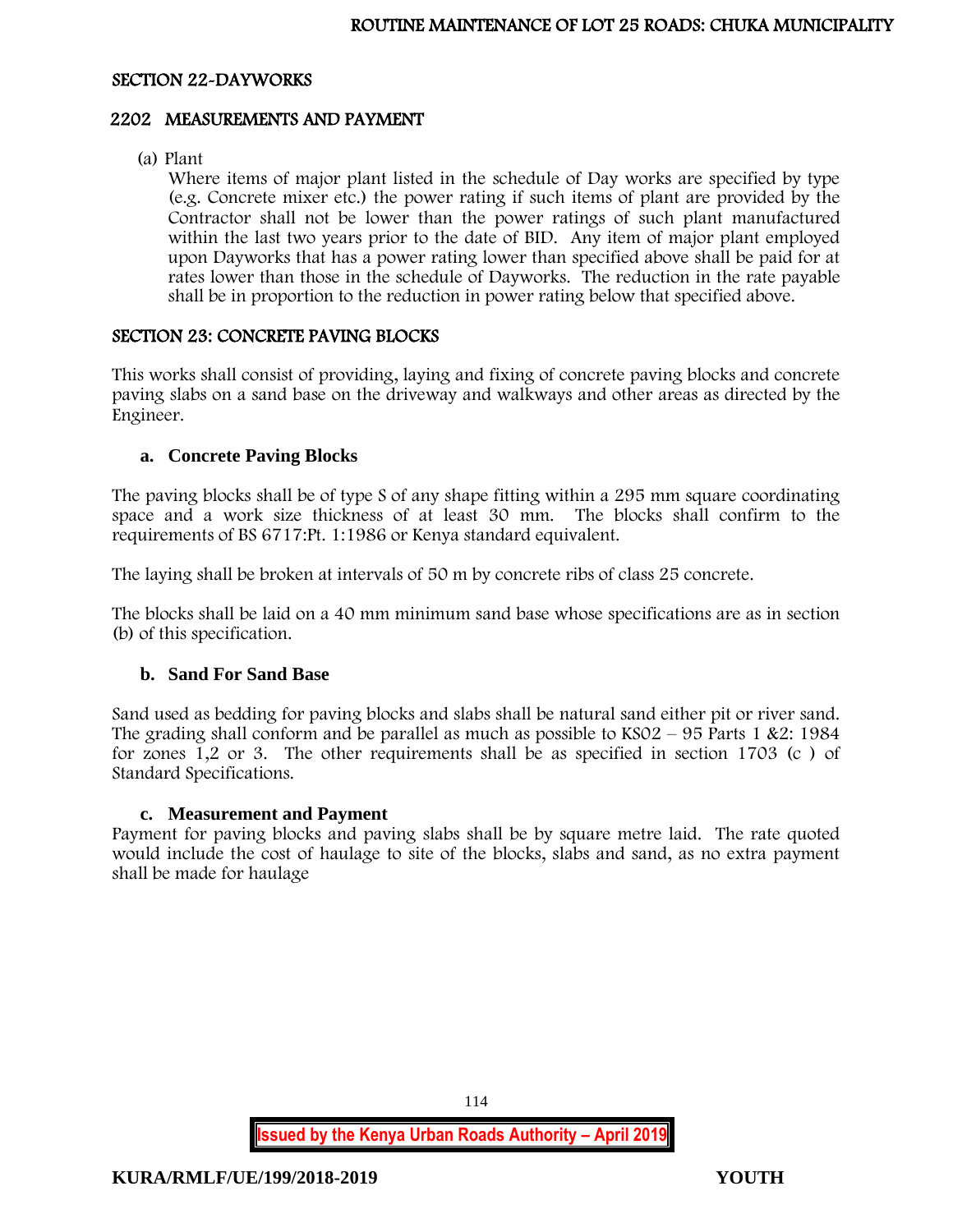# SECTION VI: SUPERVISION AND CONTRACT EVALUATION MANUAL 2012

The Manual refers to the Ministry of Roads 'Supervision and Contract evaluation Manual for Road Maintenance Works 2012.

**Issued by the Kenya Urban Roads Authority – April 2019**

115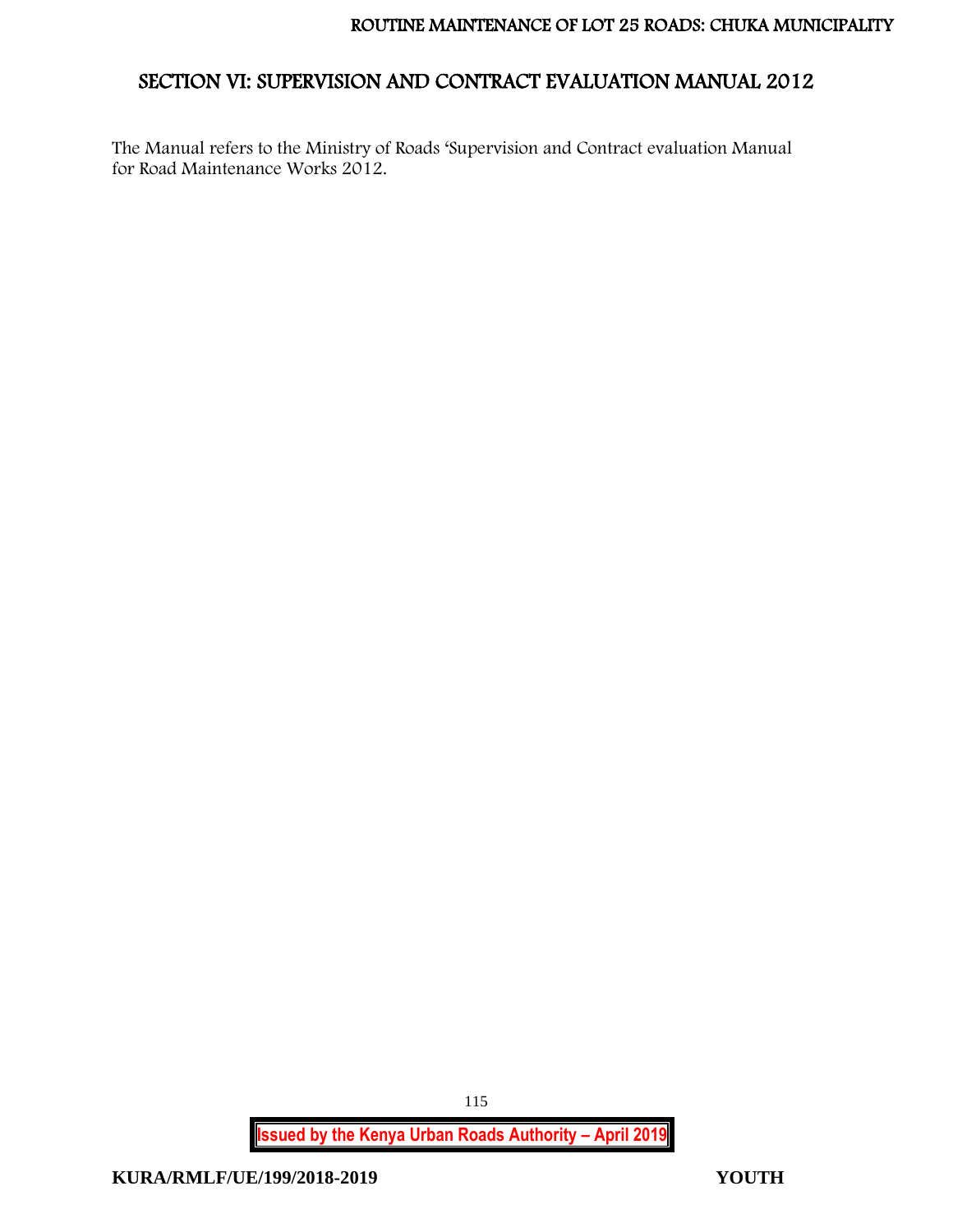# SECTION VII: ROAD MAINTENANCE MANUAL

The Manual refers to the Ministry of Roads 'Road Maintenance Manual, May 2010 Edition'.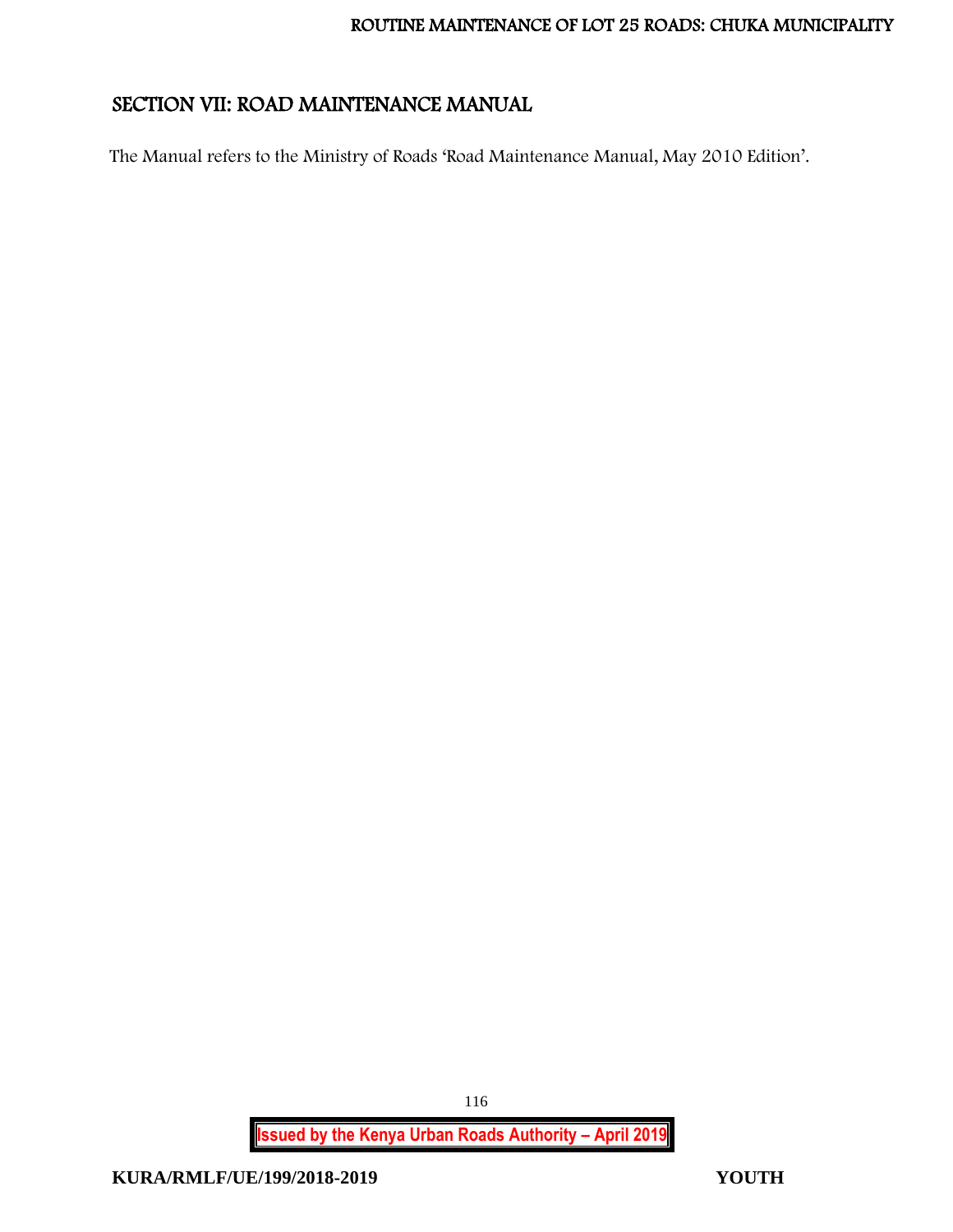# SECTION IX: BILLS OF QUANTITIES

**Issued by the Kenya Urban Roads Authority – April 2019**

117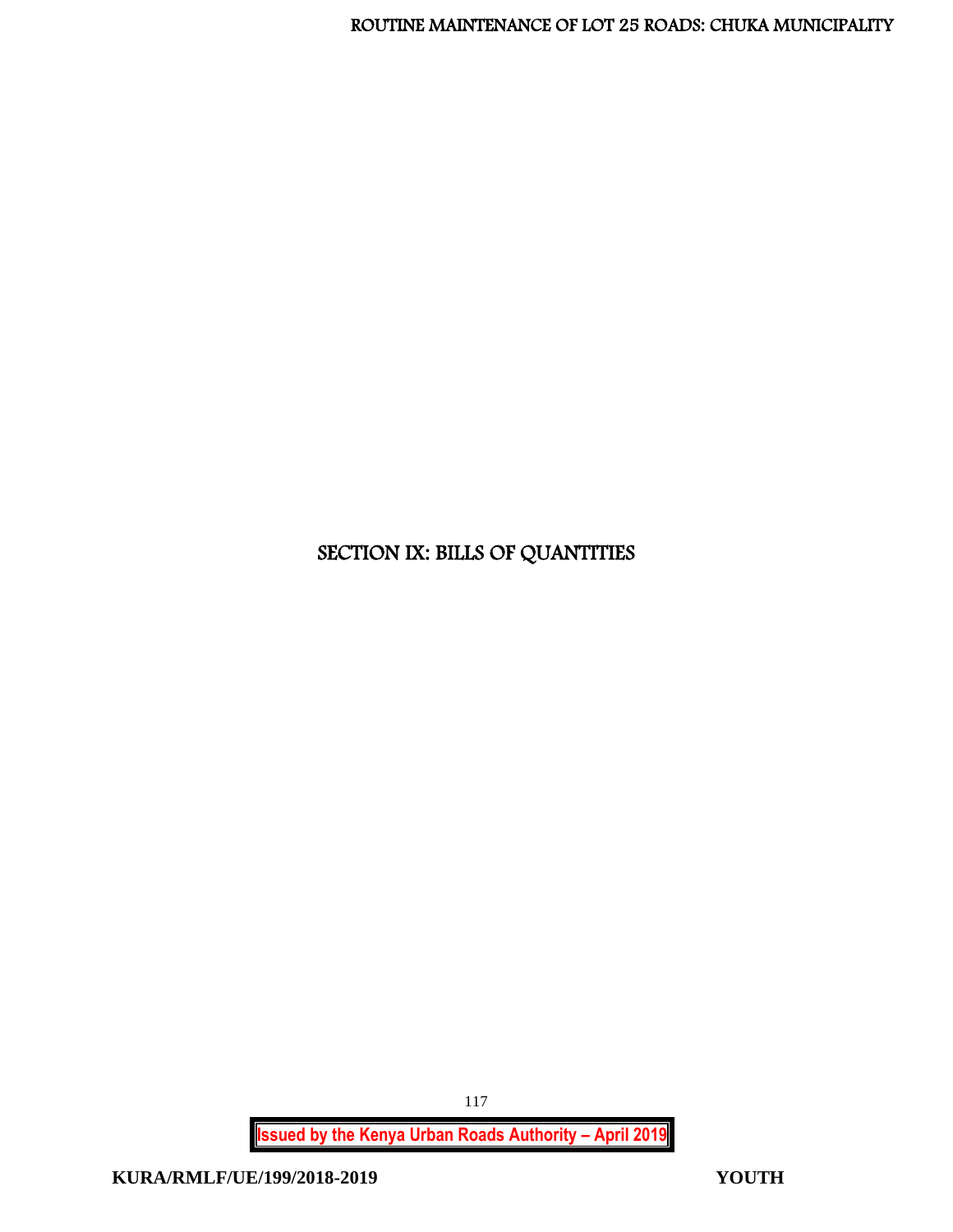#### PREAMBLE TO BILL OF QUANTITIES

- 1. The Bills of Quantities forms part of the Contract Documents and are to be read in conjunction with the Instructions to Bidders, Conditions of Contract Parts I and II, Specifications and Drawings.
- 2. The brief description of the items in the Bills of Quantities is purely for the purpose of identification, and in no way modifies or supersedes the detailed descriptions given in the conditions of Contract and Specifications for the full direction and description of work and materials.
- 3. The Quantities set forth in the Bills of Quantities are estimated, representing substantially the work to be carried out, and are given to provide a common basis for bidding and comparing of Bids. There is no guarantee to the Contractor that he will be required to carry out all the quantities of work indicated under any one particular item or group of items in the Bill of Quantities. The basis of payment shall be the Contractor's rates and the quantities of work actually done in fulfilment of his obligation under the Contract.
- 4. The prices and rates inserted in the Bills of Quantities will be used for valuing the work executed, and the Engineer will only measure the whole of the works executed in accordance with this Contract.
- 5. The rates inserted in any road in the tender shall apply to other roads within the same lot upon written instructions to be issued by the Engineer or his representative during execution of works and shall be used only to pay for activities of similar description and nature which may not have been included in the Bills of Quantities for that road.
- 6. A price or rate shall be entered in ink against every item in the Bills of Quantities with the exception of items that already have Provisional sums affixed thereto. The bidders are reminded that no "nil" or "included" rates or "lump-sum" discounts will be accepted. The rates for various items should include discounts if any. Bidders who fail to comply will be disqualified.
- 7. Provisional sums (including Dayworks) in the Bills of Quantities shall be expended in whole or in part at the discretion of the Engineer or his representative.
- 8. Where there are no quantities against the line item especially on dayworks, the bidder shall only fill his rates
- 9. Quantified instructions shall be extracted from the main BOQ for purposes of part implementation of the works and interim measurements/payments shall be based on the quantified instructions read together with the bills of quantities.

The price and rates entered in the Bills of Quantities shall, except insofar as it is otherwise provided under the Contract, include all Constructional plant to be used, labour, insurance, supervision, compliance testing, materials, erection, maintenance of works, overheads and profits, taxes and duties together with all general risks, liabilities and obligations set out or implied in the Contract, transport, electricity and telephones, water, use and replenishment of all consumables, including those required under the contract by the Engineer and his staff.

Errors in the pricing of the Bills of Quantities will be corrected in accordance with Clause (29) of instructions to bidders.

118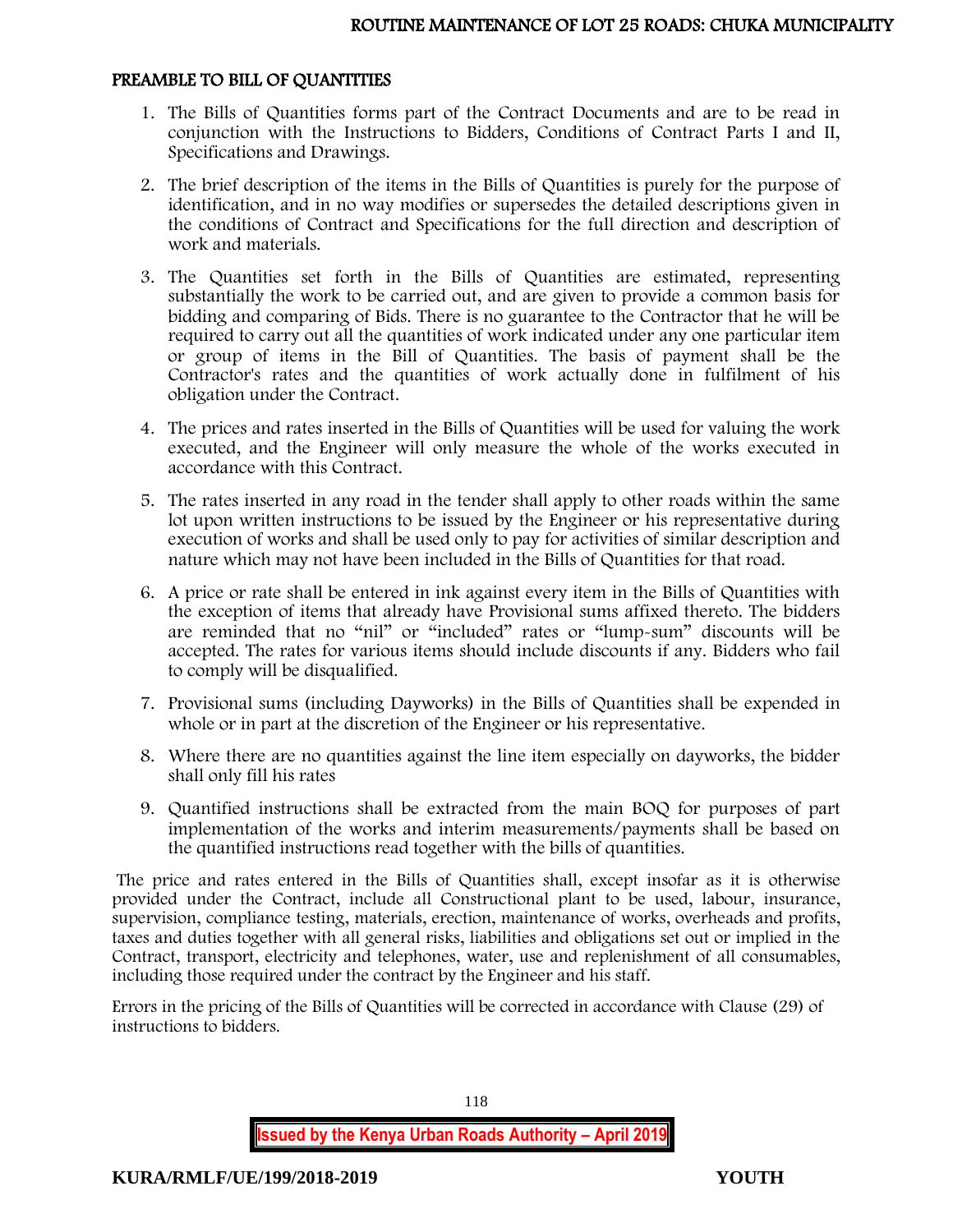|                | Bill of Quantities - NDAGANI-KAANWA                                                                                     |                |             |                                   |              |  |
|----------------|-------------------------------------------------------------------------------------------------------------------------|----------------|-------------|-----------------------------------|--------------|--|
| Item No.       | Description                                                                                                             | <b>Units</b>   | Quantity    | Unit Rate<br>(Kshs)               | Amount Kshs. |  |
|                | Note: All haulage is to be included in the Contractor's rates and prices. There<br>is no separate payment for overhaul. |                |             |                                   |              |  |
| BILL 1:        | PRELIMINARY AND ADMINISTRATION OVERHEADS                                                                                |                |             |                                   |              |  |
| 01-50-017      | Allow for survey works                                                                                                  | <b>ITEM</b>    | <b>KSHS</b> |                                   |              |  |
| 01-80-030      | Allow for attendance to the<br>RE,s supervisory staff<br>including overtime                                             | PC             | 1           | 300,000.00                        | 300,000.00   |  |
| 01-80-031      | Include percentage on item<br>01-80-030 for contractors<br>overhead and profit                                          | $\%$           | 300,000.00  |                                   |              |  |
| 01-80-010      | Allow a prime cost sum for<br>material testing as directed by<br>the Engineer                                           | <b>ITEM</b>    | 1           | 50,000.00                         | 50,000.00    |  |
| 01-80-011      | Extra over item 01-80-010<br>for contractors overheads and<br>profits                                                   | %              | 50,000.00   |                                   |              |  |
|                |                                                                                                                         |                |             | Total Carried Forward to Summary: |              |  |
|                |                                                                                                                         |                |             |                                   |              |  |
| <b>BILL 4:</b> | <b>SITE CLEARANCE</b>                                                                                                   |                |             |                                   |              |  |
| 04-50-004      | Light bush clearing                                                                                                     | $\mathbf{M}^2$ | 14000       |                                   |              |  |
|                | Total Carried Forward to Summary:                                                                                       |                |             |                                   |              |  |
|                |                                                                                                                         |                |             |                                   |              |  |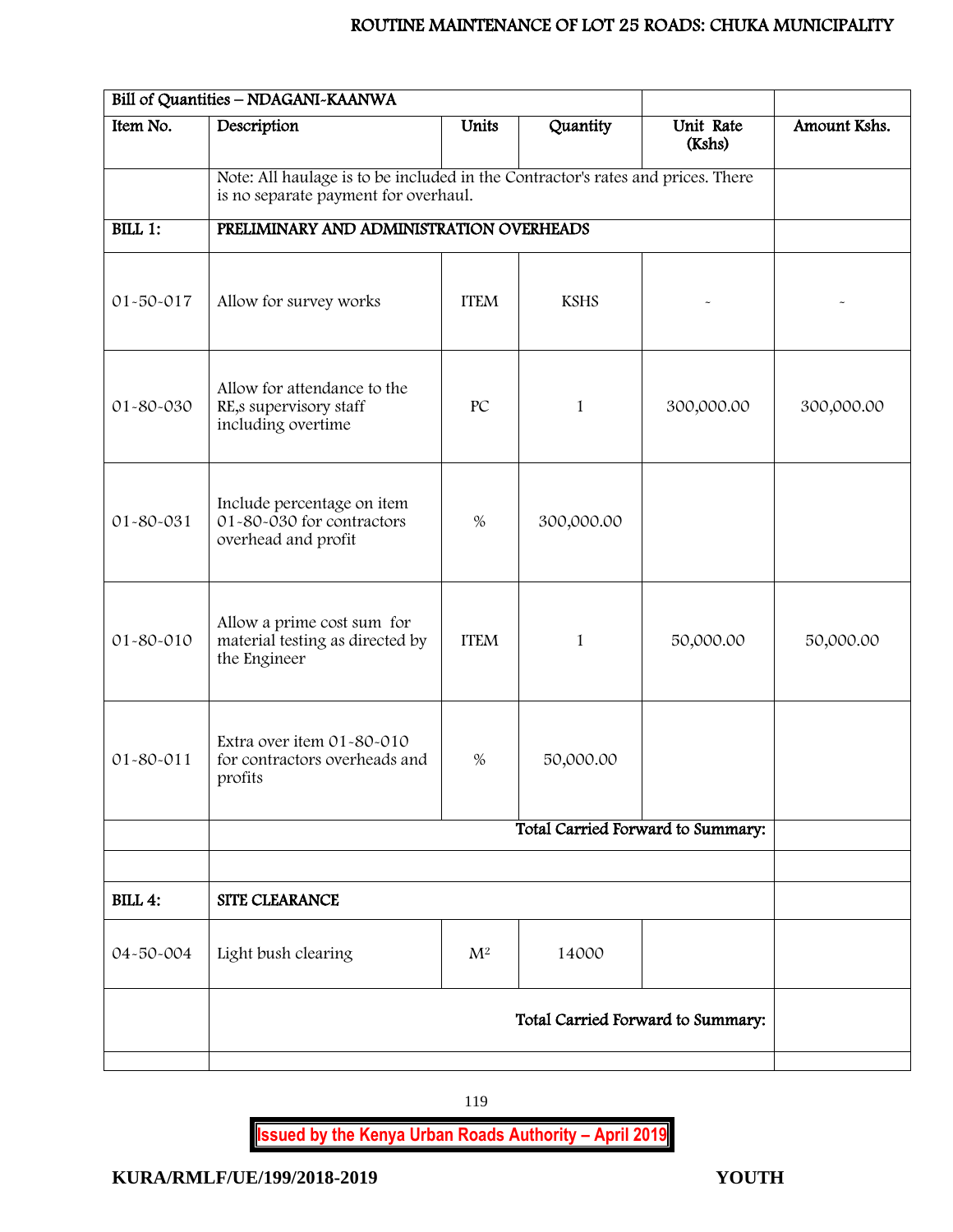| <b>BILL 8:</b> | CULVERT AND DRAINAGE WORKS                                                  |                |               |                                   |  |
|----------------|-----------------------------------------------------------------------------|----------------|---------------|-----------------------------------|--|
| 08-50-006      | Drain cleaning                                                              | $\mathbf{M}$   | 3000          |                                   |  |
| 08-60-008      | Culvert Cleaning-<br>Fully blocked - 600mm                                  | M              | 50            |                                   |  |
| 08-60-025      | Culvert installation 600mm<br>with surround                                 | $\mathbf{M}$   | 21            |                                   |  |
| 08-60-037      | A142 Fabric mesh                                                            | $M^2$          | 45            |                                   |  |
| 08-70-000      | Scour checks                                                                | $\mathrm{M}^3$ | $\sqrt{5}$    |                                   |  |
| 08-80-002      | Gabion installation works                                                   | $M^2$          | $\mathcal{O}$ |                                   |  |
|                | $08 - 80 - 003$ Rock fill to gabions                                        | $\mathbf{M}^3$ | $\Omega$      |                                   |  |
| 08-90-009      | Provide and place class<br>25/20 concrete as<br>instructed by the Engineer. | $\mathrm{M}^3$ | 9             |                                   |  |
|                |                                                                             |                |               | Total Carried Forward to Summary: |  |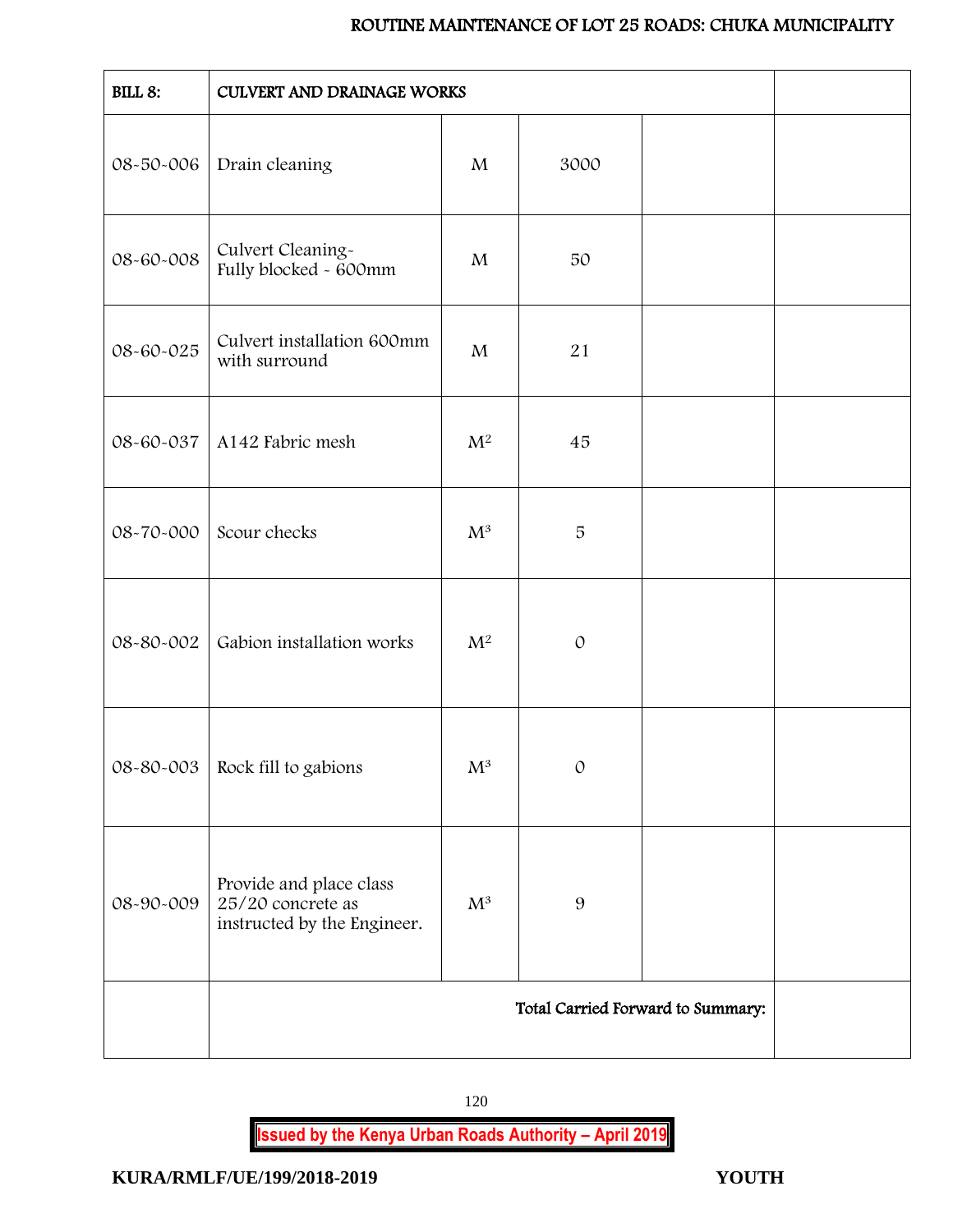| <b>BILL 10:</b> | <b>GRADING AND GRAVELLING WORKS</b>                                                                                                                            |                |                |                                   |  |
|-----------------|----------------------------------------------------------------------------------------------------------------------------------------------------------------|----------------|----------------|-----------------------------------|--|
| 10-50-003       | Light grading as instructed<br>by the Engineer.                                                                                                                | $\mathrm{M}^2$ | 21000          |                                   |  |
|                 |                                                                                                                                                                |                |                | Total Carried Forward to Summary: |  |
|                 |                                                                                                                                                                |                |                |                                   |  |
| <b>BILL 12:</b> | NATURAL MATERIAL BASES AND SUB-BASE                                                                                                                            |                |                |                                   |  |
| 12-50-003       | Provide, spread, water and<br>compact natural gravel to<br>specified thickness at 95%<br><b>MDD</b>                                                            | $\mathrm{M}^3$ | 575.25         |                                   |  |
|                 |                                                                                                                                                                |                |                |                                   |  |
|                 |                                                                                                                                                                |                |                |                                   |  |
| <b>BILL 17:</b> | <b>CONCRETE WORKS</b>                                                                                                                                          |                |                |                                   |  |
| 17-60-001       | Provide and place class<br>15/20 concrete for<br>blinding                                                                                                      | $M^3$          | $\overline{2}$ |                                   |  |
|                 |                                                                                                                                                                |                |                | Total Carried Forward to Summary: |  |
| <b>BILL 25:</b> | CROSS CUTTING ISSUES                                                                                                                                           |                |                |                                   |  |
| 25-01-001       | Collect, erect, brand and<br>maintain publicity signs<br>and return to the employer<br>upon expiry of the contract<br>period as instructed by the<br>Engineer. | No.            | 1              |                                   |  |
|                 | Total Carried Forward to Summary:                                                                                                                              |                |                |                                   |  |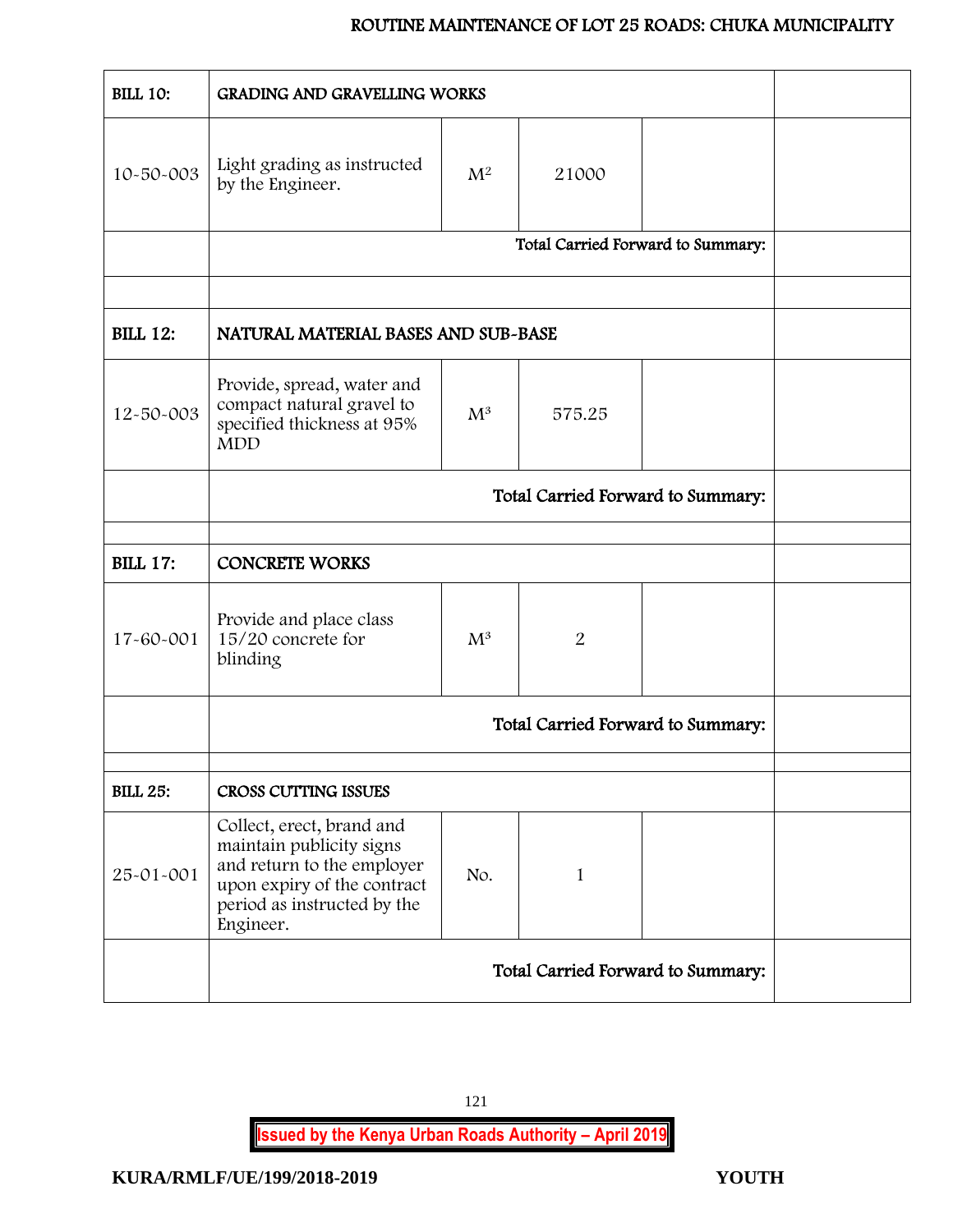| Bill of Quantities - LOT 3. NDAGANI-KANWA |                                             |                |  |
|-------------------------------------------|---------------------------------------------|----------------|--|
| BILL NO.                                  | Item Description                            | Amount (Kshs.) |  |
| 1                                         | PRELIMINARY AND ADMINISTRATION OVERHEADS    |                |  |
| $\overline{4}$                            | SITE CLEARANCE                              |                |  |
| 8                                         | CULVERTS AND DRAINAGE WORKS                 |                |  |
| 10                                        | GRADING AND GRAVELLING WORKS                |                |  |
| 12                                        | NATURAL MATERIAL BASES AND SUB-BASE         |                |  |
| 17                                        | <b>CONCRETE WORKS</b>                       |                |  |
| 25                                        | CROSSS CUTTING ISSUES                       |                |  |
|                                           | Sub-total 1                                 |                |  |
|                                           | Add VAT @ 16 %                              |                |  |
|                                           | Total Carried to page on the Form of Tender |                |  |

| <b>SUMMARY OF ROAD SUMS</b>                                         |              |  |  |  |
|---------------------------------------------------------------------|--------------|--|--|--|
| <b>ROAD NAME</b>                                                    | AMOUNT(KSHS) |  |  |  |
| NDAGANI ~ KANWA                                                     |              |  |  |  |
| <b>GRAND TOTAL</b>                                                  |              |  |  |  |
| <b>GRAND TOTAL OF ROAD CARRIED FORWARD TO FORM OF</b><br><b>BID</b> |              |  |  |  |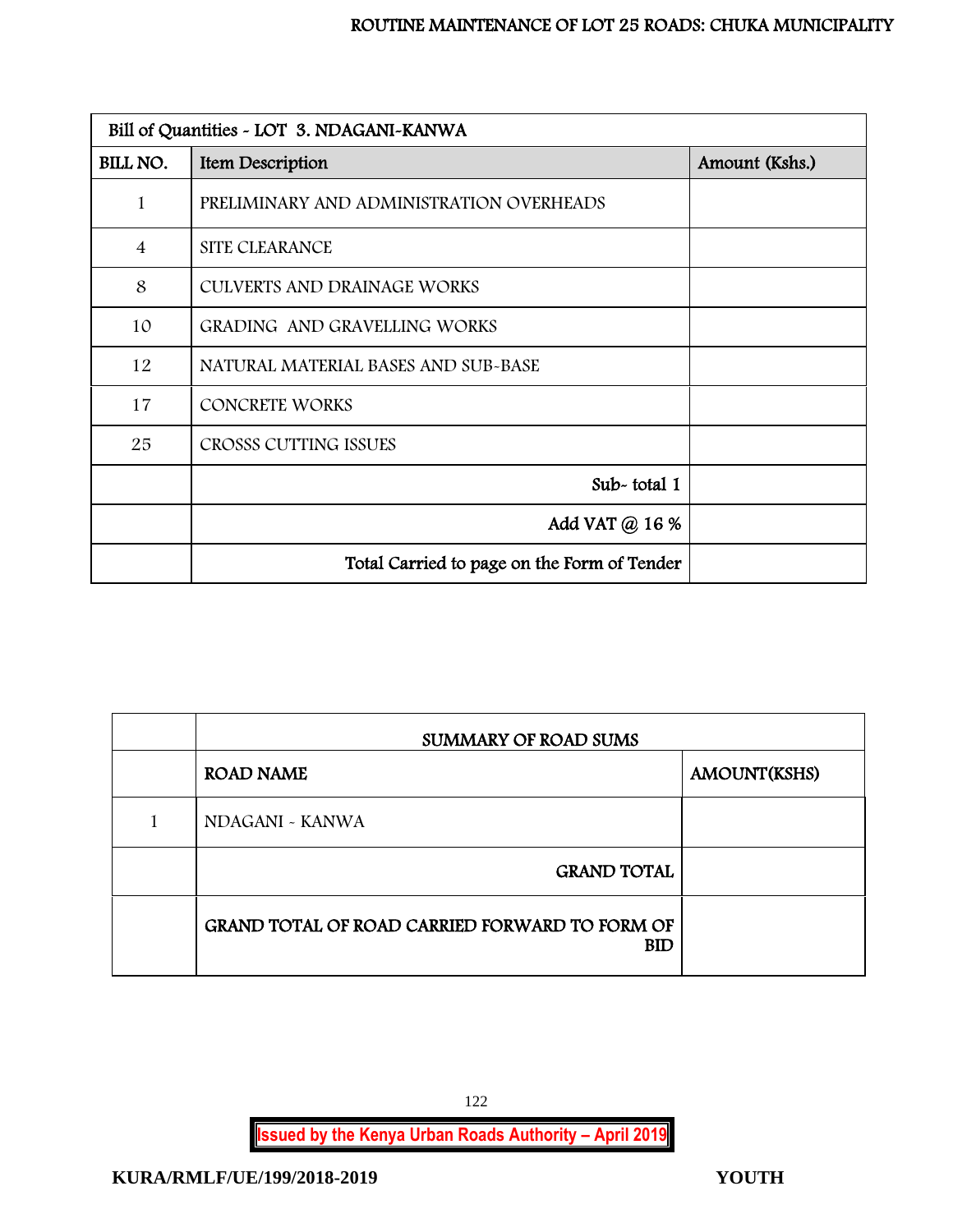SECTION X: STANDARD FORMS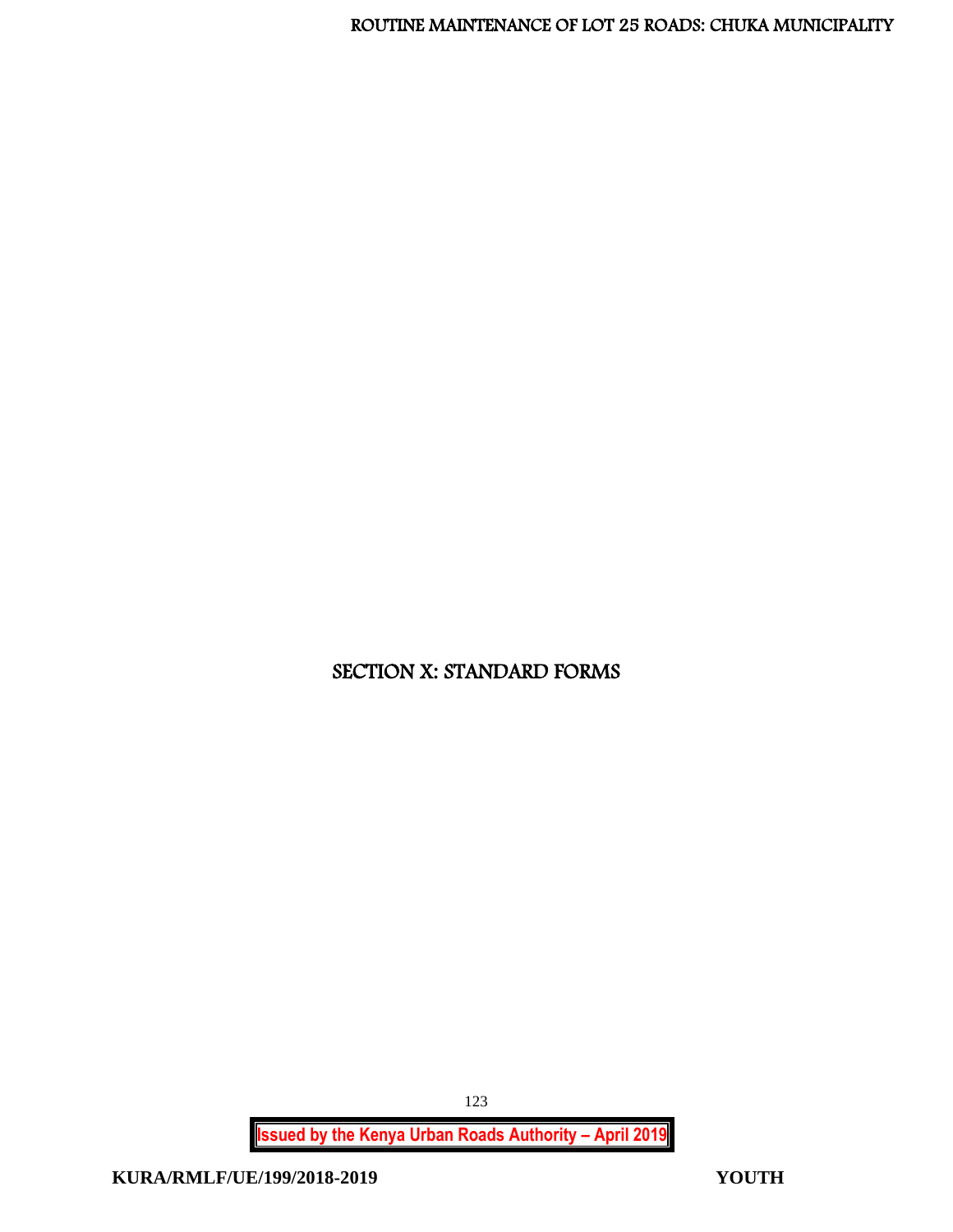# Form of Bid

(NOTE: The Appendix forms part of the Bid. Bidders are required to fill all the blank spaces in this form of Bid and Appendix)

# NAME OF CONTRACT:

# ROUTINE MAINTENANCE OF LOT 25 ROADS: CHUKA MUNICIPALITY

TO: Director General, Kenya Urban Roads Authority, P. O. Box 41727-00100, NAIROBI, KENYA

# Sir,

1. Having examined the Conditions of Contract, Specifications, Bill of Quantities, and Drawings for the execution of the above-named works we, the undersigned, offer to construct and install such works and remedy any defects therein in conformity with the said Bill of Quantities, Conditions of Contract, Specifications and Drawings for the sum of

(Insert amount in words)

……………………………………………………………………………………………….. …………………………………………………………………………………………………

(Insert amount in figures)…………………………………………………………………

as specified in the Appendix to Bid or such other sums as may be ascertained in accordance with the said Conditions.

- 2. We undertake, if our bid is accepted, to commence the works within fourteen (14) days of receipt of the Engineer's order to commence, and to complete and deliver the whole of the works comprised in the contract within the time stated in the Appendix to Bid.
- 3. If our bid is accepted we will, when required, obtain the guarantee of a Bank or other sureties (to be approved by you) to be jointly and severally bound with us in a sum not exceeding 5% of the above named sum for the due performance of the contract under the terms of a Bond to be approved by you.
- 4. We agree to abide by this bid for the period of 90 days from the date fixed for receiving the same and it shall remain binding upon us and may be extended at any time before the expiration of that period.
- 5. We understand that you are not bound to accept the lowest or any bid you may receive.

124

**Issued by the Kenya Urban Roads Authority –April 2019**

**KURA/RMLF/UE/199/2018-2019 YOUTH**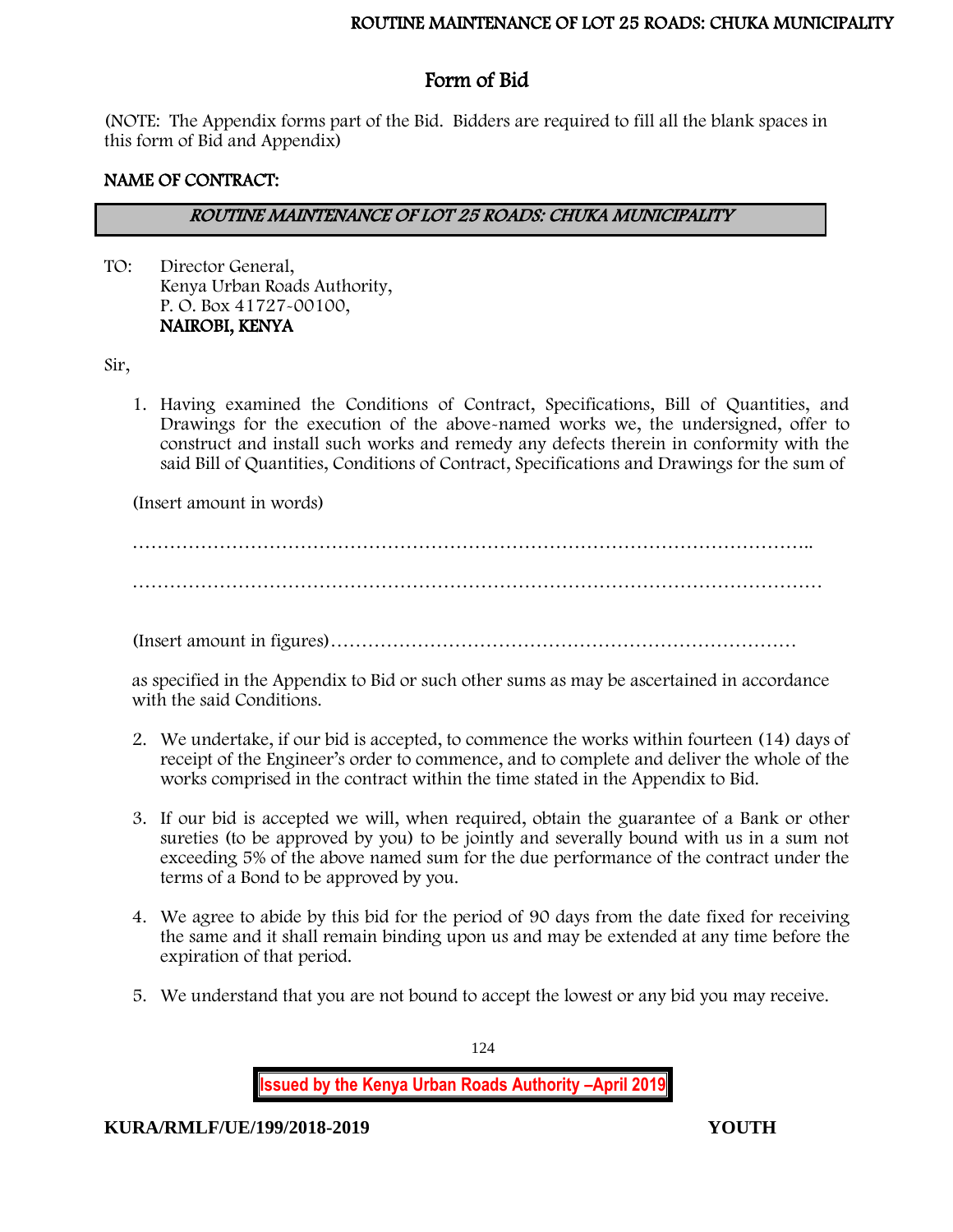6. On the basis of our previous experience we are fully experienced and competent in the type of work included in this tender and we have adequate financial resources to carry out the works described within the period for completion. We are in a position to fulfil the contract for which we have tendered.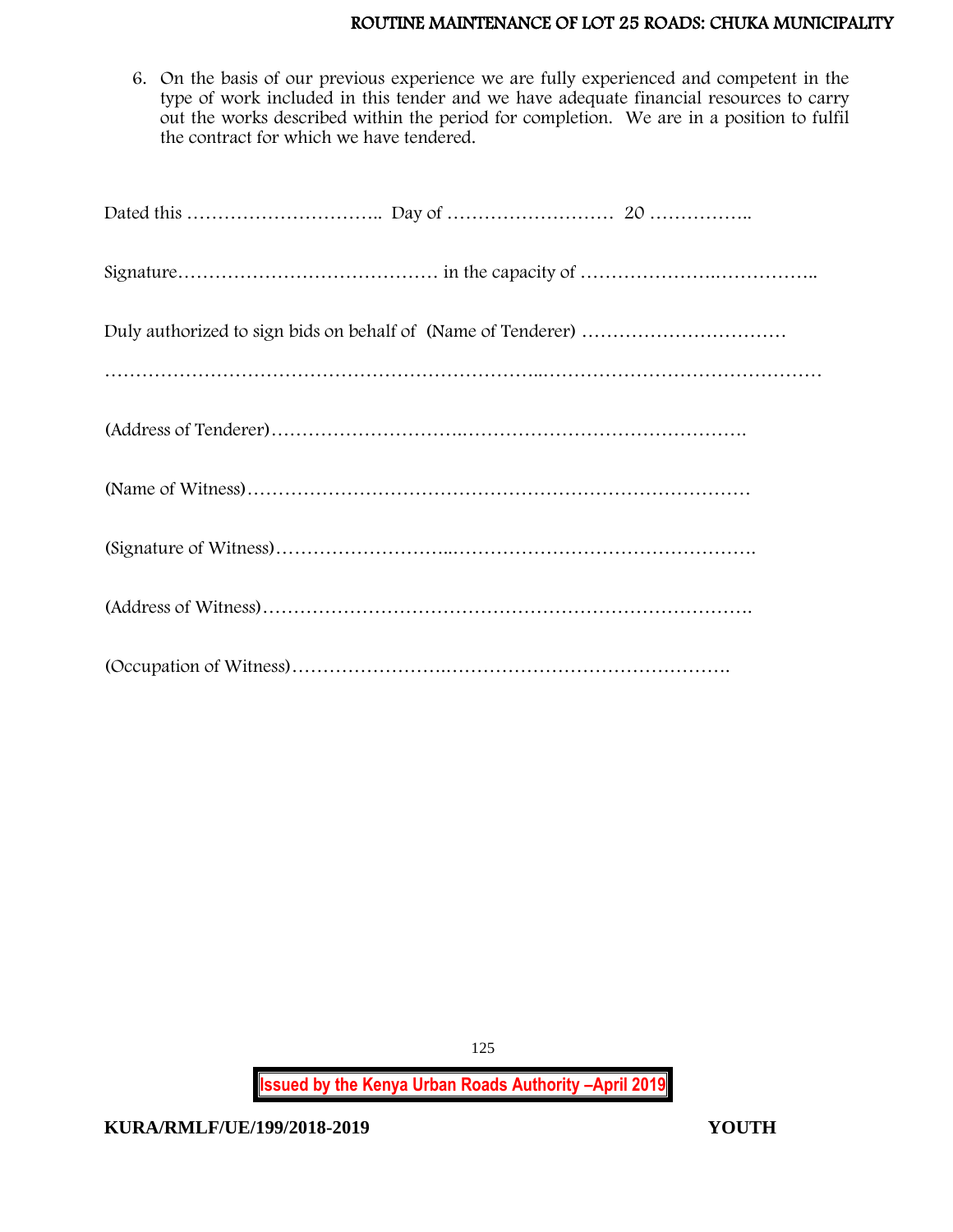Appendix to Form of Bid

126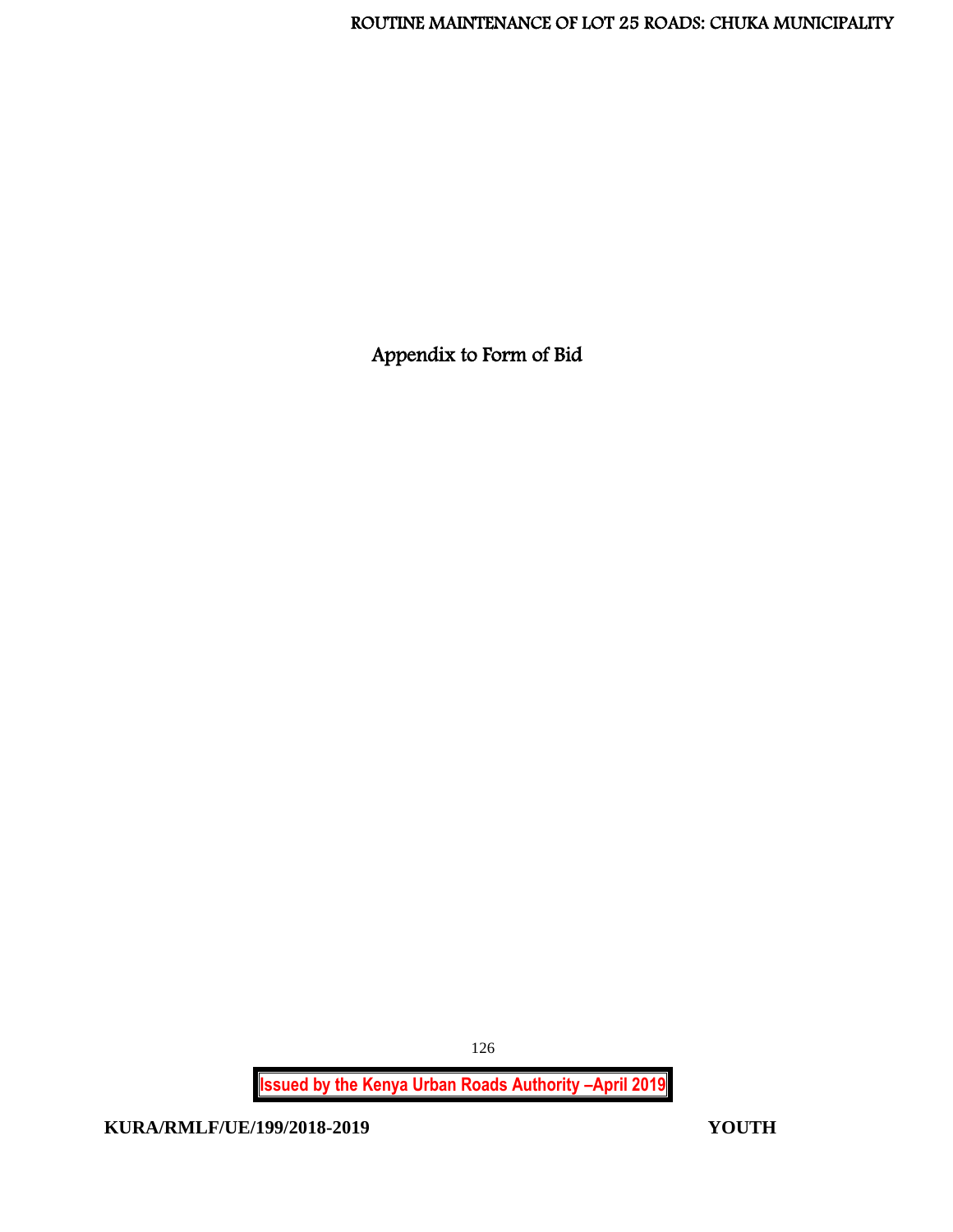| (This appendix forms part of the bid)          |               |                                            |  |  |
|------------------------------------------------|---------------|--------------------------------------------|--|--|
| <b>CONDITIONS OF CONTRACT</b>                  | <b>CLAUSE</b> | <b>AMOUNT</b>                              |  |  |
| <b>Bid Security</b>                            |               | The bidder must fill the Bid Securing      |  |  |
|                                                |               | Declaration Form                           |  |  |
| Instructions in Writing                        | 2.5           | Execution of works under site instructions |  |  |
|                                                |               | from Resident Engineer to commence         |  |  |
|                                                |               | within three (3) days                      |  |  |
| Amount of Performance Security                 | 10.1          | 1 per cent of Tender Sum in the form of    |  |  |
| (Unconditional Bank Guarantee)                 |               | Unconditional Bank Guarantee               |  |  |
| Program to be submitted                        | 14.1          | Immediately after issuance of Order to     |  |  |
|                                                |               | Commence                                   |  |  |
| Cash flow estimate to be submitted             | 14.3          | Immediately after issuance of Order to     |  |  |
|                                                |               | Commence                                   |  |  |
| Minimum amount of Third-Party Insurance        | 23.2          | 1% of the Contract Sum                     |  |  |
|                                                |               |                                            |  |  |
| Period for commencement, from Engineer's       | 41.1          | 14 days                                    |  |  |
| order to commence                              |               |                                            |  |  |
|                                                | 43.1          | 9 months                                   |  |  |
| Time for completion                            |               |                                            |  |  |
| Amount of liquidated damages                   | 47.2          | 0.05% of Contract Sum per day              |  |  |
| Limit of liquidated damages                    | 47.2          | 5% of Contract Sum                         |  |  |
| Defects Liability period                       | 60.3          | 3 months                                   |  |  |
| Percentage of Retention                        | 60.3          | 5% of Interim Payment Certificate          |  |  |
| Limit of Retention Money                       | 60.3          | 5% of Contract Sum                         |  |  |
|                                                |               |                                            |  |  |
| Minimum amount of interim certificates         | 60.2          | Kshs 2,000,000.00                          |  |  |
|                                                |               |                                            |  |  |
| Time within which payment to be made after     | 60.10         | 28 days                                    |  |  |
| Interim Payment Certificate signed by Engineer |               |                                            |  |  |
| Time within which payment to be made after     | 60.10         | 28 days                                    |  |  |
| Final Payment Certificate signed by Engineer   |               |                                            |  |  |
| Appointer of Adjudicator                       | 67.3          | The Chartered Institute of Arbitrators     |  |  |
|                                                |               | (Kenya)                                    |  |  |
| Notice to Employer and Engineer                | 68.2          | The Employers address is:                  |  |  |
|                                                |               | The Director General,                      |  |  |
|                                                |               | Kenya Urban Roads Authority (KURA),        |  |  |
|                                                |               | P.O. Box 41727 - 00100                     |  |  |
|                                                |               | <b>NAIROBI</b>                             |  |  |
|                                                |               |                                            |  |  |
|                                                |               | The Engineer's address is:                 |  |  |
|                                                |               | Director-(RACM)                            |  |  |
|                                                |               | Kenya Urban Roads Authority (KURA),        |  |  |
|                                                |               | P.O. Box 41727 - 00100                     |  |  |
|                                                |               |                                            |  |  |
|                                                |               | <b>NAIROBI</b>                             |  |  |

# Appendix to Form of Bid (This appendix forms part of the bid)

**Signature of Tenderer…………………………………….……. Date ………………………**

127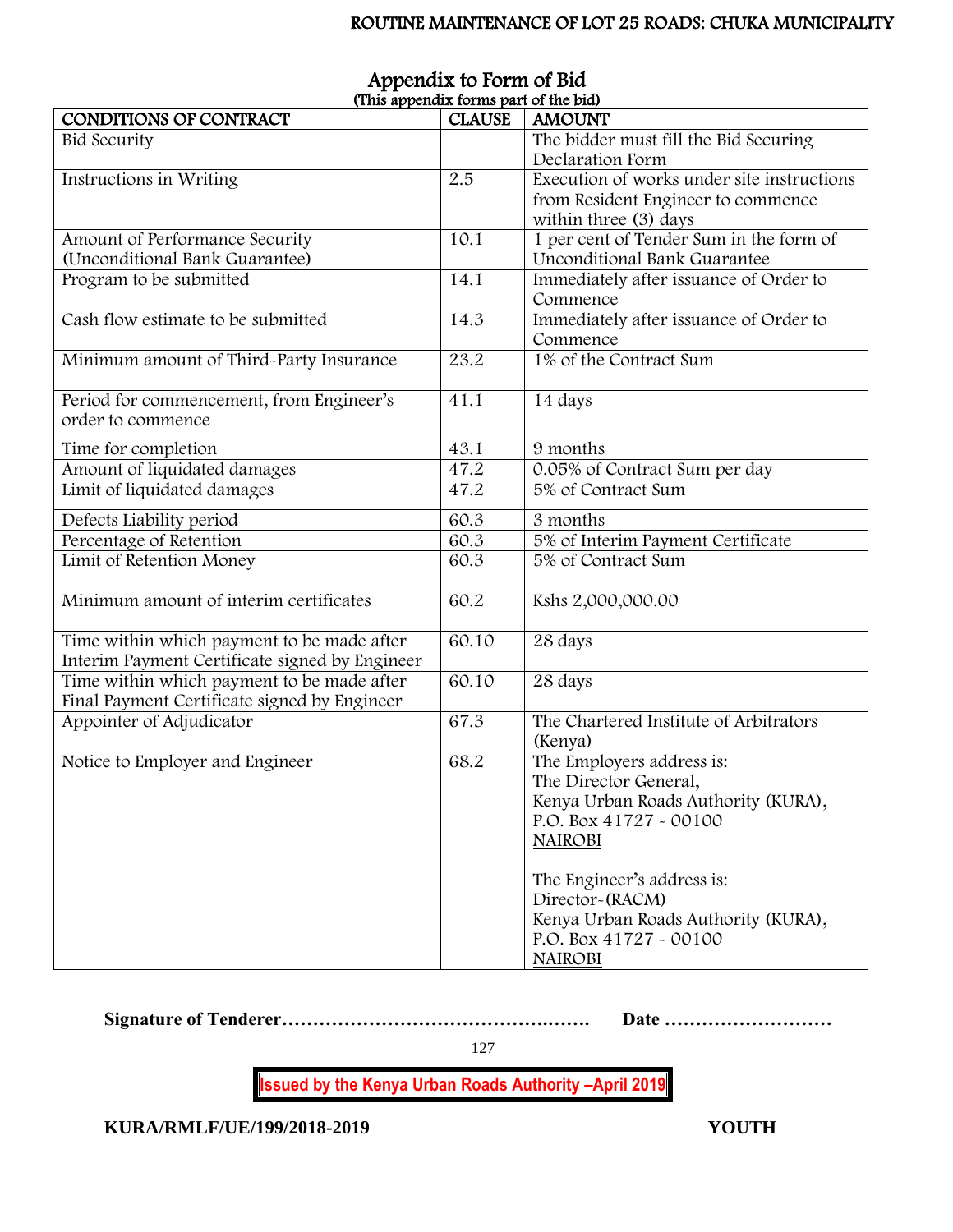Form of Bid Securing declaration

128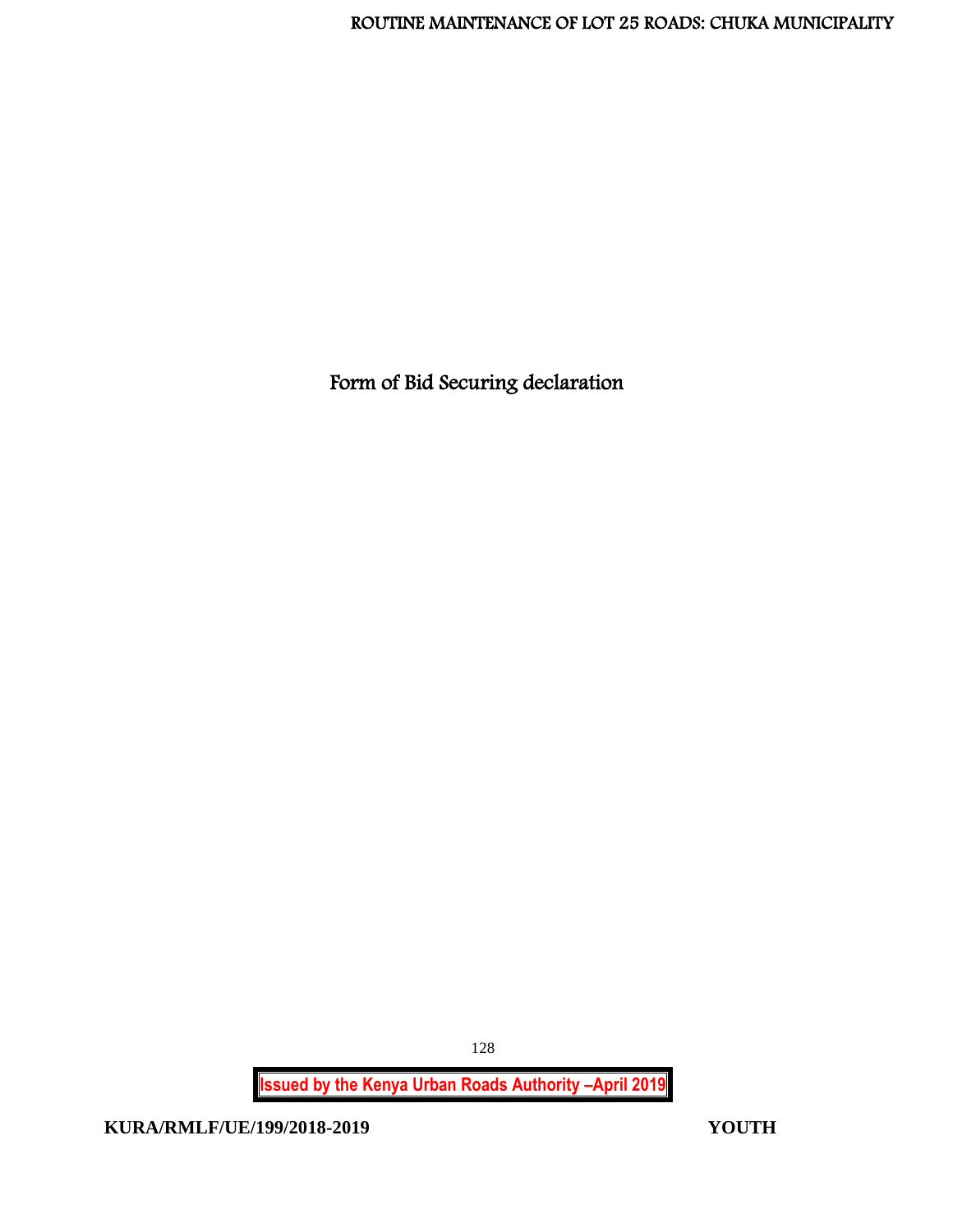# TENDER -SECURING DECLARATION FORM

[The Bidder shall complete in this Form in accordance with the instructions indicated]

| Procuring Entity |  |  |  |
|------------------|--|--|--|

We, the undersigned, declare that:

j

1 We understand that, according to your conditions, bids must be supported

by a Bid-Securing Declaration.

- 2 We accept that we will automatically be suspended from being eligible for bidding in any contract with the Purchaser for the period of time of 5 years starting on the date of expiration of tender validity period, if we are in breach of our obligation(s) under the bid conditions, because we –
- (a) have withdrawn our Bid during the period of bid validity specified

by us in the Bidding Data Sheet; or

(b) having been notified of the acceptance of our Bid by the Purchaser

during the period of bid validity,

- (i) Fail or refuse to execute the Contract, if required, or
- (ii) Fail or refuse to furnish the Performance Security, in accordance with the Instruction to tenderers.
- 3 We understand that this Bid Securing Declaration shall expire if we are not the successful Bidder, upon the earlier of
- (i) our receipt of a copy of your notification of the name of the successful Bidder; or
- (ii) twenty-eight days after the expiration of our Tender.
- 4 We understand that if we are a Joint Venture, the Bid Securing Declaration must be in the name of the Joint Venture that submits the bid, and the Joint Venture has not been legally constituted at the time of bidding, the Bid Securing Declaration shall be in the names of all future partners as named in the letter of intent.

129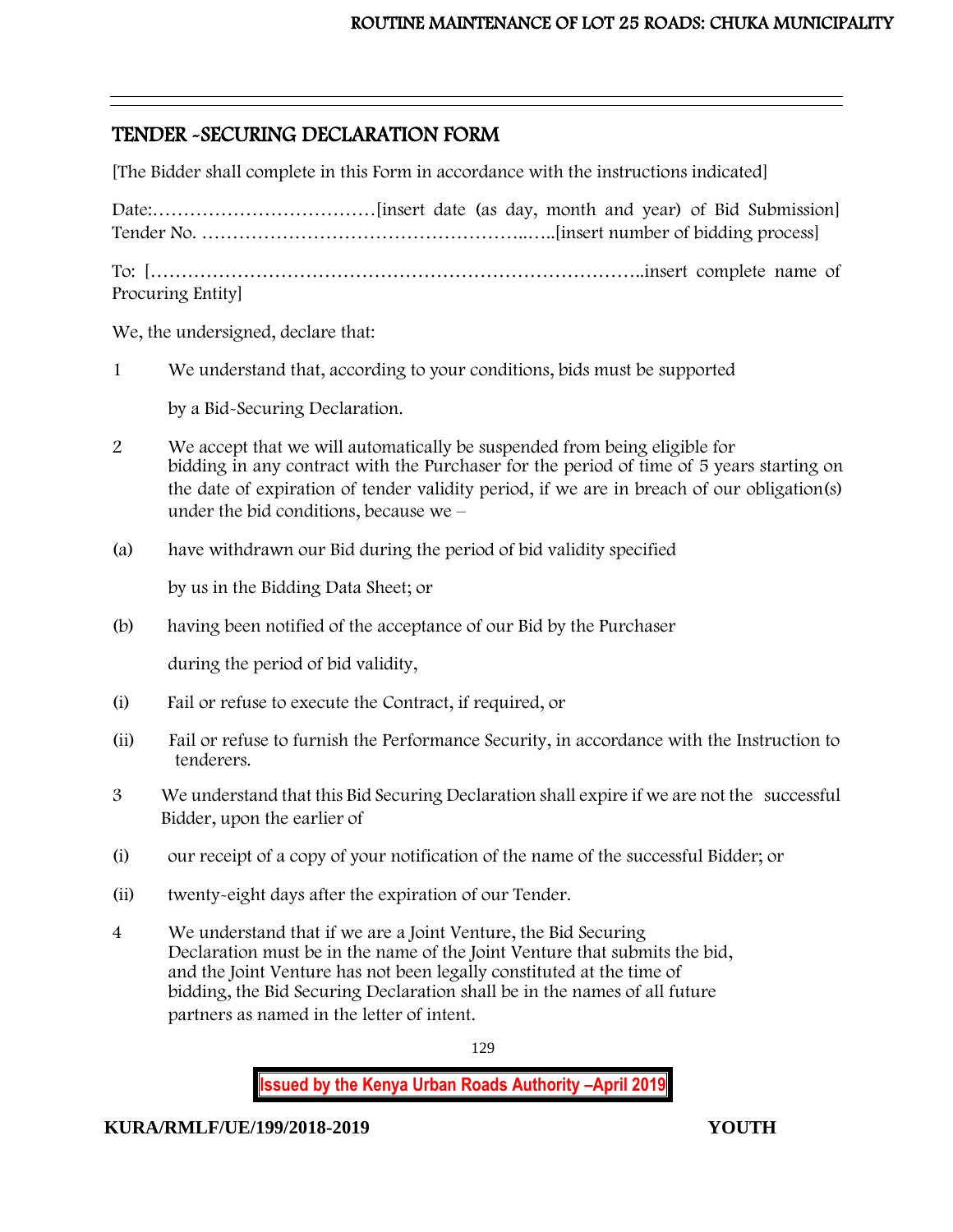Signed: ……………………………….…[insert signature of person whose name and capacity

are shown] in the capacity of ……………………………………………………… [insert legal capacity of person signing the Bid Securing Declaration]

Name: …………………………………………………………… [insert complete name of person signing the Bid Securing Declaration]

Duly authorized to sign the bid for and on behalf of: ………………………………….. [insert complete name of Bidder]

Dated on …………………. day of ……………., ………………. [insert date of signing

130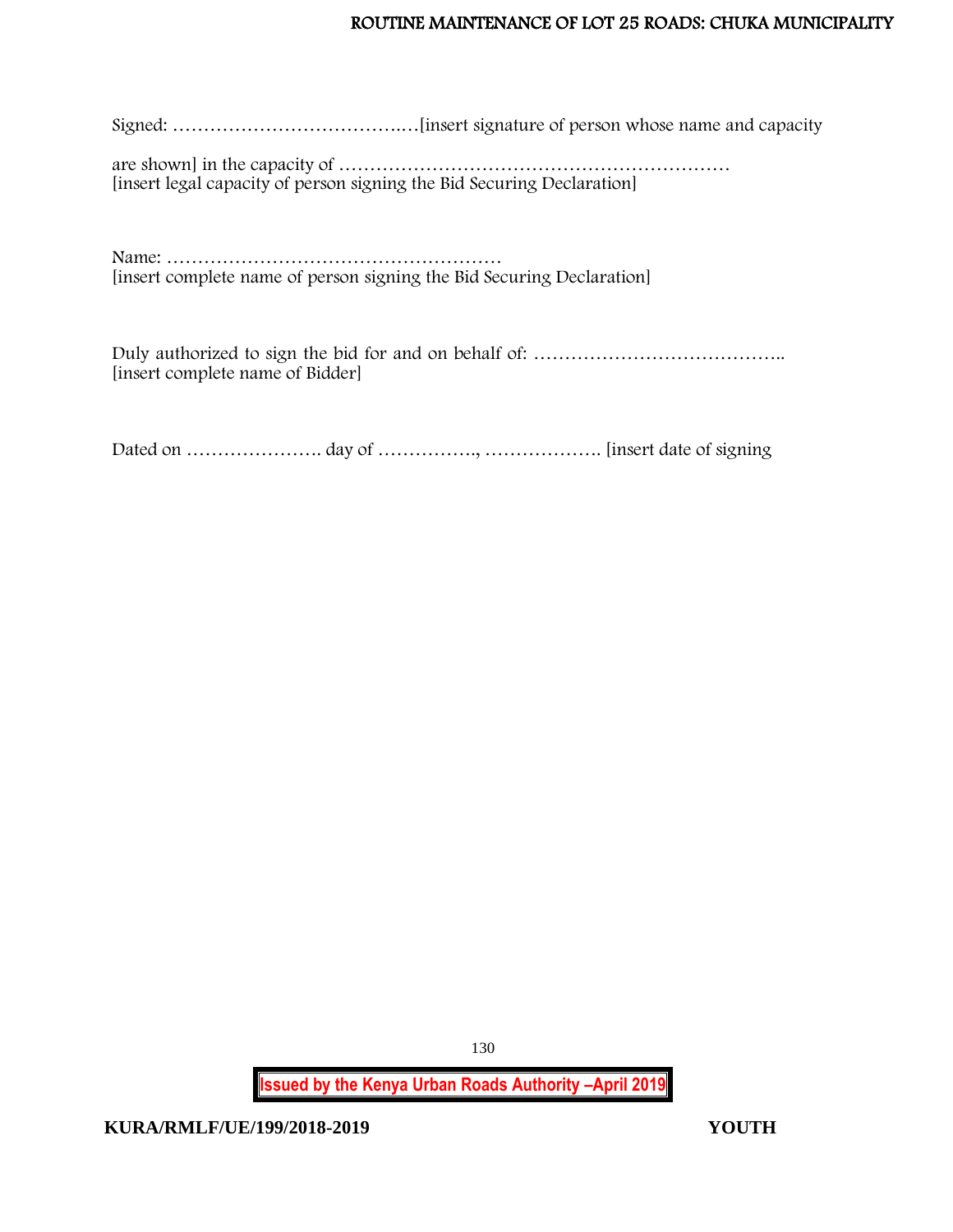# SECTION XI: SCHEDULES OF SUPPLEMENTARY INFORMATION

**Issued by the Kenya Urban Roads Authority - September 2018**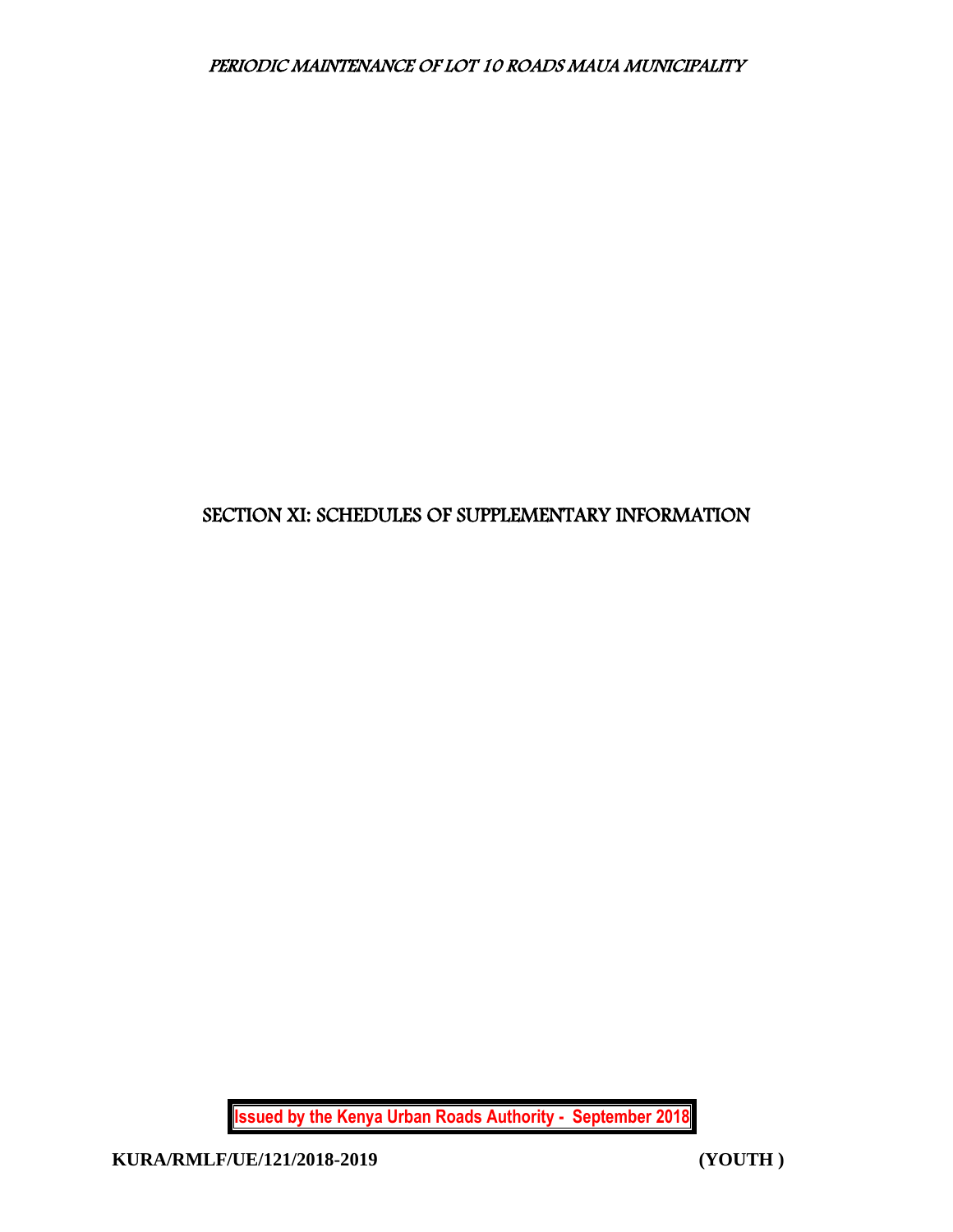| SCHEDULE 4: MAJOR ITEMS OF CONSTRUCTION PLANT AND EQUIPMENT 139         |  |
|-------------------------------------------------------------------------|--|
|                                                                         |  |
| SCHEDULE 6: SCHEDULE OF ROADWORKS CARRIED OUT BY THE BIDER IN THE LAST  |  |
|                                                                         |  |
|                                                                         |  |
|                                                                         |  |
|                                                                         |  |
|                                                                         |  |
| SCHEDULE 12: ANTI CORRUPTION DECLARATION / COMMITMENT / PLEDGE FORM 149 |  |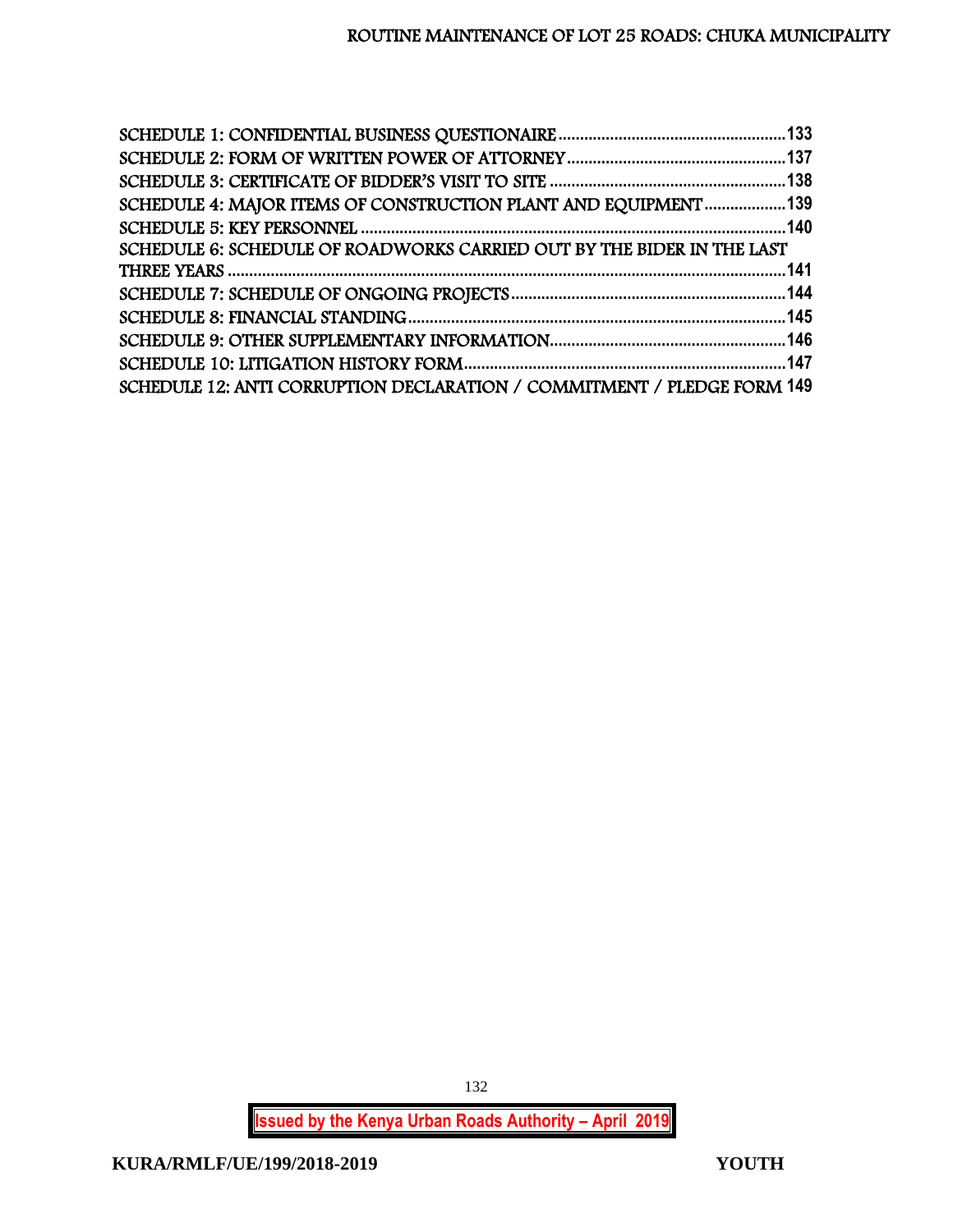# <span id="page-133-0"></span>SCHEDULE 1: CONFIDENTIAL BUSINESS QUESTIONAIRE

This Confidential Business Questionnaire of the Government of Kenya shall be completed by the Bidder.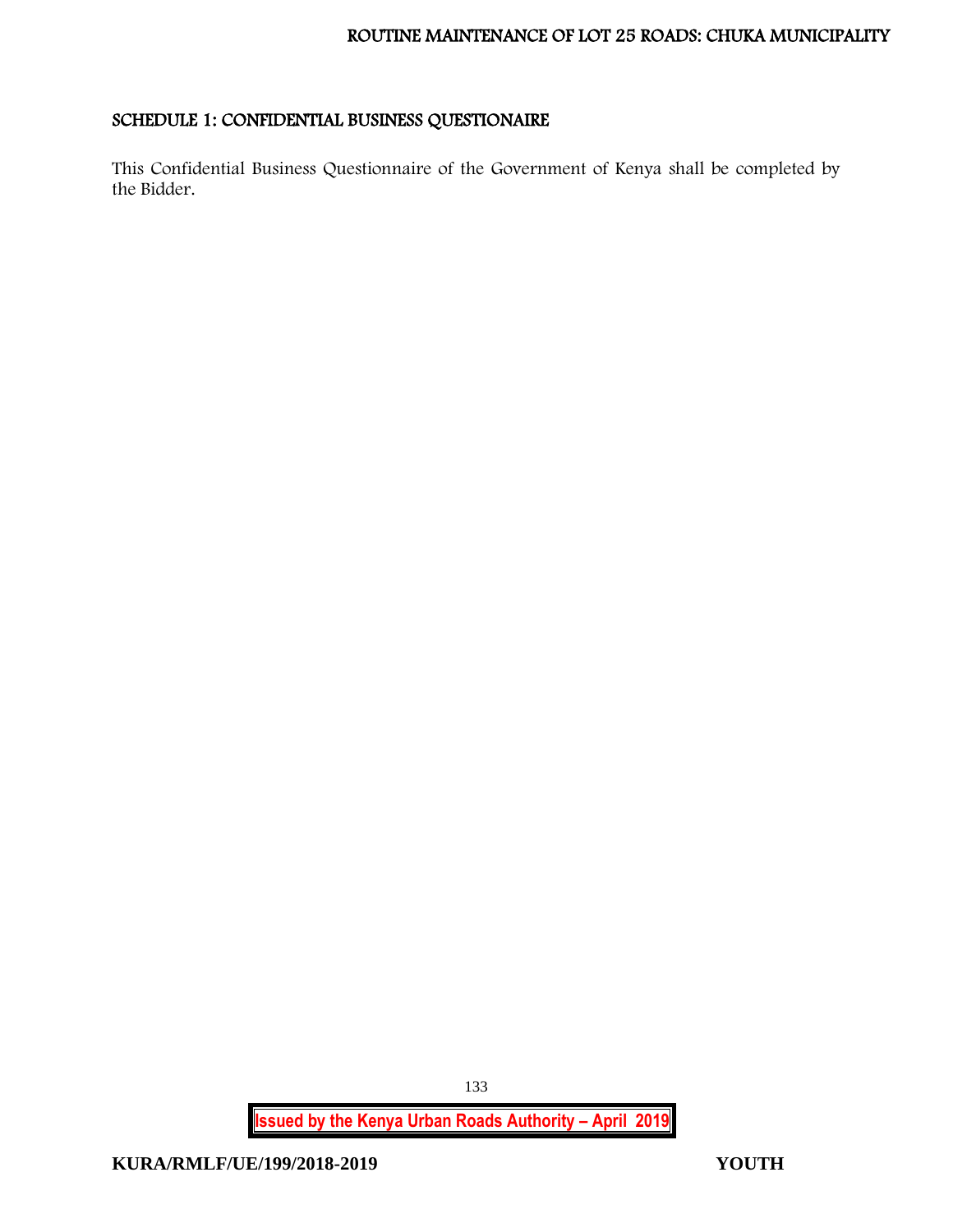#### REPUBLIC OF KENYA

#### CONFIDENTIAL BUSINESS QUESTIONNAIRE

134 You are requested to give the particulars indicated in Part 1 and either Part 2 (a). 2(b) or 2(c) whichever applies to your type of business. You are advised that it is a serious offence to give false information on this Form. Part 1 - General: Business name ........................................................................................................................................................ Location of business premises ......................................................................................................................................................... Plot No. ..................................................Street/Road ...................................................................... Postal Address................................... Tel No. .......................... Email address ……………………. Nature of business.............................................................................................................................. Current Trade Licence No. ................................Expiring date .......................................................... Maximum value of business which you can handle at any one time: Kshs........................................................... Name of your bankers .............................................................................. Branch...................................................................................................... Part 2(a) - Sole Proprietor: Your name in full ........................................................................................................... Age........................................................................................................... Nationality ..................................Country of origin ................................. \*Citizenship details ..................................................................................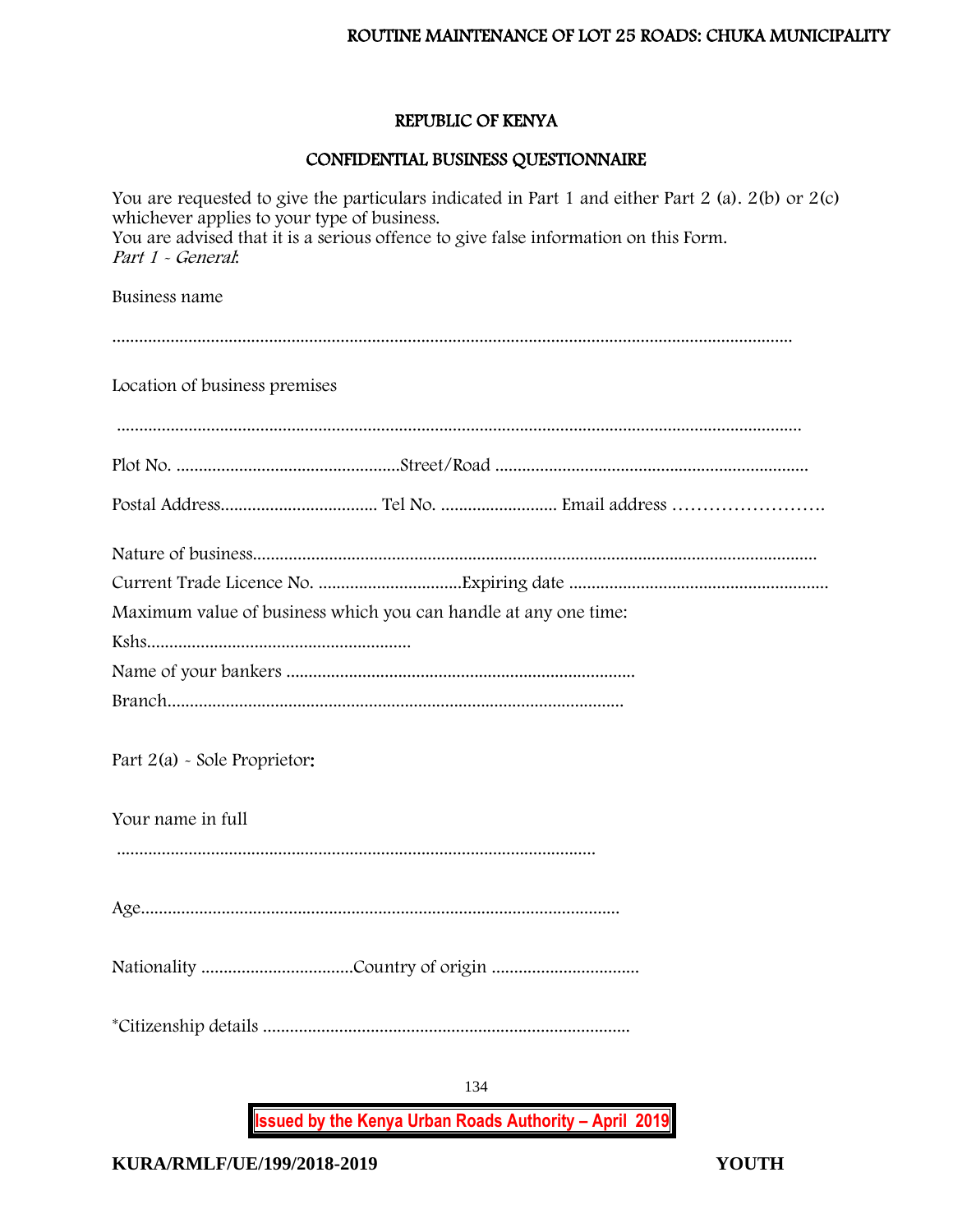|      | Give details of partners as follows:                 |                                  |        |
|------|------------------------------------------------------|----------------------------------|--------|
| Name | Nationality                                          | Citizenship Details <sup>•</sup> | Shares |
|      |                                                      |                                  |        |
|      |                                                      |                                  |        |
|      |                                                      |                                  |        |
|      |                                                      |                                  |        |
|      |                                                      |                                  |        |
|      | Part 2(c) - Registered Company:                      |                                  |        |
|      |                                                      |                                  |        |
|      | State the nominal and issued capital of the company- |                                  |        |
|      |                                                      |                                  |        |
|      |                                                      |                                  |        |
|      | Give details of all directors as follows:            |                                  |        |
| Name | Nationality                                          | Citizenship Details <sup>•</sup> | Shares |
|      |                                                      |                                  |        |
|      |                                                      |                                  |        |
|      |                                                      |                                  |        |
|      |                                                      |                                  |        |
|      |                                                      |                                  |        |

Part 2(b) - Partnership:

• Attach proof of citizenship (Compulsory)

• Attach certified copy of Form CR12 (Compulsory)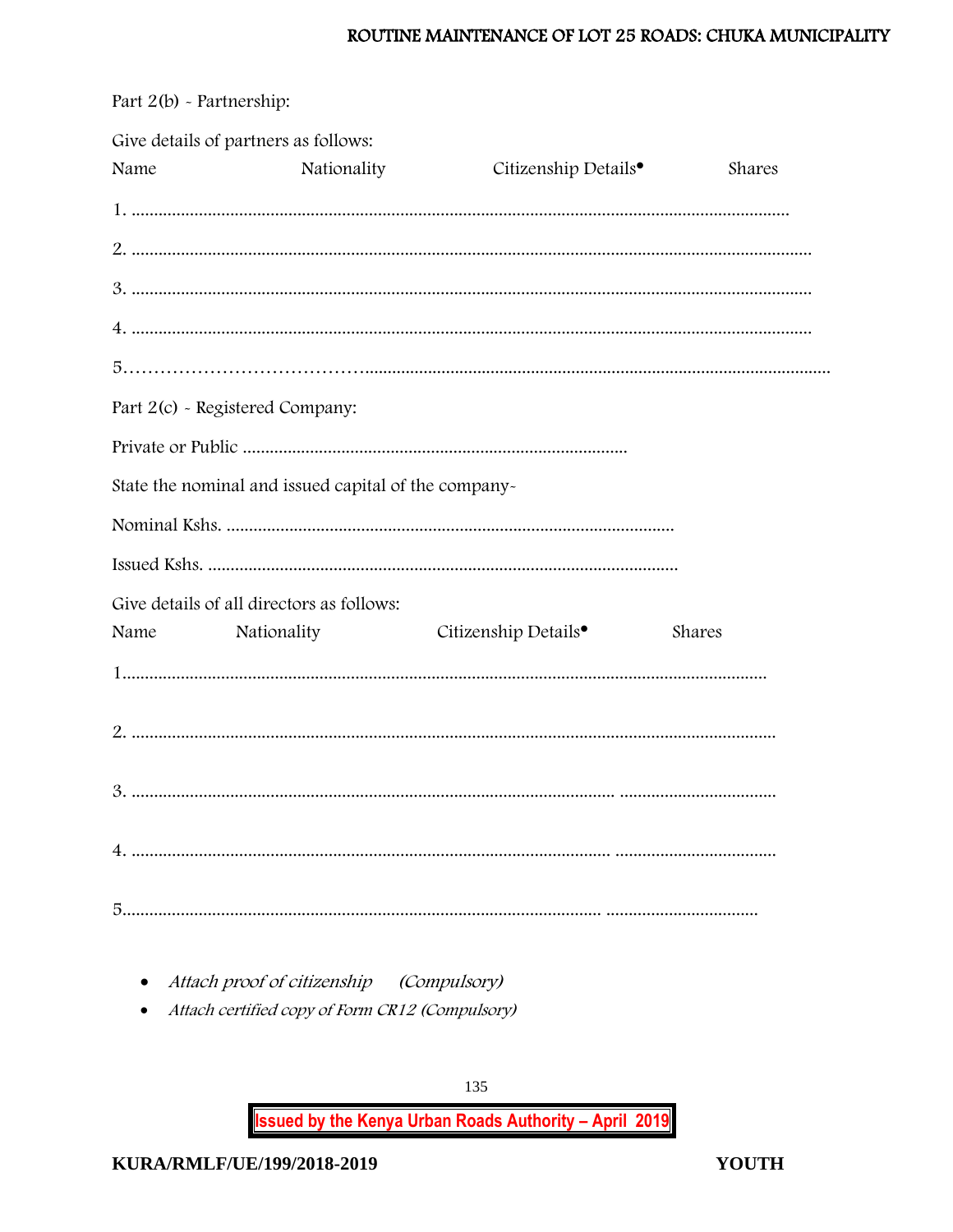Part 3: Interest in the Firm:

Is there any person / persons in the Kenya Urban Roads Authority (KURA) who has interest in this firm? Yes /No\*\*………………………….

I certify that the information given above is correct.

…………………………………….. ………………………….. Signature of Bidder

\*\* Delete as necessary

**Issued by the Kenya Urban Roads Authority – April 2019**

136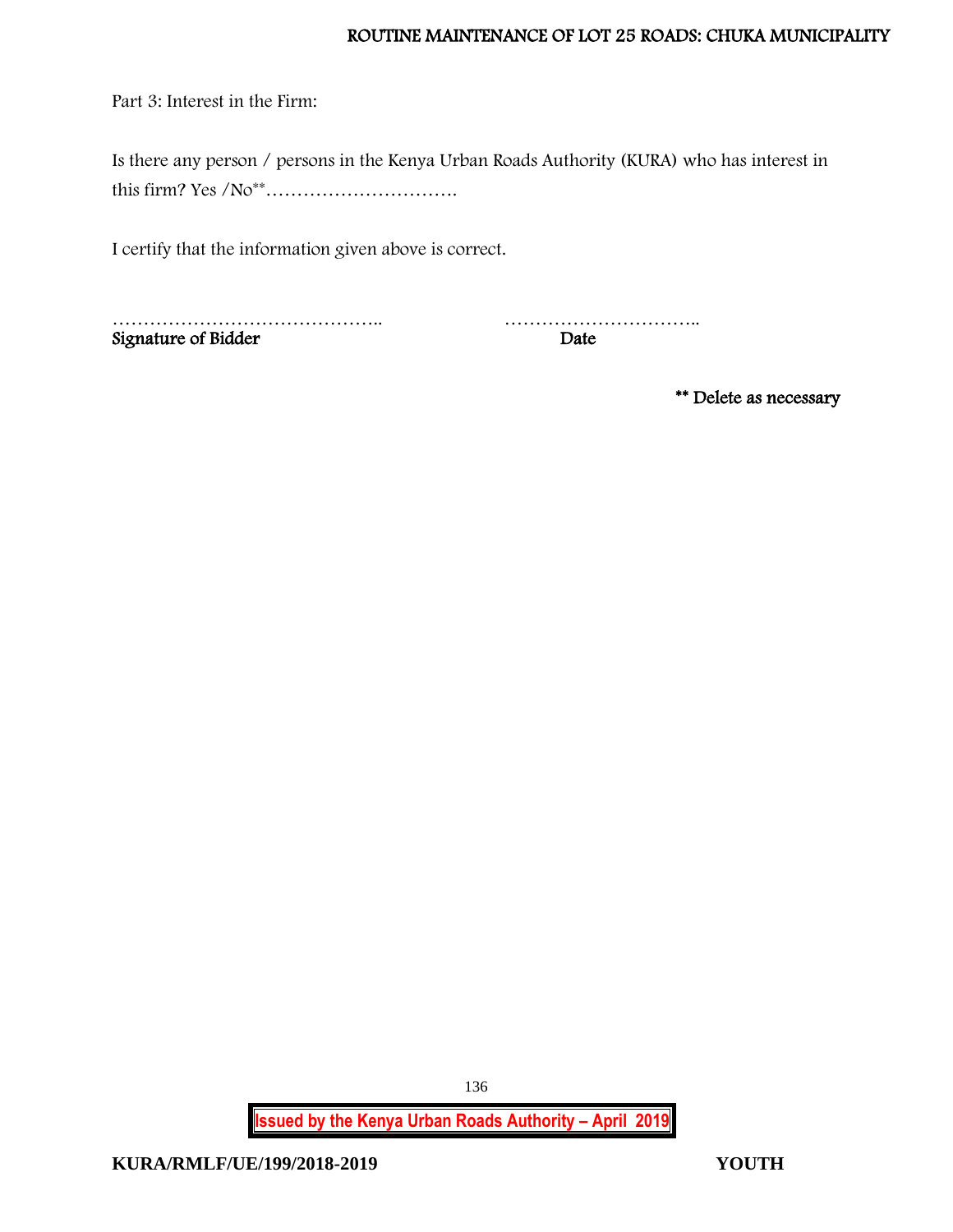# <span id="page-137-0"></span>SCHEDULE 2: FORM OF WRITTEN POWER OF ATTORNEY

The Bidder shall state here below the name(s) and address of his representative(s) who is/are authorized to receive on his behalf correspondence in connection with the Bid.

………………………………………………………….. (Name of Bidder's Representative in block letters)

………………………………………………………….. (Address of Bidder's Representative)

…………………………………………………………………………… (Signature of Bidder's Representative)

Alternate:

………………………………………………………….. (Name of Bidder's Representative in block letters)

………………………………………………………….. (Address of Bidder's Representative)

………………………………………………………….. (Signature of Bidder's Representative)

\*To be filled by all Bidders.

\*Both representative and alternate must attach copy of National Identification card or Passport.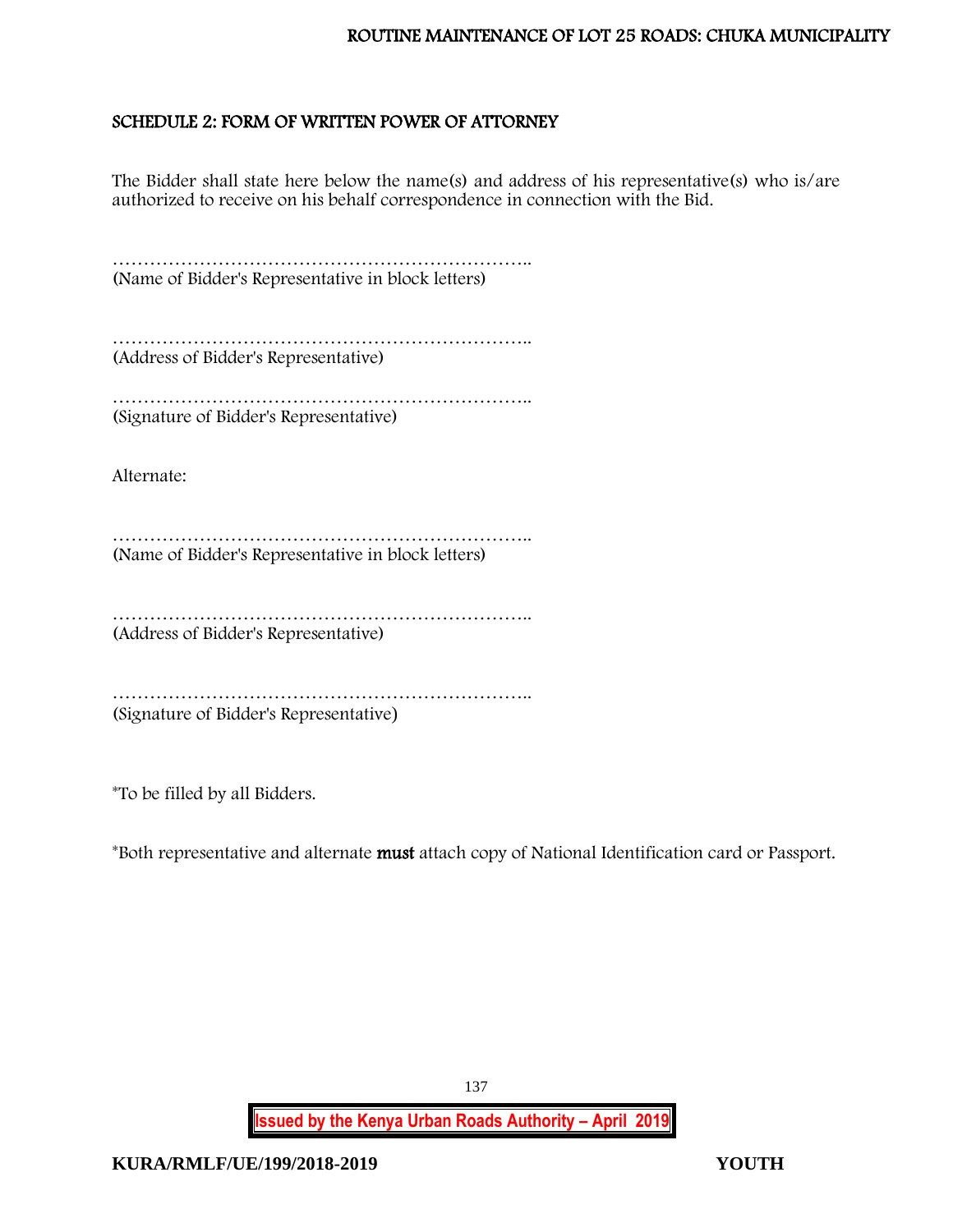# <span id="page-138-0"></span>SCHEDULE 3: CERTIFICATE OF BIDDER'S VISIT TO SITE

This is to certify that

[Name/s]……………………………………………………………………………………

………………………………………………………………….

Being the authorized representative/Agent of [Name of bidder]

…………………………………………………………………………………………………

…………………………………………………………………………………………………

participated in the organised inspection visit of the site of the works for the

# ROUTINE MAINTENANCE OF LOT 25 ROADS : CHUKA MUNICIPALITY

held on………………………..day of……………………………20……………………….

| (Employer's Representative) |
|-----------------------------|
|                             |
|                             |
|                             |
| (Designation)               |
|                             |

NOTE: This form is to be completed at the time of the organized site visit.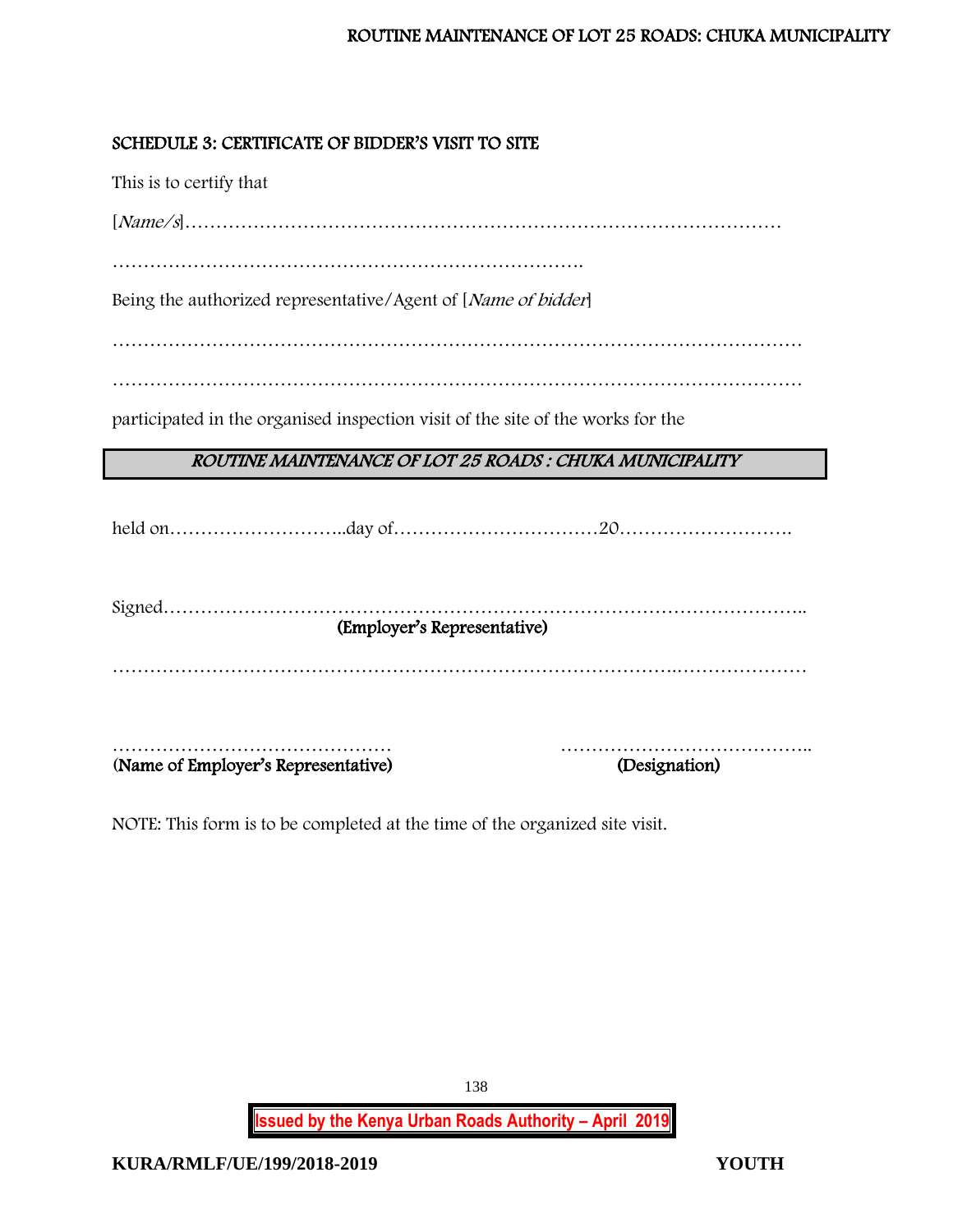| commence<br>)<br>Arrival on<br>Date of<br>Project<br>(Days<br>after                                                                                                                                                                                                                                                                |        |  |
|------------------------------------------------------------------------------------------------------------------------------------------------------------------------------------------------------------------------------------------------------------------------------------------------------------------------------------|--------|--|
| Rating<br>Power                                                                                                                                                                                                                                                                                                                    |        |  |
| Imported<br>Owned,<br>Leased/                                                                                                                                                                                                                                                                                                      |        |  |
| Sourc<br>$\mathbf 0$                                                                                                                                                                                                                                                                                                               |        |  |
| Imported)<br>Estimated<br>Mombasa<br>(If to be<br>Value<br><b>UE</b>                                                                                                                                                                                                                                                               |        |  |
| Capacity<br>t or $m^3$                                                                                                                                                                                                                                                                                                             |        |  |
| Used<br>New<br>ð                                                                                                                                                                                                                                                                                                                   |        |  |
| Manufactur<br>Year of<br>$\mathbf 0$                                                                                                                                                                                                                                                                                               |        |  |
| $rac{6a}{h}$<br>ર્ષ્ટ જ                                                                                                                                                                                                                                                                                                            |        |  |
| Descriptio<br>n Type,<br>Model,<br>Make                                                                                                                                                                                                                                                                                            |        |  |
| SCHEDULE 4: MAJOR ITEMS OF CONSTRUCTION PLANT AND EQUIPMENT                                                                                                                                                                                                                                                                        |        |  |
| The Bidder shall enter in this schedule all major items of plant and equipment which he<br>proposes to bring to site. Only reliable plant in good working order and suitable for the work<br>required of it shall be shown on this Schedule. Summary of the same shall be entered in Section<br>5: Qualification Criteria, Part 7. |        |  |
| I certify that the above information is correct.                                                                                                                                                                                                                                                                                   |        |  |
| (Signature of Bidder)                                                                                                                                                                                                                                                                                                              | (Date) |  |

# <span id="page-139-0"></span>SCHEDULE 4: MAJOR ITEMS OF CONSTRUCTION PLANT AND EQUIPMENT

| (Signature of Bidder)                                         | (Date) |
|---------------------------------------------------------------|--------|
|                                                               | 139    |
| <b>Issued by the Kenya Urban Roads Authority - April 2019</b> |        |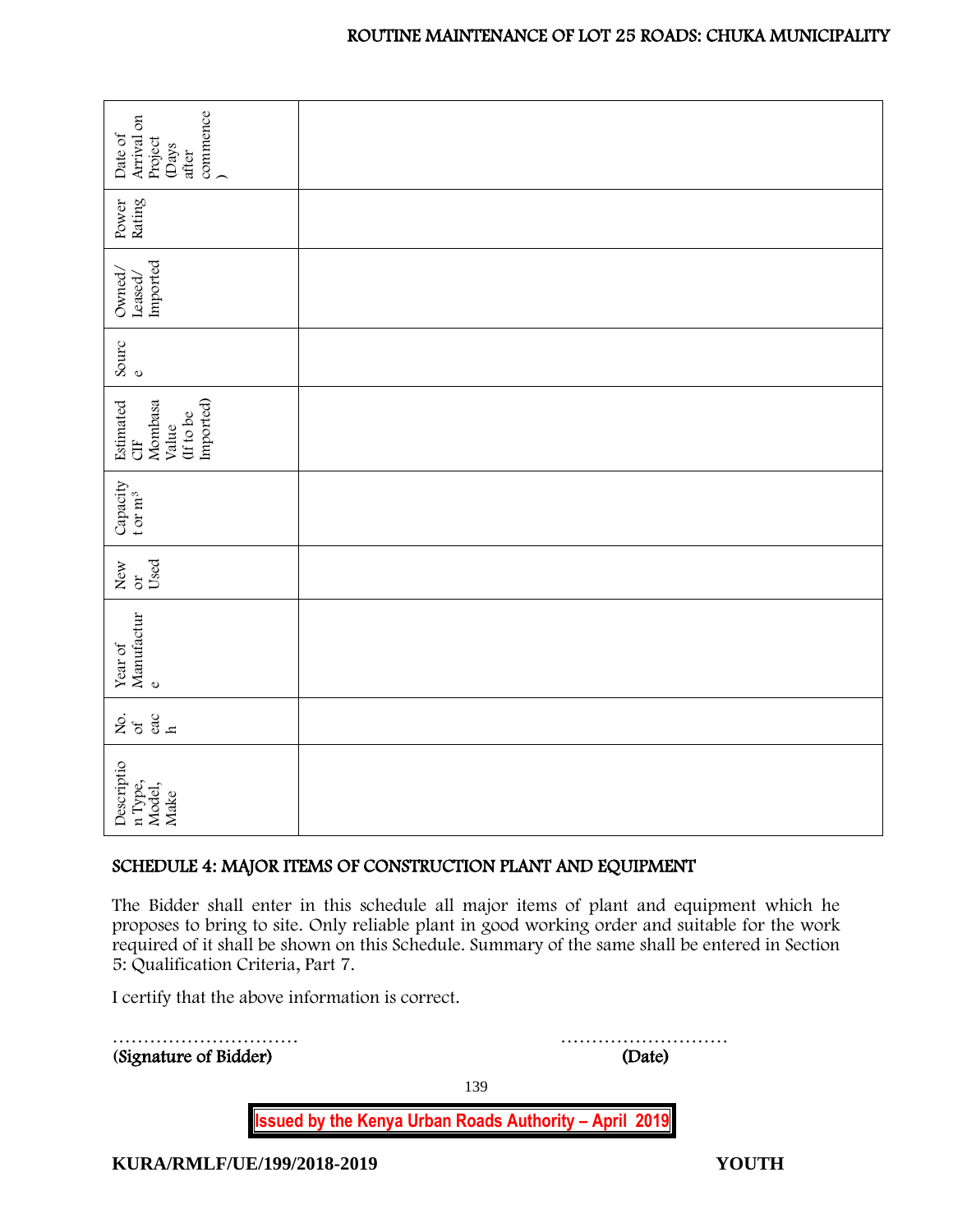# <span id="page-140-0"></span>SCHEDULE 5: KEY PERSONNEL

| <b>DESIGNATION</b>                                           | <b>NAME</b> | <b>NATIONALITY</b> | SUMMARY OF QUALIFICATIONS AND       |                     |                     |
|--------------------------------------------------------------|-------------|--------------------|-------------------------------------|---------------------|---------------------|
|                                                              |             |                    | <b>EXPERIENCE</b><br>Qualifications | General             | Specific            |
|                                                              |             |                    |                                     | Experience<br>(Yrs) | Experience<br>(Yrs) |
|                                                              |             |                    |                                     |                     |                     |
| Headquarters                                                 |             |                    |                                     |                     |                     |
| Partner/Director<br>or other key staff<br>(give designation) |             |                    |                                     |                     |                     |
|                                                              |             |                    |                                     |                     |                     |
| Site Office                                                  |             |                    |                                     |                     |                     |
| 1. Site Agent                                                |             |                    |                                     |                     |                     |
| 2. Site Surveyor                                             |             |                    |                                     |                     |                     |
| 3. Foreman                                                   |             |                    |                                     |                     |                     |
|                                                              |             |                    |                                     |                     |                     |
|                                                              |             |                    |                                     |                     |                     |

Note: The Bidder shall list in this schedule the key personnel he will employ from the Contractor's headquarters and from the Contractor's site office to direct and execute the work together with their qualifications, experience, position held and nationality in accordance with Clause 15.2 and 16.3 of the Conditions of Contract Part II (where required, use separate sheets to add extra data for column 4). Bidders shall attach certified copies of academic certificates, and CVs of all key staff.

I certify that the above information is correct.

(Signature of Bidder) (Date)

………………………… ………………………

140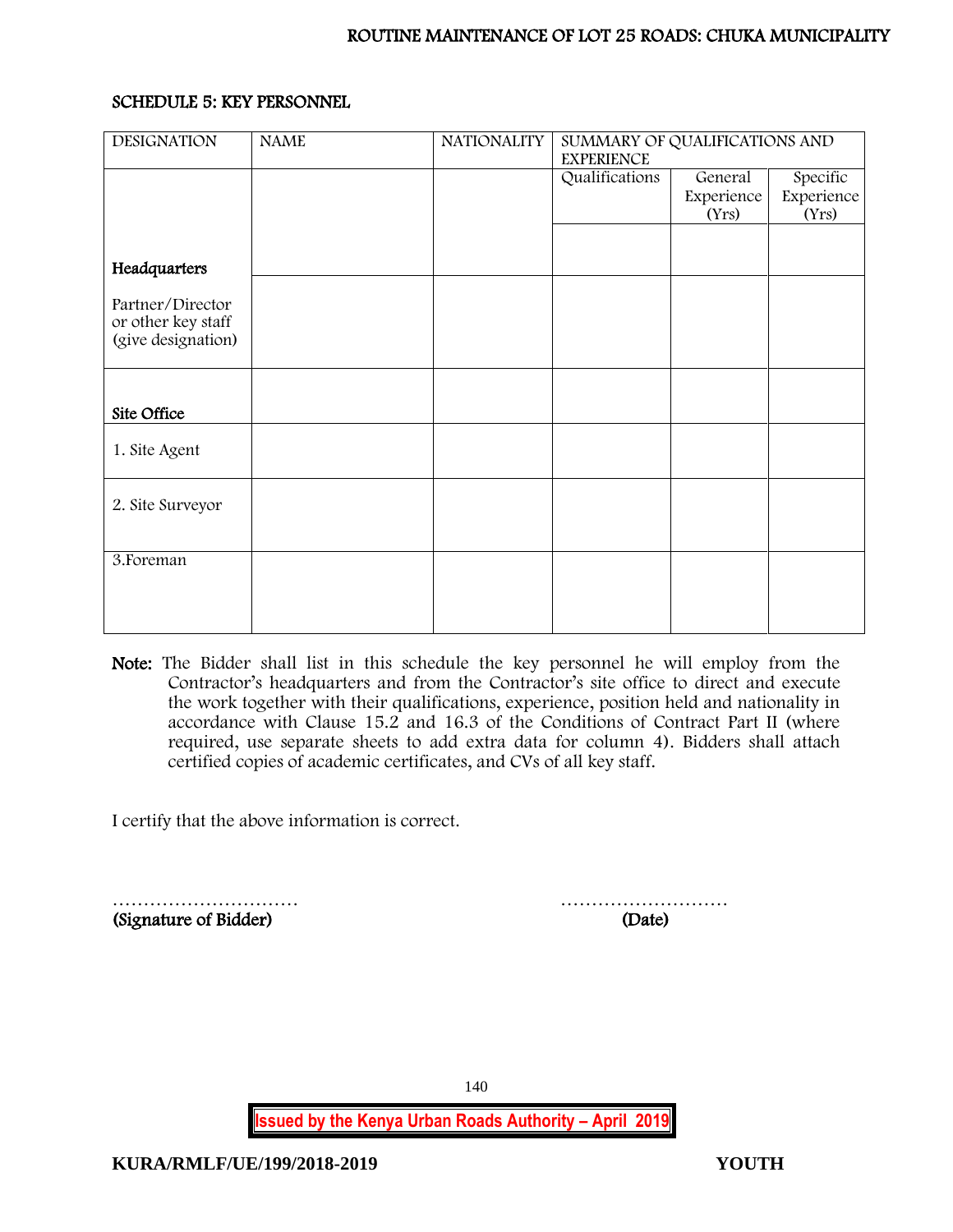# <span id="page-141-0"></span>SCHEDULE 6: SCHEDULE OF ROADWORKS CARRIED OUT BY THE BIDER IN THE LAST THREE **YEARS**

#### SCHEDULE 6A: COMPLETED WORKS

| DESCRIPTION OF WORKS | NAME OF CLIENT | VALUE OF<br>WORKS (KSHS) * | YEAR COMPLETED/<br><b>REMARKS</b> |
|----------------------|----------------|----------------------------|-----------------------------------|
|                      |                |                            |                                   |
|                      |                |                            |                                   |
|                      |                |                            |                                   |
|                      |                |                            |                                   |
|                      |                |                            |                                   |
|                      |                |                            |                                   |
|                      |                |                            |                                   |
|                      |                |                            |                                   |
|                      |                |                            |                                   |
|                      |                |                            |                                   |
|                      |                |                            |                                   |
|                      |                |                            |                                   |
|                      |                |                            |                                   |
|                      |                |                            |                                   |
|                      |                |                            |                                   |
|                      |                |                            |                                   |
|                      |                |                            |                                   |
|                      |                |                            |                                   |
|                      |                |                            |                                   |

Note: Bidders shall attach certified copies of letters of award (for each listed project), certified copies of completion certificates.

I certify that the above works were successfully carried out by this Bidder.

………………………… ……………………… (Signature of Bidder) (Date) \* Value in Kshs using Central Bank of Kenya mean exchange rate at a reference date 7 days before date of BID opening

141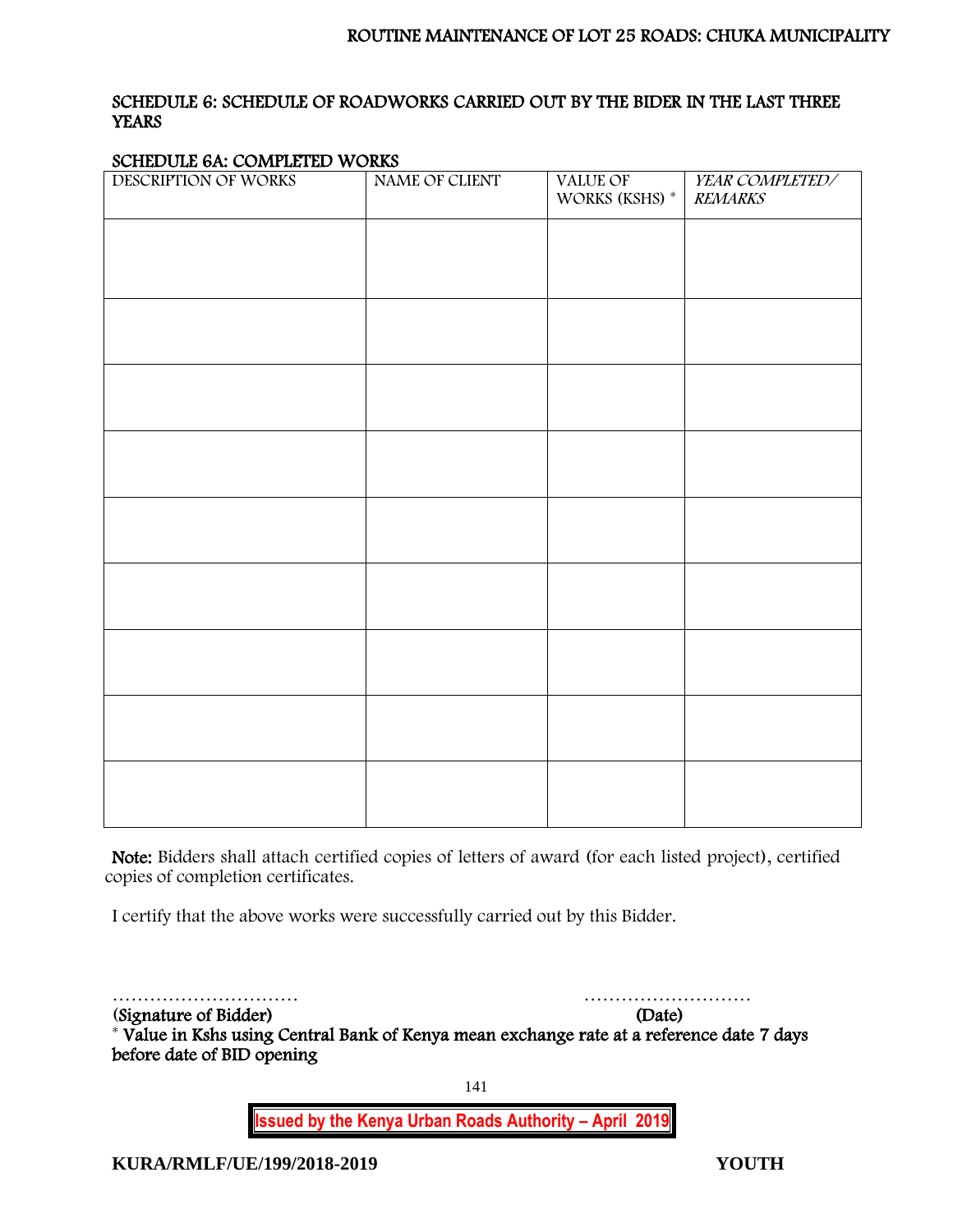| DESCRIPTION OF WORKS | NAME OF CLIENT | VALUE OF             | YEAR COMPLETED/ |
|----------------------|----------------|----------------------|-----------------|
|                      |                | WORKS (KSHS) $^\ast$ | <b>REMARKS</b>  |
|                      |                |                      |                 |
|                      |                |                      |                 |
|                      |                |                      |                 |
|                      |                |                      |                 |
|                      |                |                      |                 |
|                      |                |                      |                 |
|                      |                |                      |                 |
|                      |                |                      |                 |
|                      |                |                      |                 |
|                      |                |                      |                 |
|                      |                |                      |                 |
|                      |                |                      |                 |
|                      |                |                      |                 |
|                      |                |                      |                 |
|                      |                |                      |                 |
|                      |                |                      |                 |
|                      |                |                      |                 |
|                      |                |                      |                 |
|                      |                |                      |                 |
|                      |                |                      |                 |
|                      |                |                      |                 |
|                      |                |                      |                 |
|                      |                |                      |                 |
|                      |                |                      |                 |
|                      |                |                      |                 |
|                      |                |                      |                 |
|                      |                |                      |                 |
|                      |                |                      |                 |

# SCHEDULE 6B: NON-COMPLETED WORKS BEYOND COMPLETION DATE

Note: Bidders shall attach certified copies of letters of award (for each listed project), certified evidence for executed works for non-completed projects e.g. copy of recent payment certificate.

I certify that the above works were successfully carried out by this Bidder.

|                       | .      |
|-----------------------|--------|
| (Signature of Bidder) | (Date) |

………………………… ………………………

\* Value in Kshs using Central Bank of Kenya mean exchange rate at a reference date 7 days before date of BID opening.

142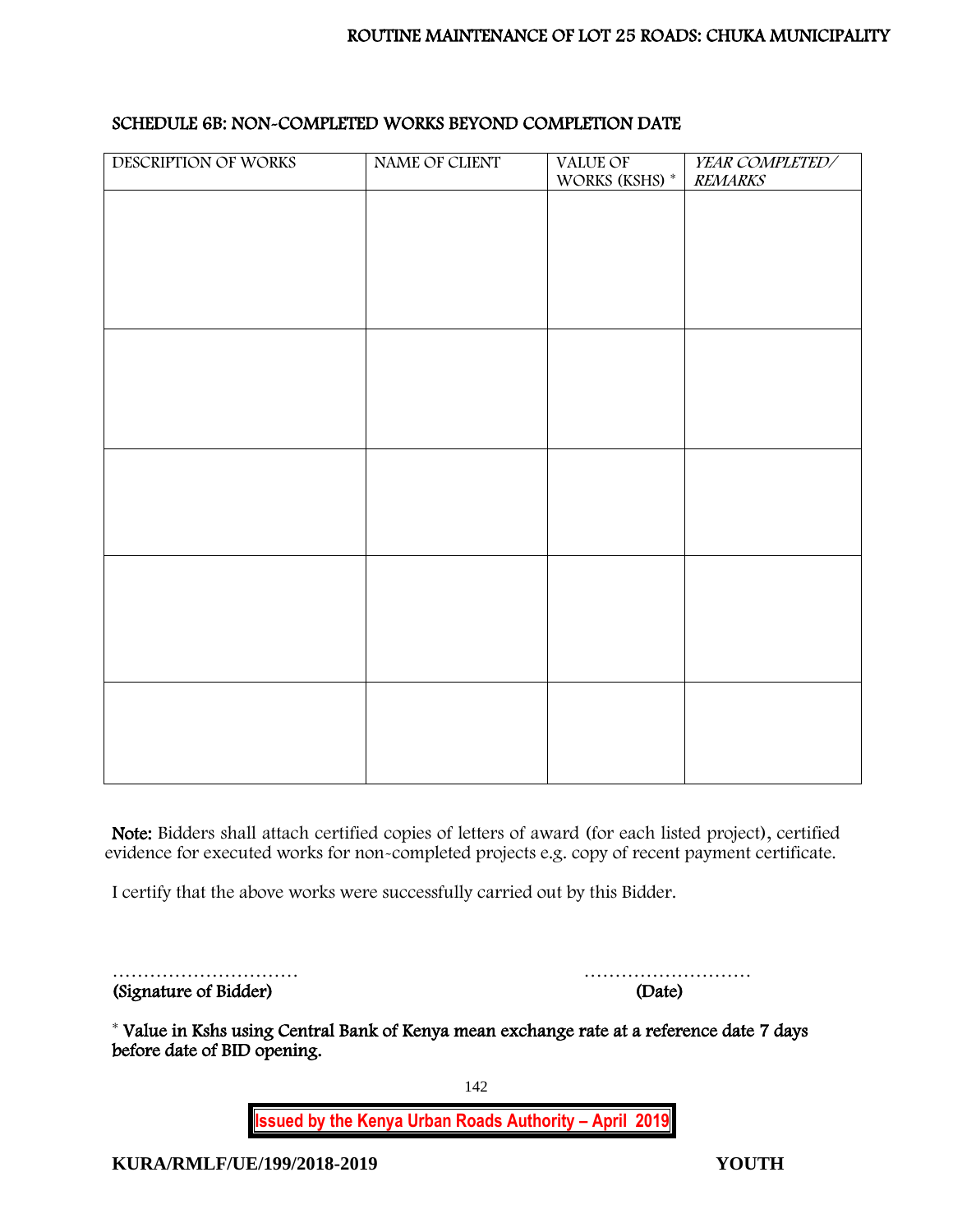# **SCHEDULE 6C: SPECIFIC EXPERIENCE**

| DESCRIPTION OF WORKS | NAME OF CLIENT | VALUE OF<br>WORKS (KSHS) * | YEAR COMPLETED/<br><b>REMARKS</b> |
|----------------------|----------------|----------------------------|-----------------------------------|
|                      |                |                            |                                   |
|                      |                |                            |                                   |
|                      |                |                            |                                   |
|                      |                |                            |                                   |
|                      |                |                            |                                   |
|                      |                |                            |                                   |
|                      |                |                            |                                   |
|                      |                |                            |                                   |
|                      |                |                            |                                   |
|                      |                |                            |                                   |
|                      |                |                            |                                   |
|                      |                |                            |                                   |
|                      |                |                            |                                   |
|                      |                |                            |                                   |
|                      |                |                            |                                   |
|                      |                |                            |                                   |

Note: Bidders shall attach certified copies of letters of award (for each listed project), certified evidence for executed works for non-completed projects e.g. copy of recent payment certificate.

I certify that the above works were successfully carried out by this Bidder.

|                       | .      |
|-----------------------|--------|
| (Signature of Bidder) | (Date) |

| (Sionature of Bidder) | (Date) |
|-----------------------|--------|

\* Value in Kshs using Central Bank of Kenya mean exchange rate at a reference date 7 days before date of BID opening

143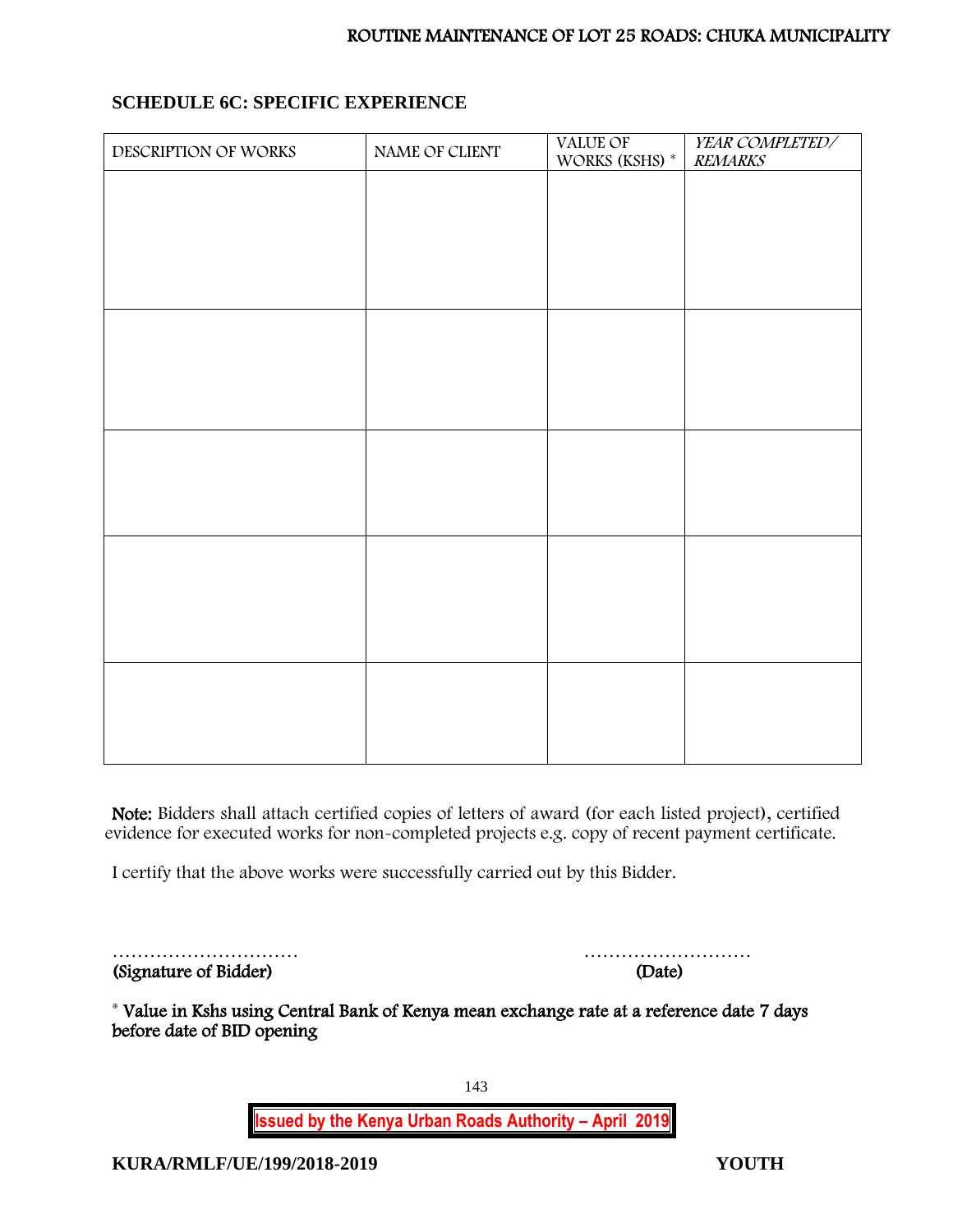| DESCRIPTION OF<br><b>WORKS</b> | NAME OF<br><b>CLIENT</b> | DATE OF<br>COMMENC<br><b>EMENT</b> | DATE OF<br>COMPLETION | VALUE OF<br>WORKS (KSHS) | <b>VALUE</b><br>COMPLETED<br>UP TO DATE<br>$\%$ | PHYSICALLY<br>COMPLETED<br>UP TO DATE<br>$\%$ |
|--------------------------------|--------------------------|------------------------------------|-----------------------|--------------------------|-------------------------------------------------|-----------------------------------------------|
|                                |                          |                                    |                       |                          |                                                 |                                               |
|                                |                          |                                    |                       |                          |                                                 |                                               |
|                                |                          |                                    |                       |                          |                                                 |                                               |
|                                |                          |                                    |                       |                          |                                                 |                                               |
|                                |                          |                                    |                       |                          |                                                 |                                               |
|                                |                          |                                    |                       |                          |                                                 |                                               |
|                                |                          |                                    |                       |                          |                                                 |                                               |
|                                |                          |                                    |                       |                          |                                                 |                                               |
|                                |                          |                                    |                       |                          |                                                 |                                               |
|                                |                          |                                    |                       |                          |                                                 |                                               |
|                                |                          |                                    |                       |                          |                                                 |                                               |
|                                |                          |                                    |                       |                          |                                                 |                                               |
|                                |                          |                                    |                       |                          |                                                 |                                               |
|                                |                          |                                    |                       |                          |                                                 |                                               |

#### SCHEDULE 7: SCHEDULE OF ONGOING PROJECTS

Note: 1. Bidders shall attach certified copies of letters of award (for each listed project) and any certified evidence for executed works e.g copy of recent payment certificate.

2. Bidders must indicate all their on-going works as at the time of bidding. Any nondisclosure shall constitute non-responsiveness)

I certify that the above works are being carried out by me and that the above information is correct.

(Signature of Bidder)

<u>ignature</u> of Bidder) (Date)

144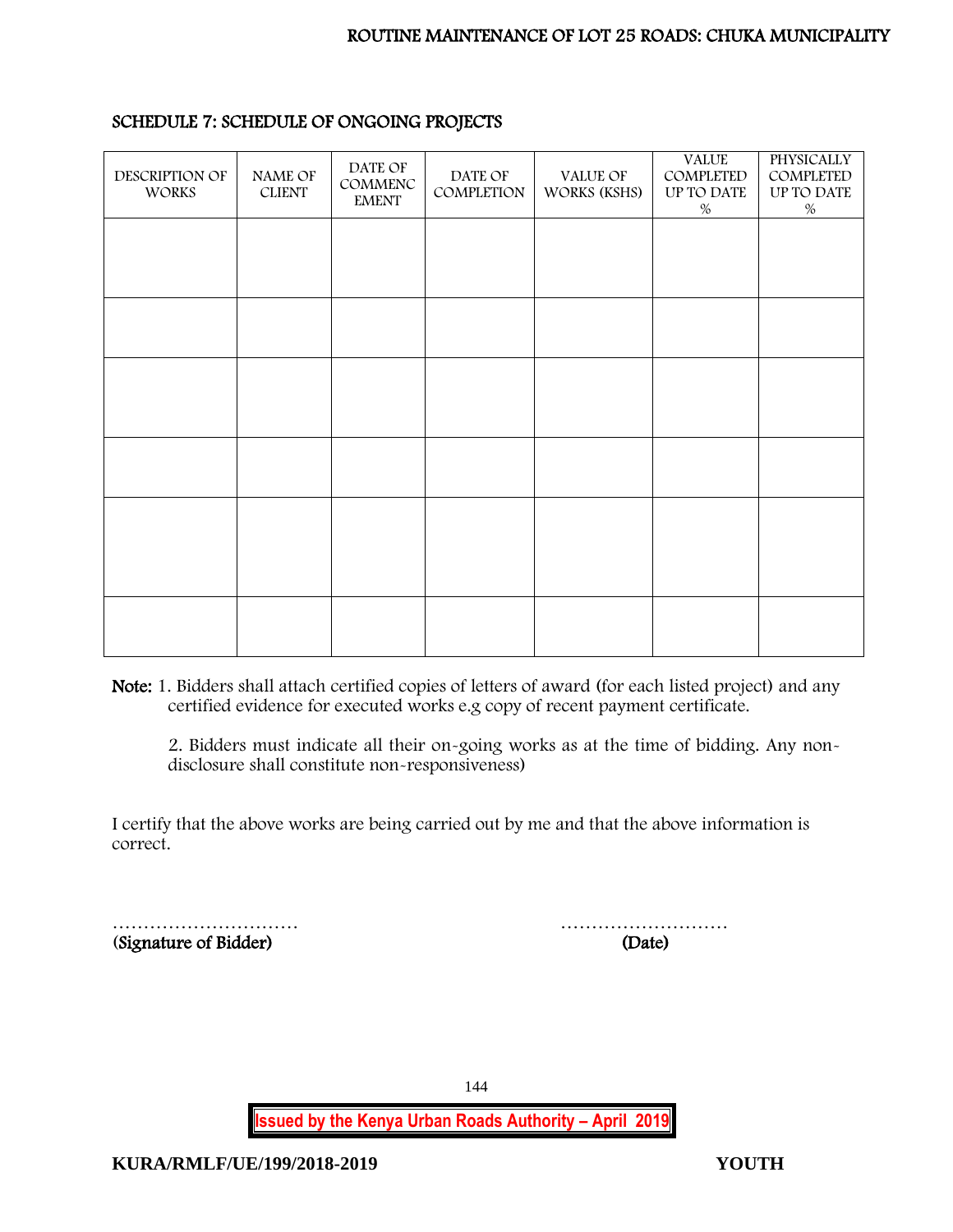## SCHEDULE 8: FINANCIAL STANDING

- 1 Submit copies of audited profit and loss statements and balance sheet for the last five calendar years and estimated projection for the next two years with certified English translation where appropriate.
- 2 Give turnover figures for each of the last two (2) financial years. Quote in millions and decimal thereof.

|                               | Year $1$ () | Year $2(\ldots)$ |
|-------------------------------|-------------|------------------|
|                               | Kshs.       | Kshs.            |
| Road works                    |             |                  |
| Other civil Engineering works |             |                  |
| Other (specify)               |             |                  |
| Total                         |             |                  |

# SUMMARY OF ASSETS AND LIABILTIES OF THE AUDITED FINANCIAL STATEMENTS OF THE LAST TWO (2) FINANCIAL YEARS.

|                              | Year $1$ () | Year $2(\dots)$ |
|------------------------------|-------------|-----------------|
|                              | Kshs.       | Kshs.           |
| 1. Total Assets              |             |                 |
| 2. Current Assets            |             |                 |
| 3. Bank Credit Line Value    |             |                 |
| 4. Total Liabilities         |             |                 |
| 5. Current Liabilities       |             |                 |
| 6. Net Worth $(1-4)$         |             |                 |
| 7. Working capital $(2+3-4)$ |             |                 |

# (a) Name/Address of Commercial Bank providing credit line

………………………………………………………………………………………………

(b) Total amount of credit line Kshs………………………………………………

Attach a certified copy of Undertaking of the Bank to provide the credit.

(c) Attach bank statements for the last six (6) months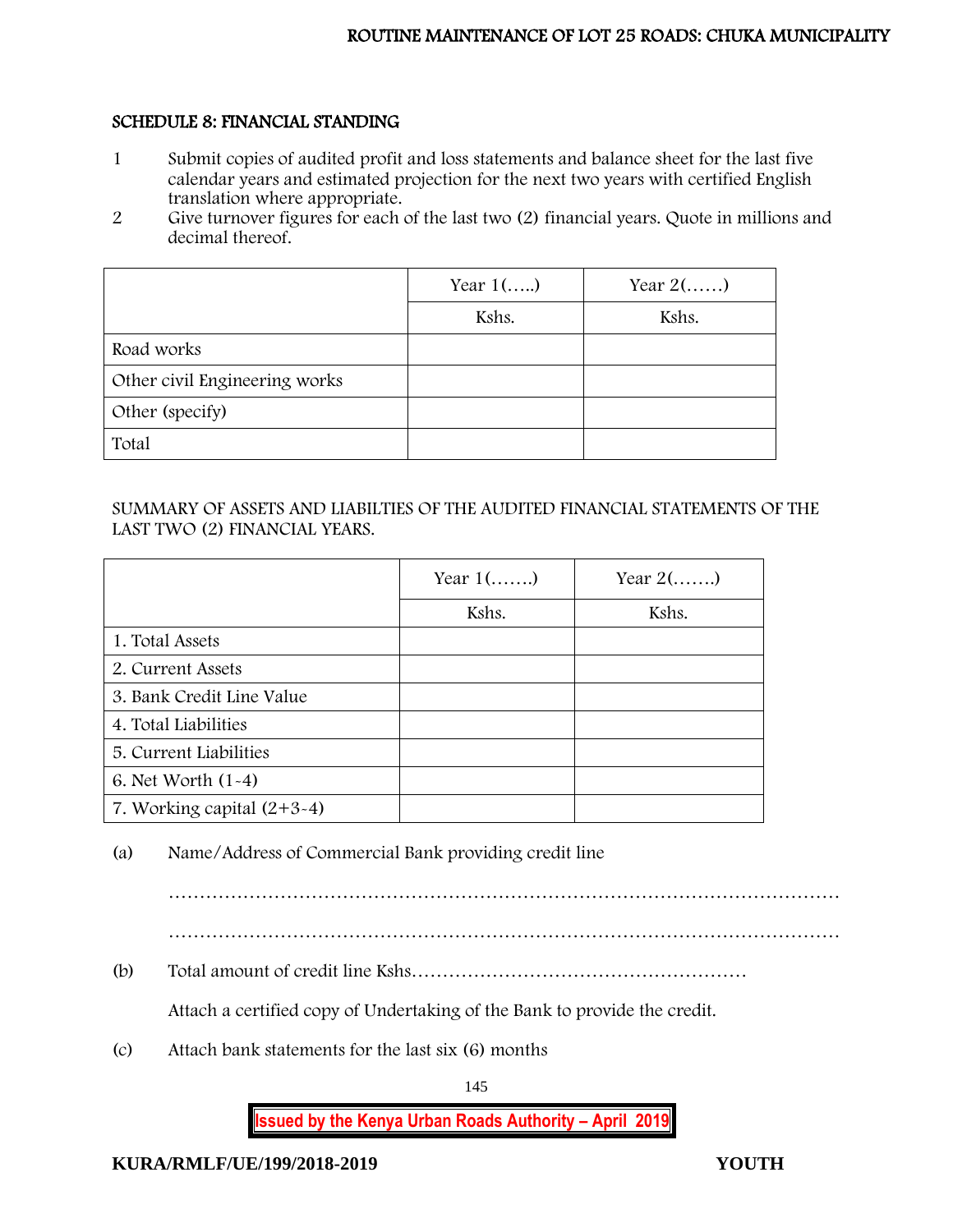# SCHEDULE 9: OTHER SUPPLEMENTARY INFORMATION

Financial reports for the last three years, balance sheets, profit and loss statements, auditors' reports etc. List them below and attach copies.

………………………………………………………………………………………………… ………………………………………………………………………………………………… …………………………………………………………………………………………………

Evidence of access to financial resources to meet the qualification requirements. Cash in hand, lines of credit etc. List below and attach copies of supporting documents

………………………………………………………………………………………………… …………………………………………………………………………………………………. …………………………………………………………………………………………………. …………………………………………………………………………………………………

Name, address, telephone, telex, fax numbers and email of the Bidders Bankers who may provide reference if contacted by the Contracting Authority.

……………………………………………………………………………………………….. ……………………………………………………………………………………………….

I certify that the above information is correct.

(Signature of Bidder) (Date)

………………………… ………………………

(To be signed by authorized representative and officially stamped)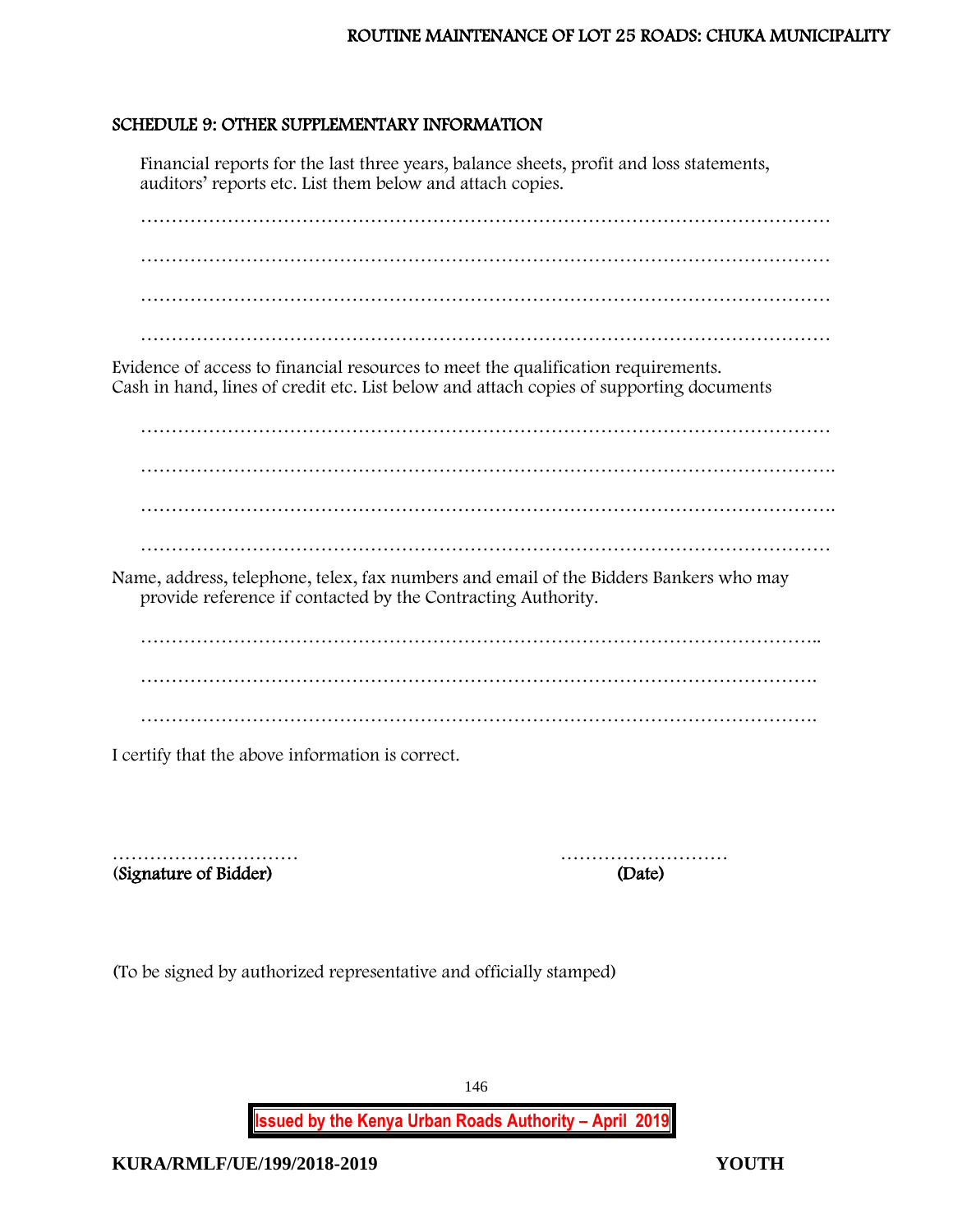# SCHEDULE 10: LITIGATION HISTORY FORM

Information on current litigation in which the Bidder is involved.

| <b>OTHER PARTY (IES)</b> | <b>CAUSE OF DISPUTE</b> | AMOUNT INVOLVED (KSHS) |
|--------------------------|-------------------------|------------------------|
|                          |                         |                        |
|                          |                         |                        |
|                          |                         |                        |
|                          |                         |                        |
|                          |                         |                        |

I certify that the above information is correct.

(Signature of Bidder) (Date)

………………………… ………………………

(To be signed by authorized representative and officially stamped)

**Issued by the Kenya Urban Roads Authority – April 2019**

147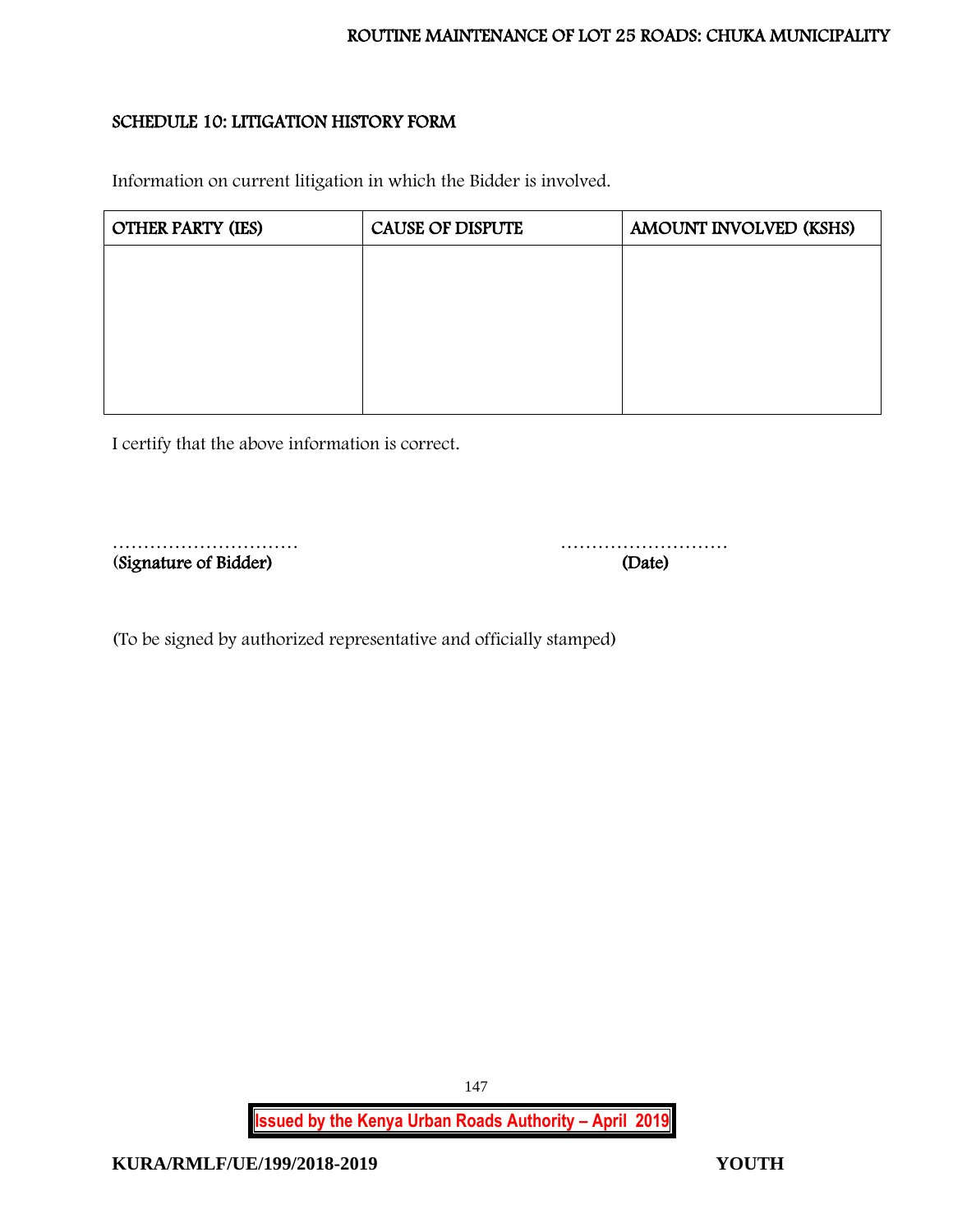## SCHEDULE 11: DECLARATION FORM FOR BANKRUPT OR INSOLVENT AND DEBARMENT

Date To

The Kenya Urban Roads Authority

P.O Box 41727 – 00100,

IKM Place, 5th Ngong Ave, Nairobi,

KENYA.

Ladies and Gentlemen,

The Tenderer i.e. (full name and complete physical and postal address)

………………………………………………………………………………………………………

………………………………………………………………………………………………………

……………………declare the following: -

a) That I/ We have not been debarred from participating in public procurement by anybody, institution or person.

b) That I/ We have not been involved in and will not be involved in corrupt and fraudulent practices regarding public procurement anywhere.

c) That I/ We are not insolvent, in receivership, bankrupt or in the process of being wound up and is not the subject of legal proceedings relating to the foregoing.

d) That I/We are not under any ongoing investigation by the Ethics and Anti-Corruption Commission (EACC) for any corrupt and/or economic crimes or practices.

e) That I/ We are not associated with any other Tenderer participating in this Tender.

f) That I/We do hereby confirm that all the information given in this tender is accurate, factual and true to the best of our knowledge.

Yours sincerely,

…………………………………………………… Name of Tenderer

……………………………………………………………………………….. Signature of duly authorised person signing the Tender

………………………………………………………………………….. Name and Capacity of duly authorised person signing the Tender

……………………………………… Stamp or Seal of Tenderer

148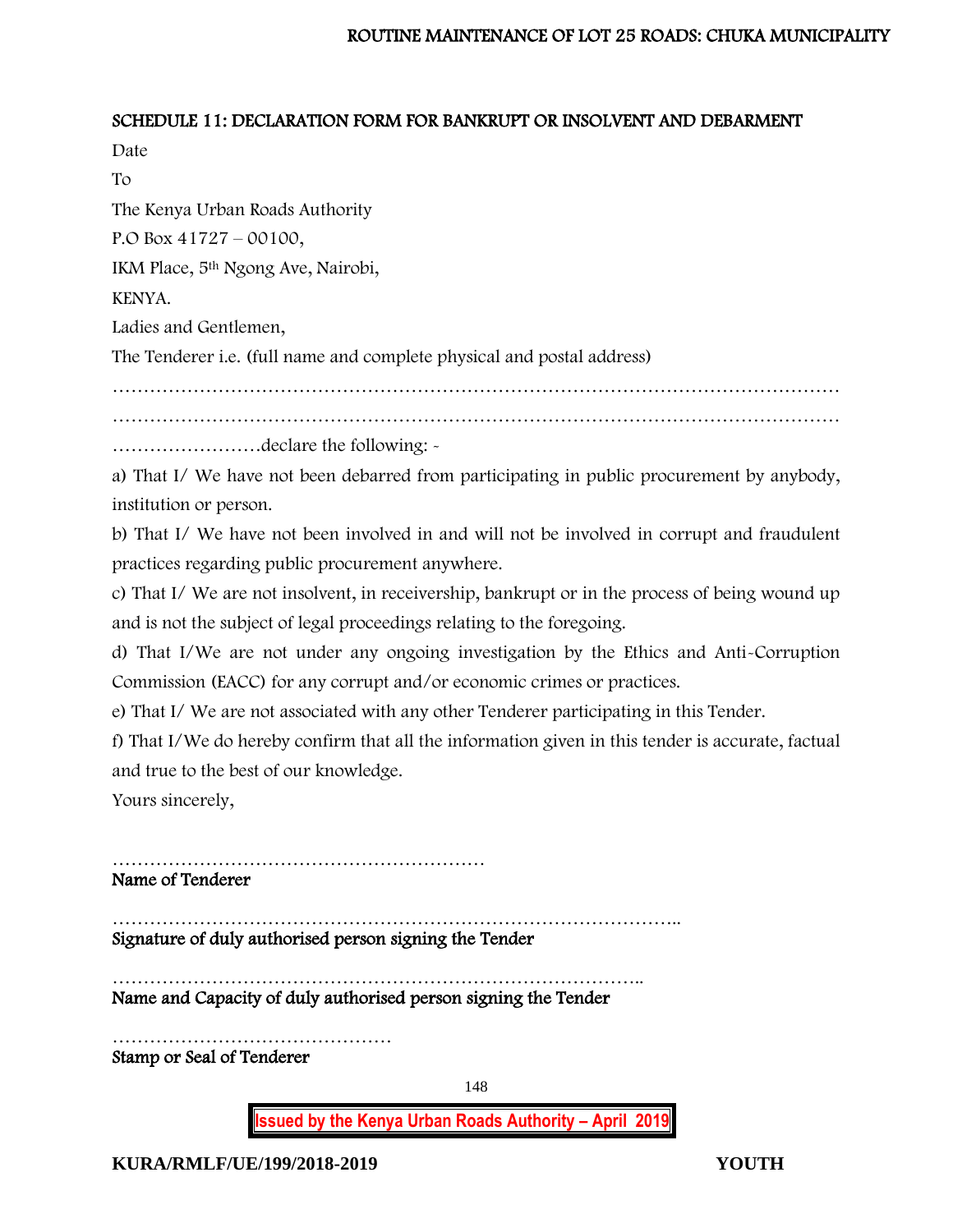# SCHEDULE 12: ANTI CORRUPTION DECLARATION / COMMITMENT / PLEDGE FORM

I/We …………………………………………………………………………… of Post Office Box …………………………………………………………. declare that I/ We recognize that Public Procurement is based on a free, fair and competitive tendering process which should not be open to abuse.

I/We ……………………………………………………………………….. Declare that I/We will not offer or facilitate, directly or indirectly, any inducement or reward to any public officer, their relations or business associates, in connection with tender No.

………………………………………………. for or in the subsequent performance of the contract if I/We am/are successful.

Signed by ……………………………… C.E.O. or Authorized

Representative. Name ……………………………………………..

Designation………………………………..

Signature…………………………………….

Date………………………………………..

In case of sub-contracting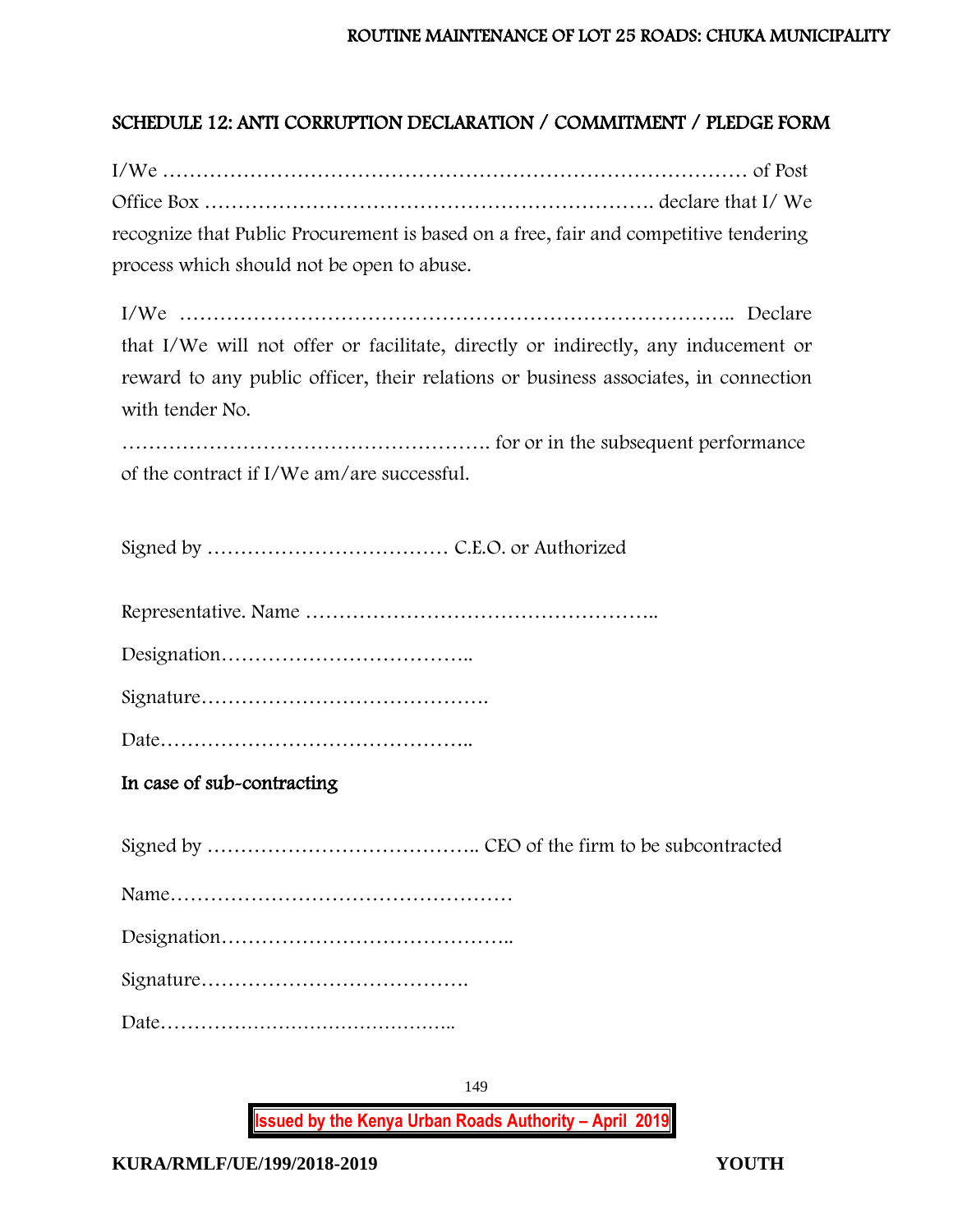# SECTION XII: FORM OF AGREEMENT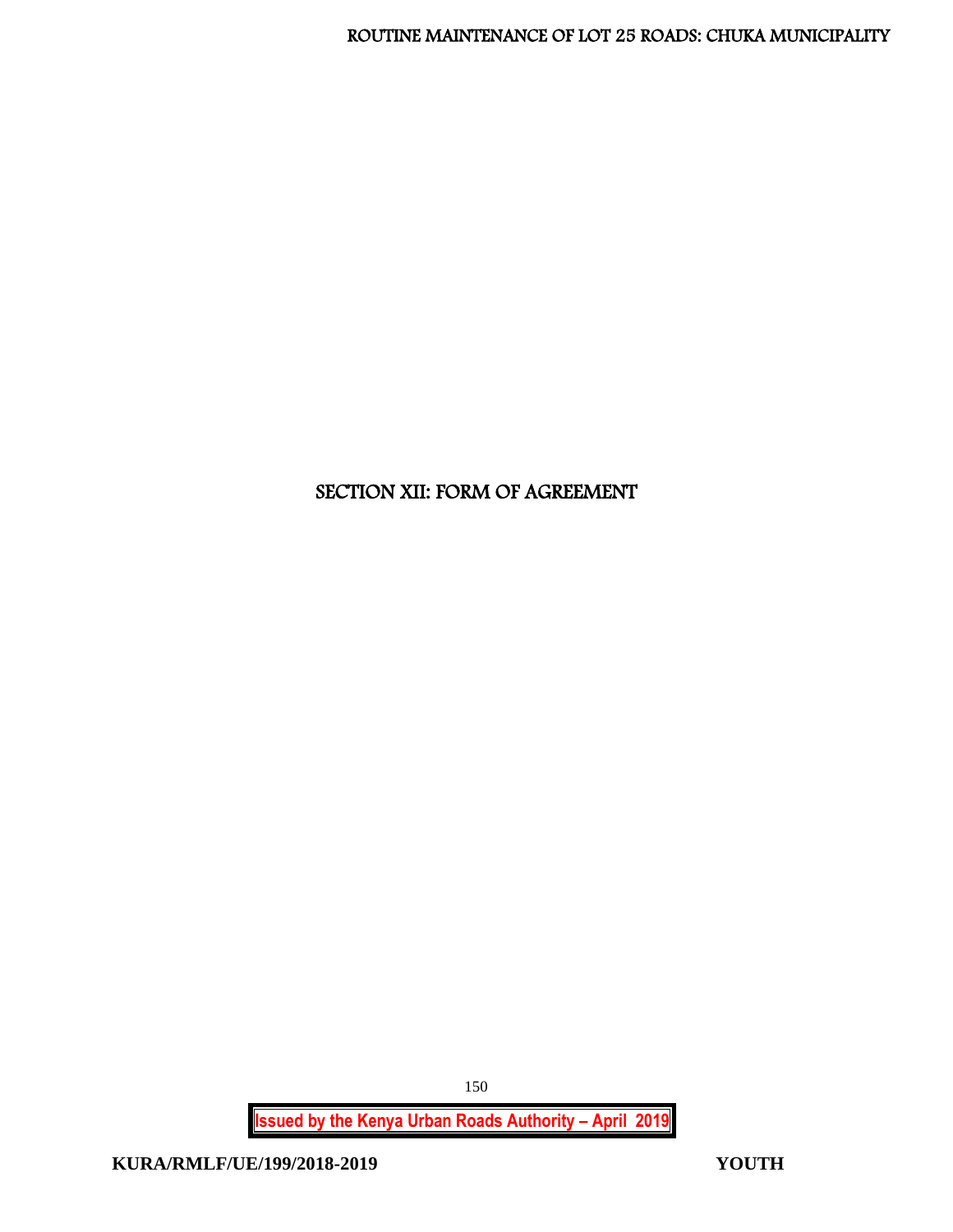#### FORM OF AGREEMENT

\*\*(To be signed after the award of a contract)

THIS AGREEMENT is made on the …………………… day of …………………. 20 …………… between the Kenya Urban Roads Authority of P. O. Box 41727-00100, Nairobi, Kenya hereinafter called "the

Employer" of the one part and M/S .....................................................................................................

(Contractor) of P. O. BOX. ....................................................................... (address) hereinafter

called "the Contractor" of the other part.

WHEREAS the Employer is desirous that certain works should be executed, viz.

ROUTINE MAINTENANCE OF LOT 25 ROADS: CHUKA MUNICIPALITY and has a Contract with the Contractor for the execution completion and maintenance of such works in the region NOW THIS AGREEMENT WITNESSETH as follows:

In this agreement words and expressions shall have the same meanings as are respectively assigned to them in the Conditions of Contract hereinafter referred to.

The following document shall be deemed to form and be read and construed as part of this Agreement, viz.:

- The Conditions of Contract (FIDIC IV) Part 2

- The Conditions of Contract (FIDIC IV) Part 1
- The Special Specification
- The Standard Specifications
- The Priced Bill of Quantities
- The Letter of Award and Acceptance
- Schedules of Supplementary Information
- -The Drawings
- -Other documents as may be agreed and listed

All aforesaid documents are hereinafter referred to as "The Contract".

In consideration of the payment to be made by the Employer to the Contractor, the Contractor hereby covenants with the Employer to execute, complete and maintain the works in conformity in all respects with the provisions of the Contract.

The Employer hereby covenants to pay the Contractor in consideration of the execution, completion and maintenance of the works the Contract Price at the times and in the manner prescribed by the Contract.

IN WITNESS WHEREOF the parties have hereunto set their respective hands on the day and year first above written.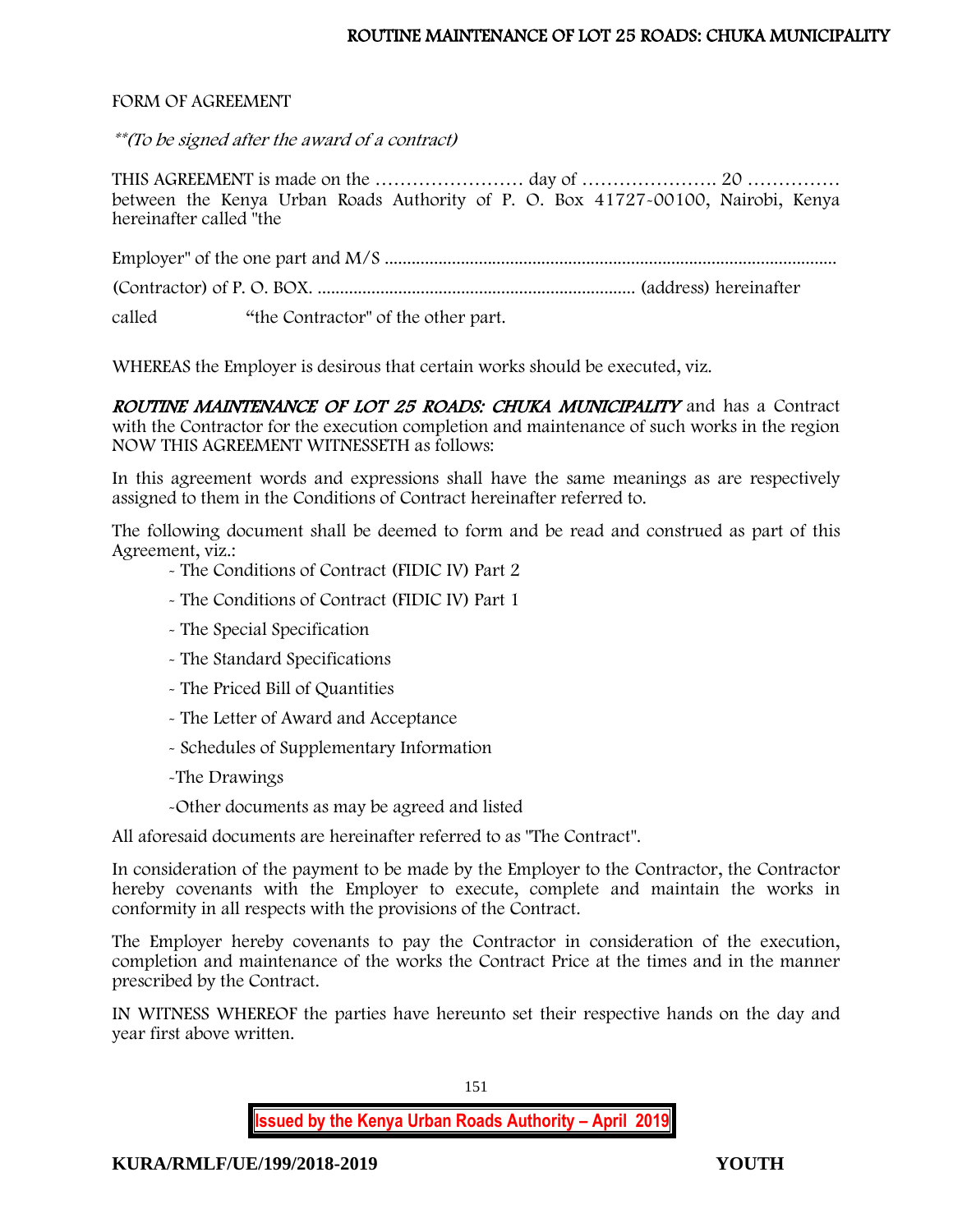#### SIGNED SEALED AND DELIVERED

| By the said Employer:   | (Director General, Kenya Urban Roads Authority)<br>For and on behalf of the said Employer |
|-------------------------|-------------------------------------------------------------------------------------------|
| In the presence of:     | . <b>.</b> .<br>(Name and Designation of Witness)                                         |
|                         | (Signature of Witness)                                                                    |
|                         | (Address Of witness)                                                                      |
|                         |                                                                                           |
| By the said Contractor: | (Signature)                                                                               |
|                         | (Name of the Director)                                                                    |
|                         |                                                                                           |
| In the presence of:     | (Name and Designation of Witness)                                                         |
|                         | (Signature of Witness)                                                                    |
|                         | (Address Of witness)                                                                      |
|                         |                                                                                           |
|                         |                                                                                           |
|                         | 152                                                                                       |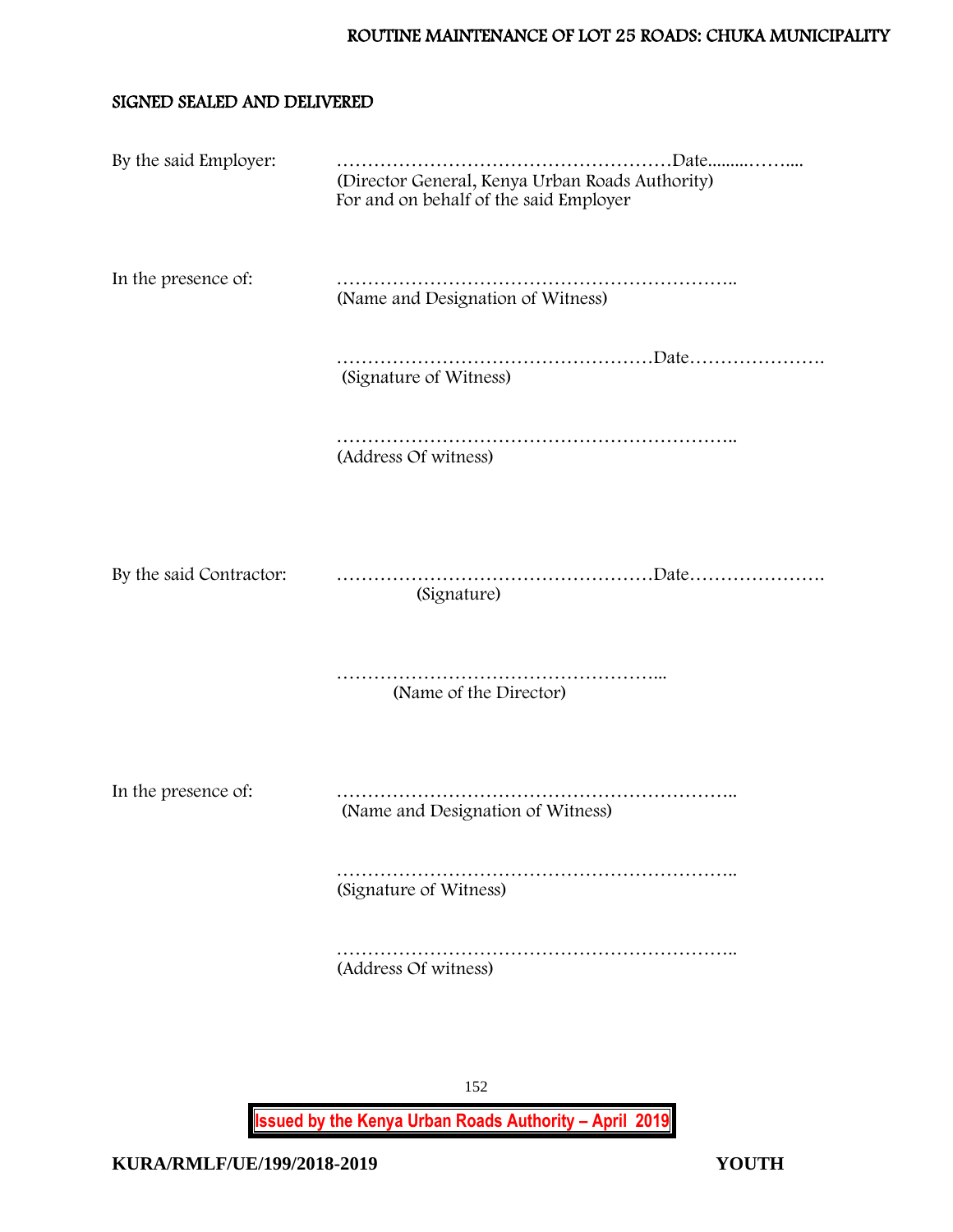# SECTION XIII: FORM OF PERFORMANCE BANK GUARANTEE (UNCONDITIONAL)

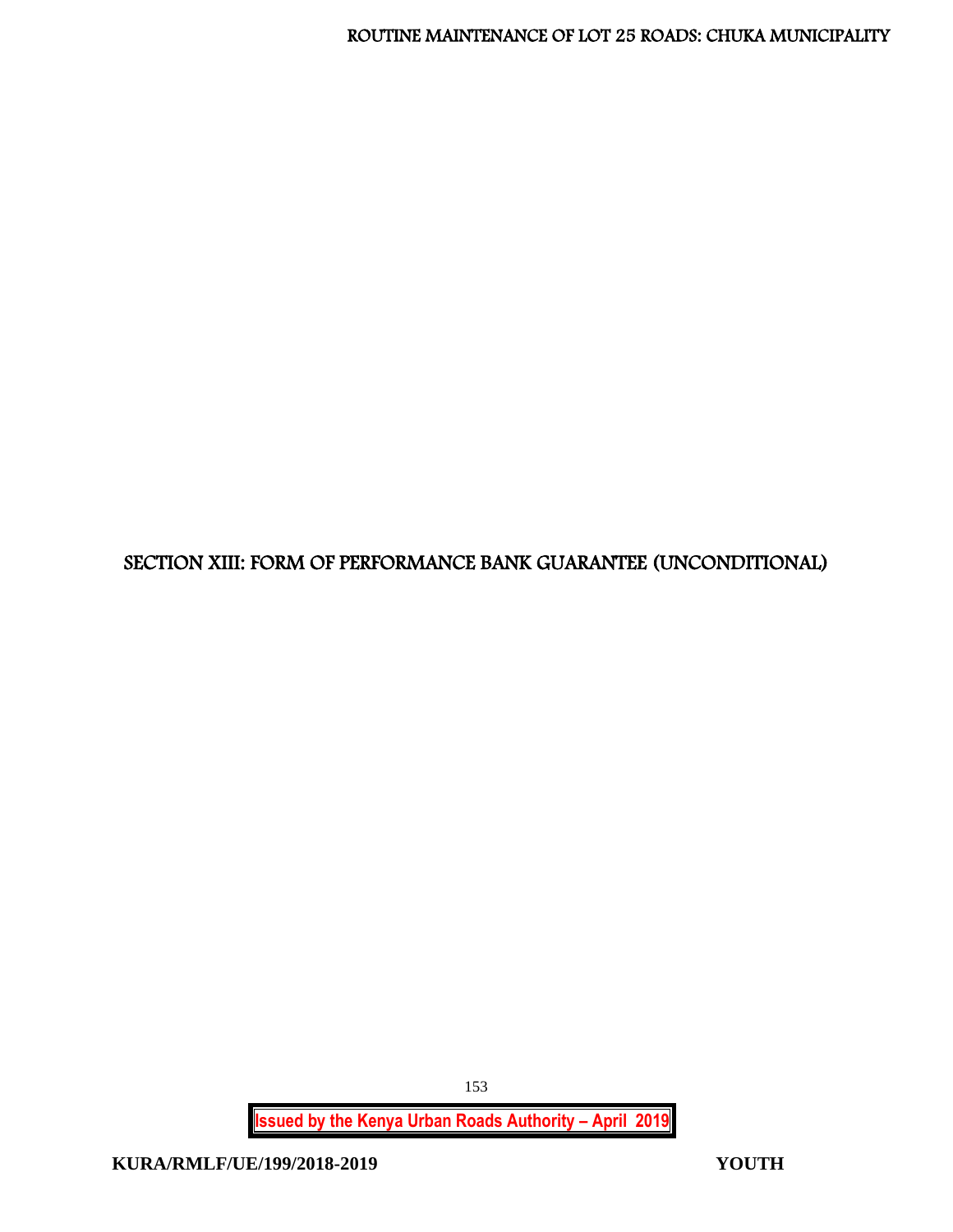### FORM OF PERFORMANCE BANK GUARANTEE (UNCONDITIONAL)

To The Director General, Kenya Urban Roads Authority (KURA), P.O. Box 41727 - 00100 **NAIROBI** 

WHEREAS …………………………………………………………………… (hereinafter called "the Contractor")

has undertaken in pursuance of Contract No. ……….……………………………………Dated

…..……………………………………………….to execute the

#### ROUTINE MAINTENANCE OF LOT 25 ROADS: CHUKA MUNICIPALITY

, ( hereinafter called the "Contract")

AND WHEREAS it has been stipulated by you in the said Contract that the Contractor shall furnish you with a Bank Guarantee by a recognized bank for the sum specified in the Appendix to Form of Bid as security for compliance with his obligations in accordance with the Contract;

AND WHEREAS we have agreed to give the Contractor such a Bank Guarantee;

NOW THEREFORE we hereby affirm that we are the Guarantor and responsible to you on behalf of the Contractor, up to a total of

Kshs………………………………………………………………..………………… (Amount in figures)

Kshs. …………………………………………………………..………………………

……………………………………………………………………………… (Amount in words)

and we undertake to payment to you, upon your first written demand and without cavil or argument, any sum or sums within and up to the limits as aforesaid without your needing to prove or show grounds or reasons for the sum specified therein.

We hereby waive the necessity of you demanding the said debt from the Contractor before presenting us with the demand.

We further agree that no change or addition to or other modification of the terms of the Contract or of the Works to be performed thereunder or of any of the Contract Documents which may be made between you and the Contractor shall in any way release us from any liability under this Guarantee and we hereby waive notice of any such change, addition or modification

154